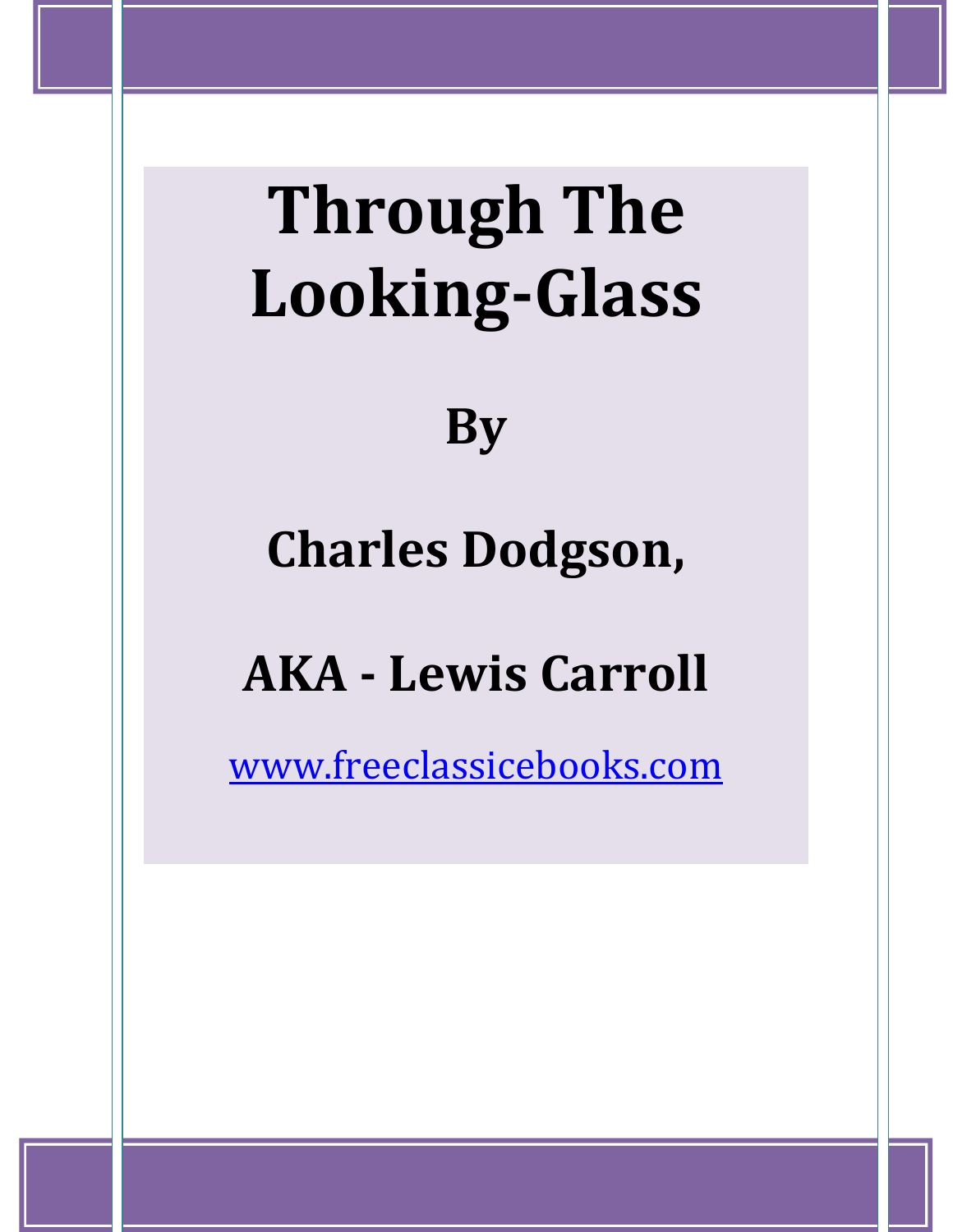# **Contents**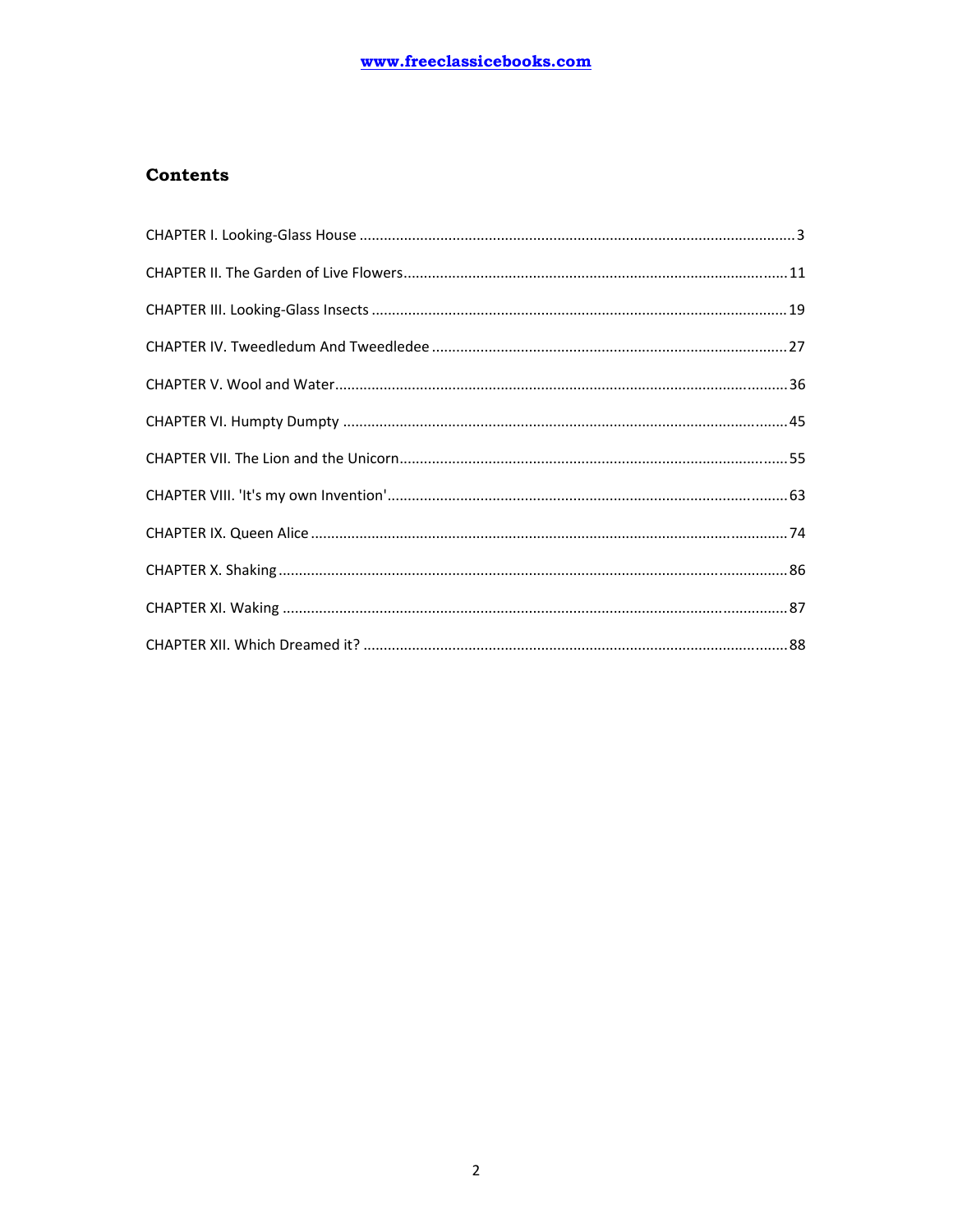### **CHAPTER I. Looking-Glass House**

One thing was certain, that the WHITE kitten had had nothing to do with it:- -it was the black kitten's fault entirely. For the white kitten had been having its face washed by the old cat for the last quarter of an hour (and bearing it pretty well, considering); so you see that it COULDN'T have had any hand in the mischief.

The way Dinah washed her children's faces was this: first she held the poor thing down by its ear with one paw, and then with the other paw she rubbed its face all over, the wrong way, beginning at the nose: and just now, as I said, she was hard at work on the white kitten, which was lying quite still and trying to purr--no doubt feeling that it was all meant for its good.

But the black kitten had been finished with earlier in the afternoon, and so, while Alice was sitting curled up in a corner of the great arm-chair, half talking to herself and half asleep, the kitten had been having a grand game of romps with the ball of worsted Alice had been trying to wind up, and had been rolling it up and down till it had all come undone again; and there it was, spread over the hearth-rug, all knots and tangles, with the kitten running after its own tail in the middle.

'Oh, you wicked little thing!' cried Alice, catching up the kitten, and giving it a little kiss to make it understand that it was in disgrace. 'Really, Dinah ought to have taught you better manners! You OUGHT, Dinah, you know you ought!' she added, looking reproachfully at the old cat, and speaking in as cross a voice as she could manage--and then she scrambled back into the arm-chair, taking the kitten and the worsted with her, and began winding up the ball again. But she didn't get on very fast, as she was talking all the time, sometimes to the kitten, and sometimes to herself. Kitty sat very demurely on her knee, pretending to watch the progress of the winding, and now and then putting out one paw and gently touching the ball, as if it would be glad to help, if it might.

'Do you know what to-morrow is, Kitty?' Alice began. 'You'd have guessed if you'd been up in the window with me--only Dinah was making you tidy, so you couldn't. I was watching the boys getting in sticks for the bonfire--and it wants plenty of sticks, Kitty! Only it got so cold, and it snowed so, they had to leave off. Never mind, Kitty, we'll go and see the bonfire to-morrow.' Here Alice wound two or three turns of the worsted round the kitten's neck, just to see how it would look: this led to a scramble, in which the ball rolled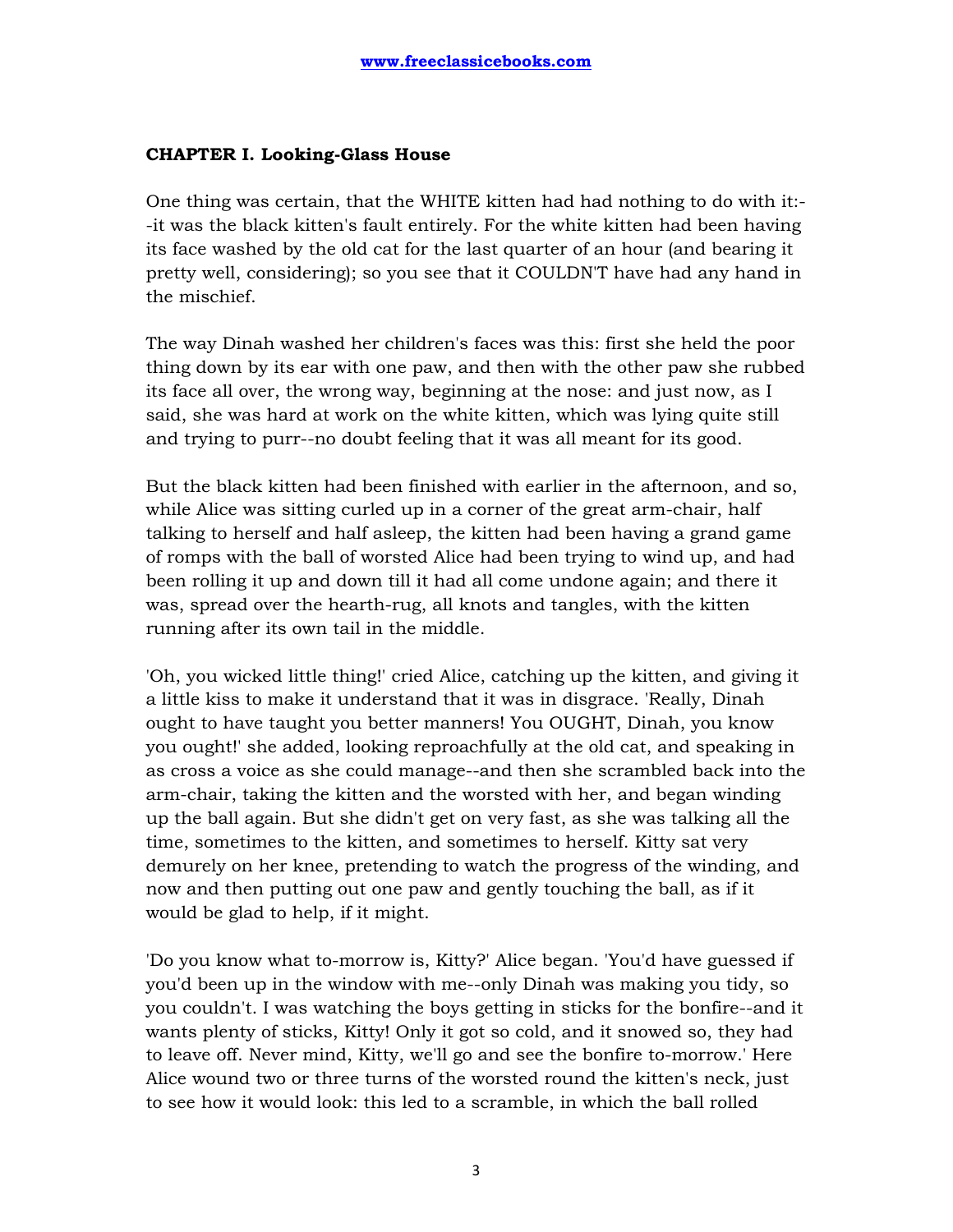down upon the floor, and yards and yards of it got unwound again.

'Do you know, I was so angry, Kitty,' Alice went on as soon as they were comfortably settled again, 'when I saw all the mischief you had been doing, I was very nearly opening the window, and putting you out into the snow! And you'd have deserved it, you little mischievous darling! What have you got to say for yourself? Now don't interrupt me!' she went on, holding up one finger. 'I'm going to tell you all your faults. Number one: you squeaked twice while Dinah was washing your face this morning. Now you can't deny it, Kitty: I heard you! What's that you say?' (pretending that the kitten was speaking.) 'Her paw went into your eye? Well, that's YOUR fault, for keeping your eyes open--if you'd shut them tight up, it wouldn't have happened. Now don't make any more excuses, but listen! Number two: you pulled Snowdrop away by the tail just as I had put down the saucer of milk before her! What, you were thirsty, were you? How do you know she wasn't thirsty too? Now for number three: you unwound every bit of the worsted while I wasn't looking!

'That's three faults, Kitty, and you've not been punished for any of them yet. You know I'm saving up all your punishments for Wednesday week-- Suppose they had saved up all MY punishments!' she went on, talking more to herself than the kitten. 'What WOULD they do at the end of a year? I should be sent to prison, I suppose, when the day came. Or--let me see- suppose each punishment was to be going without a dinner: then, when the miserable day came, I should have to go without fifty dinners at once! Well, I shouldn't mind THAT much! I'd far rather go without them than eat them!

'Do you hear the snow against the window-panes, Kitty? How nice and soft it sounds! Just as if some one was kissing the window all over outside. I wonder if the snow LOVES the trees and fields, that it kisses them so gently? And then it covers them up snug, you know, with a white quilt; and perhaps it says, "Go to sleep, darlings, till the summer comes again." And when they wake up in the summer, Kitty, they dress themselves all in green, and dance about--whenever the wind blows--oh, that's very pretty!' cried Alice, dropping the ball of worsted to clap her hands. 'And I do so WISH it was true! I'm sure the woods look sleepy in the autumn, when the leaves are getting brown.

'Kitty, can you play chess? Now, don't smile, my dear, I'm asking it seriously. Because, when we were playing just now, you watched just as if you understood it: and when I said "Check!" you purred! Well, it WAS a nice check, Kitty, and really I might have won, if it hadn't been for that nasty Knight, that came wiggling down among my pieces. Kitty, dear, let's pretend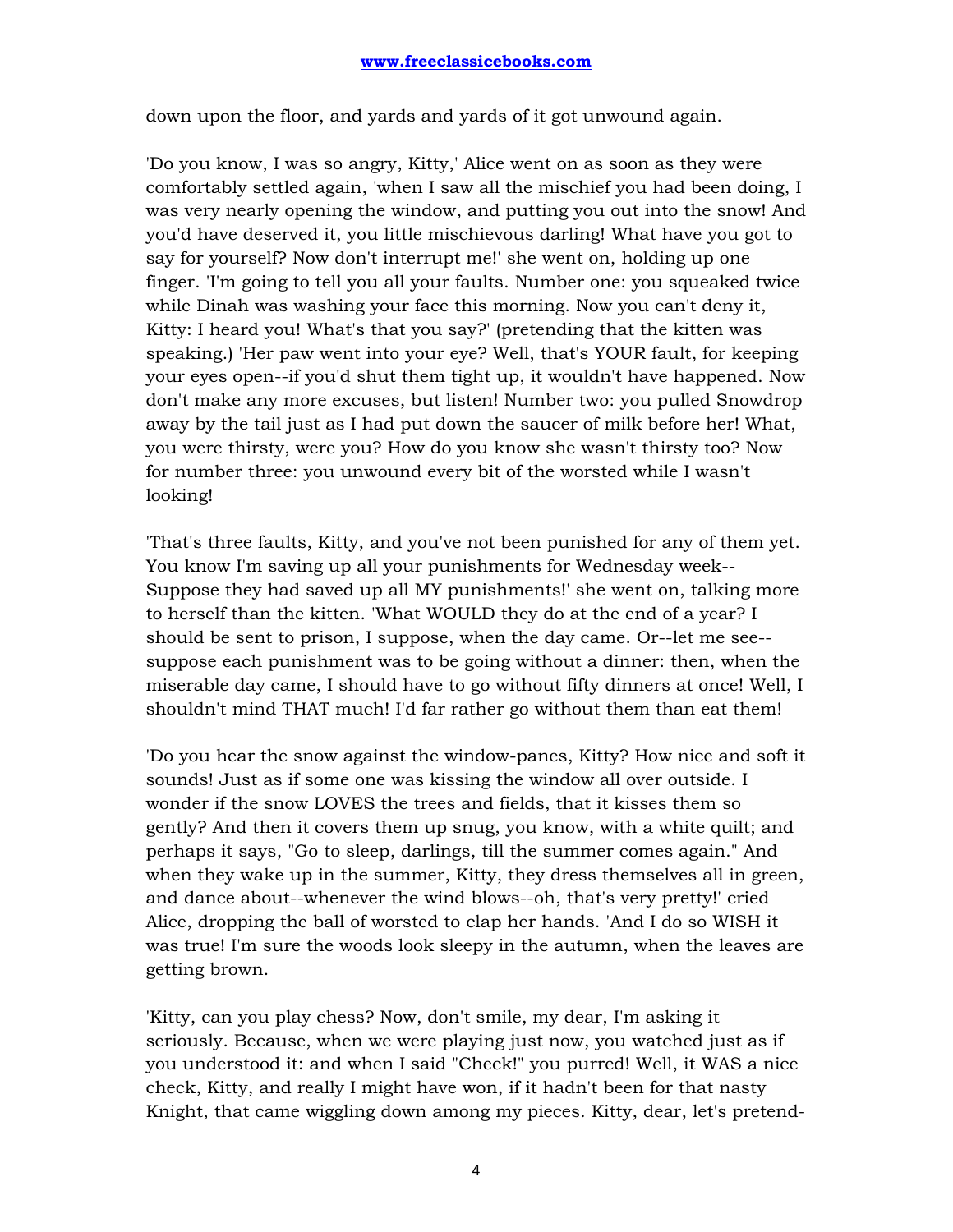-' And here I wish I could tell you half the things Alice used to say, beginning with her favourite phrase 'Let's pretend.' She had had quite a long argument with her sister only the day before--all because Alice had begun with 'Let's pretend we're kings and queens;' and her sister, who liked being very exact, had argued that they couldn't, because there were only two of them, and Alice had been reduced at last to say, 'Well, YOU can be one of them then, and I'LL be all the rest.' And once she had really frightened her old nurse by shouting suddenly in her ear, 'Nurse! Do let's pretend that I'm a hungry hyaena, and you're a bone.'

But this is taking us away from Alice's speech to the kitten. 'Let's pretend that you're the Red Queen, Kitty! Do you know, I think if you sat up and folded your arms, you'd look exactly like her. Now do try, there's a dear!' And Alice got the Red Queen off the table, and set it up before the kitten as a model for it to imitate: however, the thing didn't succeed, principally, Alice said, because the kitten wouldn't fold its arms properly. So, to punish it, she held it up to the Looking-glass, that it might see how sulky it was--'and if you're not good directly,' she added, 'I'll put you through into Looking-glass House. How would you like THAT?'

'Now, if you'll only attend, Kitty, and not talk so much, I'll tell you all my ideas about Looking-glass House. First, there's the room you can see through the glass--that's just the same as our drawing room, only the things go the other way. I can see all of it when I get upon a chair--all but the bit behind the fireplace. Oh! I do so wish I could see THAT bit! I want so much to know whether they've a fire in the winter: you never CAN tell, you know, unless our fire smokes, and then smoke comes up in that room too--but that may be only pretence, just to make it look as if they had a fire. Well then, the books are something like our books, only the words go the wrong way; I know that, because I've held up one of our books to the glass, and then they hold up one in the other room.

'How would you like to live in Looking-glass House, Kitty? I wonder if they'd give you milk in there? Perhaps Looking-glass milk isn't good to drink--But oh, Kitty! now we come to the passage. You can just see a little PEEP of the passage in Looking-glass House, if you leave the door of our drawing-room wide open: and it's very like our passage as far as you can see, only you know it may be quite different on beyond. Oh, Kitty! how nice it would be if we could only get through into Looking-glass House! I'm sure it's got, oh! such beautiful things in it! Let's pretend there's a way of getting through into it, somehow, Kitty. Let's pretend the glass has got all soft like gauze, so that we can get through. Why, it's turning into a sort of mist now, I declare! It'll be easy enough to get through--' She was up on the chimney-piece while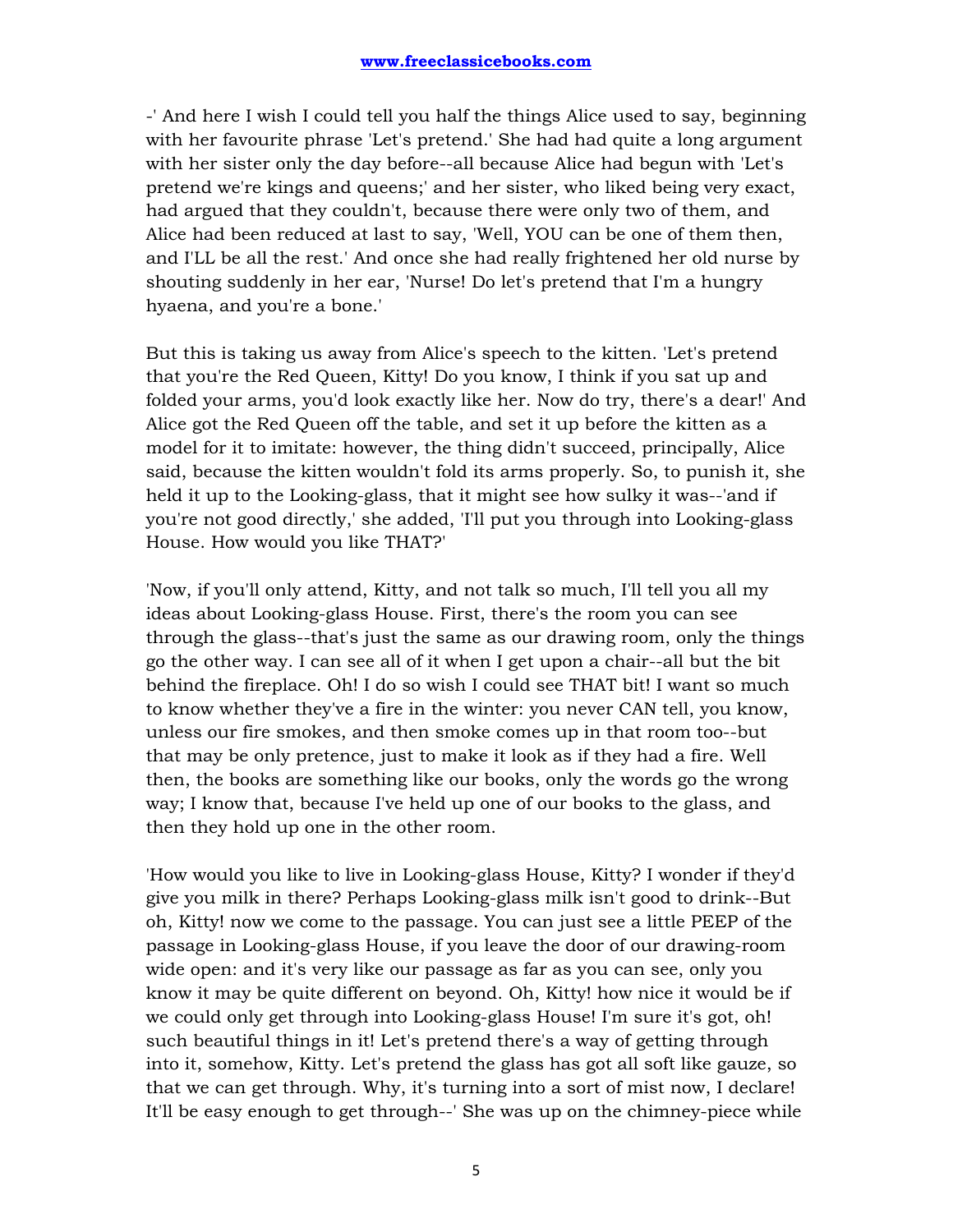she said this, though she hardly knew how she had got there. And certainly the glass WAS beginning to melt away, just like a bright silvery mist.

In another moment Alice was through the glass, and had jumped lightly down into the Looking-glass room. The very first thing she did was to look whether there was a fire in the fireplace, and she was quite pleased to find that there was a real one, blazing away as brightly as the one she had left behind. 'So I shall be as warm here as I was in the old room,' thought Alice: 'warmer, in fact, because there'll be no one here to scold me away from the fire. Oh, what fun it'll be, when they see me through the glass in here, and can't get at me!'

Then she began looking about, and noticed that what could be seen from the old room was quite common and uninteresting, but that all the rest was as different as possible. For instance, the pictures on the wall next the fire seemed to be all alive, and the very clock on the chimney-piece (you know you can only see the back of it in the Looking-glass) had got the face of a little old man, and grinned at her.

'They don't keep this room so tidy as the other,' Alice thought to herself, as she noticed several of the chessmen down in the hearth among the cinders: but in another moment, with a little 'Oh!' of surprise, she was down on her hands and knees watching them. The chessmen were walking about, two and two!

'Here are the Red King and the Red Queen,' Alice said (in a whisper, for fear of frightening them), 'and there are the White King and the White Queen sitting on the edge of the shovel--and here are two castles walking arm in arm--I don't think they can hear me,' she went on, as she put her head closer down, 'and I'm nearly sure they can't see me. I feel somehow as if I were invisible--'

Here something began squeaking on the table behind Alice, and made her turn her head just in time to see one of the White Pawns roll over and begin kicking: she watched it with great curiosity to see what would happen next.

'It is the voice of my child!' the White Queen cried out as she rushed past the King, so violently that she knocked him over among the cinders. 'My precious Lily! My imperial kitten!' and she began scrambling wildly up the side of the fender.

'Imperial fiddlestick!' said the King, rubbing his nose, which had been hurt by the fall. He had a right to be a LITTLE annoyed with the Queen, for he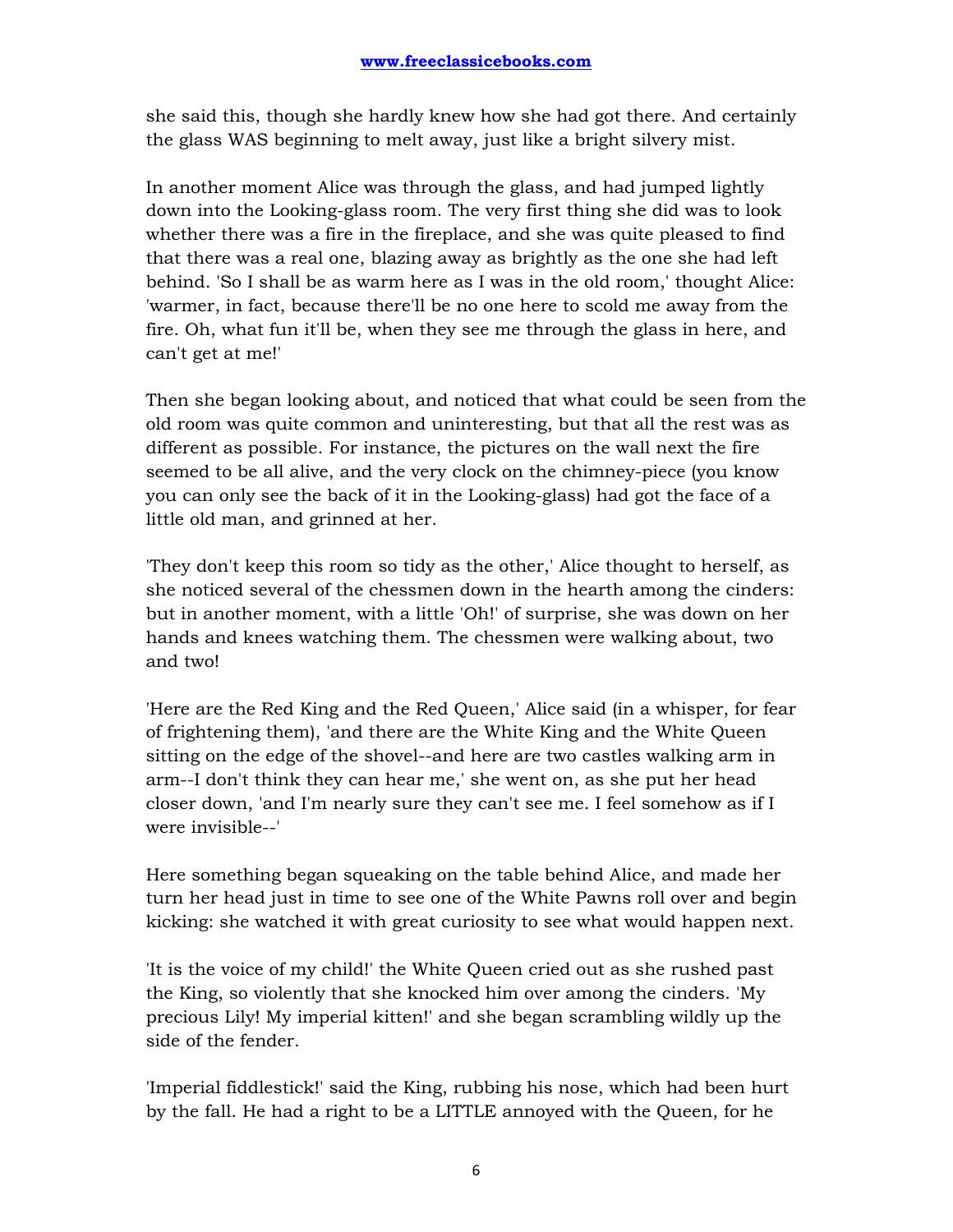was covered with ashes from head to foot.

Alice was very anxious to be of use, and, as the poor little Lily was nearly screaming herself into a fit, she hastily picked up the Queen and set her on the table by the side of her noisy little daughter.

The Queen gasped, and sat down: the rapid journey through the air had quite taken away her breath and for a minute or two she could do nothing but hug the little Lily in silence. As soon as she had recovered her breath a little, she called out to the White King, who was sitting sulkily among the ashes, 'Mind the volcano!'

'What volcano?' said the King, looking up anxiously into the fire, as if he thought that was the most likely place to find one.

'Blew--me--up,' panted the Queen, who was still a little out of breath. 'Mind you come up--the regular way--don't get blown up!'

Alice watched the White King as he slowly struggled up from bar to bar, till at last she said, 'Why, you'll be hours and hours getting to the table, at that rate. I'd far better help you, hadn't I?' But the King took no notice of the question: it was quite clear that he could neither hear her nor see her.

So Alice picked him up very gently, and lifted him across more slowly than she had lifted the Queen, that she mightn't take his breath away: but, before she put him on the table, she thought she might as well dust him a little, he was so covered with ashes.

She said afterwards that she had never seen in all her life such a face as the King made, when he found himself held in the air by an invisible hand, and being dusted: he was far too much astonished to cry out, but his eyes and his mouth went on getting larger and larger, and rounder and rounder, till her hand shook so with laughing that she nearly let him drop upon the floor.

'Oh! PLEASE don't make such faces, my dear!' she cried out, quite forgetting that the King couldn't hear her. 'You make me laugh so that I can hardly hold you! And don't keep your mouth so wide open! All the ashes will get into it--there, now I think you're tidy enough!' she added, as she smoothed his hair, and set him upon the table near the Queen.

The King immediately fell flat on his back, and lay perfectly still: and Alice was a little alarmed at what she had done, and went round the room to see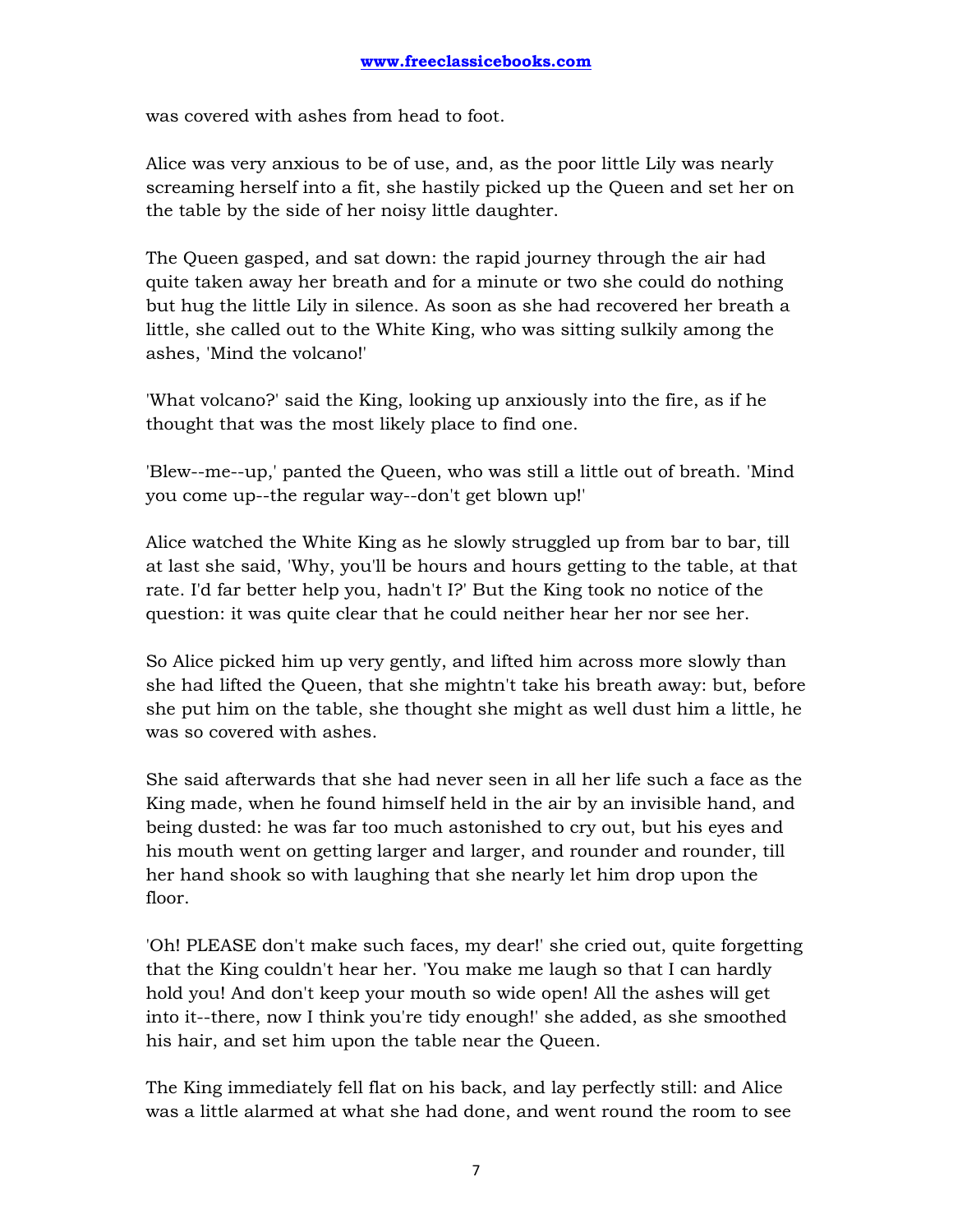if she could find any water to throw over him. However, she could find nothing but a bottle of ink, and when she got back with it she found he had recovered, and he and the Queen were talking together in a frightened whisper--so low, that Alice could hardly hear what they said.

The King was saying, 'I assure, you my dear, I turned cold to the very ends of my whiskers!'

To which the Queen replied, 'You haven't got any whiskers.'

'The horror of that moment,' the King went on, 'I shall never, NEVER forget!'

'You will, though,' the Queen said, 'if you don't make a memorandum of it.'

Alice looked on with great interest as the King took an enormous memorandum-book out of his pocket, and began writing. A sudden thought struck her, and she took hold of the end of the pencil, which came some way over his shoulder, and began writing for him.

The poor King looked puzzled and unhappy, and struggled with the pencil for some time without saying anything; but Alice was too strong for him, and at last he panted out, 'My dear! I really MUST get a thinner pencil. I can't manage this one a bit; it writes all manner of things that I don't intend--'

'What manner of things?' said the Queen, looking over the book (in which Alice had put 'THE WHITE KNIGHT IS SLIDING DOWN THE POKER. HE BALANCES VERY BADLY') 'That's not a memorandum of YOUR feelings!'

There was a book lying near Alice on the table, and while she sat watching the White King (for she was still a little anxious about him, and had the ink all ready to throw over him, in case he fainted again), she turned over the leaves, to find some part that she could read, '--for it's all in some language I don't know,' she said to herself.

It was like this.

# YKCOWREBBAJ

sevot yhtils eht dna, gillirb sawT' ebaw eht ni elbmig dna eryg diD , sevogorob eht erew ysmim llA .ebargtuo shtar emom eht dnA

 She puzzled over this for some time, but at last a bright thought struck her. 'Why, it's a Looking-glass book, of course! And if I hold it up to a glass, the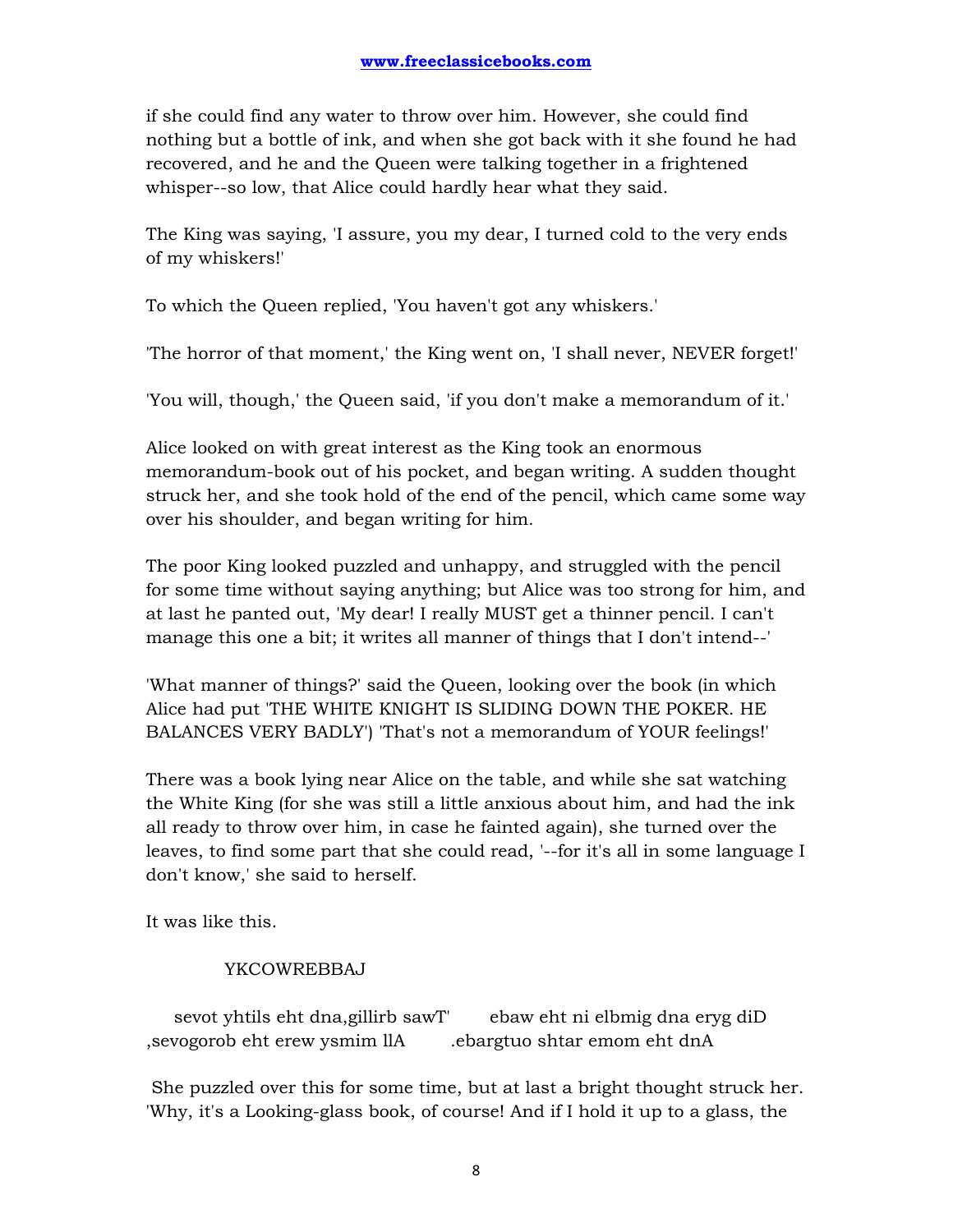words will all go the right way again.'

This was the poem that Alice read.

#### **JABBERWOCKY**

 'Twas brillig, and the slithy toves Did gyre and gimble in the wabe; All mimsy were the borogoves, And the mome raths outgrabe.

 'Beware the Jabberwock, my son! The jaws that bite, the claws that catch! Beware the Jubjub bird, and shun The frumious Bandersnatch!'

 He took his vorpal sword in hand: Long time the manxome foe he sought-- So rested he by the Tumtum tree, And stood awhile in thought.

 And as in uffish thought he stood, The Jabberwock, with eyes of flame, Came whiffling through the tulgey wood, And burbled as it came!

 One, two! One, two! And through and through The vorpal blade went snicker-snack! He left it dead, and with its head He went galumphing back.

 'And hast thou slain the Jabberwock? Come to my arms, my beamish boy! O frabjous day! Callooh! Callay! He chortled in his joy.

 'Twas brillig, and the slithy toves Did gyre and gimble in the wabe; All mimsy were the borogoves, And the mome raths outgrabe.

 'It seems very pretty,' she said when she had finished it, 'but it's RATHER hard to understand!' (You see she didn't like to confess, even to herself, that she couldn't make it out at all.) 'Somehow it seems to fill my head with ideas--only I don't exactly know what they are! However, SOMEBODY killed SOMETHING: that's clear, at any rate--'

'But oh!' thought Alice, suddenly jumping up, 'if I don't make haste I shall have to go back through the Looking-glass, before I've seen what the rest of the house is like! Let's have a look at the garden first!' She was out of the room in a moment, and ran down stairs--or, at least, it wasn't exactly running, but a new invention of hers for getting down stairs quickly and easily, as Alice said to herself. She just kept the tips of her fingers on the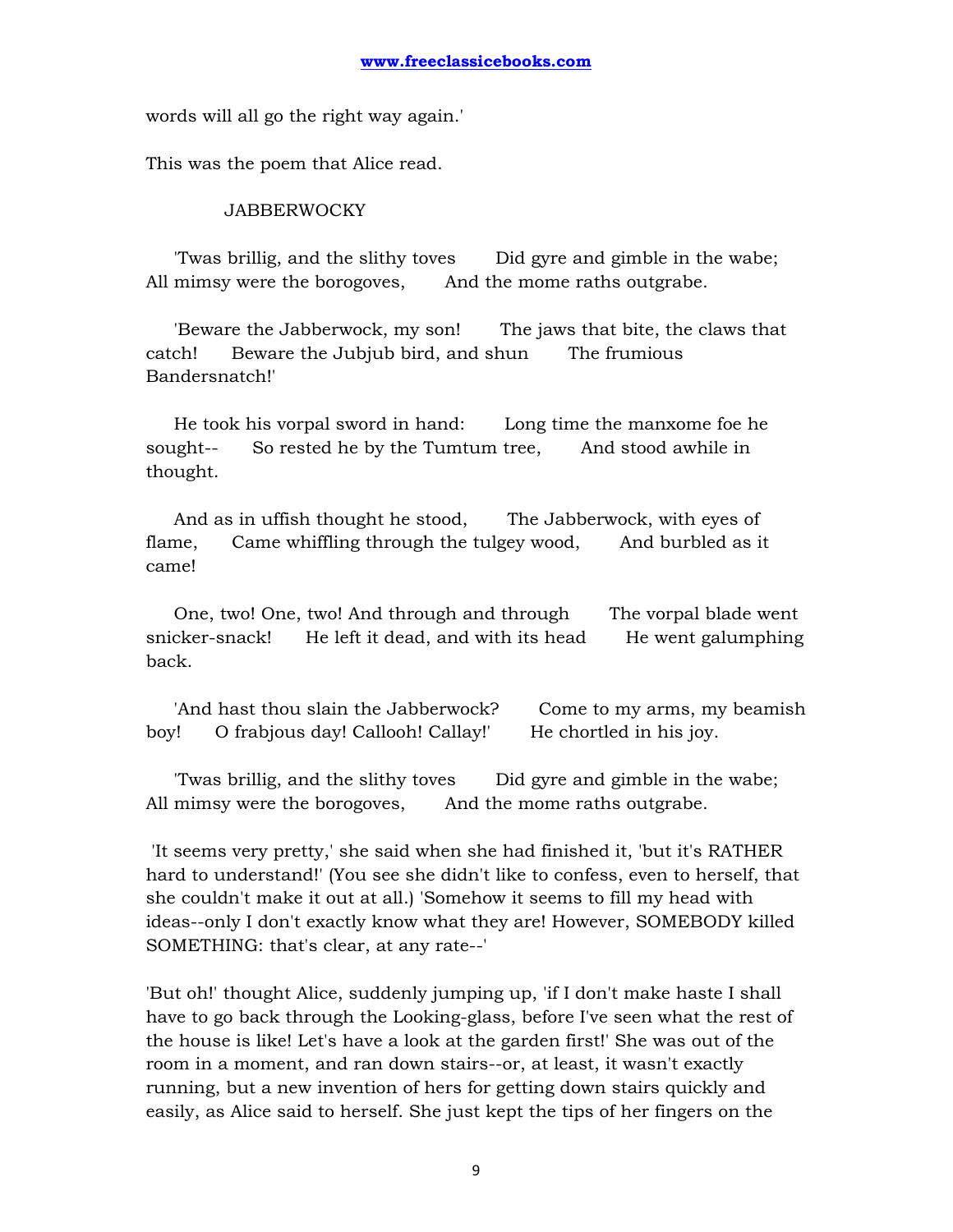hand-rail, and floated gently down without even touching the stairs with her feet; then she floated on through the hall, and would have gone straight out at the door in the same way, if she hadn't caught hold of the door-post. She was getting a little giddy with so much floating in the air, and was rather glad to find herself walking again in the natural way.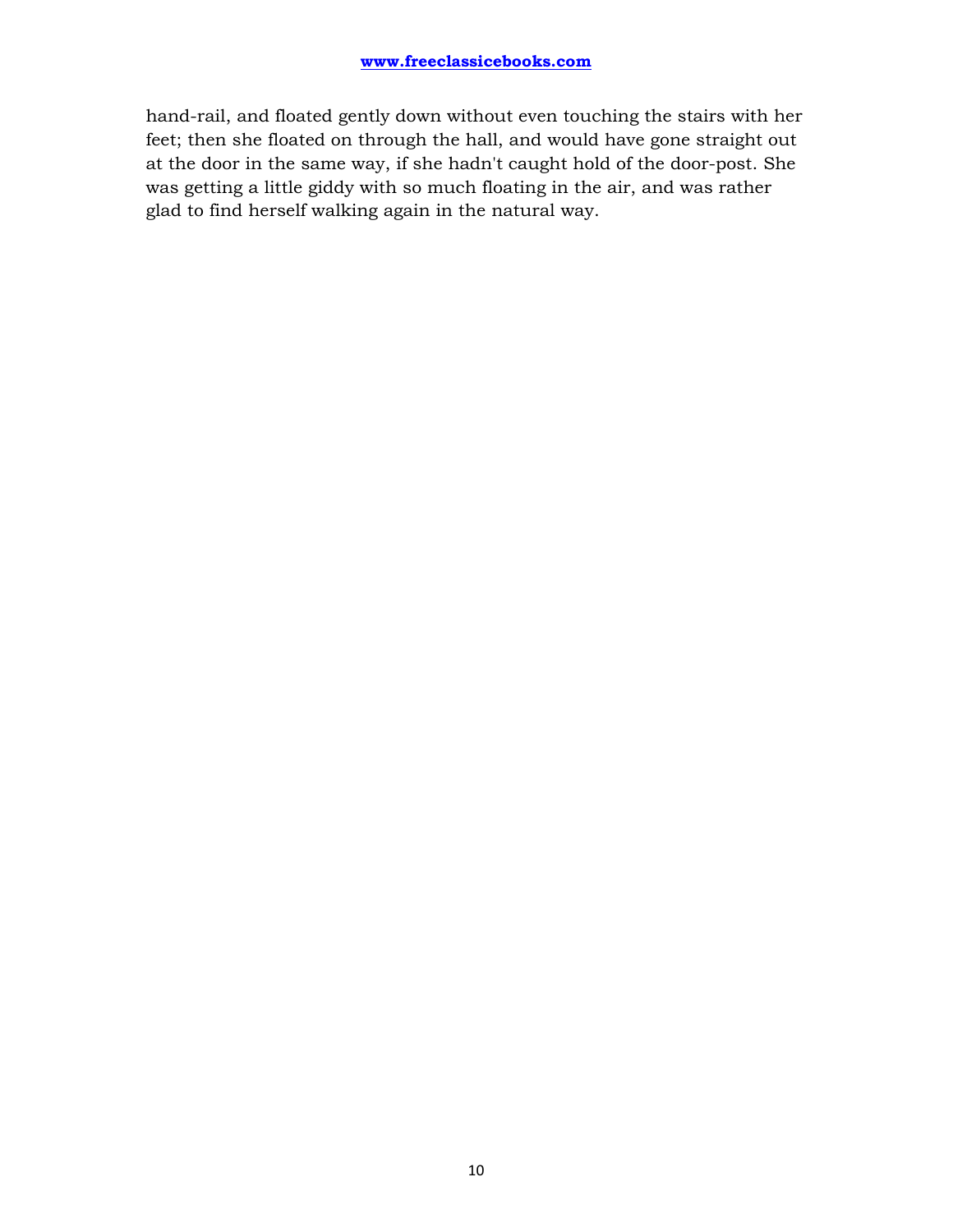# **CHAPTER II. The Garden of Live Flowers**

'I should see the garden far better,' said Alice to herself, 'if I could get to the top of that hill: and here's a path that leads straight to it--at least, no, it doesn't do that--' (after going a few yards along the path, and turning several sharp corners), 'but I suppose it will at last. But how curiously it twists! It's more like a corkscrew than a path! Well, THIS turn goes to the hill, I suppose--no, it doesn't! This goes straight back to the house! Well then, I'll try it the other way.'

And so she did: wandering up and down, and trying turn after turn, but always coming back to the house, do what she would. Indeed, once, when she turned a corner rather more quickly than usual, she ran against it before she could stop herself.

'It's no use talking about it,' Alice said, looking up at the house and pretending it was arguing with her. 'I'm NOT going in again yet. I know I should have to get through the Looking-glass again--back into the old room- -and there'd be an end of all my adventures!'

So, resolutely turning her back upon the house, she set out once more down the path, determined to keep straight on till she got to the hill. For a few minutes all went on well, and she was just saying, 'I really SHALL do it this time--' when the path gave a sudden twist and shook itself (as she described it afterwards), and the next moment she found herself actually walking in at the door.

'Oh, it's too bad!' she cried. 'I never saw such a house for getting in the way! Never!'

However, there was the hill full in sight, so there was nothing to be done but start again. This time she came upon a large flower-bed, with a border of daisies, and a willow-tree growing in the middle.

'O Tiger-lily,' said Alice, addressing herself to one that was waving gracefully about in the wind, 'I WISH you could talk!'

'We CAN talk,' said the Tiger-lily: 'when there's anybody worth talking to.'

Alice was so astonished that she could not speak for a minute: it quite seemed to take her breath away. At length, as the Tiger-lily only went on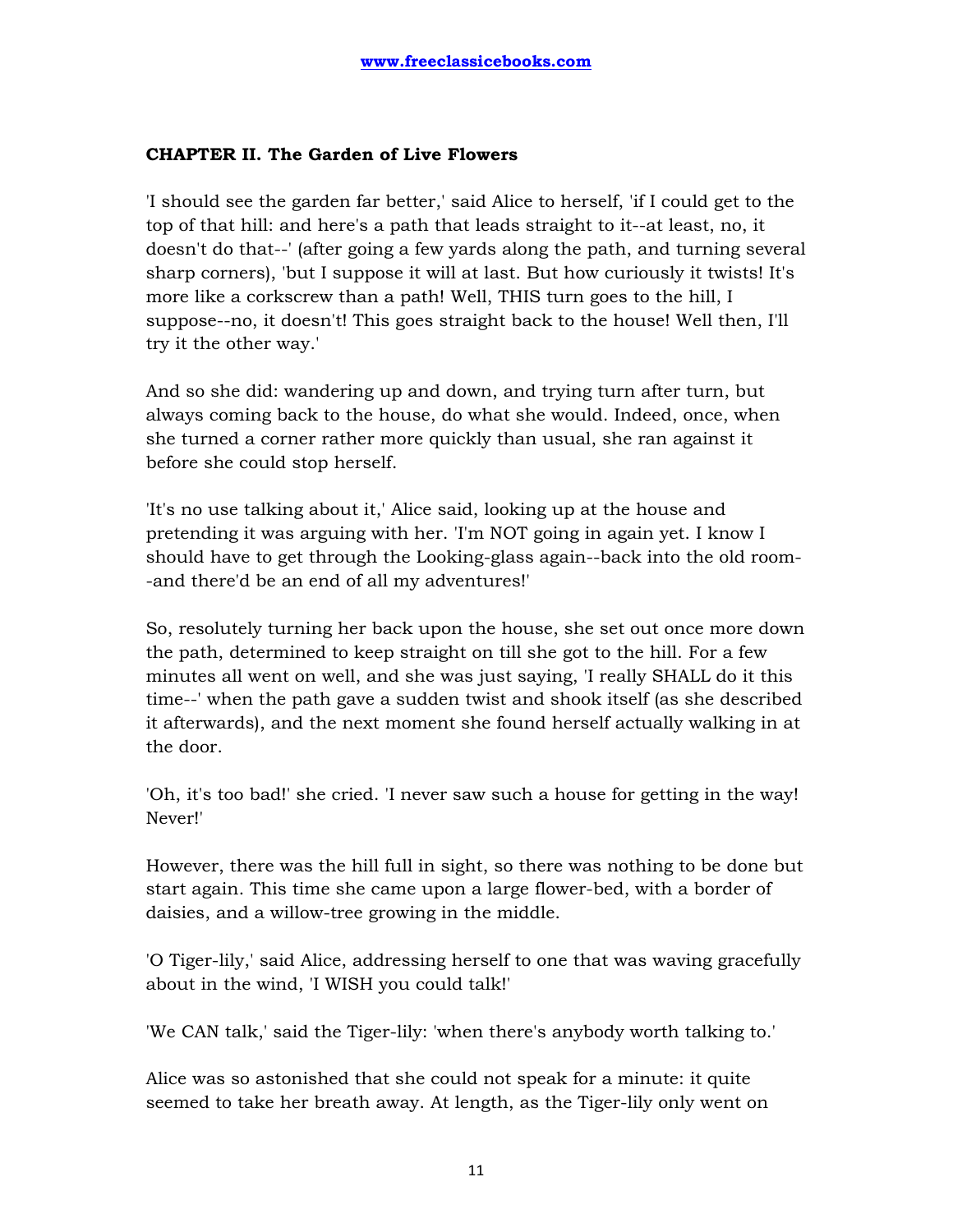waving about, she spoke again, in a timid voice--almost in a whisper. 'And can ALL the flowers talk?'

'As well as YOU can,' said the Tiger-lily. 'And a great deal louder.'

'It isn't manners for us to begin, you know,' said the Rose, 'and I really was wondering when you'd speak! Said I to myself, "Her face has got SOME sense in it, though it's not a clever one!" Still, you're the right colour, and that goes a long way.'

'I don't care about the colour,' the Tiger-lily remarked. 'If only her petals curled up a little more, she'd be all right.'

Alice didn't like being criticised, so she began asking questions. 'Aren't you sometimes frightened at being planted out here, with nobody to take care of you?'

'There's the tree in the middle,' said the Rose: 'what else is it good for?'

'But what could it do, if any danger came?' Alice asked.

'It says "Bough-wough!"' cried a Daisy: 'that's why its branches are called boughs!'

'Didn't you know THAT?' cried another Daisy, and here they all began shouting together, till the air seemed quite full of little shrill voices. 'Silence, every one of you!' cried the Tiger-lily, waving itself passionately from side to side, and trembling with excitement. 'They know I can't get at them!' it panted, bending its quivering head towards Alice, 'or they wouldn't dare to do it!'

'Never mind!' Alice said in a soothing tone, and stooping down to the daisies, who were just beginning again, she whispered, 'If you don't hold your tongues, I'll pick you!'

There was silence in a moment, and several of the pink daisies turned white.

'That's right!' said the Tiger-lily. 'The daisies are worst of all. When one speaks, they all begin together, and it's enough to make one wither to hear the way they go on!'

'How is it you can all talk so nicely?' Alice said, hoping to get it into a better temper by a compliment. 'I've been in many gardens before, but none of the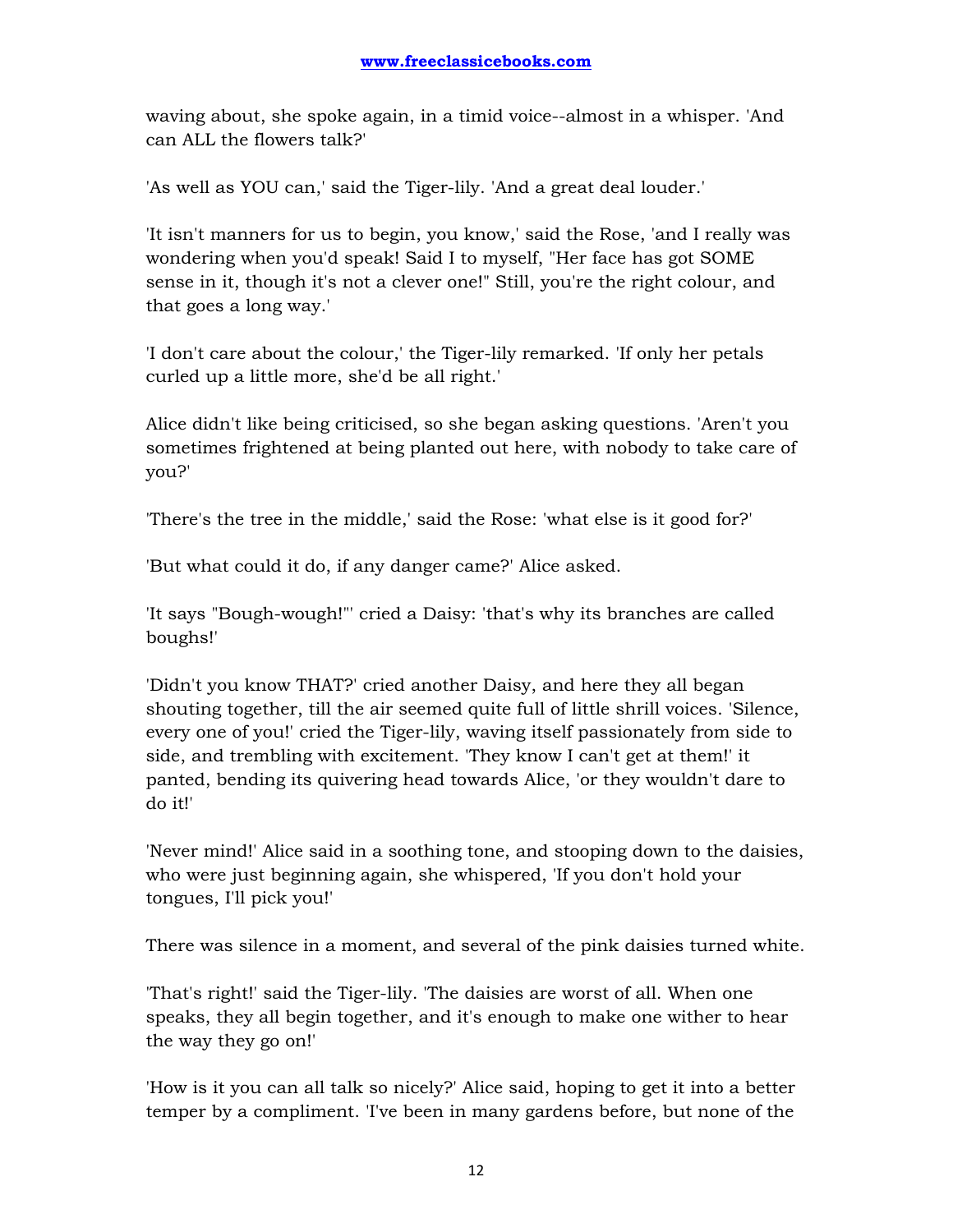flowers could talk.'

'Put your hand down, and feel the ground,' said the Tiger-lily. 'Then you'll know why.'

Alice did so. 'It's very hard,' she said, 'but I don't see what that has to do with it.'

'In most gardens,' the Tiger-lily said, 'they make the beds too soft--so that the flowers are always asleep.'

This sounded a very good reason, and Alice was quite pleased to know it. 'I never thought of that before!' she said.

'It's MY opinion that you never think AT ALL,' the Rose said in a rather severe tone.

'I never saw anybody that looked stupider,' a Violet said, so suddenly, that Alice quite jumped; for it hadn't spoken before.

'Hold YOUR tongue!' cried the Tiger-lily. 'As if YOU ever saw anybody! You keep your head under the leaves, and snore away there, till you know no more what's going on in the world, than if you were a bud!'

'Are there any more people in the garden besides me?' Alice said, not choosing to notice the Rose's last remark.

'There's one other flower in the garden that can move about like you,' said the Rose. 'I wonder how you do it--' ('You're always wondering,' said the Tiger-lily), 'but she's more bushy than you are.'

'Is she like me?' Alice asked eagerly, for the thought crossed her mind, 'There's another little girl in the garden, somewhere!'

'Well, she has the same awkward shape as you,' the Rose said, 'but she's redder--and her petals are shorter, I think.'

'Her petals are done up close, almost like a dahlia,' the Tiger-lily interrupted: 'not tumbled about anyhow, like yours.'

'But that's not YOUR fault,' the Rose added kindly: 'you're beginning to fade, you know--and then one can't help one's petals getting a little untidy.'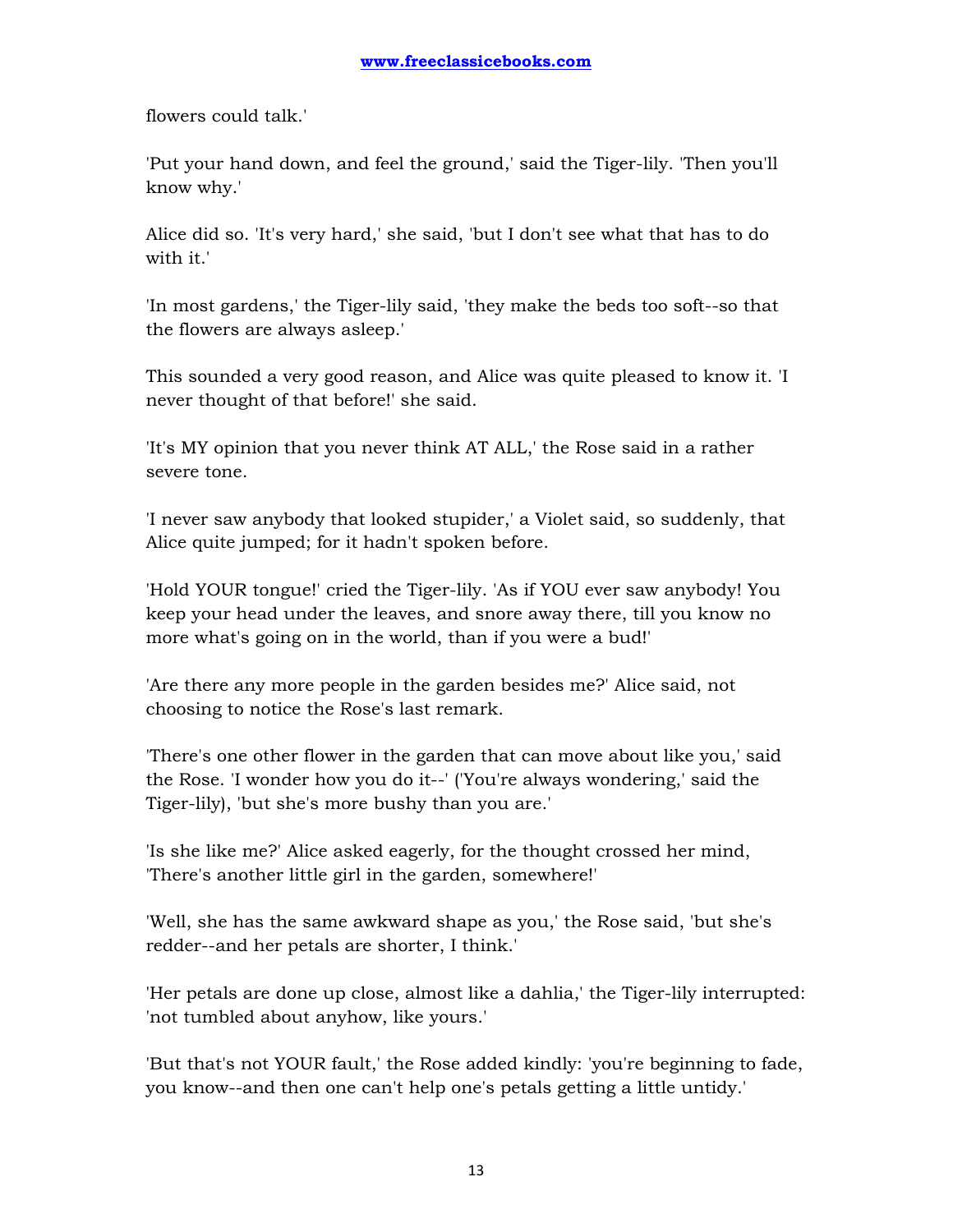Alice didn't like this idea at all: so, to change the subject, she asked 'Does she ever come out here?'

'I daresay you'll see her soon,' said the Rose. 'She's one of the thorny kind.'

'Where does she wear the thorns?' Alice asked with some curiosity.

'Why all round her head, of course,' the Rose replied. 'I was wondering YOU hadn't got some too. I thought it was the regular rule.'

'She's coming!' cried the Larkspur. 'I hear her footstep, thump, thump, thump, along the gravel-walk!'

Alice looked round eagerly, and found that it was the Red Queen. 'She's grown a good deal!' was her first remark. She had indeed: when Alice first found her in the ashes, she had been only three inches high--and here she was, half a head taller than Alice herself!

'It's the fresh air that does it,' said the Rose: 'wonderfully fine air it is, out here.'

'I think I'll go and meet her,' said Alice, for, though the flowers were interesting enough, she felt that it would be far grander to have a talk with a real Queen.

'You can't possibly do that,' said the Rose: '\_I\_ should advise you to walk the other way.'

This sounded nonsense to Alice, so she said nothing, but set off at once towards the Red Queen. To her surprise, she lost sight of her in a moment, and found herself walking in at the front-door again.

A little provoked, she drew back, and after looking everywhere for the queen (whom she spied out at last, a long way off), she thought she would try the plan, this time, of walking in the opposite direction.

It succeeded beautifully. She had not been walking a minute before she found herself face to face with the Red Queen, and full in sight of the hill she had been so long aiming at.

'Where do you come from?' said the Red Queen. 'And where are you going? Look up, speak nicely, and don't twiddle your fingers all the time.'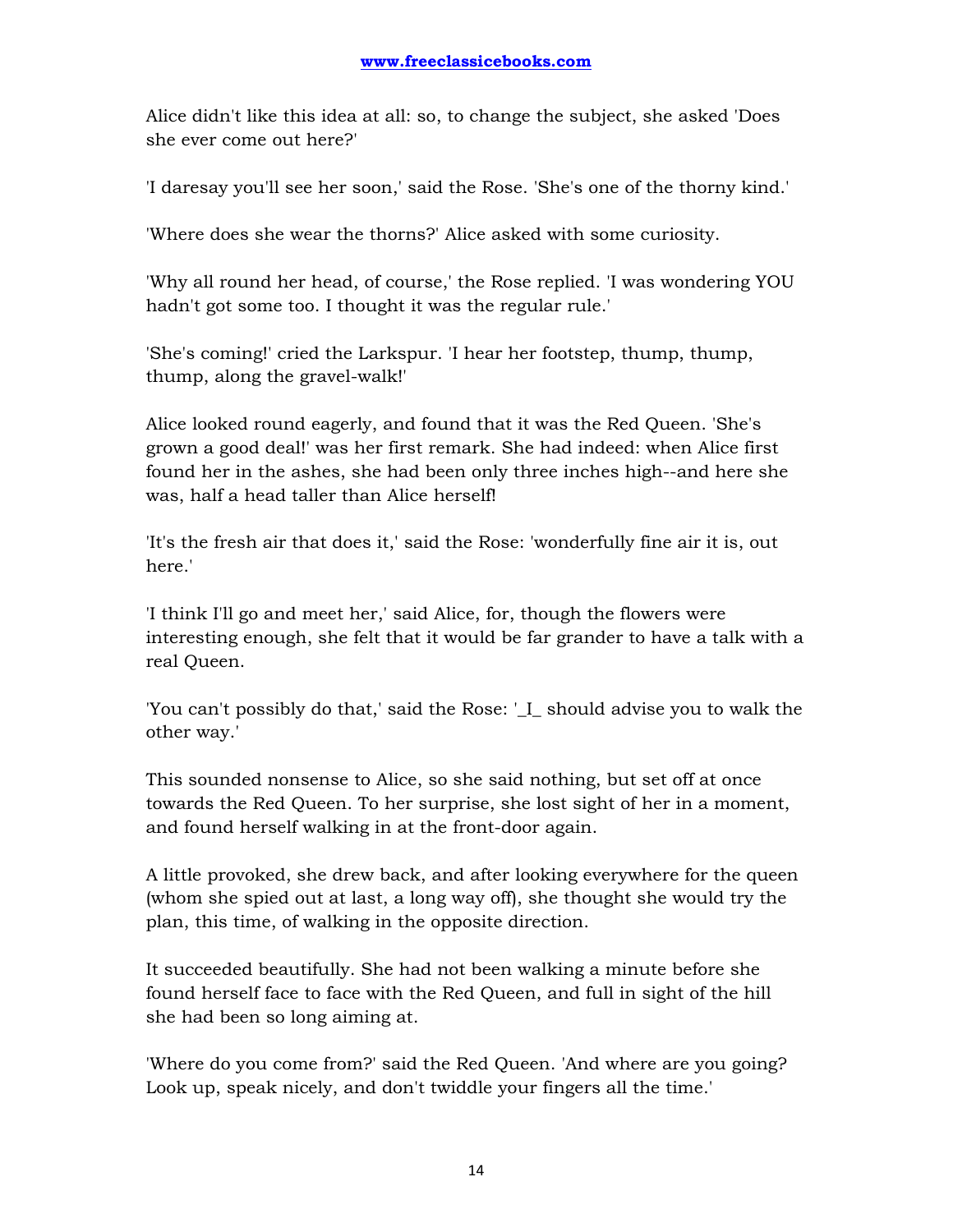Alice attended to all these directions, and explained, as well as she could, that she had lost her way.

'I don't know what you mean by YOUR way,' said the Queen: 'all the ways about here belong to ME--but why did you come out here at all?' she added in a kinder tone. 'Curtsey while you're thinking what to say, it saves time.'

Alice wondered a little at this, but she was too much in awe of the Queen to disbelieve it. 'I'll try it when I go home,' she thought to herself, 'the next time I'm a little late for dinner.'

'It's time for you to answer now,' the Queen said, looking at her watch: 'open your mouth a LITTLE wider when you speak, and always say "your Majesty."'

'I only wanted to see what the garden was like, your Majesty--'

'That's right,' said the Queen, patting her on the head, which Alice didn't like at all, 'though, when you say "garden,"--I'VE seen gardens, compared with which this would be a wilderness.'

Alice didn't dare to argue the point, but went on: '--and I thought I'd try and find my way to the top of that hill--'

'When you say "hill,"' the Queen interrupted, '\_I\_ could show you hills, in comparison with which you'd call that a valley.'

'No, I shouldn't,' said Alice, surprised into contradicting her at last: 'a hill CAN'T be a valley, you know. That would be nonsense--'

The Red Queen shook her head, 'You may call it "nonsense" if you like,' she said, 'but I'VE heard nonsense, compared with which that would be as sensible as a dictionary!'

Alice curtseyed again, as she was afraid from the Queen's tone that she was a LITTLE offended: and they walked on in silence till they got to the top of the little hill.

For some minutes Alice stood without speaking, looking out in all directions over the country--and a most curious country it was. There were a number of tiny little brooks running straight across it from side to side, and the ground between was divided up into squares by a number of little green hedges, that reached from brook to brook.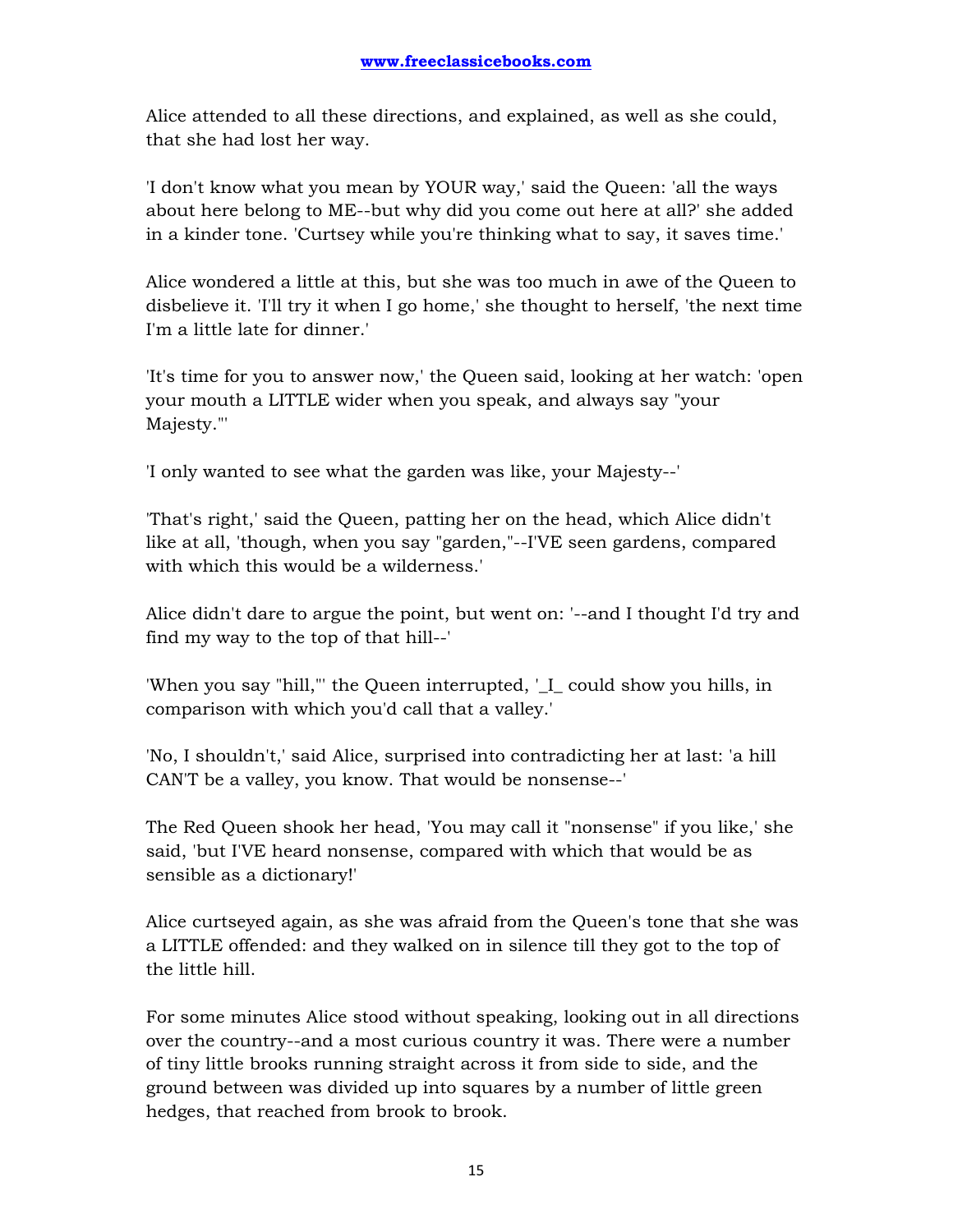'I declare it's marked out just like a large chessboard!' Alice said at last. 'There ought to be some men moving about somewhere--and so there are!' She added in a tone of delight, and her heart began to beat quick with excitement as she went on. 'It's a great huge game of chess that's being played--all over the world--if this IS the world at all, you know. Oh, what fun it is! How I WISH I was one of them! I wouldn't mind being a Pawn, if only I might join--though of course I should LIKE to be a Queen, best.'

She glanced rather shyly at the real Queen as she said this, but her companion only smiled pleasantly, and said, 'That's easily managed. You can be the White Queen's Pawn, if you like, as Lily's too young to play; and you're in the Second Square to begin with: when you get to the Eighth Square you'll be a Queen--' Just at this moment, somehow or other, they began to run.

Alice never could quite make out, in thinking it over afterwards, how it was that they began: all she remembers is, that they were running hand in hand, and the Queen went so fast that it was all she could do to keep up with her: and still the Queen kept crying 'Faster! Faster!' but Alice felt she COULD NOT go faster, though she had not breath left to say so.

The most curious part of the thing was, that the trees and the other things round them never changed their places at all: however fast they went, they never seemed to pass anything. 'I wonder if all the things move along with us?' thought poor puzzled Alice. And the Queen seemed to guess her thoughts, for she cried, 'Faster! Don't try to talk!'

Not that Alice had any idea of doing THAT. She felt as if she would never be able to talk again, she was getting so much out of breath: and still the Queen cried 'Faster! Faster!' and dragged her along. 'Are we nearly there?' Alice managed to pant out at last.

'Nearly there!' the Queen repeated. 'Why, we passed it ten minutes ago! Faster!' And they ran on for a time in silence, with the wind whistling in Alice's ears, and almost blowing her hair off her head, she fancied.

'Now! Now!' cried the Queen. 'Faster! Faster!' And they went so fast that at last they seemed to skim through the air, hardly touching the ground with their feet, till suddenly, just as Alice was getting quite exhausted, they stopped, and she found herself sitting on the ground, breathless and giddy.

The Queen propped her up against a tree, and said kindly, 'You may rest a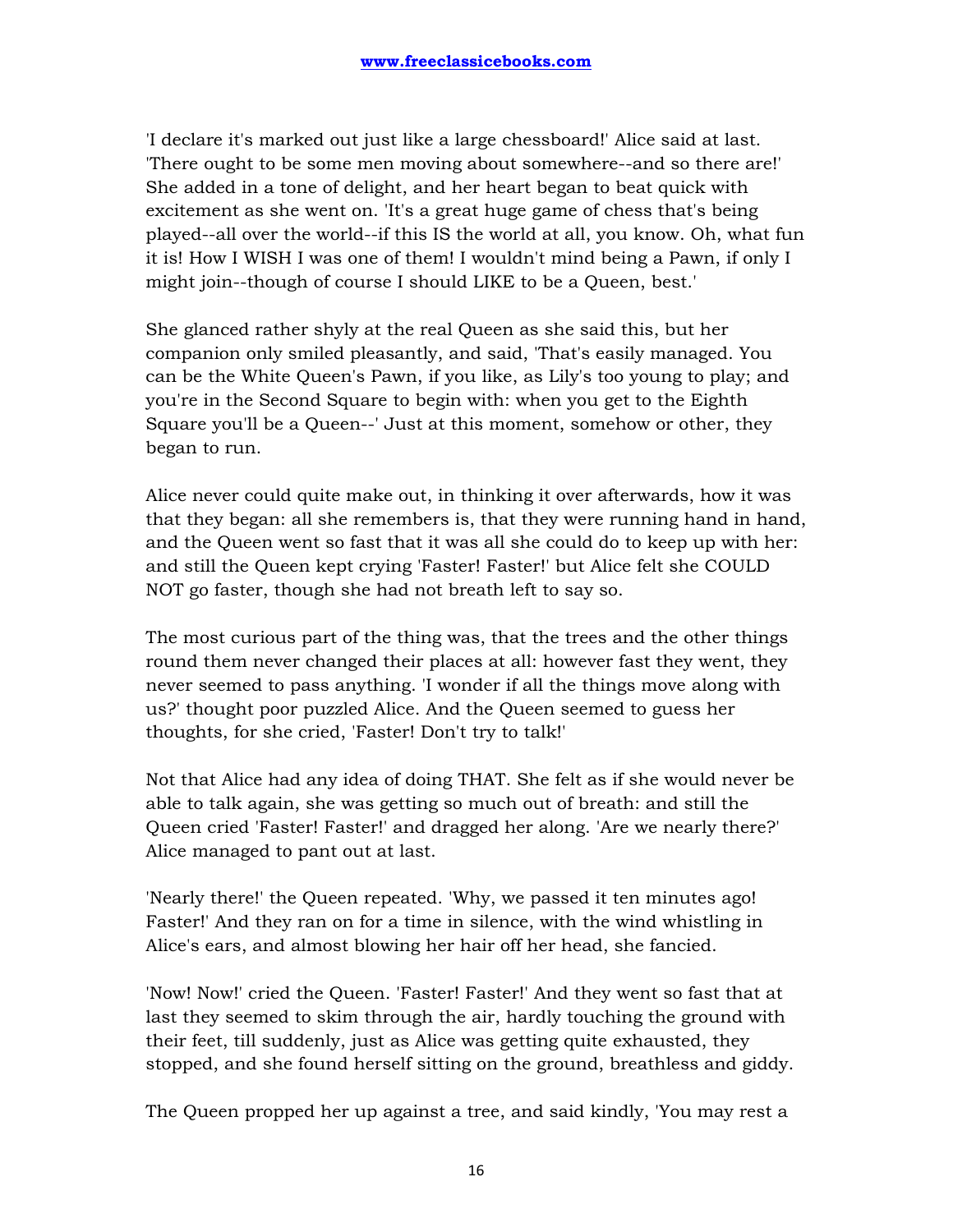little now.'

Alice looked round her in great surprise. 'Why, I do believe we've been under this tree the whole time! Everything's just as it was!'

'Of course it is,' said the Queen, 'what would you have it?'

'Well, in OUR country,' said Alice, still panting a little, 'you'd generally get to somewhere else--if you ran very fast for a long time, as we've been doing.'

'A slow sort of country!' said the Queen. 'Now, HERE, you see, it takes all the running YOU can do, to keep in the same place. If you want to get somewhere else, you must run at least twice as fast as that!'

'I'd rather not try, please!' said Alice. 'I'm quite content to stay here--only I AM so hot and thirsty!'

'I know what YOU'D like!' the Queen said good-naturedly, taking a little box out of her pocket. 'Have a biscuit?'

Alice thought it would not be civil to say 'No,' though it wasn't at all what she wanted. So she took it, and ate it as well as she could: and it was VERY dry; and she thought she had never been so nearly choked in all her life.

'While you're refreshing yourself,' said the Queen, 'I'll just take the measurements.' And she took a ribbon out of her pocket, marked in inches, and began measuring the ground, and sticking little pegs in here and there.

'At the end of two yards,' she said, putting in a peg to mark the distance, 'I shall give you your directions--have another biscuit?'

'No, thank you,' said Alice: 'one's QUITE enough!'

'Thirst quenched, I hope?' said the Queen.

Alice did not know what to say to this, but luckily the Queen did not wait for an answer, but went on. 'At the end of THREE yards I shall repeat them--for fear of your forgetting them. At the end of FOUR, I shall say good-bye. And at the end of FIVE, I shall go!'

She had got all the pegs put in by this time, and Alice looked on with great interest as she returned to the tree, and then began slowly walking down the row.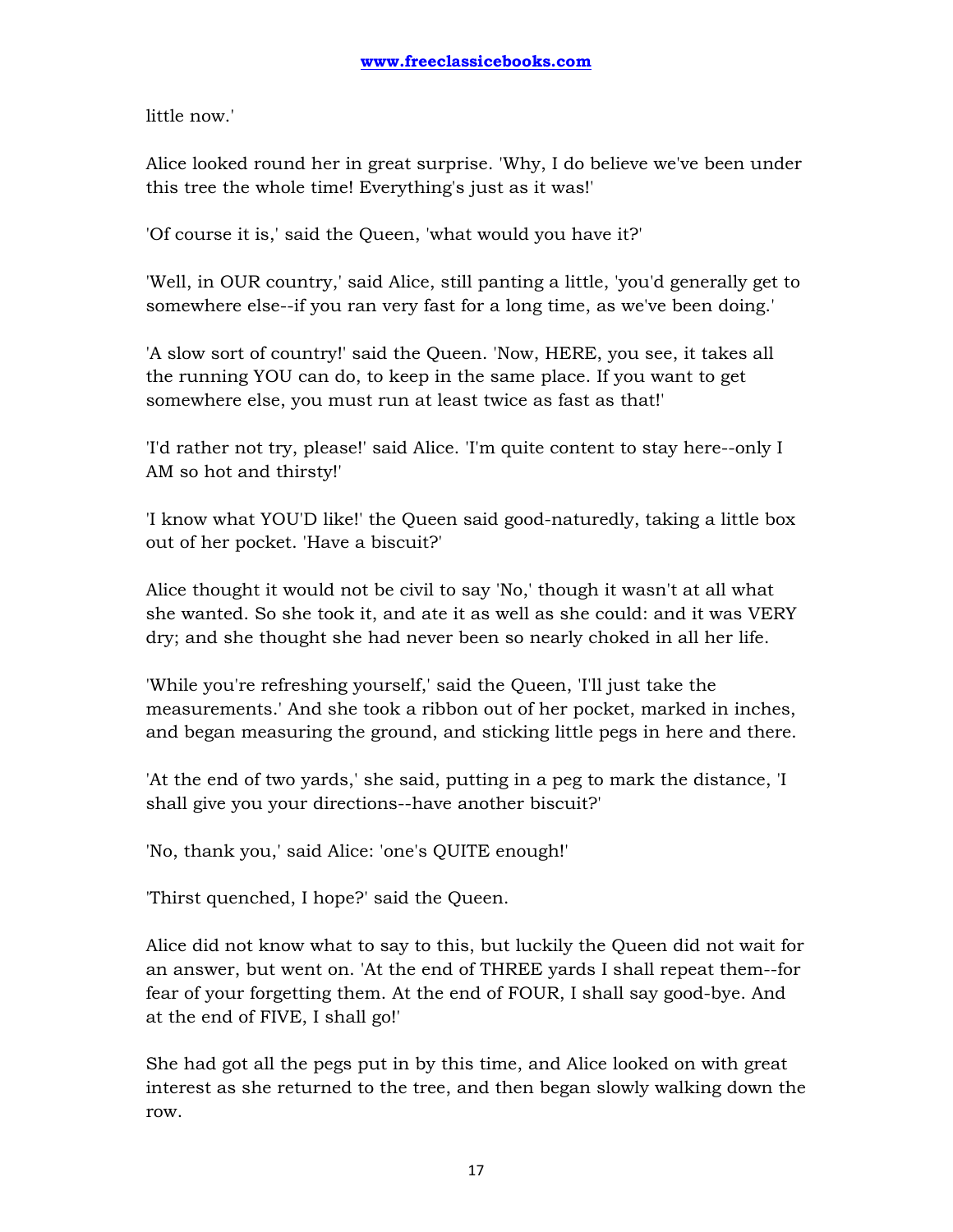At the two-yard peg she faced round, and said, 'A pawn goes two squares in its first move, you know. So you'll go VERY quickly through the Third Square--by railway, I should think--and you'll find yourself in the Fourth Square in no time. Well, THAT square belongs to Tweedledum and Tweedledee--the Fifth is mostly water--the Sixth belongs to Humpty Dumpty--But you make no remark?'

'I--I didn't know I had to make one--just then,' Alice faltered out.

'You SHOULD have said, "It's extremely kind of you to tell me all this"- however, we'll suppose it said--the Seventh Square is all forest--however, one of the Knights will show you the way--and in the Eighth Square we shall be Queens together, and it's all feasting and fun!' Alice got up and curtseyed, and sat down again.

At the next peg the Queen turned again, and this time she said, 'Speak in French when you can't think of the English for a thing--turn out your toes as you walk--and remember who you are!' She did not wait for Alice to curtsey this time, but walked on quickly to the next peg, where she turned for a moment to say 'good-bye,' and then hurried on to the last.

How it happened, Alice never knew, but exactly as she came to the last peg, she was gone. Whether she vanished into the air, or whether she ran quickly into the wood ('and she CAN run very fast!' thought Alice), there was no way of guessing, but she was gone, and Alice began to remember that she was a Pawn, and that it would soon be time for her to move.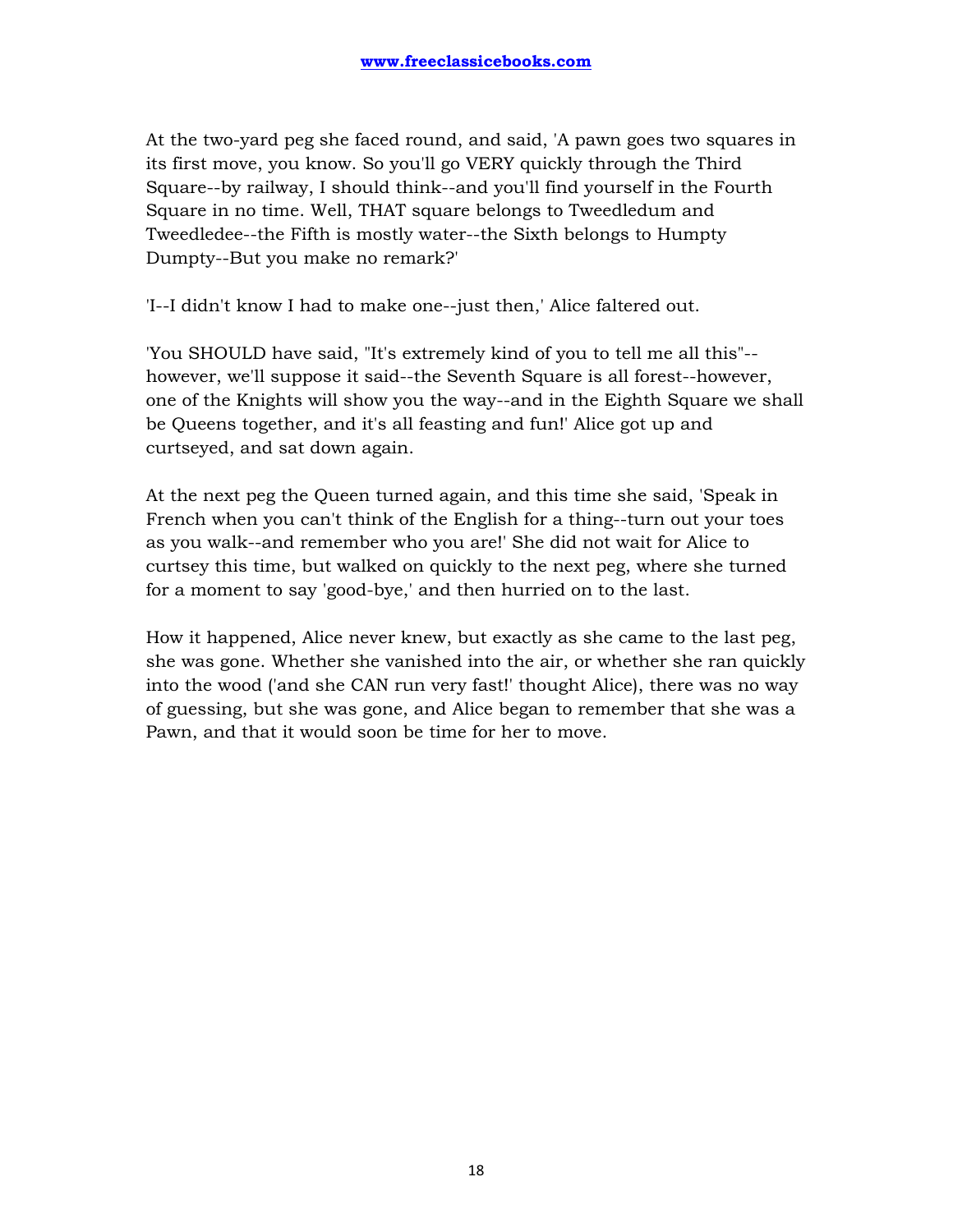### **CHAPTER III. Looking-Glass Insects**

Of course the first thing to do was to make a grand survey of the country she was going to travel through. 'It's something very like learning geography,' thought Alice, as she stood on tiptoe in hopes of being able to see a little further. 'Principal rivers--there ARE none. Principal mountains-- I'm on the only one, but I don't think it's got any name. Principal towns- why, what ARE those creatures, making honey down there? They can't be bees--nobody ever saw bees a mile off, you know--' and for some time she stood silent, watching one of them that was bustling about among the flowers, poking its proboscis into them, 'just as if it was a regular bee,' thought Alice.

However, this was anything but a regular bee: in fact it was an elephant--as Alice soon found out, though the idea quite took her breath away at first. 'And what enormous flowers they must be!' was her next idea. 'Something like cottages with the roofs taken off, and stalks put to them--and what quantities of honey they must make! I think I'll go down and--no, I won't JUST yet,' she went on, checking herself just as she was beginning to run down the hill, and trying to find some excuse for turning shy so suddenly. 'It'll never do to go down among them without a good long branch to brush them away--and what fun it'll be when they ask me how I like my walk. I shall say--"Oh, I like it well enough--"' (here came the favourite little toss of the head), '"only it was so dusty and hot, and the elephants did tease so!"'

'I think I'll go down the other way,' she said after a pause: 'and perhaps I may visit the elephants later on. Besides, I do so want to get into the Third Square!'

So with this excuse she ran down the hill and jumped over the first of the six little brooks.

 \* \* \* \* \* \* \* \* \* \* \* \* \* \* \* \* \* \* \* \*

'Tickets, please!' said the Guard, putting his head in at the window. In a moment everybody was holding out a ticket: they were about the same size as the people, and quite seemed to fill the carriage.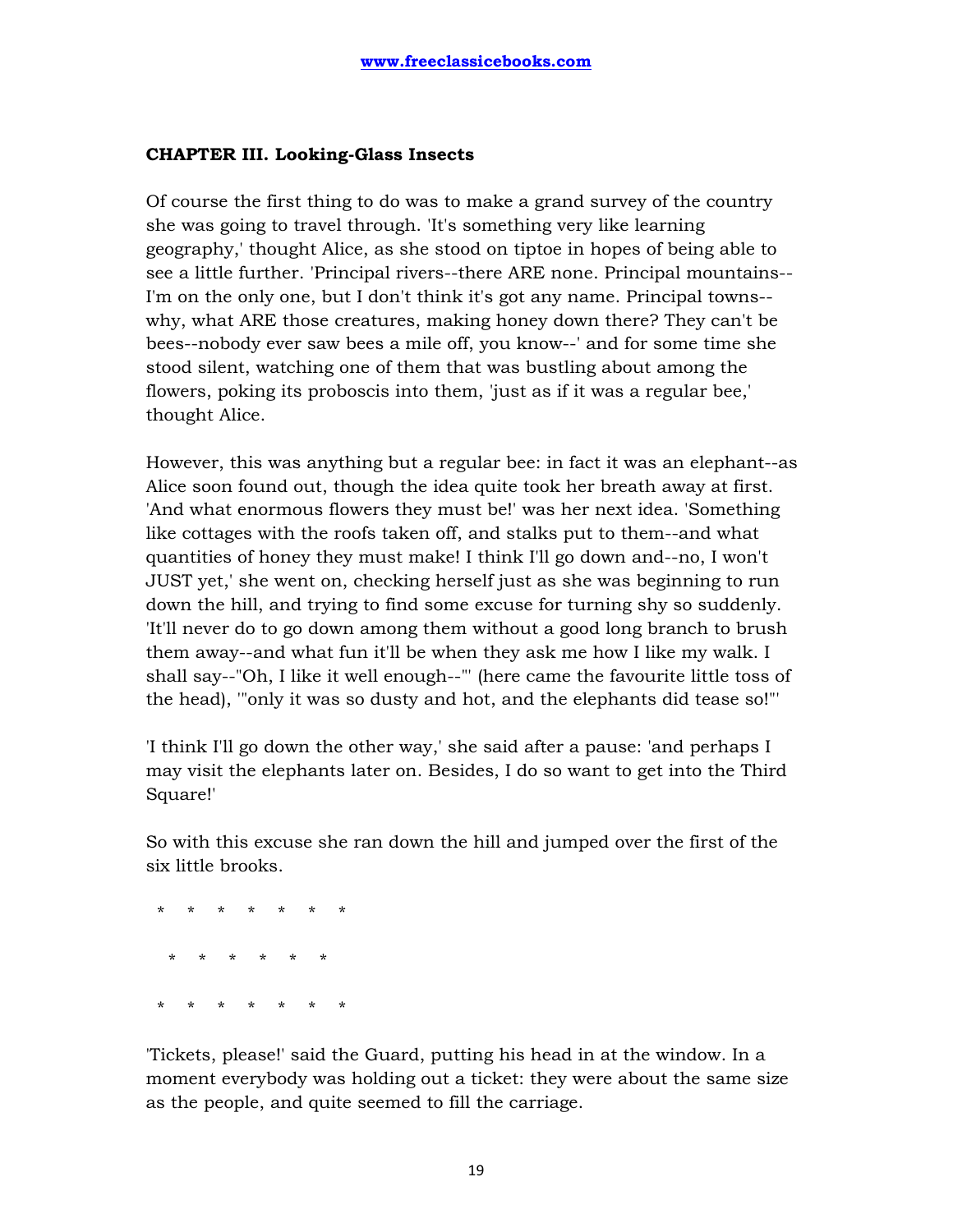'Now then! Show your ticket, child!' the Guard went on, looking angrily at Alice. And a great many voices all said together ('like the chorus of a song,' thought Alice), 'Don't keep him waiting, child! Why, his time is worth a thousand pounds a minute!'

'I'm afraid I haven't got one,' Alice said in a frightened tone: 'there wasn't a ticket-office where I came from.' And again the chorus of voices went on. 'There wasn't room for one where she came from. The land there is worth a thousand pounds an inch!'

'Don't make excuses,' said the Guard: 'you should have bought one from the engine-driver.' And once more the chorus of voices went on with 'The man that drives the engine. Why, the smoke alone is worth a thousand pounds a puff!'

Alice thought to herself, 'Then there's no use in speaking.' The voices didn't join in this time, as she hadn't spoken, but to her great surprise, they all THOUGHT in chorus (I hope you understand what THINKING IN CHORUS means--for I must confess that \_I\_ don't), 'Better say nothing at all. Language is worth a thousand pounds a word!'

'I shall dream about a thousand pounds tonight, I know I shall!' thought Alice.

All this time the Guard was looking at her, first through a telescope, then through a microscope, and then through an opera-glass. At last he said, 'You're travelling the wrong way,' and shut up the window and went away.

'So young a child,' said the gentleman sitting opposite to her (he was dressed in white paper), 'ought to know which way she's going, even if she doesn't know her own name!'

A Goat, that was sitting next to the gentleman in white, shut his eyes and said in a loud voice, 'She ought to know her way to the ticket-office, even if she doesn't know her alphabet!'

There was a Beetle sitting next to the Goat (it was a very queer carriage-full of passengers altogether), and, as the rule seemed to be that they should all speak in turn, HE went on with 'She'll have to go back from here as luggage!'

Alice couldn't see who was sitting beyond the Beetle, but a hoarse voice spoke next. 'Change engines--' it said, and was obliged to leave off.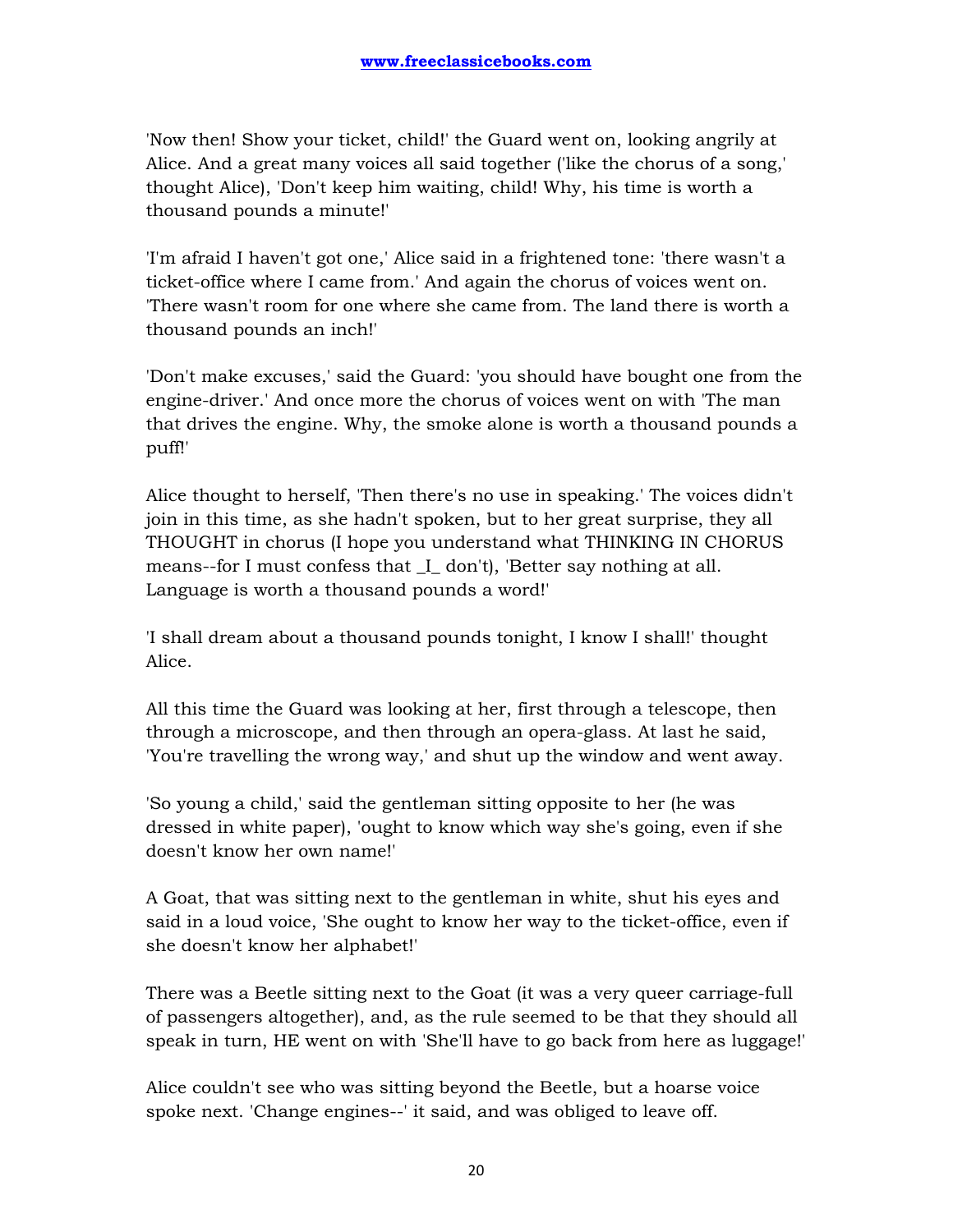'It sounds like a horse,' Alice thought to herself. And an extremely small voice, close to her ear, said, 'You might make a joke on that--something about "horse" and "hoarse," you know.'

Then a very gentle voice in the distance said, 'She must be labelled "Lass, with care," you know--'

And after that other voices went on ('What a number of people there are in the carriage!' thought Alice), saying, 'She must go by post, as she's got a head on her--' 'She must be sent as a message by the telegraph--' 'She must draw the train herself the rest of the way--' and so on.

But the gentleman dressed in white paper leaned forwards and whispered in her ear, 'Never mind what they all say, my dear, but take a return-ticket every time the train stops.'

'Indeed I shan't!' Alice said rather impatiently. 'I don't belong to this railway journey at all--I was in a wood just now--and I wish I could get back there.'

'You might make a joke on THAT,' said the little voice close to her ear: 'something about "you WOULD if you could," you know.'

'Don't tease so,' said Alice, looking about in vain to see where the voice came from; 'if you're so anxious to have a joke made, why don't you make one yourself?'

The little voice sighed deeply: it was VERY unhappy, evidently, and Alice would have said something pitying to comfort it, 'If it would only sigh like other people!' she thought. But this was such a wonderfully small sigh, that she wouldn't have heard it at all, if it hadn't come QUITE close to her ear. The consequence of this was that it tickled her ear very much, and quite took off her thoughts from the unhappiness of the poor little creature.

'I know you are a friend,' the little voice went on; 'a dear friend, and an old friend. And you won't hurt me, though I AM an insect.'

'What kind of insect?' Alice inquired a little anxiously. What she really wanted to know was, whether it could sting or not, but she thought this wouldn't be quite a civil question to ask.

'What, then you don't--' the little voice began, when it was drowned by a shrill scream from the engine, and everybody jumped up in alarm, Alice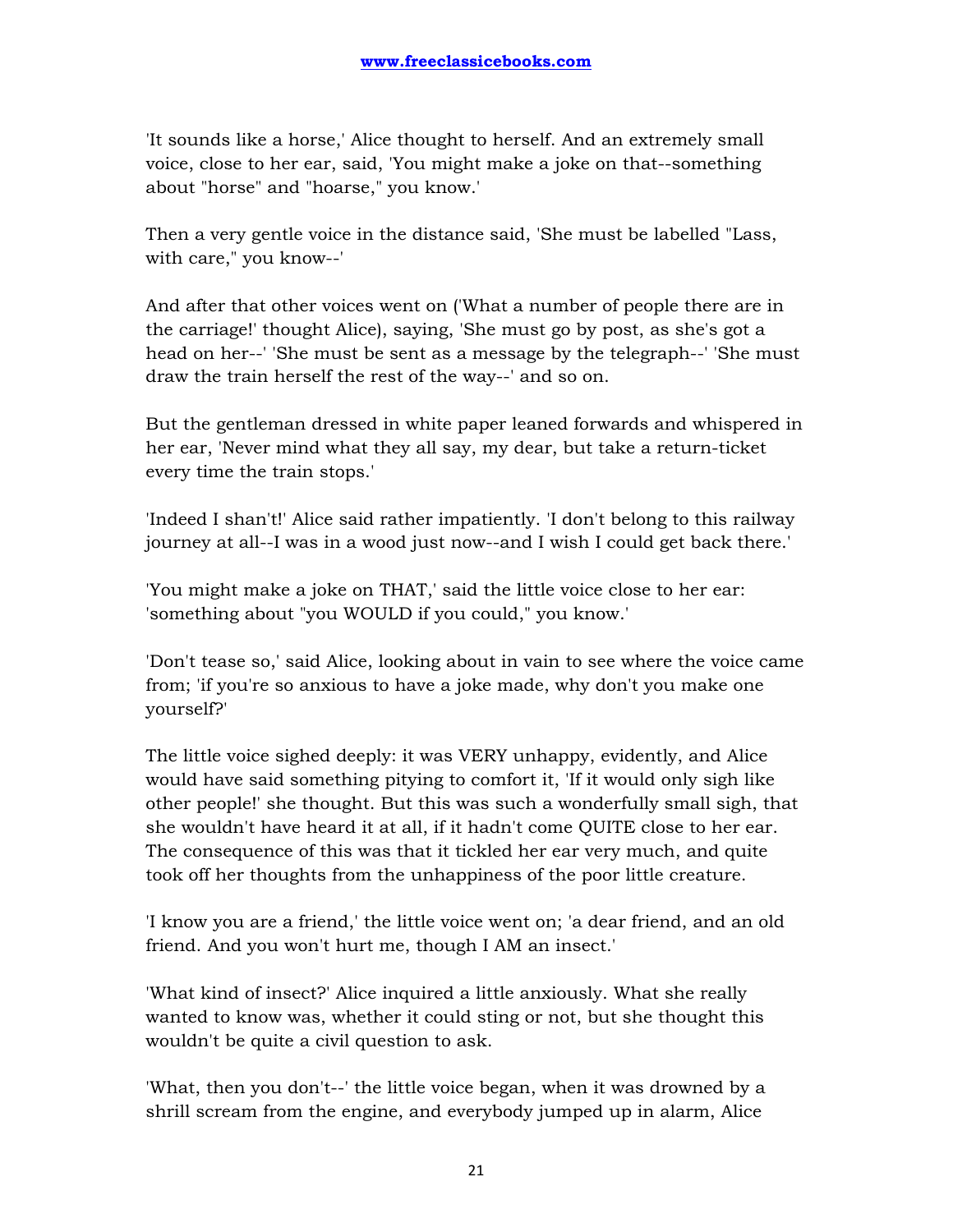among the rest.

The Horse, who had put his head out of the window, quietly drew it in and said, 'It's only a brook we have to jump over.' Everybody seemed satisfied with this, though Alice felt a little nervous at the idea of trains jumping at all. 'However, it'll take us into the Fourth Square, that's some comfort!' she said to herself. In another moment she felt the carriage rise straight up into the air, and in her fright she caught at the thing nearest to her hand, which happened to be the Goat's beard.

 \* \* \* \* \* \* \* \* \* \* \* \* \* \* \* \* \* \* \* \*

But the beard seemed to melt away as she touched it, and she found herself sitting quietly under a tree--while the Gnat (for that was the insect she had been talking to) was balancing itself on a twig just over her head, and fanning her with its wings.

It certainly was a VERY large Gnat: 'about the size of a chicken,' Alice thought. Still, she couldn't feel nervous with it, after they had been talking together so long.

'--then you don't like all insects?' the Gnat went on, as quietly as if nothing had happened.

'I like them when they can talk,' Alice said. 'None of them ever talk, where \_I\_ come from.'

'What sort of insects do you rejoice in, where YOU come from?' the Gnat inquired.

'I don't REJOICE in insects at all,' Alice explained, 'because I'm rather afraid of them--at least the large kinds. But I can tell you the names of some of them.'

'Of course they answer to their names?' the Gnat remarked carelessly.

'I never knew them do it.'

'What's the use of their having names,' the Gnat said, 'if they won't answer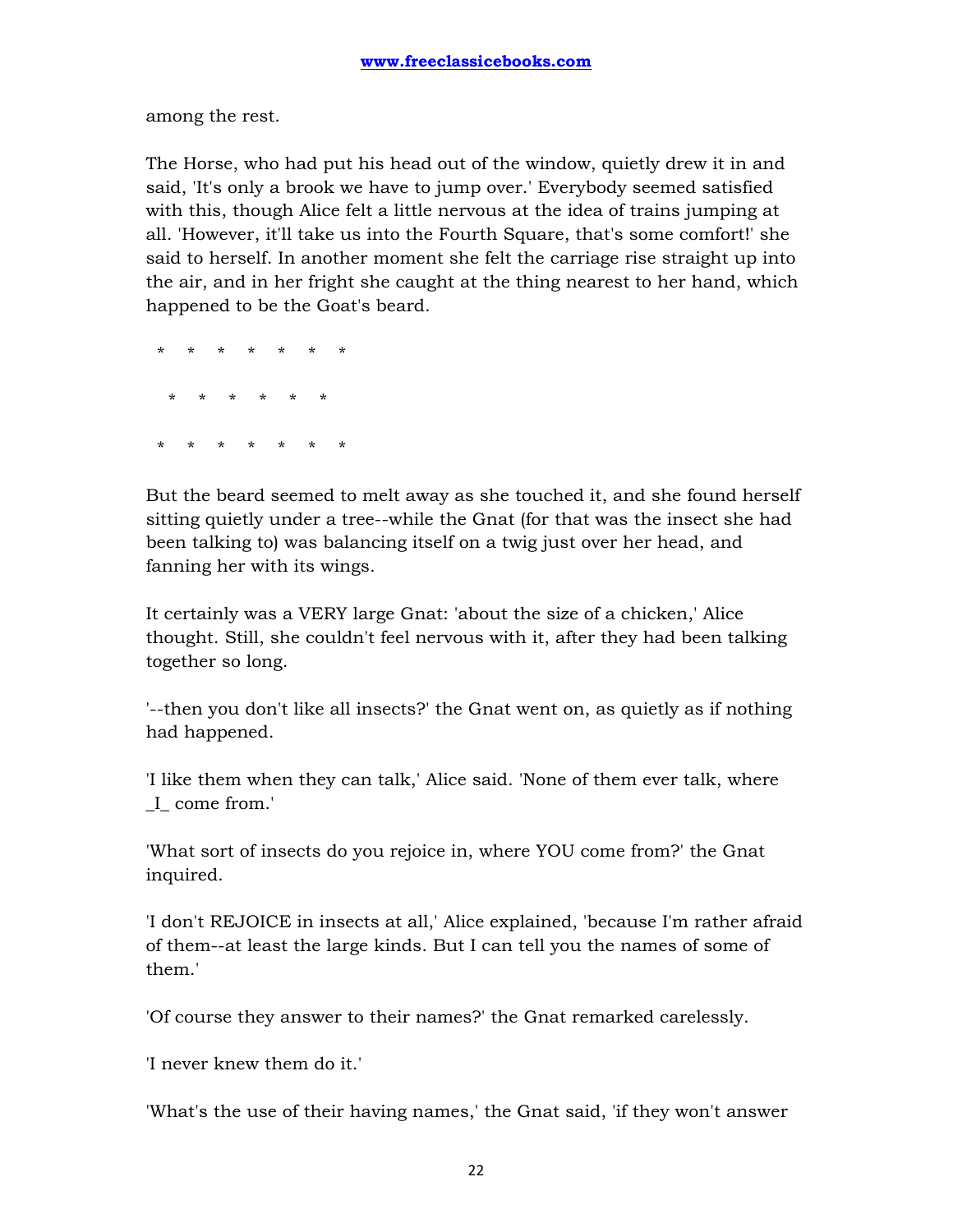to them?'

'No use to THEM,' said Alice; 'but it's useful to the people who name them, I suppose. If not, why do things have names at all?'

'I can't say,' the Gnat replied. 'Further on, in the wood down there, they've got no names--however, go on with your list of insects: you're wasting time.'

'Well, there's the Horse-fly,' Alice began, counting off the names on her fingers.

'All right,' said the Gnat: 'half way up that bush, you'll see a Rocking-horsefly, if you look. It's made entirely of wood, and gets about by swinging itself from branch to branch.'

'What does it live on?' Alice asked, with great curiosity.

'Sap and sawdust,' said the Gnat. 'Go on with the list.'

Alice looked up at the Rocking-horse-fly with great interest, and made up her mind that it must have been just repainted, it looked so bright and sticky; and then she went on.

'And there's the Dragon-fly.'

'Look on the branch above your head,' said the Gnat, 'and there you'll find a snap-dragon-fly. Its body is made of plum-pudding, its wings of holly-leaves, and its head is a raisin burning in brandy.'

'And what does it live on?'

'Frumenty and mince pie,' the Gnat replied; 'and it makes its nest in a Christmas box.'

'And then there's the Butterfly,' Alice went on, after she had taken a good look at the insect with its head on fire, and had thought to herself, 'I wonder if that's the reason insects are so fond of flying into candles--because they want to turn into Snap-dragon-flies!'

'Crawling at your feet,' said the Gnat (Alice drew her feet back in some alarm), 'you may observe a Bread-and-Butterfly. Its wings are thin slices of Bread-and-butter, its body is a crust, and its head is a lump of sugar.'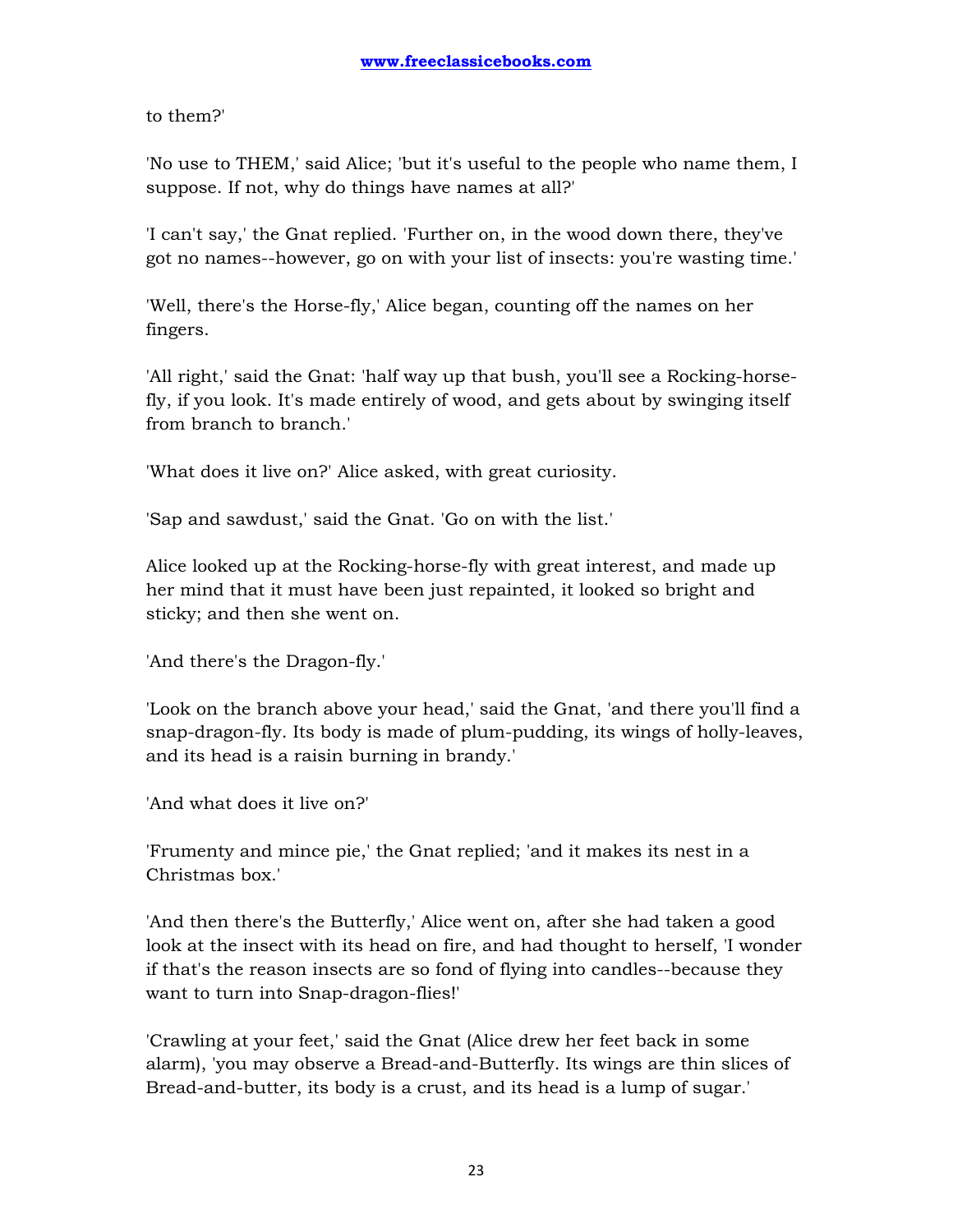'And what does IT live on?'

'Weak tea with cream in it.'

A new difficulty came into Alice's head. 'Supposing it couldn't find any?' she suggested.

'Then it would die, of course.'

'But that must happen very often,' Alice remarked thoughtfully.

'It always happens,' said the Gnat.

After this, Alice was silent for a minute or two, pondering. The Gnat amused itself meanwhile by humming round and round her head: at last it settled again and remarked, 'I suppose you don't want to lose your name?'

'No, indeed,' Alice said, a little anxiously.

'And yet I don't know,' the Gnat went on in a careless tone: 'only think how convenient it would be if you could manage to go home without it! For instance, if the governess wanted to call you to your lessons, she would call out "come here--," and there she would have to leave off, because there wouldn't be any name for her to call, and of course you wouldn't have to go, you know.'

'That would never do, I'm sure,' said Alice: 'the governess would never think of excusing me lessons for that. If she couldn't remember my name, she'd call me "Miss!" as the servants do.'

'Well, if she said "Miss," and didn't say anything more,' the Gnat remarked, 'of course you'd miss your lessons. That's a joke. I wish YOU had made it.'

'Why do you wish \_I\_ had made it?' Alice asked. 'It's a very bad one.'

But the Gnat only sighed deeply, while two large tears came rolling down its cheeks.

'You shouldn't make jokes,' Alice said, 'if it makes you so unhappy.'

Then came another of those melancholy little sighs, and this time the poor Gnat really seemed to have sighed itself away, for, when Alice looked up, there was nothing whatever to be seen on the twig, and, as she was getting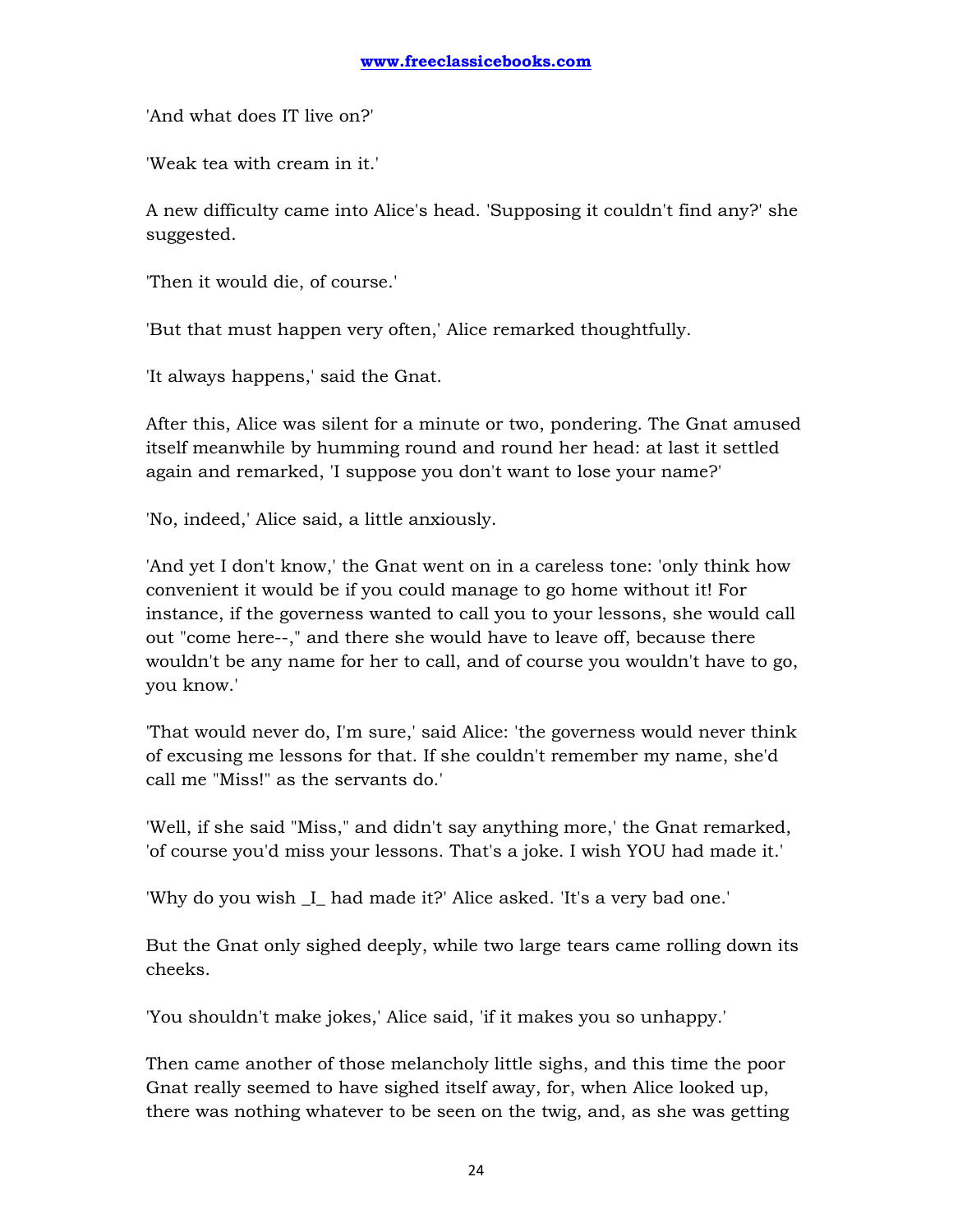quite chilly with sitting still so long, she got up and walked on.

She very soon came to an open field, with a wood on the other side of it: it looked much darker than the last wood, and Alice felt a LITTLE timid about going into it. However, on second thoughts, she made up her mind to go on: 'for I certainly won't go BACK,' she thought to herself, and this was the only way to the Eighth Square.

'This must be the wood,' she said thoughtfully to herself, 'where things have no names. I wonder what'll become of MY name when I go in? I shouldn't like to lose it at all--because they'd have to give me another, and it would be almost certain to be an ugly one. But then the fun would be trying to find the creature that had got my old name! That's just like the advertisements, you know, when people lose dogs--"ANSWERS TO THE NAME OF 'DASH:' HAD ON A BRASS COLLAR"--just fancy calling everything you met "Alice," till one of them answered! Only they wouldn't answer at all, if they were wise.'

She was rambling on in this way when she reached the wood: it looked very cool and shady. 'Well, at any rate it's a great comfort,' she said as she stepped under the trees, 'after being so hot, to get into the--into WHAT?' she went on, rather surprised at not being able to think of the word. 'I mean to get under the--under the--under THIS, you know!' putting her hand on the trunk of the tree. 'What DOES it call itself, I wonder? I do believe it's got no name--why, to be sure it hasn't!'

She stood silent for a minute, thinking: then she suddenly began again. 'Then it really HAS happened, after all! And now, who am I? I WILL remember, if I can! I'm determined to do it!' But being determined didn't help much, and all she could say, after a great deal of puzzling, was, 'L, I KNOW it begins with L!'

Just then a Fawn came wandering by: it looked at Alice with its large gentle eyes, but didn't seem at all frightened. 'Here then! Here then!' Alice said, as she held out her hand and tried to stroke it; but it only started back a little, and then stood looking at her again.

'What do you call yourself?' the Fawn said at last. Such a soft sweet voice it had!

'I wish I knew!' thought poor Alice. She answered, rather sadly, 'Nothing, just now.'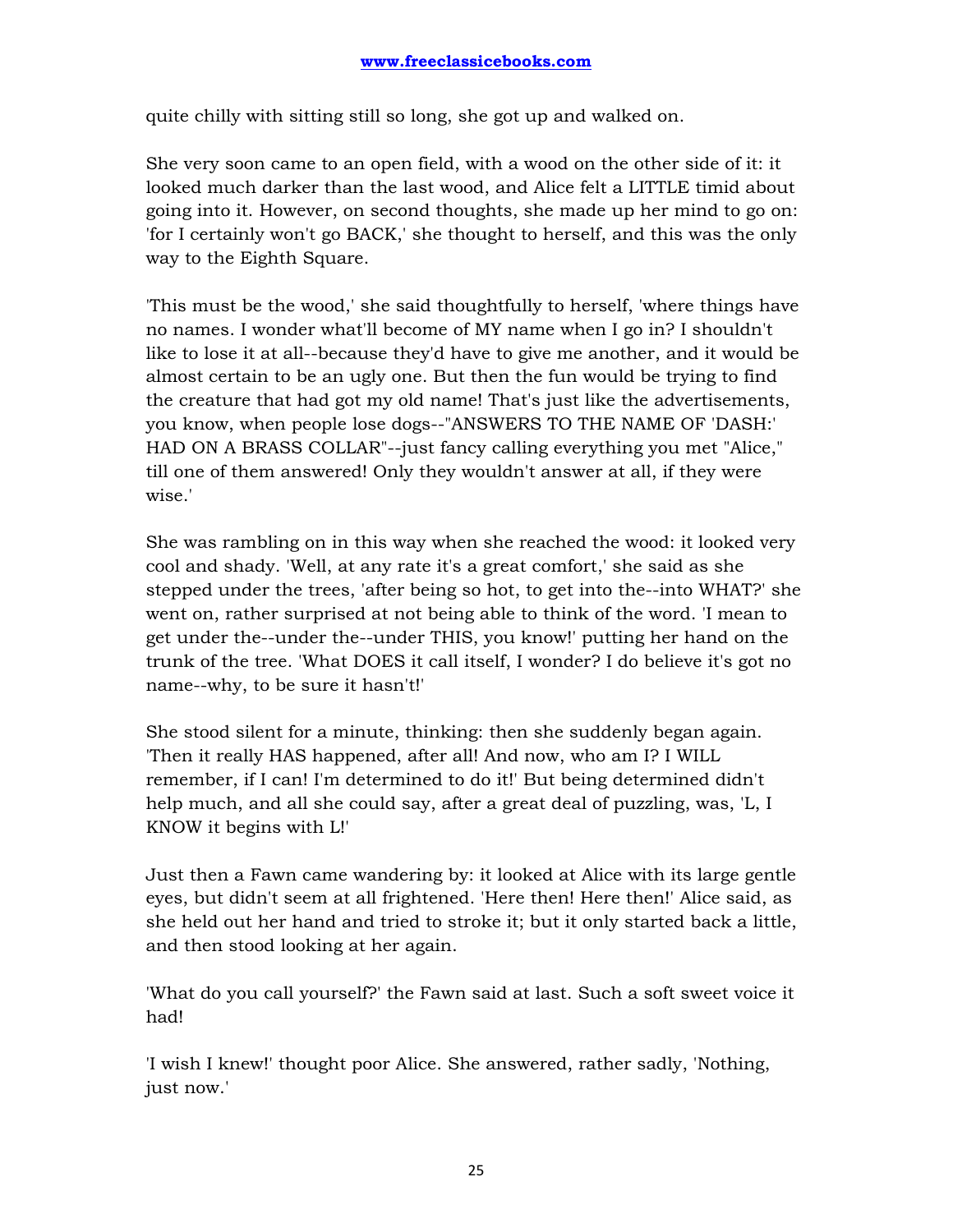'Think again,' it said: 'that won't do.'

Alice thought, but nothing came of it. 'Please, would you tell me what YOU call yourself?' she said timidly. 'I think that might help a little.'

'I'll tell you, if you'll move a little further on,' the Fawn said. 'I can't remember here.'

So they walked on together though the wood, Alice with her arms clasped lovingly round the soft neck of the Fawn, till they came out into another open field, and here the Fawn gave a sudden bound into the air, and shook itself free from Alice's arms. 'I'm a Fawn!' it cried out in a voice of delight, 'and, dear me! you're a human child!' A sudden look of alarm came into its beautiful brown eyes, and in another moment it had darted away at full speed.

Alice stood looking after it, almost ready to cry with vexation at having lost her dear little fellow-traveller so suddenly. 'However, I know my name now.' she said, 'that's SOME comfort. Alice--Alice--I won't forget it again. And now, which of these finger-posts ought I to follow, I wonder?'

It was not a very difficult question to answer, as there was only one road through the wood, and the two finger-posts both pointed along it. 'I'll settle it,' Alice said to herself, 'when the road divides and they point different ways.'

But this did not seem likely to happen. She went on and on, a long way, but wherever the road divided there were sure to be two finger-posts pointing the same way, one marked 'TO TWEEDLEDUM'S HOUSE' and the other 'TO THE HOUSE OF TWEEDLEDEE.'

'I do believe,' said Alice at last, 'that they live in the same house! I wonder I never thought of that before--But I can't stay there long. I'll just call and say "how d'you do?" and ask them the way out of the wood. If I could only get to the Eighth Square before it gets dark!' So she wandered on, talking to herself as she went, till, on turning a sharp corner, she came upon two fat little men, so suddenly that she could not help starting back, but in another moment she recovered herself, feeling sure that they must be.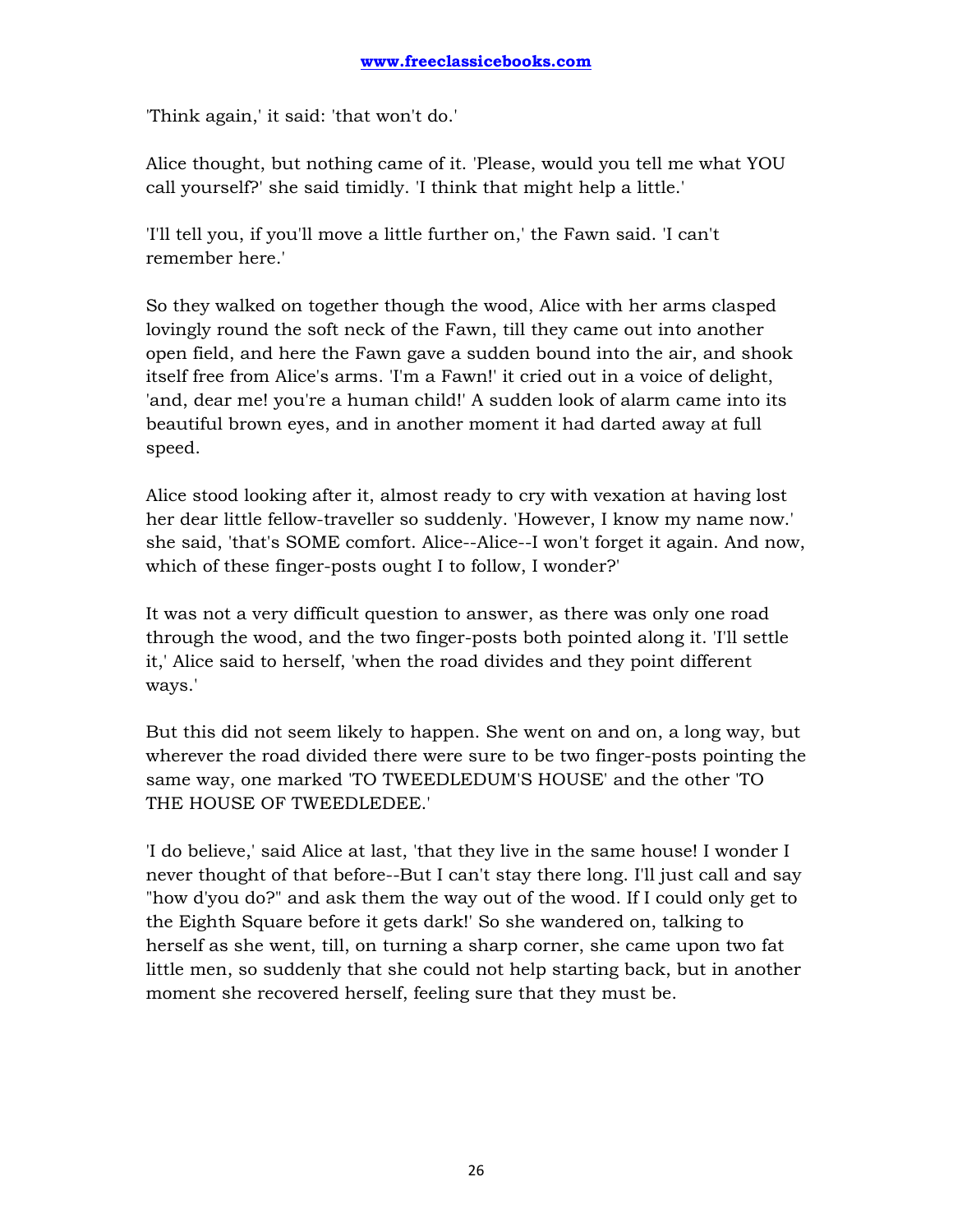# **CHAPTER IV. Tweedledum And Tweedledee**

They were standing under a tree, each with an arm round the other's neck, and Alice knew which was which in a moment, because one of them had 'DUM' embroidered on his collar, and the other 'DEE.' 'I suppose they've each got "TWEEDLE" round at the back of the collar,' she said to herself.

They stood so still that she quite forgot they were alive, and she was just looking round to see if the word "TWEEDLE" was written at the back of each collar, when she was startled by a voice coming from the one marked 'DUM.'

'If you think we're wax-works,' he said, 'you ought to pay, you know. Waxworks weren't made to be looked at for nothing, nohow!'

'Contrariwise,' added the one marked 'DEE,' 'if you think we're alive, you ought to speak.'

'I'm sure I'm very sorry,' was all Alice could say; for the words of the old song kept ringing through her head like the ticking of a clock, and she could hardly help saying them out loud:--

 'Tweedledum and Tweedledee Agreed to have a battle; For Tweedledum said Tweedledee Had spoiled his nice new rattle.

 Just then flew down a monstrous crow, As black as a tar-barrel; Which frightened both the heroes so, They quite forgot their quarrel.'

'I know what you're thinking about,' said Tweedledum: 'but it isn't so, nohow.'

'Contrariwise,' continued Tweedledee, 'if it was so, it might be; and if it were so, it would be; but as it isn't, it ain't. That's logic.'

'I was thinking,' Alice said very politely, 'which is the best way out of this wood: it's getting so dark. Would you tell me, please?'

But the little men only looked at each other and grinned.

They looked so exactly like a couple of great schoolboys, that Alice couldn't help pointing her finger at Tweedledum, and saying 'First Boy!'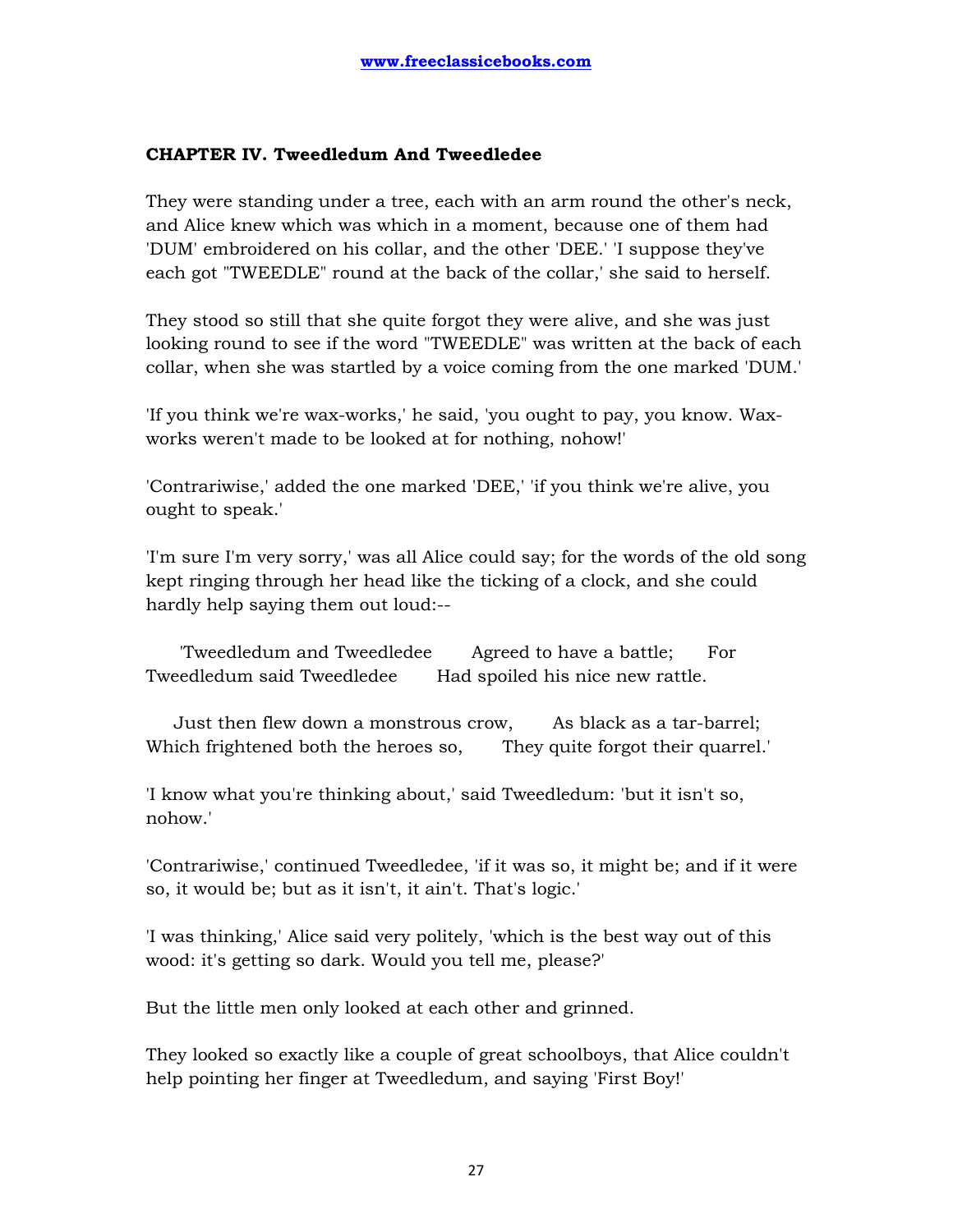'Nohow!' Tweedledum cried out briskly, and shut his mouth up again with a snap.

'Next Boy!' said Alice, passing on to Tweedledee, though she felt quite certain he would only shout out 'Contrariwise!' and so he did.

'You've been wrong!' cried Tweedledum. 'The first thing in a visit is to say "How d'ye do?" and shake hands!' And here the two brothers gave each other a hug, and then they held out the two hands that were free, to shake hands with her.

Alice did not like shaking hands with either of them first, for fear of hurting the other one's feelings; so, as the best way out of the difficulty, she took hold of both hands at once: the next moment they were dancing round in a ring. This seemed quite natural (she remembered afterwards), and she was not even surprised to hear music playing: it seemed to come from the tree under which they were dancing, and it was done (as well as she could make it out) by the branches rubbing one across the other, like fiddles and fiddlesticks.

'But it certainly WAS funny,' (Alice said afterwards, when she was telling her sister the history of all this,) 'to find myself singing "HERE WE GO ROUND THE MULBERRY BUSH." I don't know when I began it, but somehow I felt as if I'd been singing it a long long time!'

The other two dancers were fat, and very soon out of breath. 'Four times round is enough for one dance,' Tweedledum panted out, and they left off dancing as suddenly as they had begun: the music stopped at the same moment.

Then they let go of Alice's hands, and stood looking at her for a minute: there was a rather awkward pause, as Alice didn't know how to begin a conversation with people she had just been dancing with. 'It would never do to say "How d'ye do?" NOW,' she said to herself: 'we seem to have got beyond that, somehow!'

'I hope you're not much tired?' she said at last.

'Nohow. And thank you VERY much for asking,' said Tweedledum.

'So much obliged!' added Tweedledee. 'You like poetry?'

'Ye-es, pretty well--SOME poetry,' Alice said doubtfully. 'Would you tell me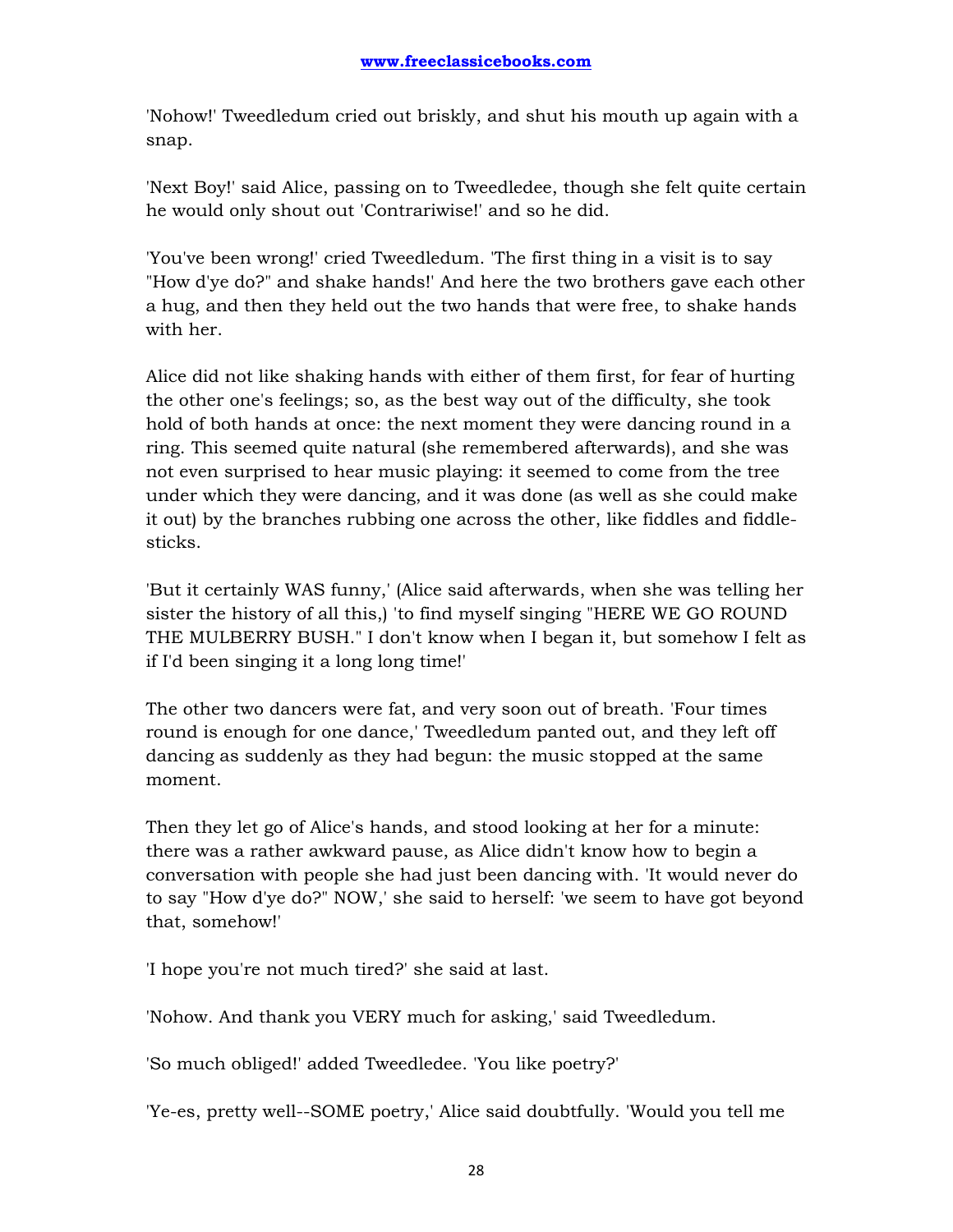which road leads out of the wood?'

'What shall I repeat to her?' said Tweedledee, looking round at Tweedledum with great solemn eyes, and not noticing Alice's question.

'"THE WALRUS AND THE CARPENTER" is the longest,' Tweedledum replied, giving his brother an affectionate hug.

Tweedledee began instantly:

'The sun was shining--'

Here Alice ventured to interrupt him. 'If it's VERY long,' she said, as politely as she could, 'would you please tell me first which road--'

Tweedledee smiled gently, and began again:

 'The sun was shining on the sea, Shining with all his might: He did his very best to make The billows smooth and bright-- And this was odd, because it was The middle of the night.

 The moon was shining sulkily, Because she thought the sun Had got no business to be there After the day was done-- "It's very rude of him," she said, "To come and spoil the fun!"

 The sea was wet as wet could be, The sands were dry as dry. You could not see a cloud, because No cloud was in the sky: No birds were flying over head-- There were no birds to fly.

The Walrus and the Carpenter Were walking close at hand; They wept like anything to see Such quantities of sand: "If this were only cleared away," They said, "it WOULD be grand!"

 "If seven maids with seven mops Swept it for half a year, Do you suppose," the Walrus said, "That they could get it clear?" "I doubt it," said the Carpenter, And shed a bitter tear.

 "O Oysters, come and walk with us!" The Walrus did beseech. "A pleasant walk, a pleasant talk, Along the briny beach: We cannot do with more than four, To give a hand to each."

 The eldest Oyster looked at him. But never a word he said: The eldest Oyster winked his eye, And shook his heavy head-- Meaning to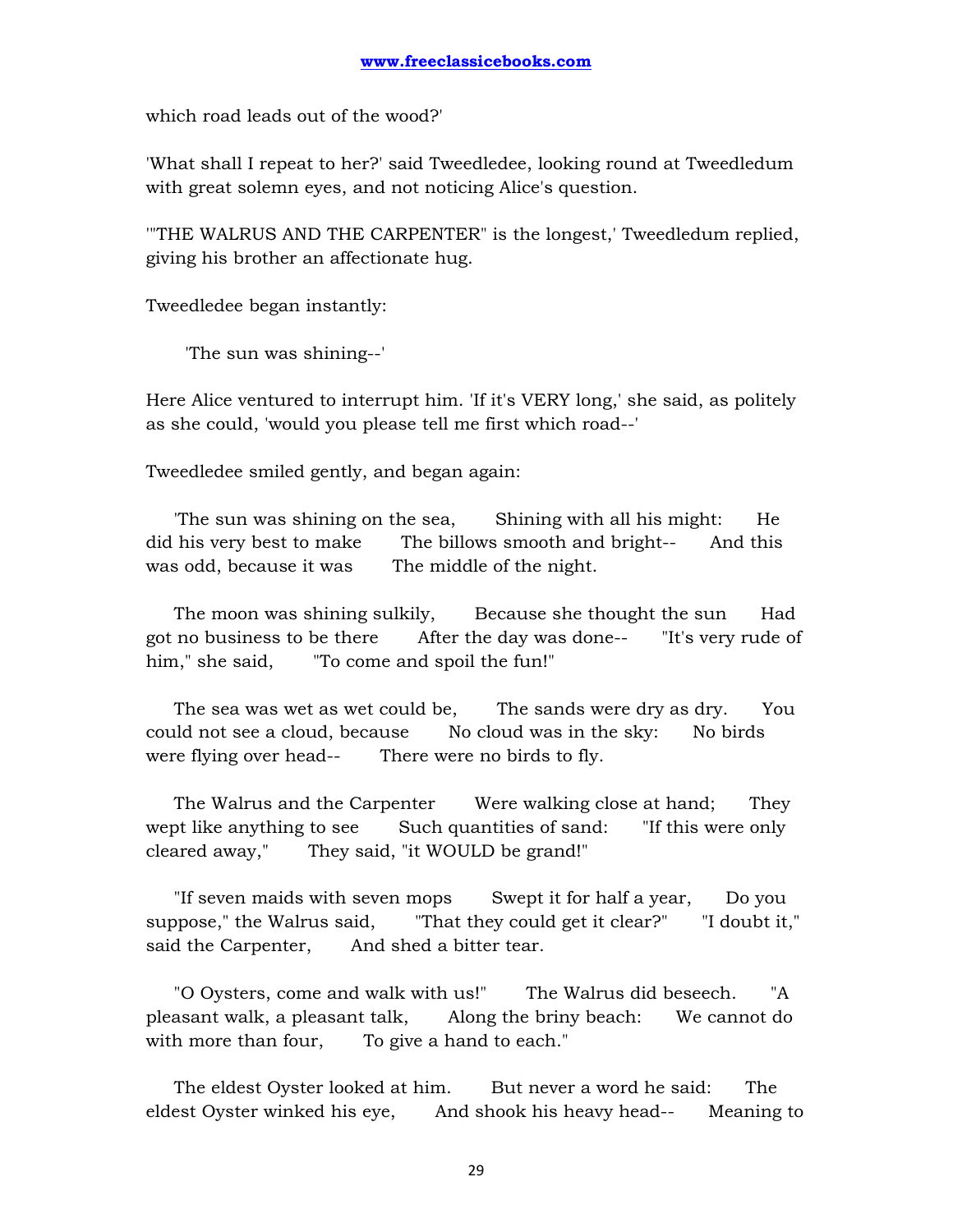say he did not choose To leave the oyster-bed.

 But four young oysters hurried up, All eager for the treat: Their coats were brushed, their faces washed, Their shoes were clean and neat-- And this was odd, because, you know, They hadn't any feet.

 Four other Oysters followed them, And yet another four; And thick and fast they came at last, And more, and more, and more-- All hopping through the frothy waves, And scrambling to the shore.

 The Walrus and the Carpenter Walked on a mile or so, And then they rested on a rock Conveniently low: And all the little Oysters stood And waited in a row.

 "The time has come," the Walrus said, "To talk of many things: Of shoes--and ships--and sealing-wax-- Of cabbages--and kings-- And why the sea is boiling hot-- And whether pigs have wings."

 "But wait a bit," the Oysters cried, "Before we have our chat; For some of us are out of breath, And all of us are fat!" "No hurry!" said the Carpenter. They thanked him much for that.

 "A loaf of bread," the Walrus said, "Is what we chiefly need: Pepper and vinegar besides Are very good indeed-- Now if you're ready Oysters dear, We can begin to feed."

 "But not on us!" the Oysters cried, Turning a little blue, "After such kindness, that would be A dismal thing to do!" "The night is fine," the Walrus said "Do you admire the view?

 "It was so kind of you to come! And you are very nice!" The Carpenter said nothing but "Cut us another slice: I wish you were not quite so deaf-- I've had to ask you twice!"

 "It seems a shame," the Walrus said, "To play them such a trick, After we've brought them out so far, And made them trot so quick!" The Carpenter said nothing but "The butter's spread too thick!"

 "I weep for you," the Walrus said. "I deeply sympathize." With sobs and tears he sorted out Those of the largest size. Holding his pocket handkerchief Before his streaming eyes.

"O Oysters," said the Carpenter. "You've had a pleasant run! Shall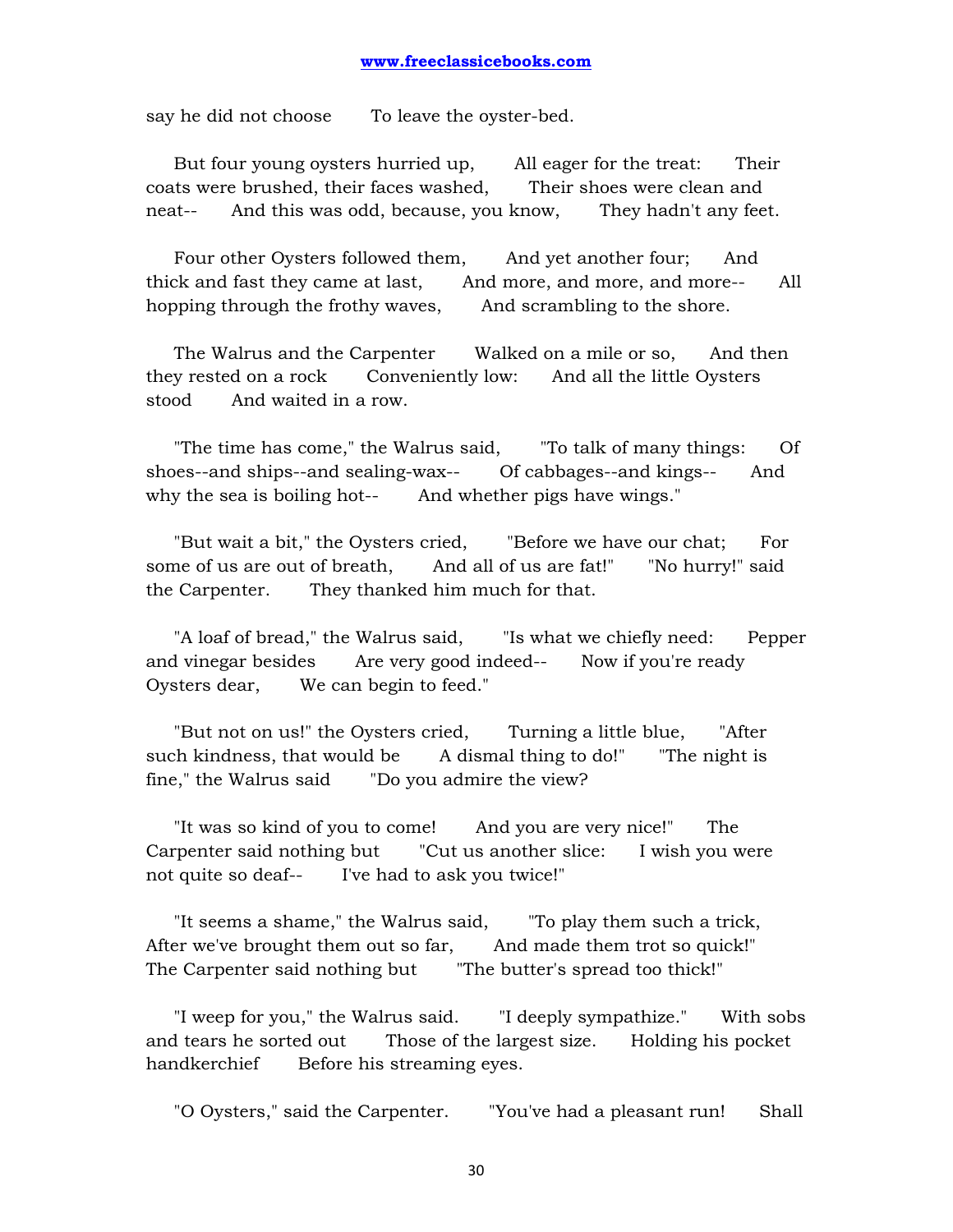we be trotting home again?" But answer came there none-- And that was scarcely odd, because They'd eaten every one.'

'I like the Walrus best,' said Alice: 'because you see he was a LITTLE sorry for the poor oysters.'

'He ate more than the Carpenter, though,' said Tweedledee. 'You see he held his handkerchief in front, so that the Carpenter couldn't count how many he took: contrariwise.'

'That was mean!' Alice said indignantly. 'Then I like the Carpenter best--if he didn't eat so many as the Walrus.'

'But he ate as many as he could get,' said Tweedledum.

This was a puzzler. After a pause, Alice began, 'Well! They were BOTH very unpleasant characters--' Here she checked herself in some alarm, at hearing something that sounded to her like the puffing of a large steam-engine in the wood near them, though she feared it was more likely to be a wild beast. 'Are there any lions or tigers about here?' she asked timidly.

'It's only the Red King snoring,' said Tweedledee.

'Come and look at him!' the brothers cried, and they each took one of Alice's hands, and led her up to where the King was sleeping.

'Isn't he a LOVELY sight?' said Tweedledum.

Alice couldn't say honestly that he was. He had a tall red night-cap on, with a tassel, and he was lying crumpled up into a sort of untidy heap, and snoring loud--'fit to snore his head off!' as Tweedledum remarked.

'I'm afraid he'll catch cold with lying on the damp grass,' said Alice, who was a very thoughtful little girl.

'He's dreaming now,' said Tweedledee: 'and what do you think he's dreaming about?'

Alice said 'Nobody can guess that.'

'Why, about YOU!' Tweedledee exclaimed, clapping his hands triumphantly. 'And if he left off dreaming about you, where do you suppose you'd be?'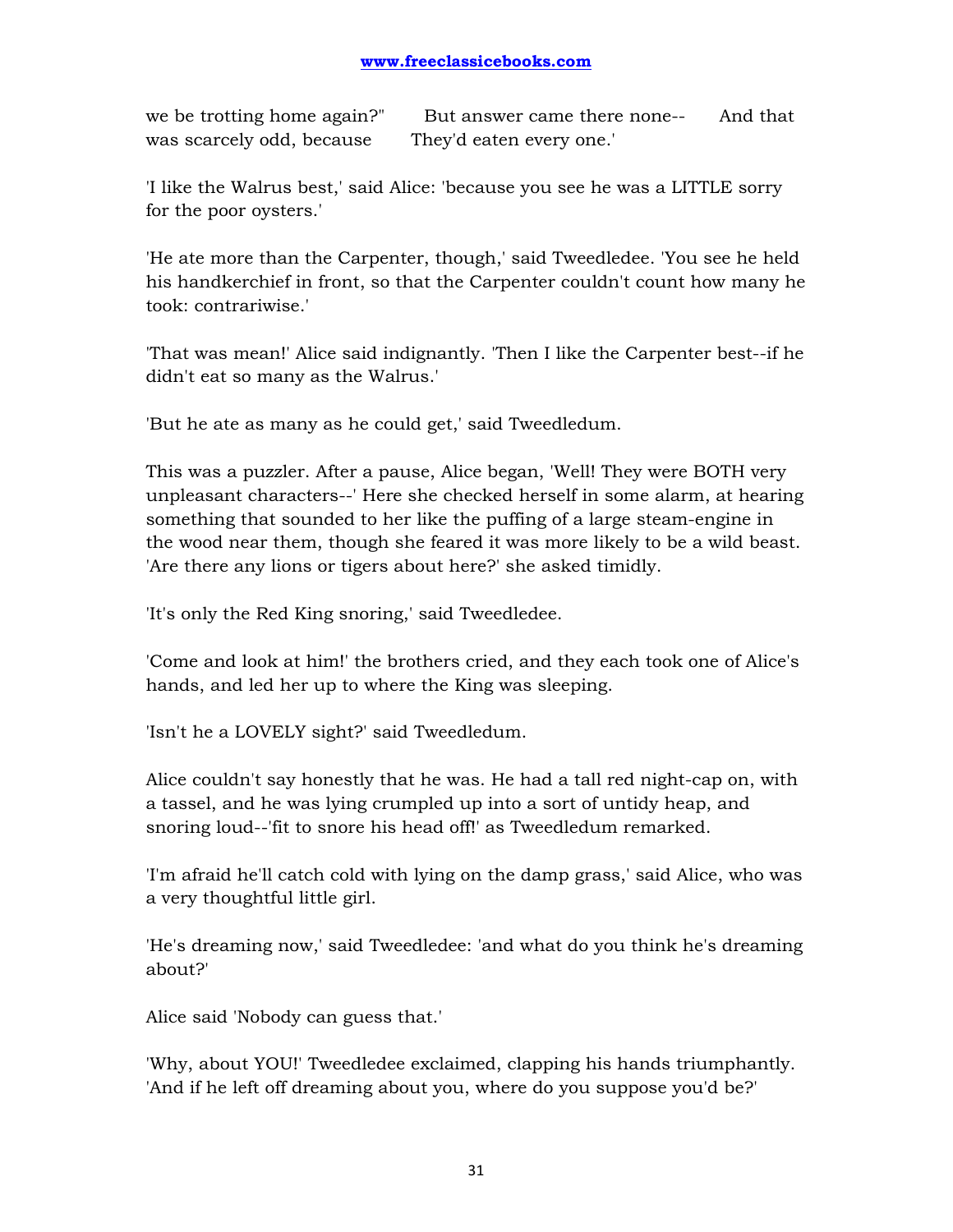'Where I am now, of course,' said Alice.

'Not you!' Tweedledee retorted contemptuously. 'You'd be nowhere. Why, you're only a sort of thing in his dream!'

'If that there King was to wake,' added Tweedledum, 'you'd go out--bang!- just like a candle!'

'I shouldn't!' Alice exclaimed indignantly. 'Besides, if I'M only a sort of thing in his dream, what are YOU, I should like to know?'

'Ditto' said Tweedledum.

'Ditto, ditto' cried Tweedledee.

He shouted this so loud that Alice couldn't help saying, 'Hush! You'll be waking him, I'm afraid, if you make so much noise.'

'Well, it no use YOUR talking about waking him,' said Tweedledum, 'when you're only one of the things in his dream. You know very well you're not real.'

'I AM real!' said Alice and began to cry.

'You won't make yourself a bit realler by crying,' Tweedledee remarked: 'there's nothing to cry about.'

'If I wasn't real,' Alice said--half-laughing through her tears, it all seemed so ridiculous--'I shouldn't be able to cry.'

'I hope you don't suppose those are real tears?' Tweedledum interrupted in a tone of great contempt.

'I know they're talking nonsense,' Alice thought to herself: 'and it's foolish to cry about it.' So she brushed away her tears, and went on as cheerfully as she could. 'At any rate I'd better be getting out of the wood, for really it's coming on very dark. Do you think it's going to rain?'

Tweedledum spread a large umbrella over himself and his brother, and looked up into it. 'No, I don't think it is,' he said: 'at least--not under HERE. Nohow.'

'But it may rain OUTSIDE?'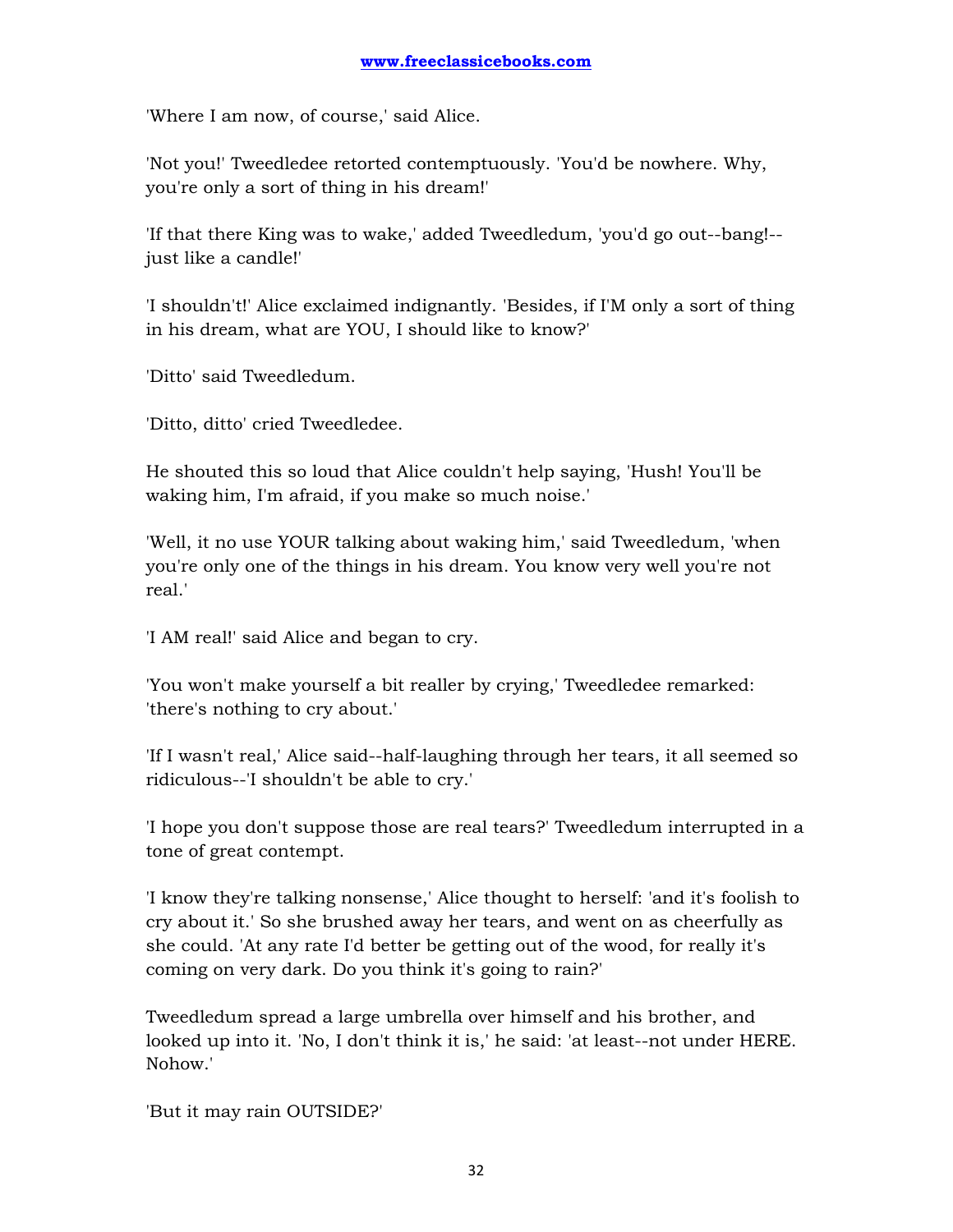'It may--if it chooses,' said Tweedledee: 'we've no objection. Contrariwise.'

'Selfish things!' thought Alice, and she was just going to say 'Good-night' and leave them, when Tweedledum sprang out from under the umbrella and seized her by the wrist.

'Do you see THAT?' he said, in a voice choking with passion, and his eyes grew large and yellow all in a moment, as he pointed with a trembling finger at a small white thing lying under the tree.

'It's only a rattle,' Alice said, after a careful examination of the little white thing. 'Not a rattleSNAKE, you know,' she added hastily, thinking that he was frightened: 'only an old rattle--quite old and broken.'

'I knew it was!' cried Tweedledum, beginning to stamp about wildly and tear his hair. 'It's spoilt, of course!' Here he looked at Tweedledee, who immediately sat down on the ground, and tried to hide himself under the umbrella.

Alice laid her hand upon his arm, and said in a soothing tone, 'You needn't be so angry about an old rattle.'

'But it isn't old!' Tweedledum cried, in a greater fury than ever. 'It's new, I tell you--I bought it yesterday--my nice new RATTLE!' and his voice rose to a perfect scream.

All this time Tweedledee was trying his best to fold up the umbrella, with himself in it: which was such an extraordinary thing to do, that it quite took off Alice's attention from the angry brother. But he couldn't quite succeed, and it ended in his rolling over, bundled up in the umbrella, with only his head out: and there he lay, opening and shutting his mouth and his large eyes--'looking more like a fish than anything else,' Alice thought.

'Of course you agree to have a battle?' Tweedledum said in a calmer tone.

'I suppose so,' the other sulkily replied, as he crawled out of the umbrella: 'only SHE must help us to dress up, you know.'

So the two brothers went off hand-in-hand into the wood, and returned in a minute with their arms full of things--such as bolsters, blankets, hearthrugs, table-cloths, dish-covers and coal-scuttles. 'I hope you're a good hand at pinning and tying strings?' Tweedledum remarked. 'Every one of these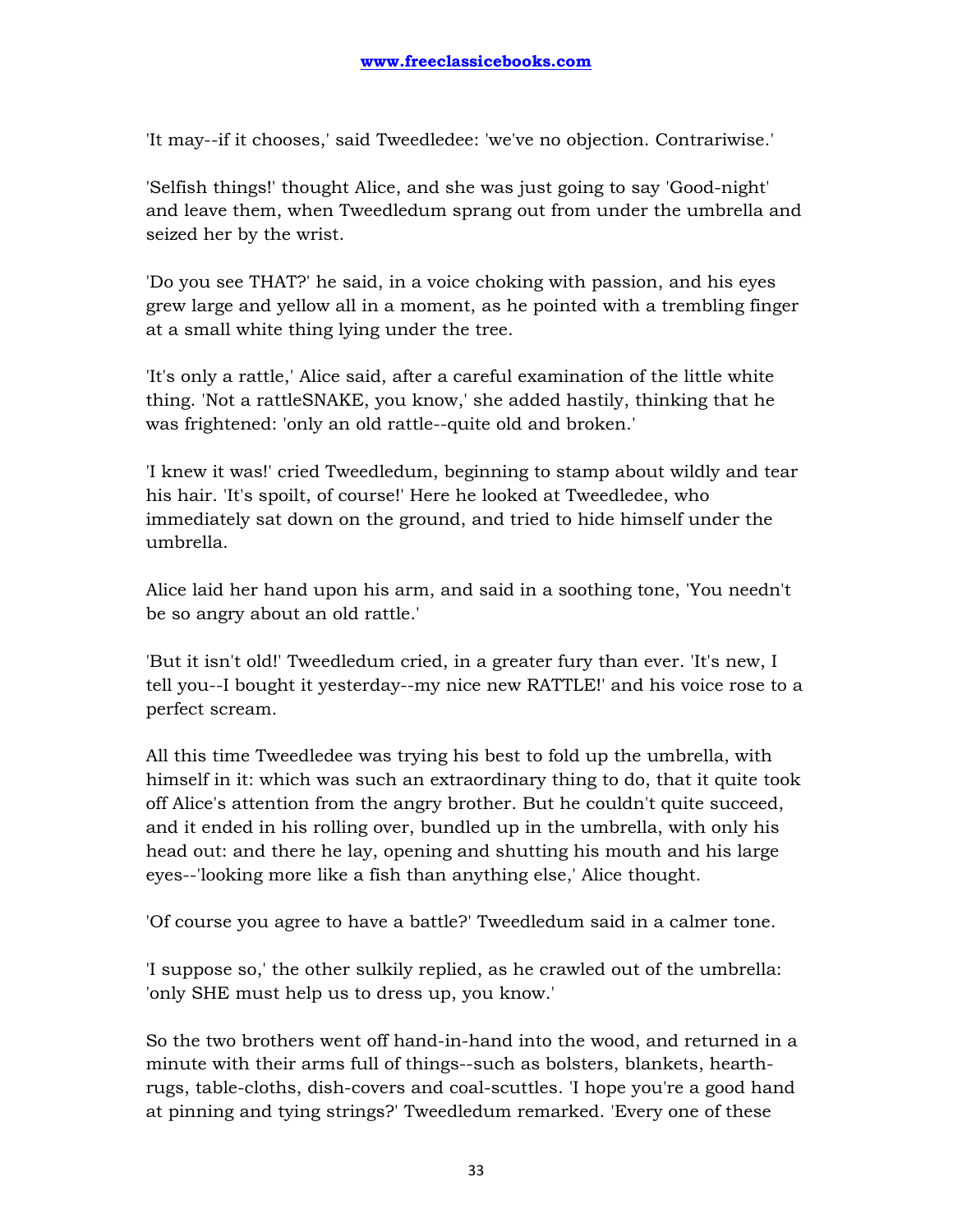things has got to go on, somehow or other.'

Alice said afterwards she had never seen such a fuss made about anything in all her life--the way those two bustled about--and the quantity of things they put on--and the trouble they gave her in tying strings and fastening buttons--'Really they'll be more like bundles of old clothes than anything else, by the time they're ready!' she said to herself, as she arranged a bolster round the neck of Tweedledee, 'to keep his head from being cut off,' as he said.

'You know,' he added very gravely, 'it's one of the most serious things that can possibly happen to one in a battle--to get one's head cut off.'

Alice laughed aloud: but she managed to turn it into a cough, for fear of hurting his feelings.

'Do I look very pale?' said Tweedledum, coming up to have his helmet tied on. (He CALLED it a helmet, though it certainly looked much more like a saucepan.)

'Well--yes--a LITTLE,' Alice replied gently.

'I'm very brave generally,' he went on in a low voice: 'only to-day I happen to have a headache.'

'And I'VE got a toothache!' said Tweedledee, who had overheard the remark. 'I'm far worse off than you!'

'Then you'd better not fight to-day,' said Alice, thinking it a good opportunity to make peace.

'We MUST have a bit of a fight, but I don't care about going on long,' said Tweedledum. 'What's the time now?'

Tweedledee looked at his watch, and said 'Half-past four.'

'Let's fight till six, and then have dinner,' said Tweedledum.

'Very well,' the other said, rather sadly: 'and SHE can watch us--only you'd better not come VERY close,' he added: 'I generally hit everything I can see- when I get really excited.'

'And \_I\_ hit everything within reach,' cried Tweedledum, 'whether I can see it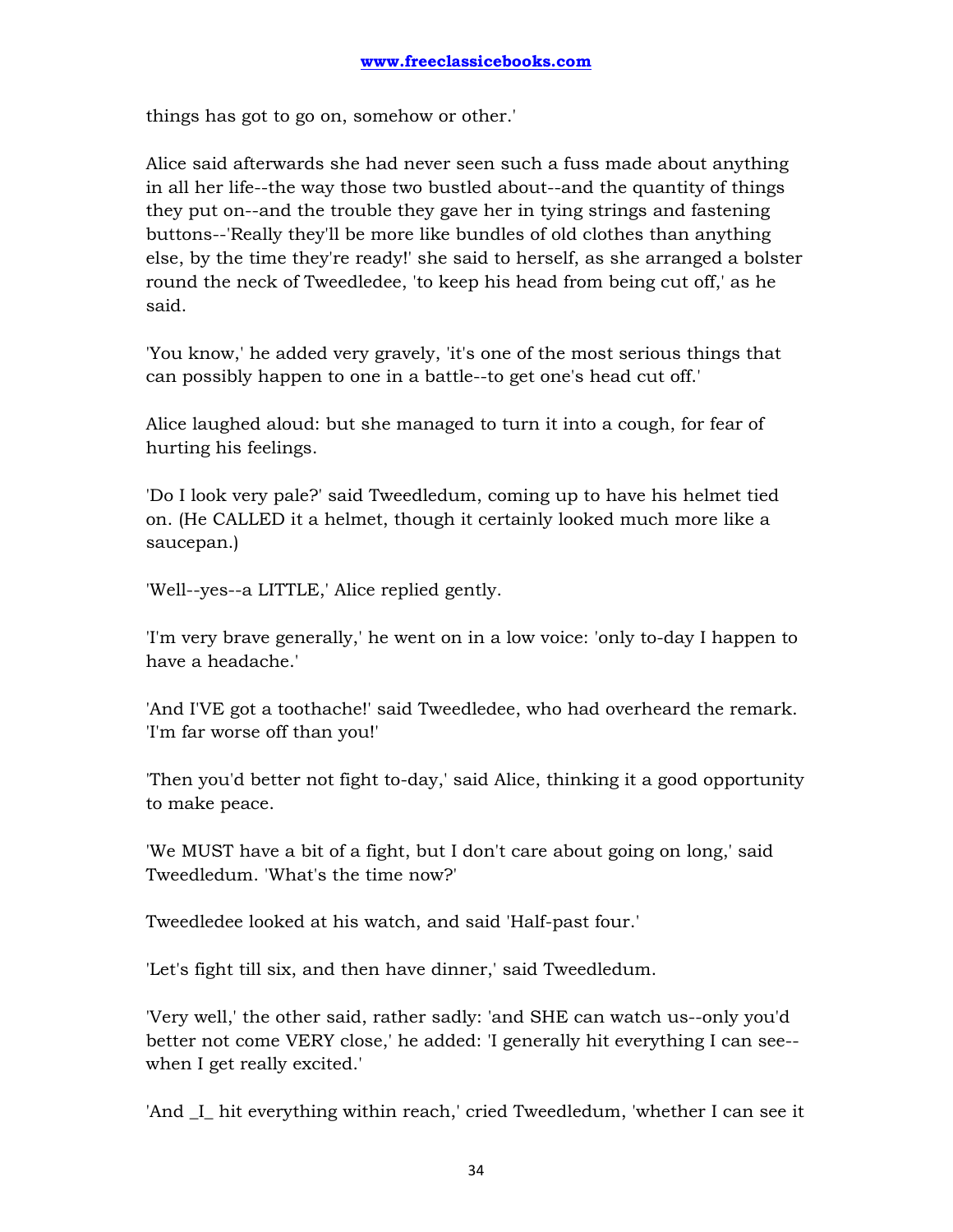or not!'

Alice laughed. 'You must hit the TREES pretty often, I should think,' she said.

Tweedledum looked round him with a satisfied smile. 'I don't suppose,' he said, 'there'll be a tree left standing, for ever so far round, by the time we've finished!'

'And all about a rattle!' said Alice, still hoping to make them a LITTLE ashamed of fighting for such a trifle.

'I shouldn't have minded it so much,' said Tweedledum, 'if it hadn't been a new one.'

'I wish the monstrous crow would come!' thought Alice.

'There's only one sword, you know,' Tweedledum said to his brother: 'but you can have the umbrella--it's quite as sharp. Only we must begin quick. It's getting as dark as it can.'

'And darker,' said Tweedledee.

It was getting dark so suddenly that Alice thought there must be a thunderstorm coming on. 'What a thick black cloud that is!' she said. 'And how fast it comes! Why, I do believe it's got wings!'

'It's the crow!' Tweedledum cried out in a shrill voice of alarm: and the two brothers took to their heels and were out of sight in a moment.

Alice ran a little way into the wood, and stopped under a large tree. 'It can never get at me HERE,' she thought: 'it's far too large to squeeze itself in among the trees. But I wish it wouldn't flap its wings so--it makes quite a hurricane in the wood--here's somebody's shawl being blown away!'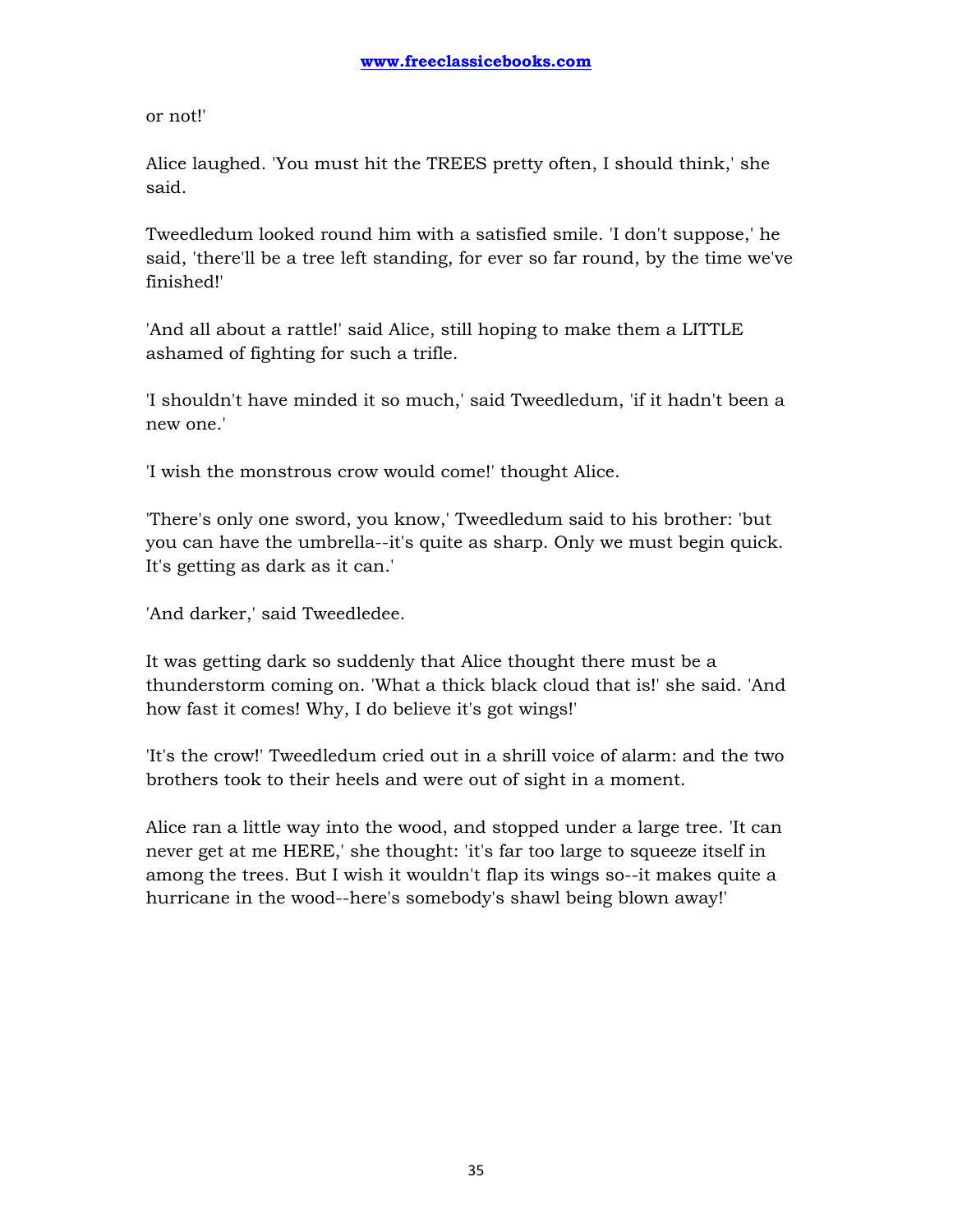# **CHAPTER V. Wool and Water**

She caught the shawl as she spoke, and looked about for the owner: in another moment the White Queen came running wildly through the wood, with both arms stretched out wide, as if she were flying, and Alice very civilly went to meet her with the shawl.

'I'm very glad I happened to be in the way,' Alice said, as she helped her to put on her shawl again.

The White Queen only looked at her in a helpless frightened sort of way, and kept repeating something in a whisper to herself that sounded like 'breadand-butter, bread-and-butter,' and Alice felt that if there was to be any conversation at all, she must manage it herself. So she began rather timidly: 'Am I addressing the White Queen?'

'Well, yes, if you call that a-dressing,' The Queen said. 'It isn't MY notion of the thing, at all.'

Alice thought it would never do to have an argument at the very beginning of their conversation, so she smiled and said, 'If your Majesty will only tell me the right way to begin, I'll do it as well as I can.'

'But I don't want it done at all!' groaned the poor Queen. 'I've been adressing myself for the last two hours.'

It would have been all the better, as it seemed to Alice, if she had got some one else to dress her, she was so dreadfully untidy. 'Every single thing's crooked,' Alice thought to herself, 'and she's all over pins!--may I put your shawl straight for you?' she added aloud.

'I don't know what's the matter with it!' the Queen said, in a melancholy voice. 'It's out of temper, I think. I've pinned it here, and I've pinned it there, but there's no pleasing it!'

'It CAN'T go straight, you know, if you pin it all on one side,' Alice said, as she gently put it right for her; 'and, dear me, what a state your hair is in!'

'The brush has got entangled in it!' the Queen said with a sigh. 'And I lost the comb yesterday.'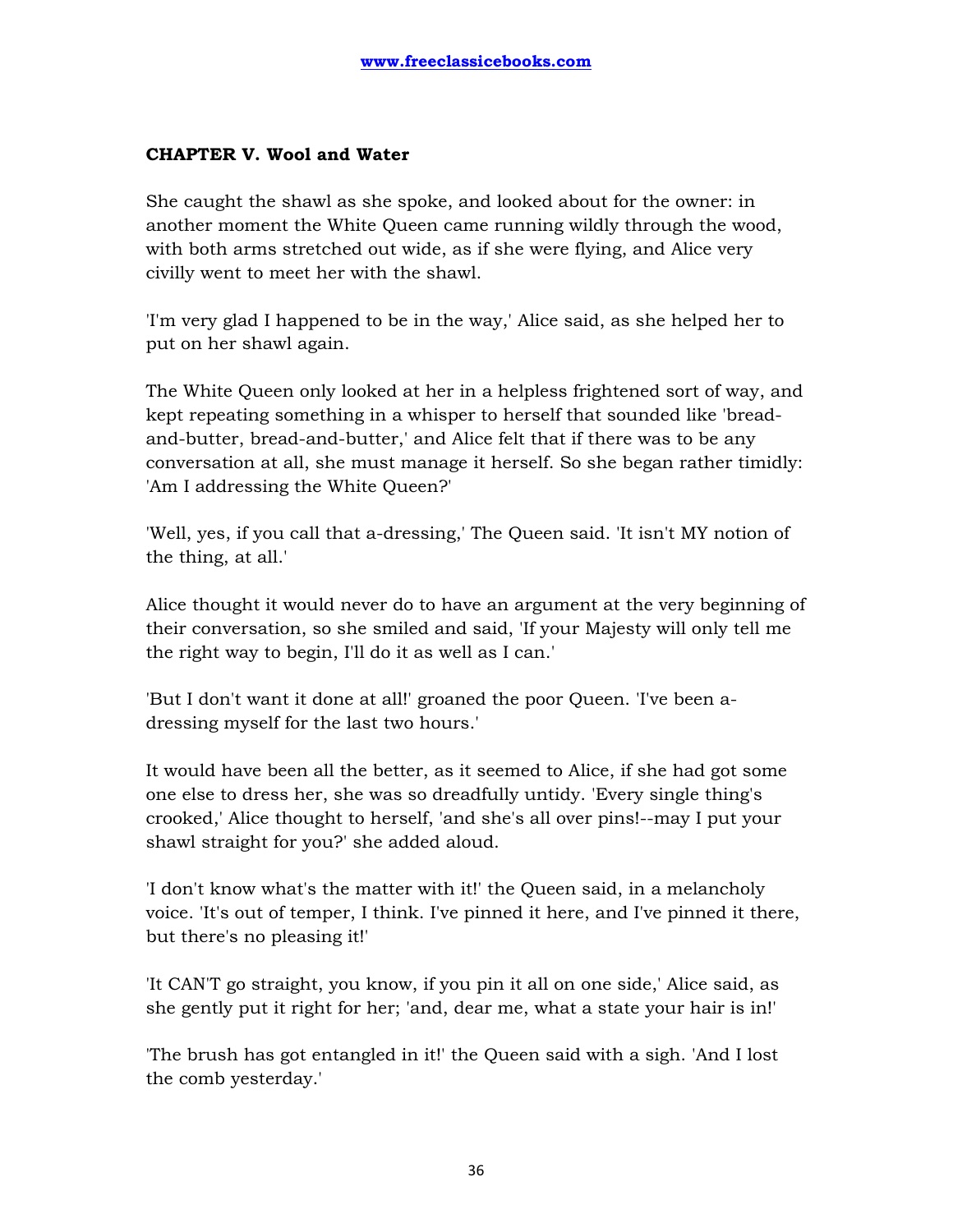Alice carefully released the brush, and did her best to get the hair into order. 'Come, you look rather better now!' she said, after altering most of the pins. 'But really you should have a lady's maid!'

'I'm sure I'll take you with pleasure!' the Queen said. 'Twopence a week, and jam every other day.'

Alice couldn't help laughing, as she said, 'I don't want you to hire ME--and I don't care for jam.'

'It's very good jam,' said the Queen.

'Well, I don't want any TO-DAY, at any rate.'

'You couldn't have it if you DID want it,' the Queen said. 'The rule is, jam tomorrow and jam yesterday--but never jam to-day.'

'It MUST come sometimes to "jam to-day,"' Alice objected.

'No, it can't,' said the Queen. 'It's jam every OTHER day: to-day isn't any OTHER day, you know.'

'I don't understand you,' said Alice. 'It's dreadfully confusing!'

'That's the effect of living backwards,' the Queen said kindly: 'it always makes one a little giddy at first--'

'Living backwards!' Alice repeated in great astonishment. 'I never heard of such a thing!'

'--but there's one great advantage in it, that one's memory works both ways.'

'I'm sure MINE only works one way,' Alice remarked. 'I can't remember things before they happen.'

'It's a poor sort of memory that only works backwards,' the Queen remarked.

'What sort of things do YOU remember best?' Alice ventured to ask.

'Oh, things that happened the week after next,' the Queen replied in a careless tone. 'For instance, now,' she went on, sticking a large piece of plaster [band-aid] on her finger as she spoke, 'there's the King's Messenger. He's in prison now, being punished: and the trial doesn't even begin till next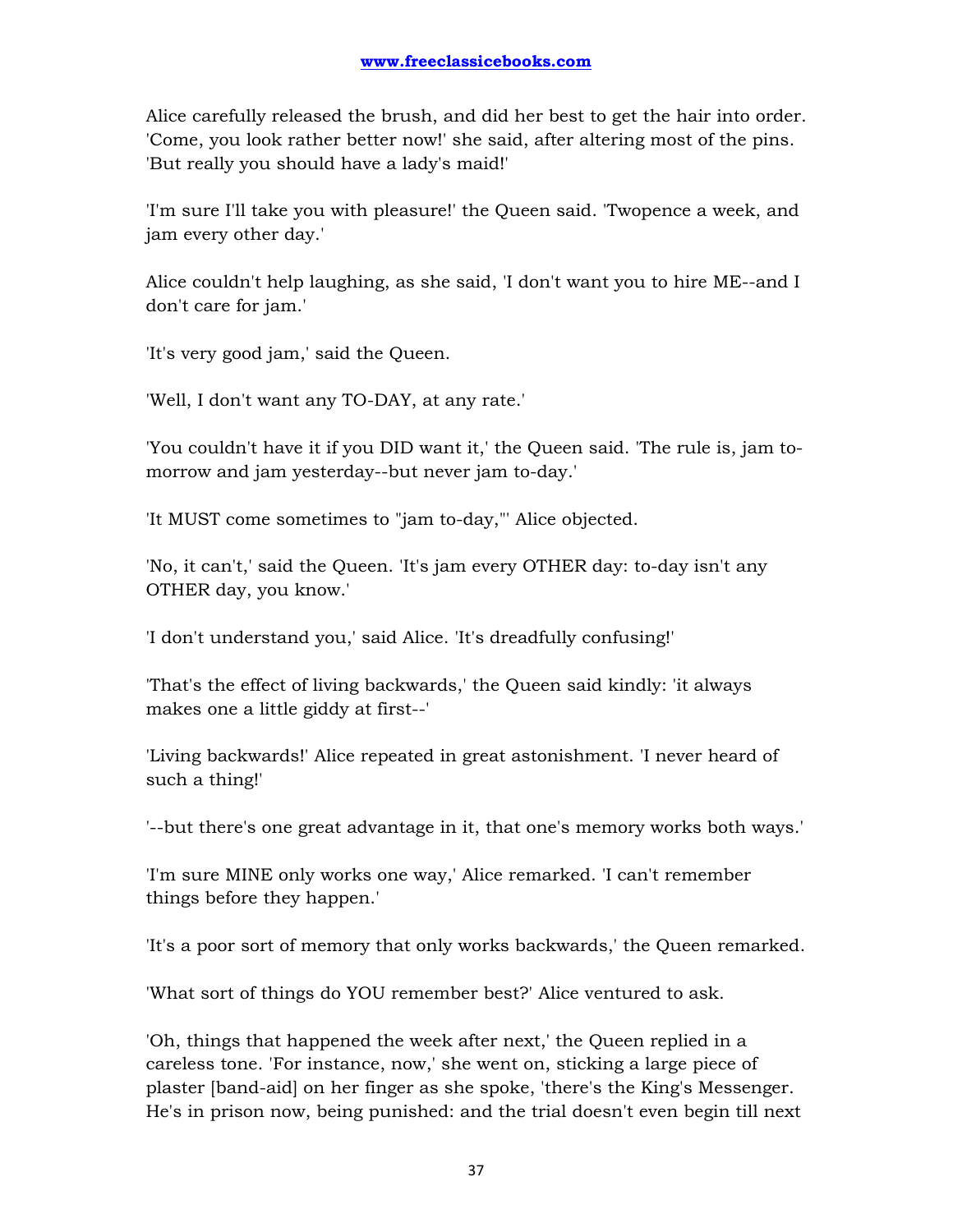Wednesday: and of course the crime comes last of all.'

'Suppose he never commits the crime?' said Alice.

'That would be all the better, wouldn't it?' the Queen said, as she bound the plaster round her finger with a bit of ribbon.

Alice felt there was no denying THAT. 'Of course it would be all the better,' she said: 'but it wouldn't be all the better his being punished.'

'You're wrong THERE, at any rate,' said the Queen: 'were YOU ever punished?'

'Only for faults,' said Alice.

'And you were all the better for it, I know!' the Queen said triumphantly.

'Yes, but then I HAD done the things I was punished for,' said Alice: 'that makes all the difference.'

'But if you HADN'T done them,' the Queen said, 'that would have been better still; better, and better, and better!' Her voice went higher with each 'better,' till it got quite to a squeak at last.

Alice was just beginning to say 'There's a mistake somewhere--,' when the Queen began screaming so loud that she had to leave the sentence unfinished. 'Oh, oh, oh!' shouted the Queen, shaking her hand about as if she wanted to shake it off. 'My finger's bleeding! Oh, oh, oh, oh!'

Her screams were so exactly like the whistle of a steam-engine, that Alice had to hold both her hands over her ears.

'What IS the matter?' she said, as soon as there was a chance of making herself heard. 'Have you pricked your finger?'

'I haven't pricked it YET,' the Queen said, 'but I soon shall--oh, oh, oh!'

'When do you expect to do it?' Alice asked, feeling very much inclined to laugh.

'When I fasten my shawl again,' the poor Queen groaned out: 'the brooch will come undone directly. Oh, oh!' As she said the words the brooch flew open, and the Queen clutched wildly at it, and tried to clasp it again.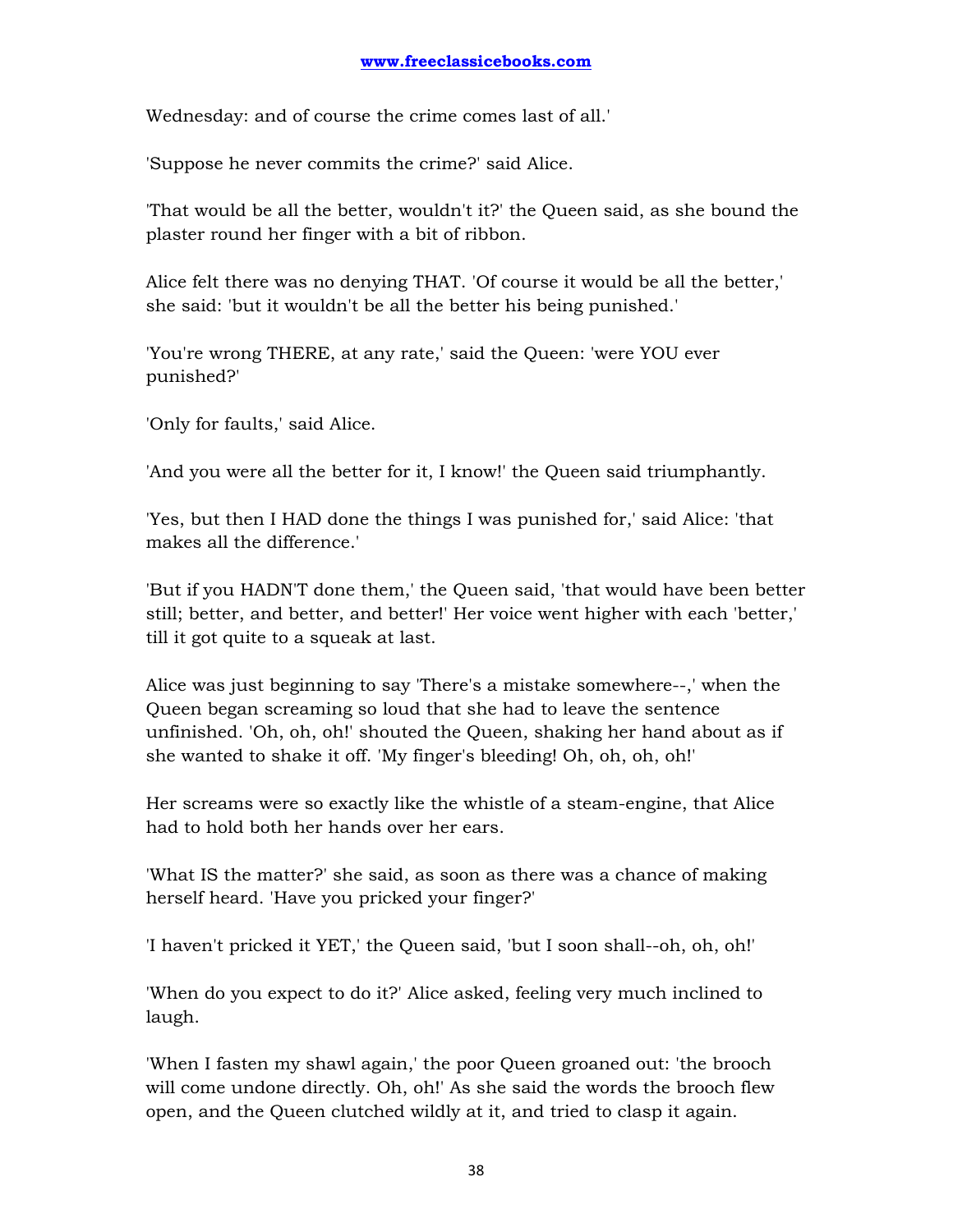'Take care!' cried Alice. 'You're holding it all crooked!' And she caught at the brooch; but it was too late: the pin had slipped, and the Queen had pricked her finger.

'That accounts for the bleeding, you see,' she said to Alice with a smile. 'Now you understand the way things happen here.'

'But why don't you scream now?' Alice asked, holding her hands ready to put over her ears again.

'Why, I've done all the screaming already,' said the Queen. 'What would be the good of having it all over again?'

By this time it was getting light. 'The crow must have flown away, I think,' said Alice: 'I'm so glad it's gone. I thought it was the night coming on.'

'I wish \_I\_ could manage to be glad!' the Queen said. 'Only I never can remember the rule. You must be very happy, living in this wood, and being glad whenever you like!'

'Only it is so VERY lonely here!' Alice said in a melancholy voice; and at the thought of her loneliness two large tears came rolling down her cheeks.

'Oh, don't go on like that!' cried the poor Queen, wringing her hands in despair. 'Consider what a great girl you are. Consider what a long way you've come to-day. Consider what o'clock it is. Consider anything, only don't cry!'

Alice could not help laughing at this, even in the midst of her tears. 'Can YOU keep from crying by considering things?' she asked.

'That's the way it's done,' the Queen said with great decision: 'nobody can do two things at once, you know. Let's consider your age to begin with--how old are you?'

'I'm seven and a half exactly.'

'You needn't say "exactually,"' the Queen remarked: 'I can believe it without that. Now I'll give YOU something to believe. I'm just one hundred and one, five months and a day.'

'I can't believe THAT!' said Alice.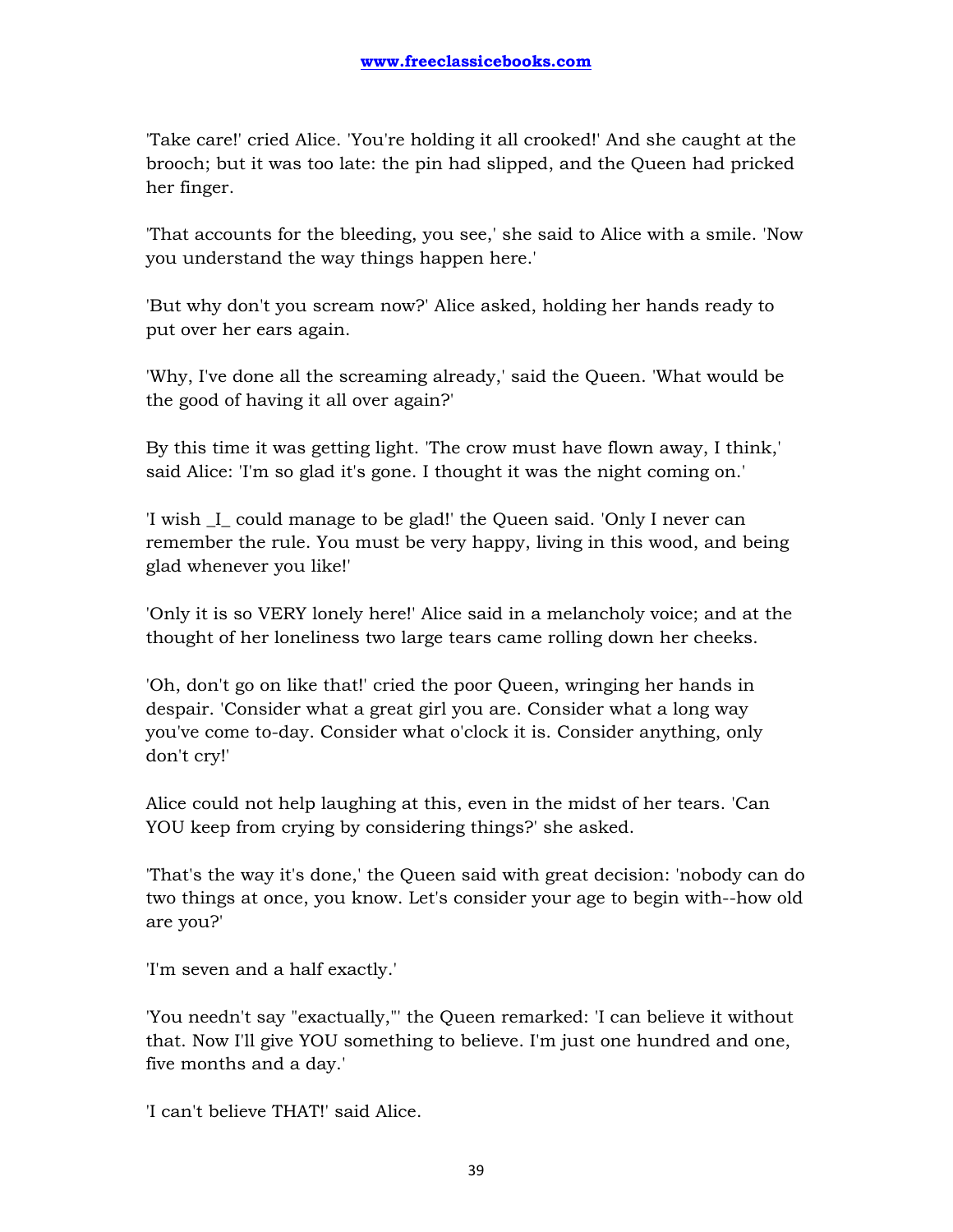'Can't you?' the Queen said in a pitying tone. 'Try again: draw a long breath, and shut your eyes.'

Alice laughed. 'There's no use trying,' she said: 'one CAN'T believe impossible things.'

'I daresay you haven't had much practice,' said the Queen. 'When I was your age, I always did it for half-an-hour a day. Why, sometimes I've believed as many as six impossible things before breakfast. There goes the shawl again!'

The brooch had come undone as she spoke, and a sudden gust of wind blew the Queen's shawl across a little brook. The Queen spread out her arms again, and went flying after it, and this time she succeeded in catching it for herself. 'I've got it!' she cried in a triumphant tone. 'Now you shall see me pin it on again, all by myself!'

'Then I hope your finger is better now?' Alice said very politely, as she crossed the little brook after the Queen.

 \* \* \* \* \* \* \* \* \* \* \* \* \* \* \* \* \* \* \* \*

'Oh, much better!' cried the Queen, her voice rising to a squeak as she went on. 'Much be-etter! Be-etter! Be-e-e-etter! Be-e-ehh!' The last word ended in a long bleat, so like a sheep that Alice quite started.

She looked at the Queen, who seemed to have suddenly wrapped herself up in wool. Alice rubbed her eyes, and looked again. She couldn't make out what had happened at all. Was she in a shop? And was that really--was it really a SHEEP that was sitting on the other side of the counter? Rub as she could, she could make nothing more of it: she was in a little dark shop, leaning with her elbows on the counter, and opposite to her was an old Sheep, sitting in an arm-chair knitting, and every now and then leaving off to look at her through a great pair of spectacles.

'What is it you want to buy?' the Sheep said at last, looking up for a moment from her knitting.

'I don't QUITE know yet,' Alice said, very gently. 'I should like to look all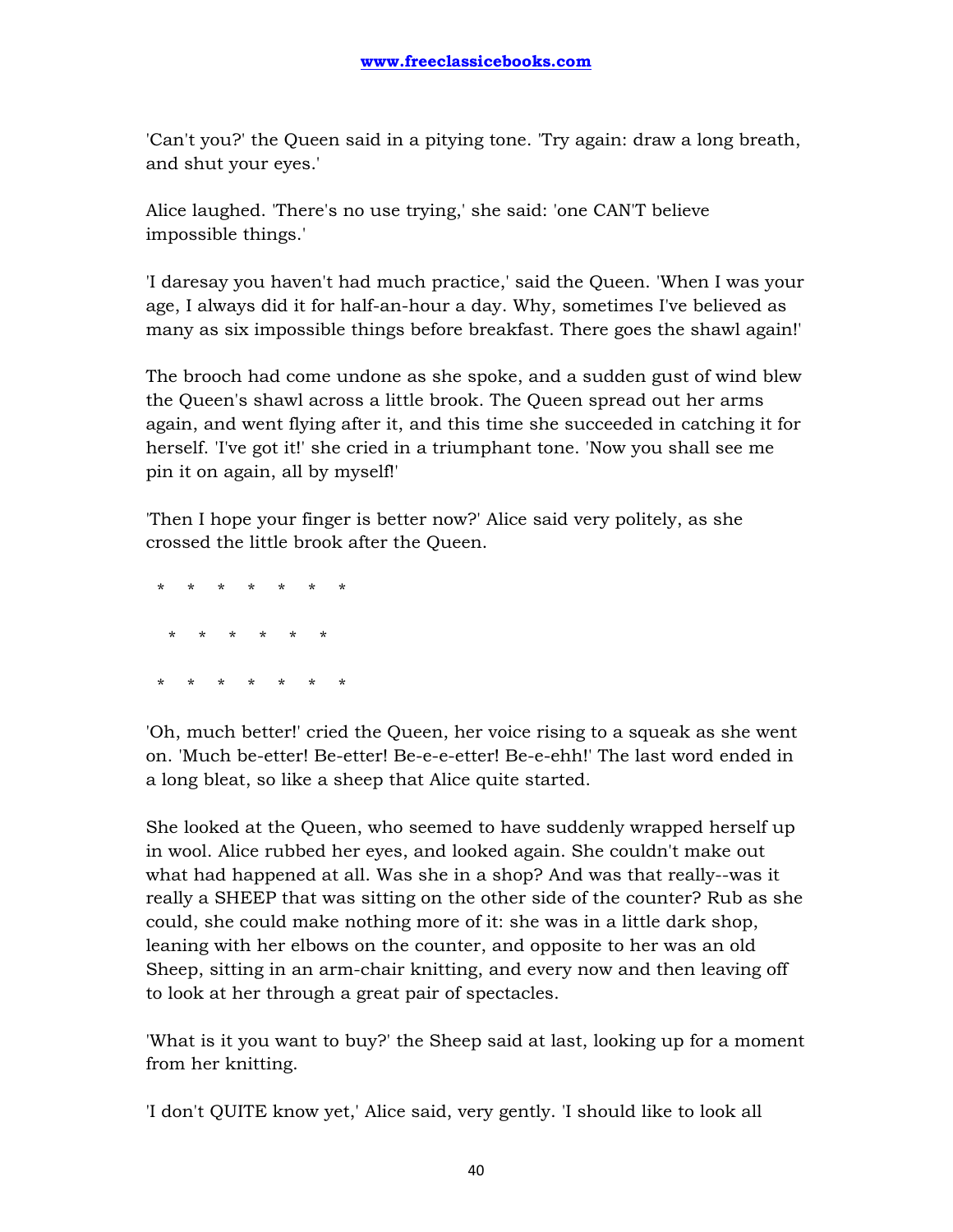round me first, if I might.'

'You may look in front of you, and on both sides, if you like,' said the Sheep: 'but you can't look ALL round you--unless you've got eyes at the back of your head.'

But these, as it happened, Alice had NOT got: so she contented herself with turning round, looking at the shelves as she came to them.

The shop seemed to be full of all manner of curious things--but the oddest part of it all was, that whenever she looked hard at any shelf, to make out exactly what it had on it, that particular shelf was always quite empty: though the others round it were crowded as full as they could hold.

'Things flow about so here!' she said at last in a plaintive tone, after she had spent a minute or so in vainly pursuing a large bright thing, that looked sometimes like a doll and sometimes like a work-box, and was always in the shelf next above the one she was looking at. 'And this one is the most provoking of all--but I'll tell you what--' she added, as a sudden thought struck her, 'I'll follow it up to the very top shelf of all. It'll puzzle it to go through the ceiling, I expect!'

But even this plan failed: the 'thing' went through the ceiling as quietly as possible, as if it were quite used to it.

'Are you a child or a teetotum?' the Sheep said, as she took up another pair of needles. 'You'll make me giddy soon, if you go on turning round like that.' She was now working with fourteen pairs at once, and Alice couldn't help looking at her in great astonishment.

'How CAN she knit with so many?' the puzzled child thought to herself. 'She gets more and more like a porcupine every minute!'

'Can you row?' the Sheep asked, handing her a pair of knitting-needles as she spoke.

'Yes, a little--but not on land--and not with needles--' Alice was beginning to say, when suddenly the needles turned into oars in her hands, and she found they were in a little boat, gliding along between banks: so there was nothing for it but to do her best.

'Feather!' cried the Sheep, as she took up another pair of needles.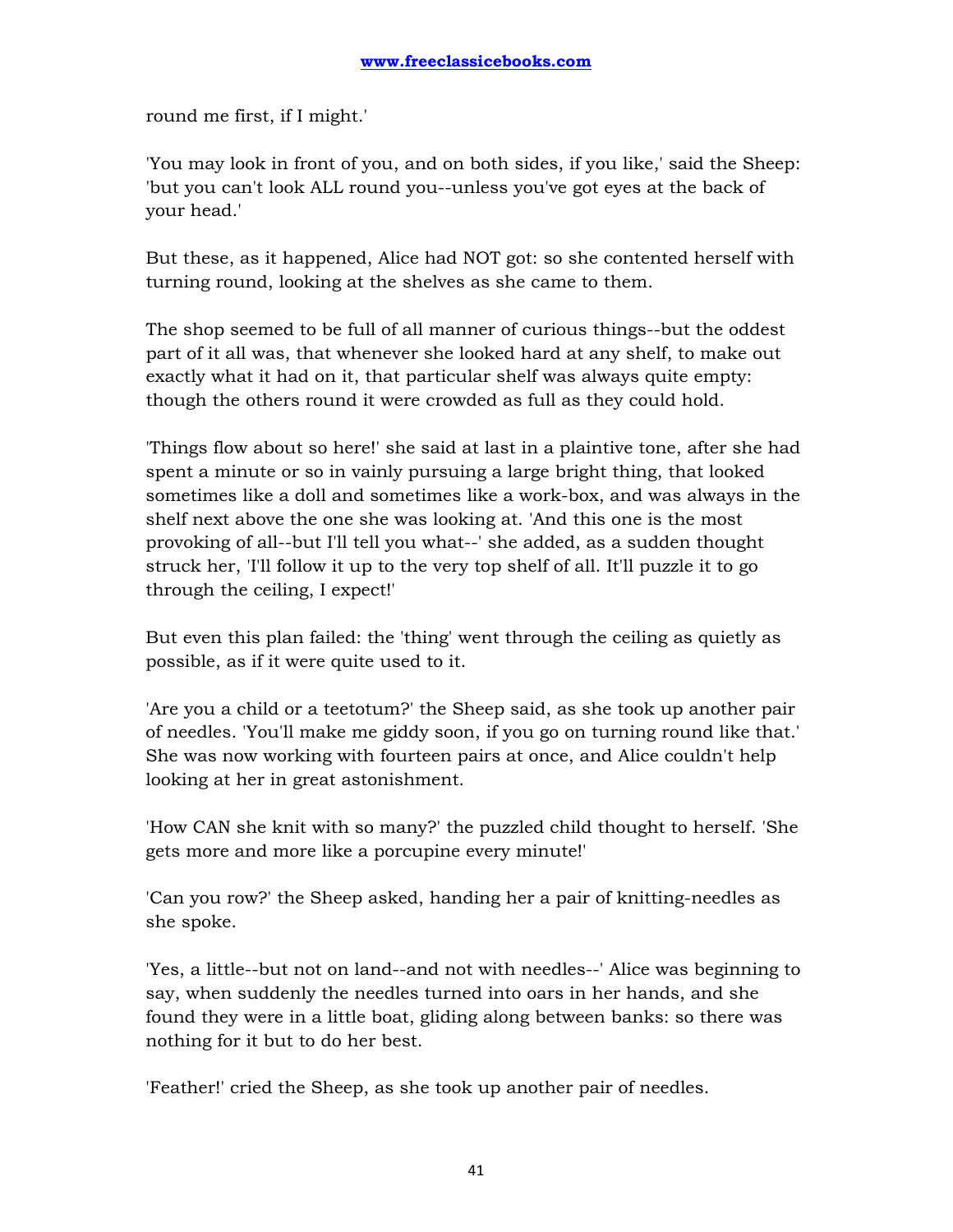This didn't sound like a remark that needed any answer, so Alice said nothing, but pulled away. There was something very queer about the water, she thought, as every now and then the oars got fast in it, and would hardly come out again.

'Feather! Feather!' the Sheep cried again, taking more needles. 'You'll be catching a crab directly.'

'A dear little crab!' thought Alice. 'I should like that.'

'Didn't you hear me say "Feather"?' the Sheep cried angrily, taking up quite a bunch of needles.

'Indeed I did,' said Alice: 'you've said it very often--and very loud. Please, where ARE the crabs?'

'In the water, of course!' said the Sheep, sticking some of the needles into her hair, as her hands were full. 'Feather, I say!'

'WHY do you say "feather" so often?' Alice asked at last, rather vexed. 'I'm not a bird!'

'You are,' said the Sheep: 'you're a little goose.'

This offended Alice a little, so there was no more conversation for a minute or two, while the boat glided gently on, sometimes among beds of weeds (which made the oars stick fast in the water, worse then ever), and sometimes under trees, but always with the same tall river-banks frowning over their heads.

'Oh, please! There are some scented rushes!' Alice cried in a sudden transport of delight. 'There really are--and SUCH beauties!'

'You needn't say "please" to ME about 'em,' the Sheep said, without looking up from her knitting: 'I didn't put 'em there, and I'm not going to take 'em away.'

'No, but I meant--please, may we wait and pick some?' Alice pleaded. 'If you don't mind stopping the boat for a minute.'

'How am \_I\_ to stop it?' said the Sheep. 'If you leave off rowing, it'll stop of itself.'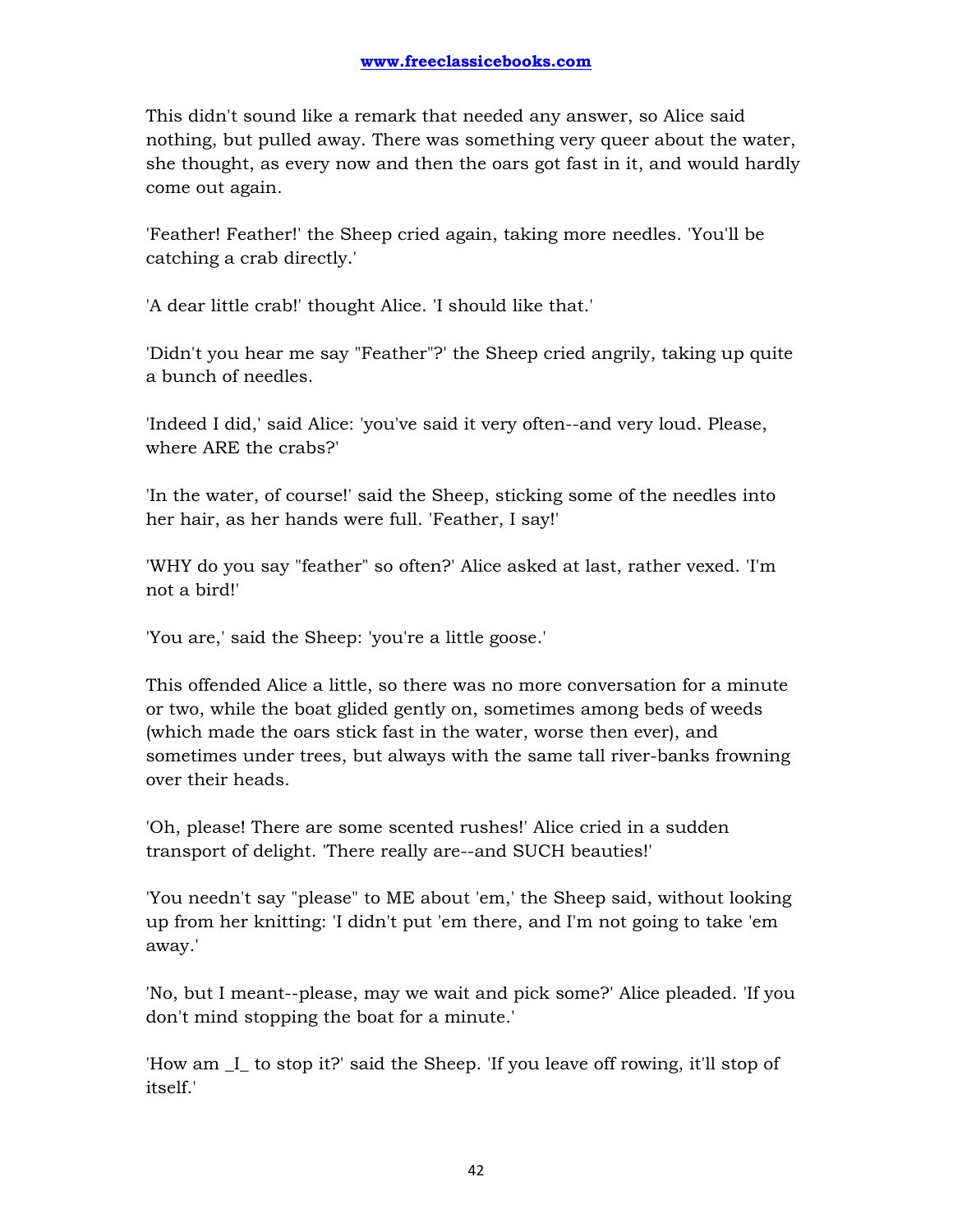So the boat was left to drift down the stream as it would, till it glided gently in among the waving rushes. And then the little sleeves were carefully rolled up, and the little arms were plunged in elbow-deep to get the rushes a good long way down before breaking them off--and for a while Alice forgot all about the Sheep and the knitting, as she bent over the side of the boat, with just the ends of her tangled hair dipping into the water--while with bright eager eyes she caught at one bunch after another of the darling scented rushes.

'I only hope the boat won't tipple over!' she said to herself. 'Oh, WHAT a lovely one! Only I couldn't quite reach it.' 'And it certainly DID seem a little provoking ('almost as if it happened on purpose,' she thought) that, though she managed to pick plenty of beautiful rushes as the boat glided by, there was always a more lovely one that she couldn't reach.

'The prettiest are always further!' she said at last, with a sigh at the obstinacy of the rushes in growing so far off, as, with flushed cheeks and dripping hair and hands, she scrambled back into her place, and began to arrange her new-found treasures.

What mattered it to her just then that the rushes had begun to fade, and to lose all their scent and beauty, from the very moment that she picked them? Even real scented rushes, you know, last only a very little while--and these, being dream-rushes, melted away almost like snow, as they lay in heaps at her feet--but Alice hardly noticed this, there were so many other curious things to think about.

They hadn't gone much farther before the blade of one of the oars got fast in the water and WOULDN'T come out again (so Alice explained it afterwards), and the consequence was that the handle of it caught her under the chin, and, in spite of a series of little shrieks of 'Oh, oh, oh!' from poor Alice, it swept her straight off the seat, and down among the heap of rushes.

However, she wasn't hurt, and was soon up again: the Sheep went on with her knitting all the while, just as if nothing had happened. 'That was a nice crab you caught!' she remarked, as Alice got back into her place, very much relieved to find herself still in the boat.

'Was it? I didn't see it,' Said Alice, peeping cautiously over the side of the boat into the dark water. 'I wish it hadn't let go--I should so like to see a little crab to take home with me!' But the Sheep only laughed scornfully, and went on with her knitting.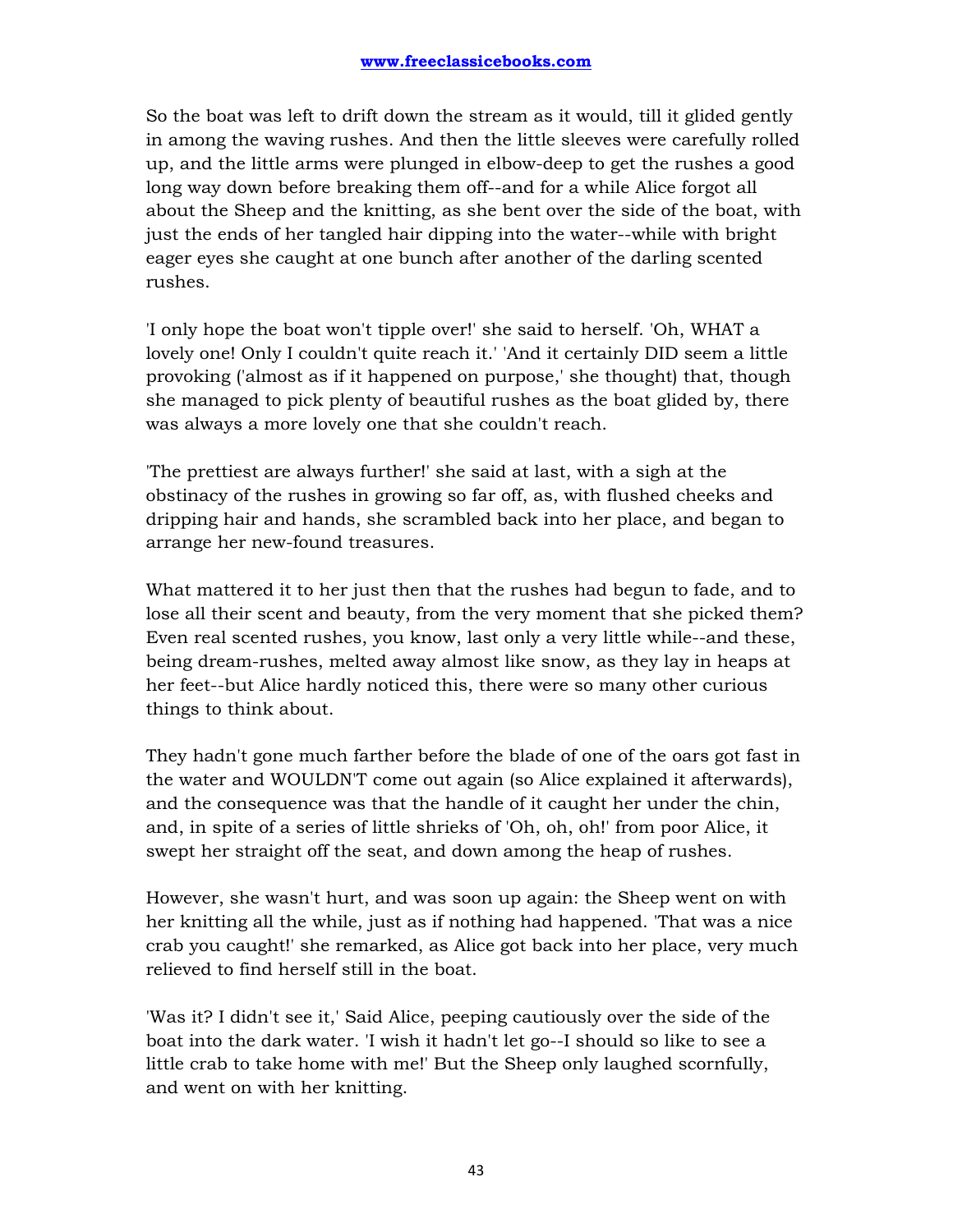'Are there many crabs here?' said Alice.

'Crabs, and all sorts of things,' said the Sheep: 'plenty of choice, only make up your mind. Now, what DO you want to buy?'

'To buy!' Alice echoed in a tone that was half astonished and half frightened- -for the oars, and the boat, and the river, had vanished all in a moment, and she was back again in the little dark shop.

'I should like to buy an egg, please,' she said timidly. 'How do you sell them?'

'Fivepence farthing for one--Twopence for two,' the Sheep replied.

'Then two are cheaper than one?' Alice said in a surprised tone, taking out her purse.

'Only you MUST eat them both, if you buy two,' said the Sheep.

'Then I'll have ONE, please,' said Alice, as she put the money down on the counter. For she thought to herself, 'They mightn't be at all nice, you know.'

The Sheep took the money, and put it away in a box: then she said 'I never put things into people's hands--that would never do--you must get it for yourself.' And so saying, she went off to the other end of the shop, and set the egg upright on a shelf.

'I wonder WHY it wouldn't do?' thought Alice, as she groped her way among the tables and chairs, for the shop was very dark towards the end. 'The egg seems to get further away the more I walk towards it. Let me see, is this a chair? Why, it's got branches, I declare! How very odd to find trees growing here! And actually here's a little brook! Well, this is the very queerest shop I ever saw!'

 \* \* \* \* \* \* \* \* \* \* \* \* \* \* \* \* \* \* \* \*

 So she went on, wondering more and more at every step, as everything turned into a tree the moment she came up to it, and she quite expected the egg to do the same.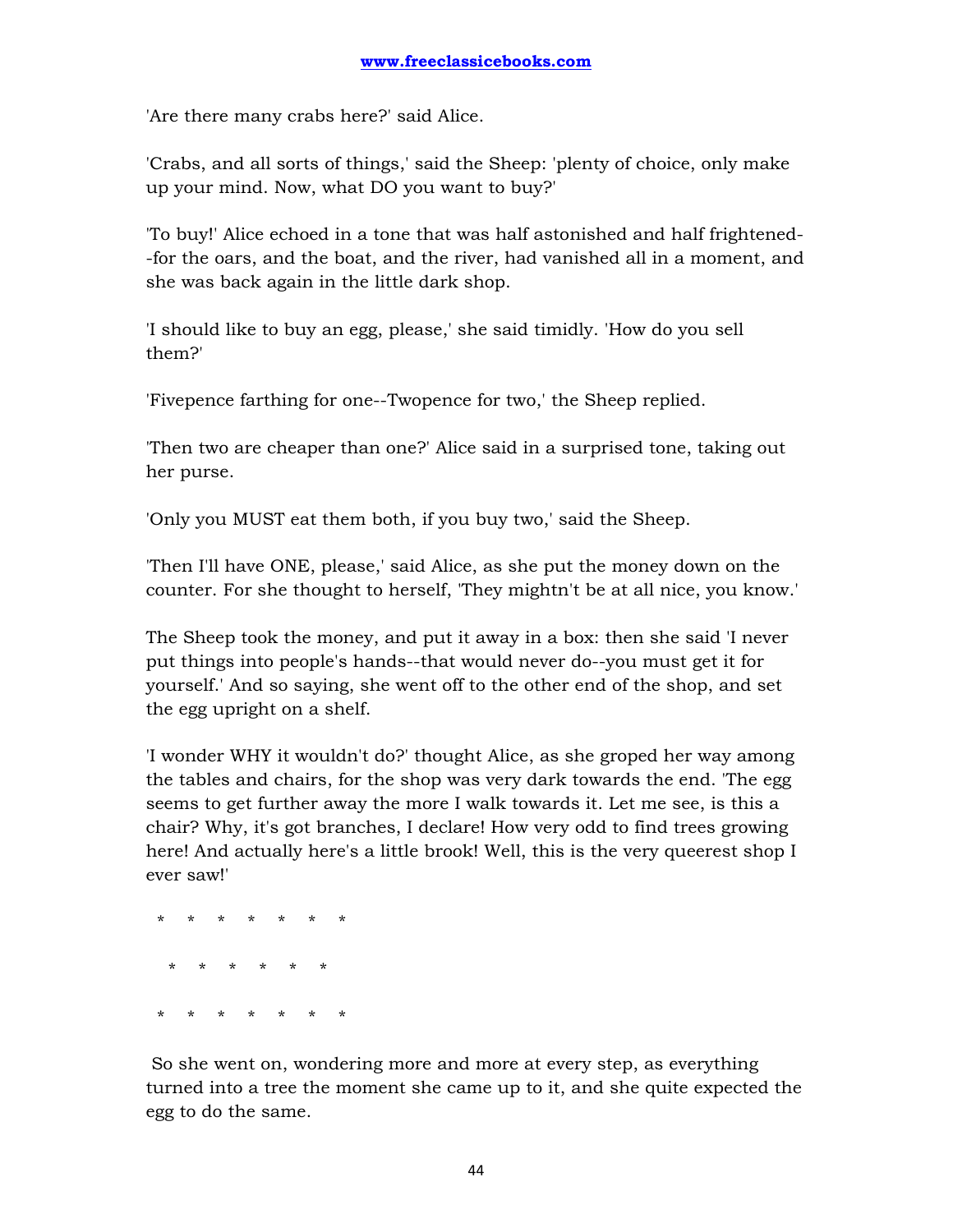## **CHAPTER VI. Humpty Dumpty**

However, the egg only got larger and larger, and more and more human: when she had come within a few yards of it, she saw that it had eyes and a nose and mouth; and when she had come close to it, she saw clearly that it was HUMPTY DUMPTY himself. 'It can't be anybody else!' she said to herself. 'I'm as certain of it, as if his name were written all over his face.'

It might have been written a hundred times, easily, on that enormous face. Humpty Dumpty was sitting with his legs crossed, like a Turk, on the top of a high wall--such a narrow one that Alice quite wondered how he could keep his balance--and, as his eyes were steadily fixed in the opposite direction, and he didn't take the least notice of her, she thought he must be a stuffed figure after all.

'And how exactly like an egg he is!' she said aloud, standing with her hands ready to catch him, for she was every moment expecting him to fall.

'It's VERY provoking,' Humpty Dumpty said after a long silence, looking away from Alice as he spoke, 'to be called an egg--VERY!'

'I said you LOOKED like an egg, Sir,' Alice gently explained. 'And some eggs are very pretty, you know' she added, hoping to turn her remark into a sort of a compliment.

'Some people,' said Humpty Dumpty, looking away from her as usual, 'have no more sense than a baby!'

Alice didn't know what to say to this: it wasn't at all like conversation, she thought, as he never said anything to HER; in fact, his last remark was evidently addressed to a tree--so she stood and softly repeated to herself:--

 'Humpty Dumpty sat on a wall: Humpty Dumpty had a great fall. All the King's horses and all the King's men Couldn't put Humpty Dumpty in his place again.'

 'That last line is much too long for the poetry,' she added, almost out loud, forgetting that Humpty Dumpty would hear her.

'Don't stand there chattering to yourself like that,' Humpty Dumpty said, looking at her for the first time, 'but tell me your name and your business.'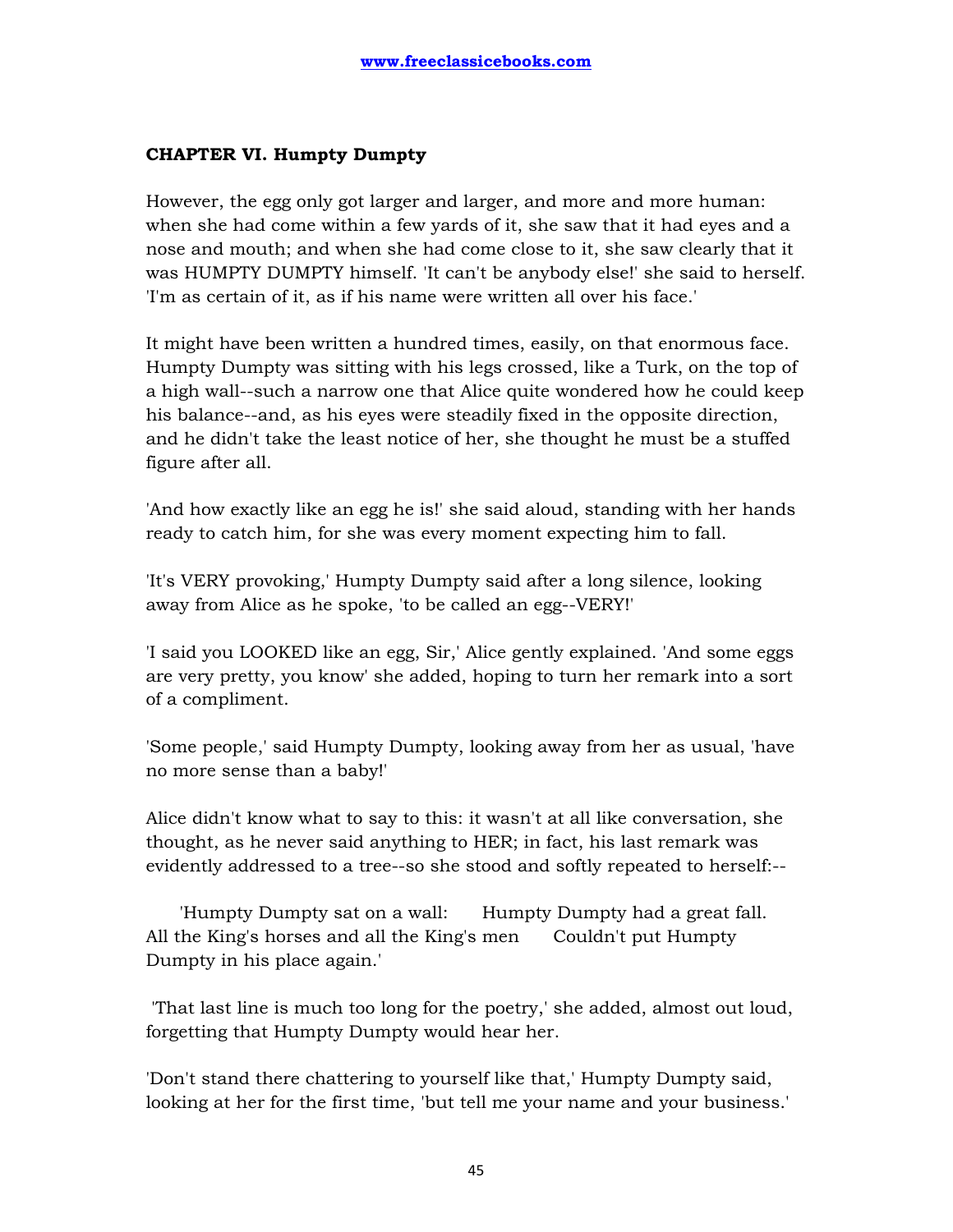'My NAME is Alice, but--'

'It's a stupid enough name!' Humpty Dumpty interrupted impatiently. 'What does it mean?'

'MUST a name mean something?' Alice asked doubtfully.

'Of course it must,' Humpty Dumpty said with a short laugh: 'MY name means the shape I am--and a good handsome shape it is, too. With a name like yours, you might be any shape, almost.'

'Why do you sit out here all alone?' said Alice, not wishing to begin an argument.

'Why, because there's nobody with me!' cried Humpty Dumpty. 'Did you think I didn't know the answer to THAT? Ask another.'

'Don't you think you'd be safer down on the ground?' Alice went on, not with any idea of making another riddle, but simply in her good-natured anxiety for the queer creature. 'That wall is so VERY narrow!'

'What tremendously easy riddles you ask!' Humpty Dumpty growled out. 'Of course I don't think so! Why, if ever I DID fall off--which there's no chance of--but IF I did--' Here he pursed up his lips and looked so solemn and grand that Alice could hardly help laughing. 'IF I did fall,' he went on, 'THE KING HAS PROMISED ME--ah, you may turn pale, if you like! You didn't think I was going to say that, did you? THE KING HAS PROMISED ME-- WITH HIS VERY OWN MOUTH--to--to--'

'To send all his horses and all his men,' Alice interrupted, rather unwisely.

'Now I declare that's too bad!' Humpty Dumpty cried, breaking into a sudden passion. 'You've been listening at doors--and behind trees--and down chimneys--or you couldn't have known it!'

'I haven't, indeed!' Alice said very gently. 'It's in a book.'

'Ah, well! They may write such things in a BOOK,' Humpty Dumpty said in a calmer tone. 'That's what you call a History of England, that is. Now, take a good look at me! I'm one that has spoken to a King, \_I\_ am: mayhap you'll never see such another: and to show you I'm not proud, you may shake hands with me!' And he grinned almost from ear to ear, as he leant forwards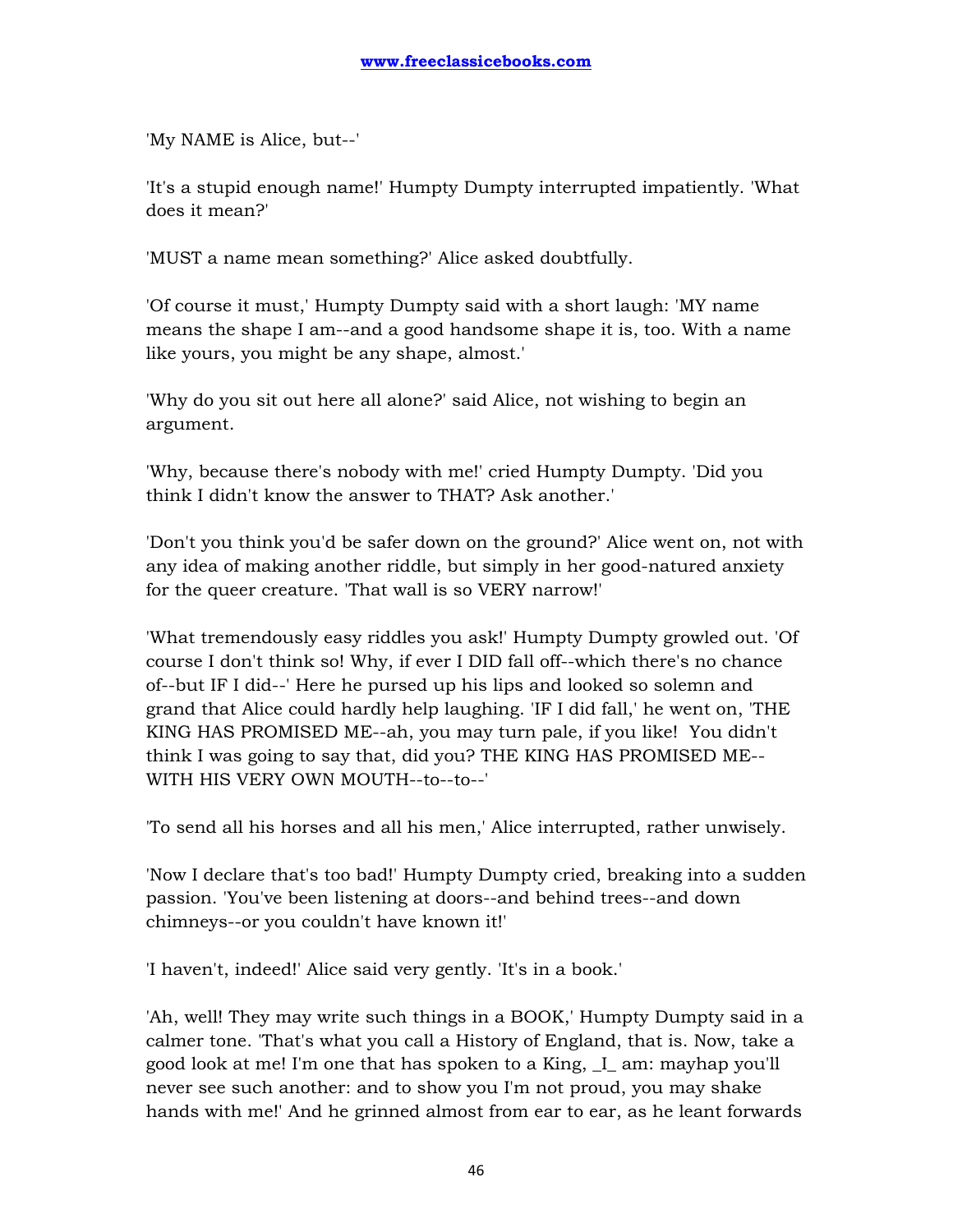(and as nearly as possible fell off the wall in doing so) and offered Alice his hand. She watched him a little anxiously as she took it. 'If he smiled much more, the ends of his mouth might meet behind,' she thought: 'and then I don't know what would happen to his head! I'm afraid it would come off!'

'Yes, all his horses and all his men,' Humpty Dumpty went on. 'They'd pick me up again in a minute, THEY would! However, this conversation is going on a little too fast: let's go back to the last remark but one.'

'I'm afraid I can't quite remember it,' Alice said very politely.

'In that case we start fresh,' said Humpty Dumpty, 'and it's my turn to choose a subject--' ('He talks about it just as if it was a game!' thought Alice.) 'So here's a question for you. How old did you say you were?'

Alice made a short calculation, and said 'Seven years and six months.'

'Wrong!' Humpty Dumpty exclaimed triumphantly. 'You never said a word like it!'

'I though you meant "How old ARE you?"' Alice explained.

'If I'd meant that, I'd have said it,' said Humpty Dumpty.

Alice didn't want to begin another argument, so she said nothing.

'Seven years and six months!' Humpty Dumpty repeated thoughtfully. 'An uncomfortable sort of age. Now if you'd asked MY advice, I'd have said "Leave off at seven"--but it's too late now.'

'I never ask advice about growing,' Alice said indignantly.

'Too proud?' the other inquired.

Alice felt even more indignant at this suggestion. 'I mean,' she said, 'that one can't help growing older.'

'ONE can't, perhaps,' said Humpty Dumpty, 'but TWO can. With proper assistance, you might have left off at seven.'

'What a beautiful belt you've got on!' Alice suddenly remarked.

(They had had quite enough of the subject of age, she thought: and if they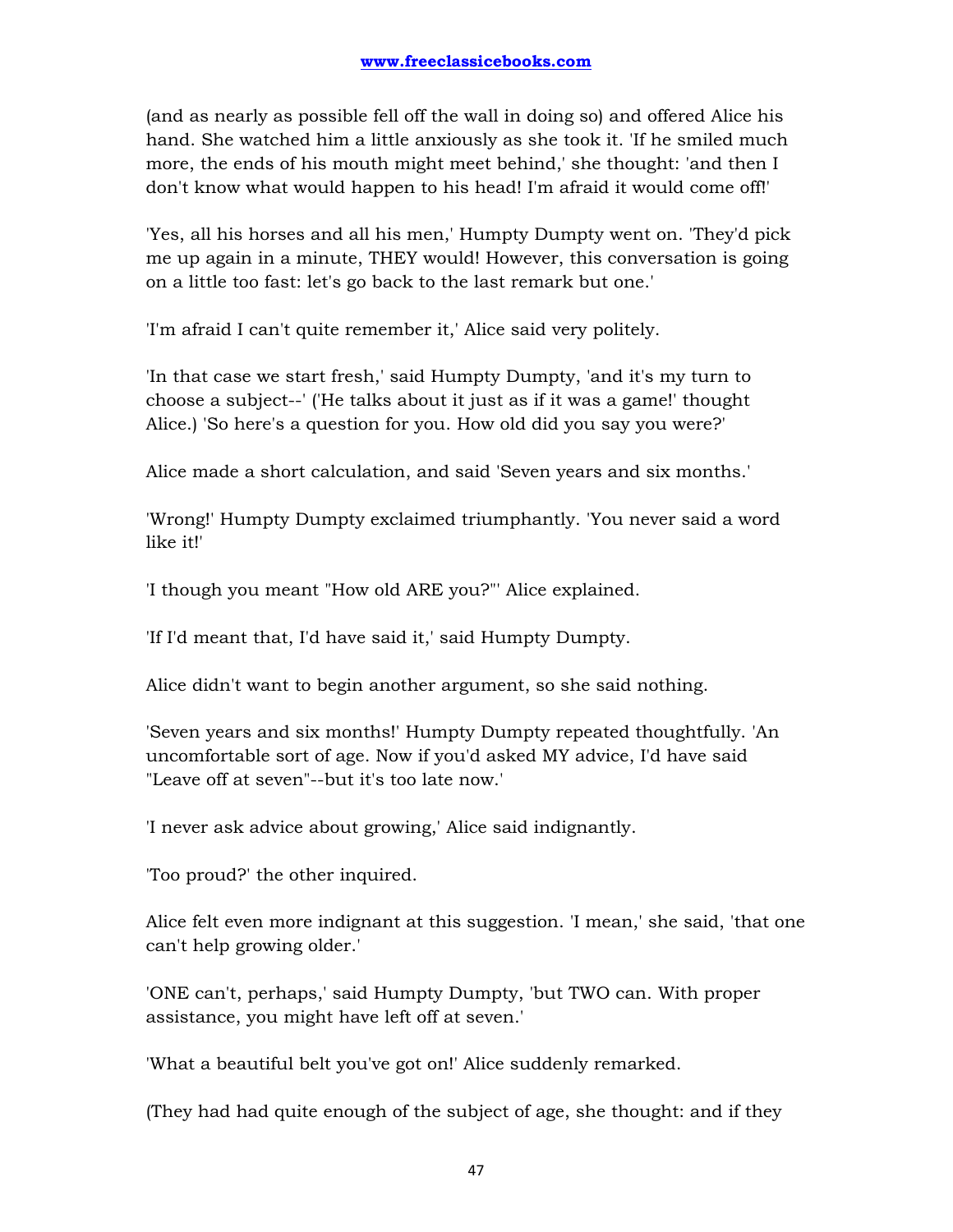really were to take turns in choosing subjects, it was her turn now.) 'At least,' she corrected herself on second thoughts, 'a beautiful cravat, I should have said--no, a belt, I mean--I beg your pardon!' she added in dismay, for Humpty Dumpty looked thoroughly offended, and she began to wish she hadn't chosen that subject. 'If I only knew,' she thought to herself, 'which was neck and which was waist!'

Evidently Humpty Dumpty was very angry, though he said nothing for a minute or two. When he DID speak again, it was in a deep growl.

'It is a--MOST--PROVOKING--thing,' he said at last, 'when a person doesn't know a cravat from a belt!'

'I know it's very ignorant of me,' Alice said, in so humble a tone that Humpty Dumpty relented.

'It's a cravat, child, and a beautiful one, as you say. It's a present from the White King and Queen. There now!'

'Is it really?' said Alice, quite pleased to find that she HAD chosen a good subject, after all.

'They gave it me,' Humpty Dumpty continued thoughtfully, as he crossed one knee over the other and clasped his hands round it, 'they gave it me--for an un-birthday present.'

'I beg your pardon?' Alice said with a puzzled air.

'I'm not offended,' said Humpty Dumpty.

'I mean, what IS an un-birthday present?'

'A present given when it isn't your birthday, of course.'

Alice considered a little. 'I like birthday presents best,' she said at last.

'You don't know what you're talking about!' cried Humpty Dumpty. 'How many days are there in a year?'

'Three hundred and sixty-five,' said Alice.

'And how many birthdays have you?'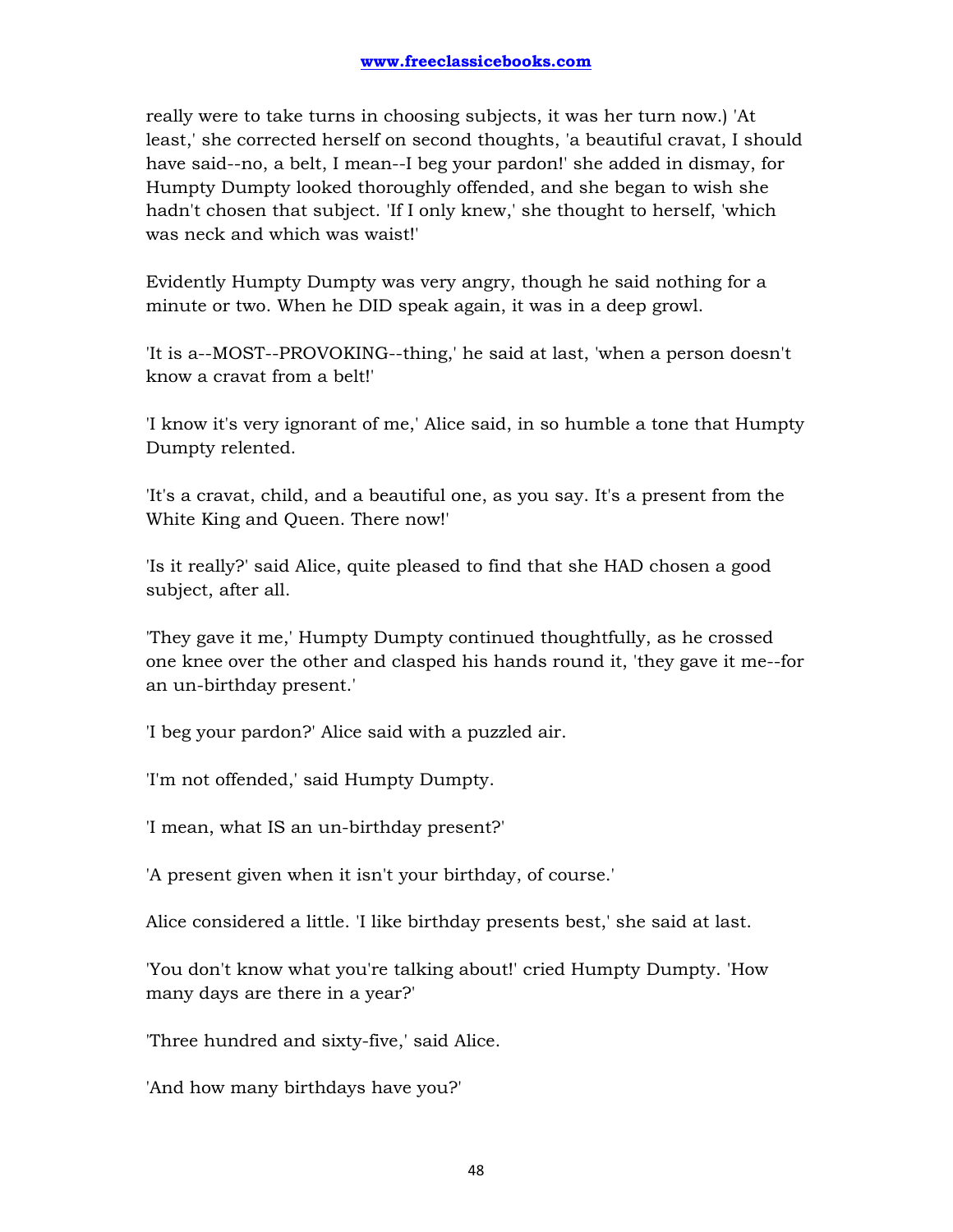'One.'

'And if you take one from three hundred and sixty-five, what remains?'

'Three hundred and sixty-four, of course.'

Humpty Dumpty looked doubtful. 'I'd rather see that done on paper,' he said.

Alice couldn't help smiling as she took out her memorandum-book, and worked the sum for him:

| 365 |  |
|-----|--|
| 364 |  |

Humpty Dumpty took the book, and looked at it carefully. 'That seems to be done right--' he began.

'You're holding it upside down!' Alice interrupted.

'To be sure I was!' Humpty Dumpty said gaily, as she turned it round for him. 'I thought it looked a little queer. As I was saying, that SEEMS to be done right--though I haven't time to look it over thoroughly just now--and that shows that there are three hundred and sixty-four days when you might get un-birthday presents--'

'Certainly,' said Alice.

'And only ONE for birthday presents, you know. There's glory for you!'

'I don't know what you mean by "glory,"' Alice said.

Humpty Dumpty smiled contemptuously. 'Of course you don't--till I tell you. I meant "there's a nice knock-down argument for you!"'

'But "glory" doesn't mean "a nice knock-down argument,"' Alice objected.

'When \_I\_ use a word,' Humpty Dumpty said in rather a scornful tone, 'it means just what I choose it to mean--neither more nor less.'

'The question is,' said Alice, 'whether you CAN make words mean so many different things.'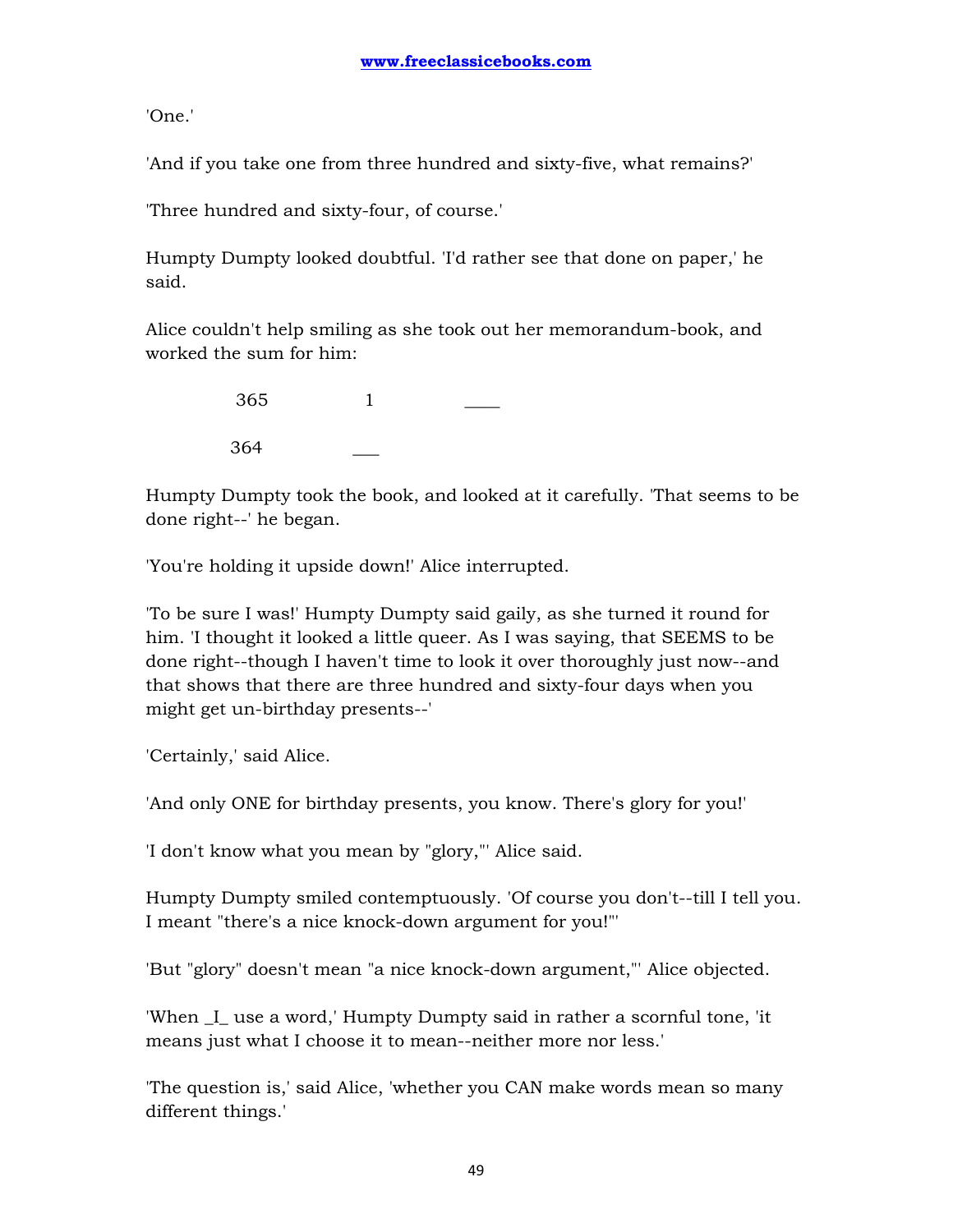'The question is,' said Humpty Dumpty, 'which is to be master--that's all.'

Alice was too much puzzled to say anything, so after a minute Humpty Dumpty began again. 'They've a temper, some of them--particularly verbs, they're the proudest--adjectives you can do anything with, but not verbs- however, I can manage the whole lot of them! Impenetrability! That's what  $I$ <sub>say!'</sub>

'Would you tell me, please,' said Alice 'what that means?'

'Now you talk like a reasonable child,' said Humpty Dumpty, looking very much pleased. 'I meant by "impenetrability" that we've had enough of that subject, and it would be just as well if you'd mention what you mean to do next, as I suppose you don't mean to stop here all the rest of your life.'

'That's a great deal to make one word mean,' Alice said in a thoughtful tone.

'When I make a word do a lot of work like that,' said Humpty Dumpty, 'I always pay it extra.'

'Oh!' said Alice. She was too much puzzled to make any other remark.

'Ah, you should see 'em come round me of a Saturday night,' Humpty Dumpty went on, wagging his head gravely from side to side: 'for to get their wages, you know.'

(Alice didn't venture to ask what he paid them with; and so you see I can't tell YOU.)

'You seem very clever at explaining words, Sir,' said Alice. 'Would you kindly tell me the meaning of the poem called "Jabberwocky"?'

'Let's hear it,' said Humpty Dumpty. 'I can explain all the poems that were ever invented--and a good many that haven't been invented just yet.'

This sounded very hopeful, so Alice repeated the first verse:

 'Twas brillig, and the slithy toves Did gyre and gimble in the wabe; All mimsy were the borogoves, And the mome raths outgrabe.

'That's enough to begin with,' Humpty Dumpty interrupted: 'there are plenty of hard words there. "BRILLIG" means four o'clock in the afternoon--the time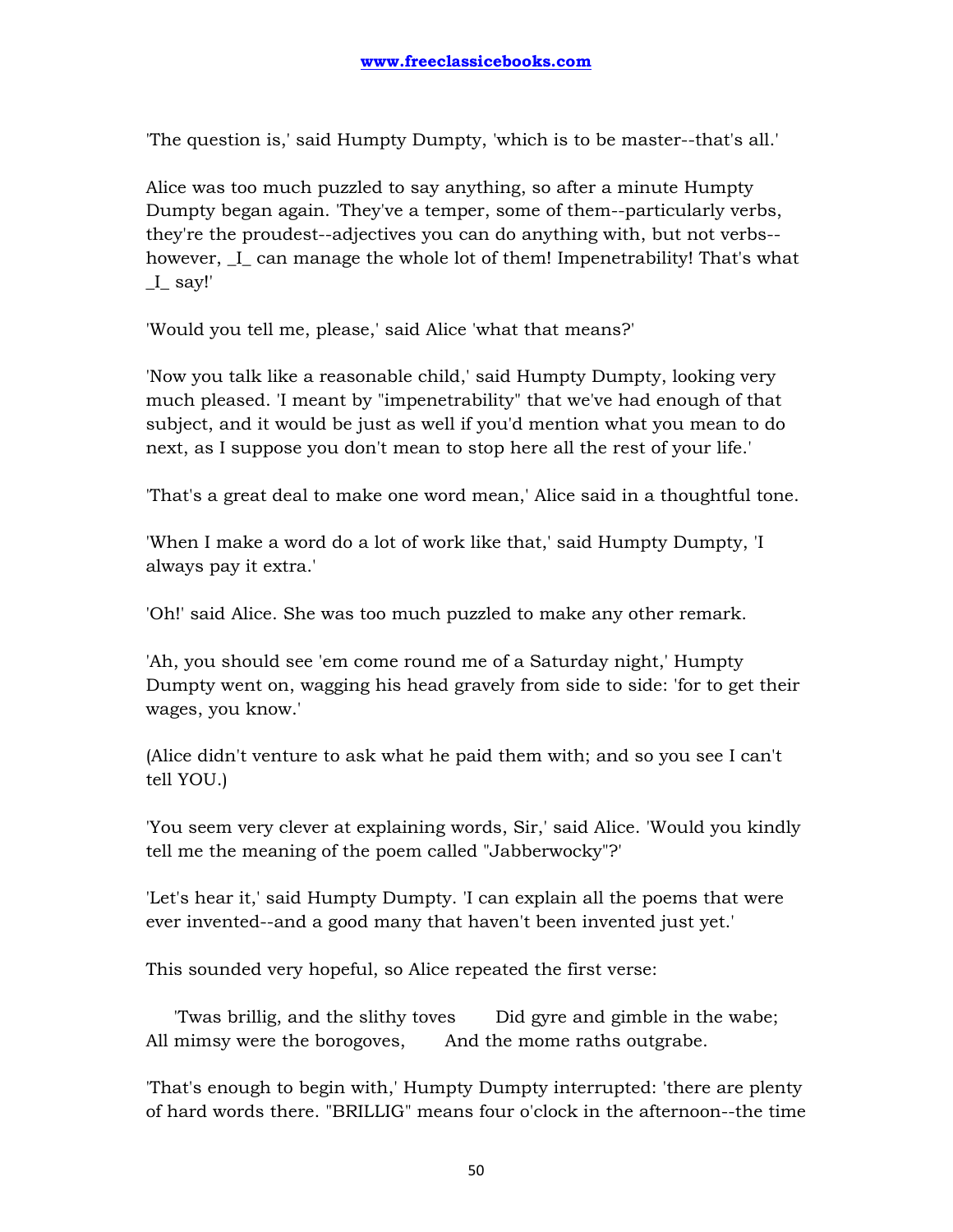when you begin BROILING things for dinner.'

'That'll do very well,' said Alice: 'and "SLITHY"?'

'Well, "SLITHY" means "lithe and slimy." "Lithe" is the same as "active." You see it's like a portmanteau--there are two meanings packed up into one word.'

'I see it now,' Alice remarked thoughtfully: 'and what are "TOVES"?'

'Well, "TOVES" are something like badgers--they're something like lizards- and they're something like corkscrews.'

'They must be very curious looking creatures.'

'They are that,' said Humpty Dumpty: 'also they make their nests under sun-dials--also they live on cheese.'

'And what's the "GYRE" and to "GIMBLE"?'

'To "GYRE" is to go round and round like a gyroscope. To "GIMBLE" is to make holes like a gimlet.'

'And "THE WABE" is the grass-plot round a sun-dial, I suppose?' said Alice, surprised at her own ingenuity.

'Of course it is. It's called "WABE," you know, because it goes a long way before it, and a long way behind it--'

'And a long way beyond it on each side,' Alice added.

'Exactly so. Well, then, "MIMSY" is "flimsy and miserable" (there's another portmanteau for you). And a "BOROGOVE" is a thin shabby-looking bird with its feathers sticking out all round--something like a live mop.'

'And then "MOME RATHS"?' said Alice. 'I'm afraid I'm giving you a great deal of trouble.'

'Well, a "RATH" is a sort of green pig: but "MOME" I'm not certain about. I think it's short for "from home"--meaning that they'd lost their way, you know.'

'And what does "OUTGRABE" mean?'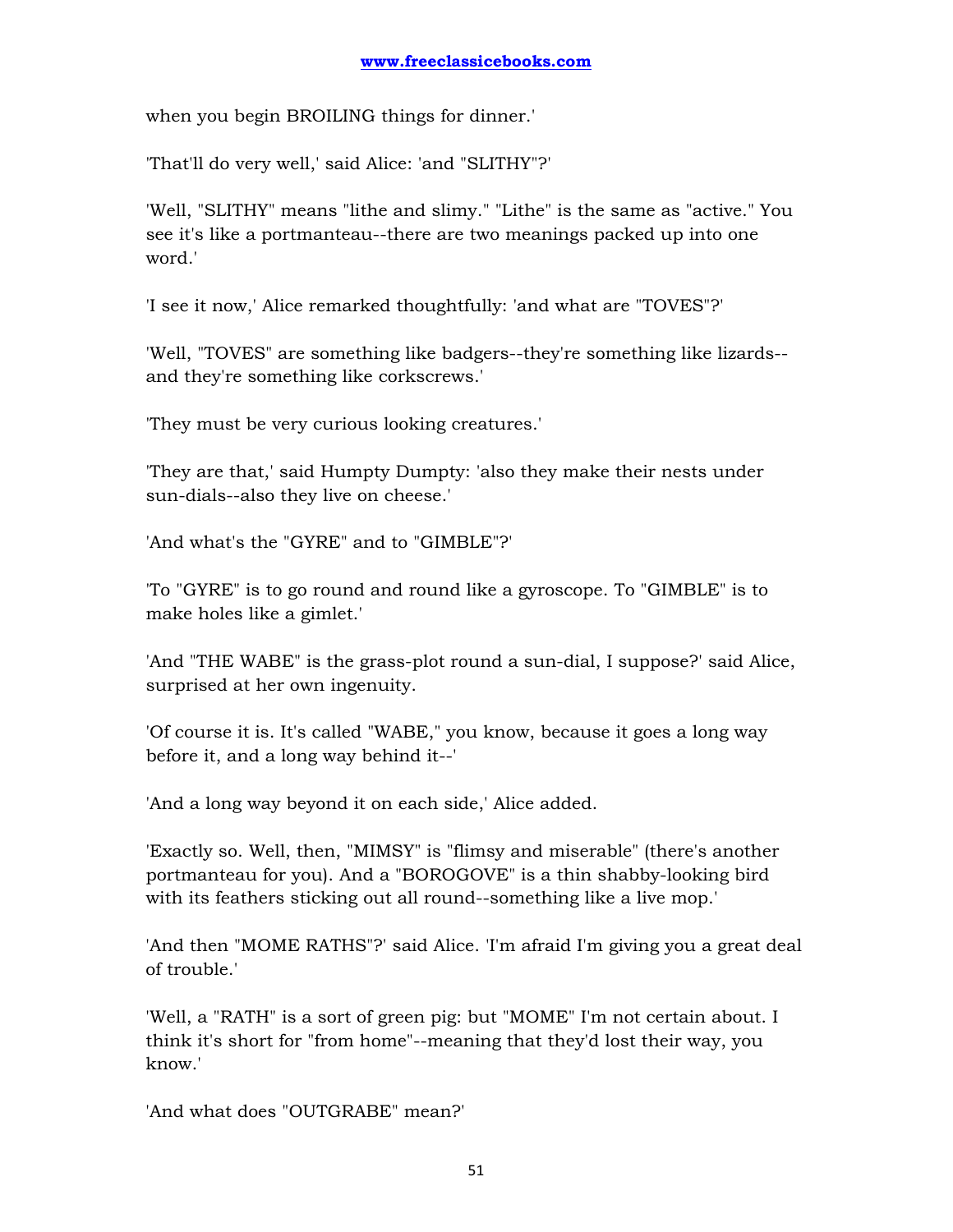'Well, "OUTGRABING" is something between bellowing and whistling, with a kind of sneeze in the middle: however, you'll hear it done, maybe--down in the wood yonder--and when you've once heard it you'll be QUITE content. Who's been repeating all that hard stuff to you?'

'I read it in a book,' said Alice. 'But I had some poetry repeated to me, much easier than that, by--Tweedledee, I think it was.'

'As to poetry, you know,' said Humpty Dumpty, stretching out one of his great hands, '\_I\_ can repeat poetry as well as other folk, if it comes to that--'

'Oh, it needn't come to that!' Alice hastily said, hoping to keep him from beginning.

'The piece I'm going to repeat,' he went on without noticing her remark, 'was written entirely for your amusement.'

Alice felt that in that case she really OUGHT to listen to it, so she sat down, and said 'Thank you' rather sadly.

'In winter, when the fields are white, I sing this song for your delight-

only I don't sing it,' he added, as an explanation.

'I see you don't,' said Alice.

-

'If you can SEE whether I'm singing or not, you've sharper eyes than most.' Humpty Dumpty remarked severely. Alice was silent.

 'In spring, when woods are getting green, I'll try and tell you what I mean.'

'Thank you very much,' said Alice.

 'In summer, when the days are long, Perhaps you'll understand the song: In autumn, when the leaves are brown, Take pen and ink, and write it down.'

'I will, if I can remember it so long,' said Alice.

'You needn't go on making remarks like that,' Humpty Dumpty said: 'they're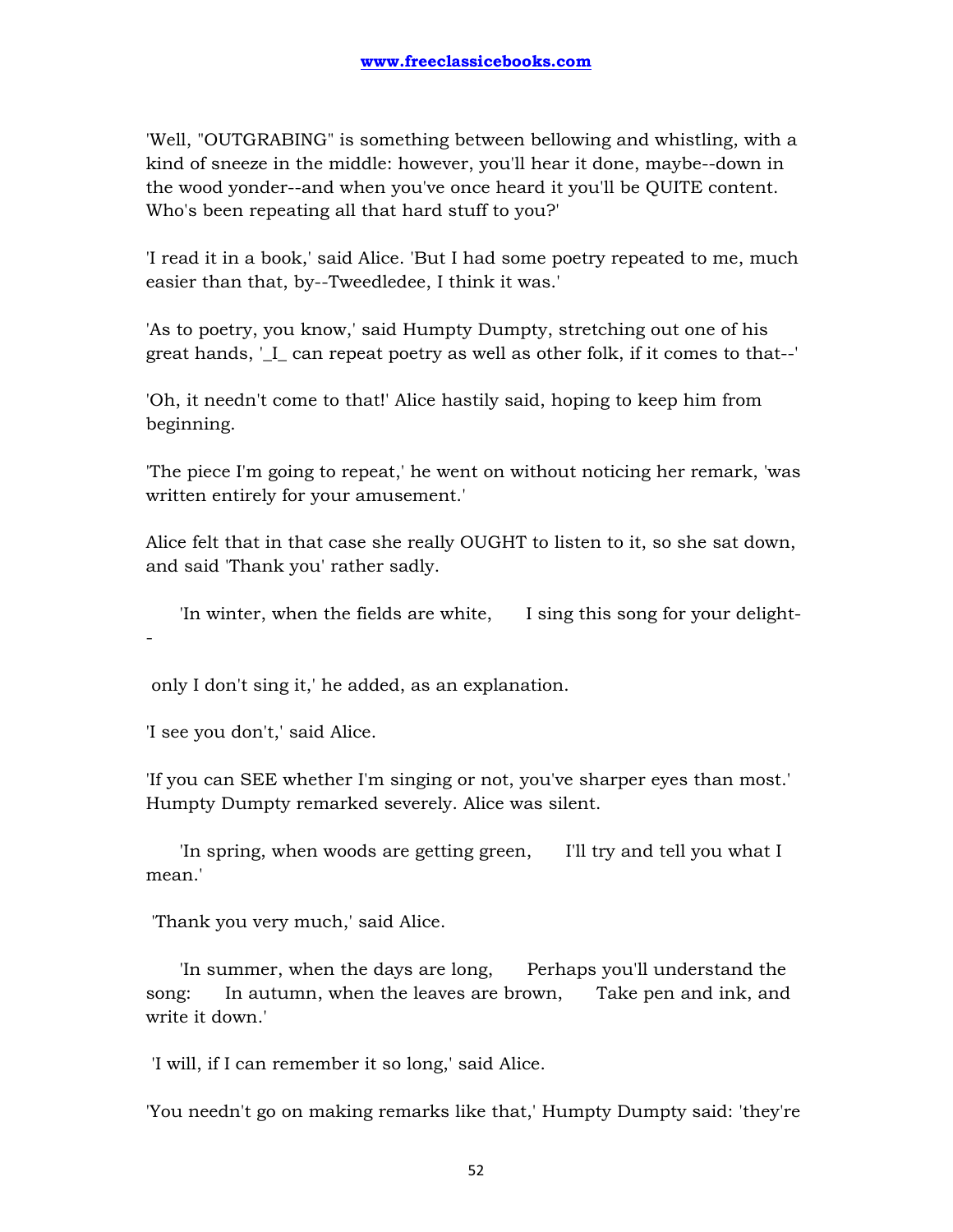not sensible, and they put me out.'

 'I sent a message to the fish: I told them "This is what I wish." The little fishes of the sea, They sent an answer back to me.

The little fishes' answer was "We cannot do it, Sir, because--"'

'I'm afraid I don't quite understand,' said Alice.

'It gets easier further on,' Humpty Dumpty replied.

'I sent to them again to say "It will be better to obey."

The fishes answered with a grin, "Why, what a temper you are in!"

I told them once, I told them twice: They would not listen to advice.

I took a kettle large and new, Fit for the deed I had to do.

 My heart went hop, my heart went thump; I filled the kettle at the pump.

Then some one came to me and said, "The little fishes are in bed."

I said to him, I said it plain, "Then you must wake them up again."

I said it very loud and clear; I went and shouted in his ear.'

 Humpty Dumpty raised his voice almost to a scream as he repeated this verse, and Alice thought with a shudder, 'I wouldn't have been the messenger for ANYTHING!'

'But he was very stiff and proud; He said "You needn't shout so loud!"

And he was very proud and stiff; He said "I'd go and wake them, if--"

I took a corkscrew from the shelf: I went to wake them up myself.

And when I found the door was locked, I pulled and pushed and kicked and knocked.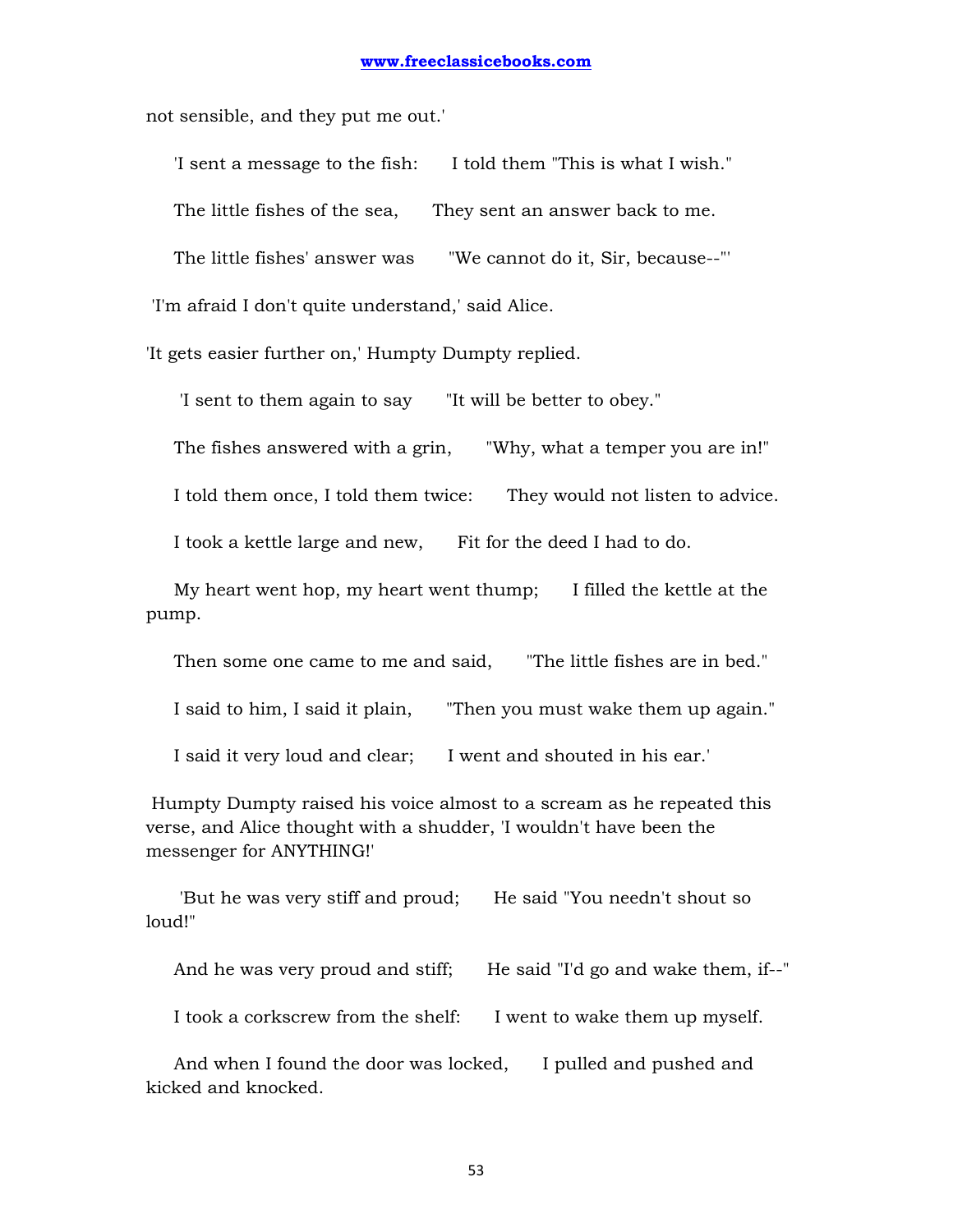## **www.freeclassicebooks.com**

And when I found the door was shut, I tried to turn the handle, but--'

There was a long pause.

'Is that all?' Alice timidly asked.

'That's all,' said Humpty Dumpty. 'Good-bye.'

This was rather sudden, Alice thought: but, after such a VERY strong hint that she ought to be going, she felt that it would hardly be civil to stay. So she got up, and held out her hand. 'Good-bye, till we meet again!' she said as cheerfully as she could.

'I shouldn't know you again if we DID meet,' Humpty Dumpty replied in a discontented tone, giving her one of his fingers to shake; 'you're so exactly like other people.'

'The face is what one goes by, generally,' Alice remarked in a thoughtful tone.

'That's just what I complain of,' said Humpty Dumpty. 'Your face is the same as everybody has--the two eyes, so--' (marking their places in the air with this thumb) 'nose in the middle, mouth under. It's always the same. Now if you had the two eyes on the same side of the nose, for instance--or the mouth at the top--that would be SOME help.'

'It wouldn't look nice,' Alice objected. But Humpty Dumpty only shut his eyes and said 'Wait till you've tried.'

Alice waited a minute to see if he would speak again, but as he never opened his eyes or took any further notice of her, she said 'Good-bye!' once more, and, getting no answer to this, she quietly walked away: but she couldn't help saying to herself as she went, 'Of all the unsatisfactory--' (she repeated this aloud, as it was a great comfort to have such a long word to say) 'of all the unsatisfactory people I EVER met--' She never finished the sentence, for at this moment a heavy crash shook the forest from end to end.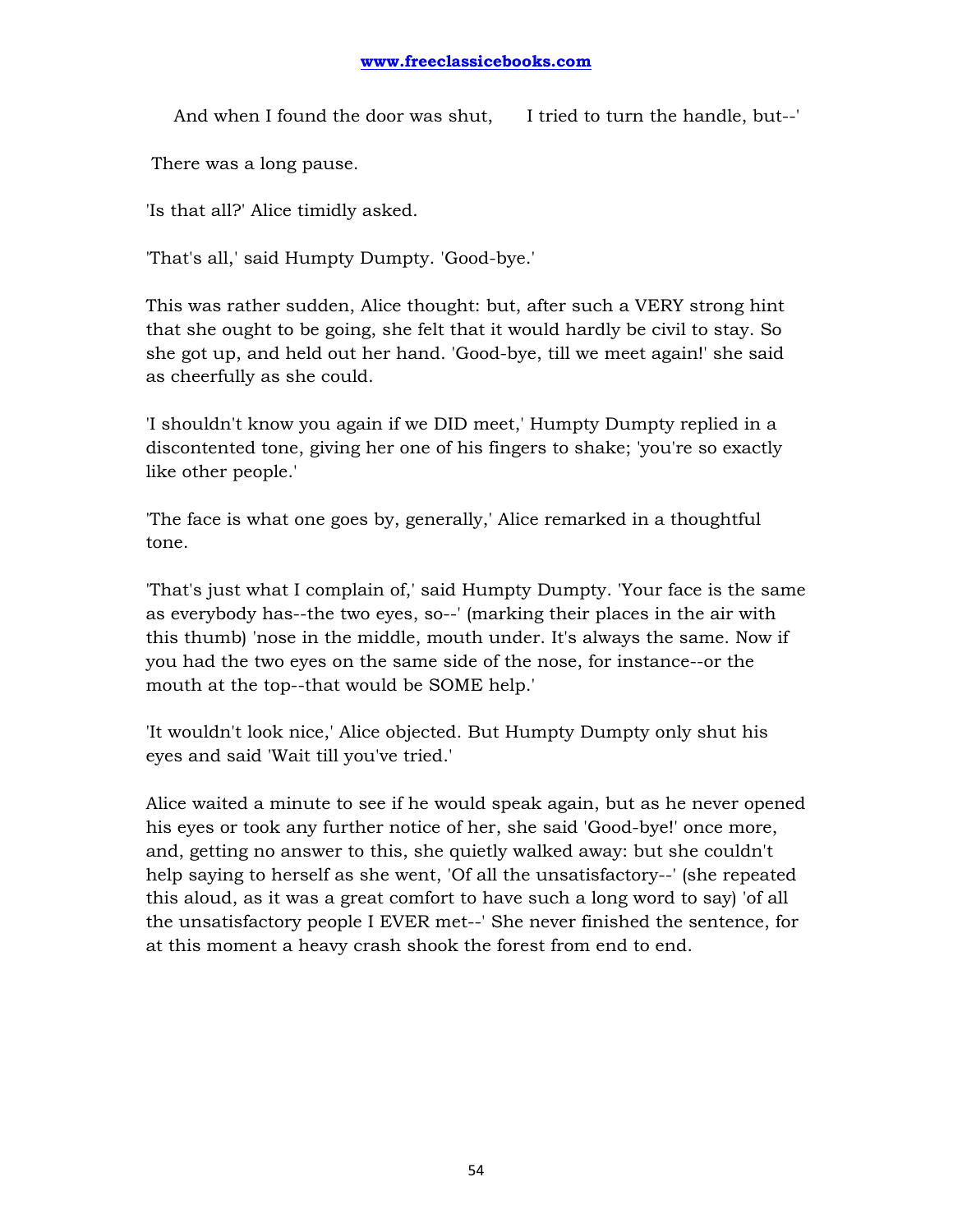## **CHAPTER VII. The Lion and the Unicorn**

The next moment soldiers came running through the wood, at first in twos and threes, then ten or twenty together, and at last in such crowds that they seemed to fill the whole forest. Alice got behind a tree, for fear of being run over, and watched them go by.

She thought that in all her life she had never seen soldiers so uncertain on their feet: they were always tripping over something or other, and whenever one went down, several more always fell over him, so that the ground was soon covered with little heaps of men.

Then came the horses. Having four feet, these managed rather better than the foot-soldiers: but even THEY stumbled now and then; and it seemed to be a regular rule that, whenever a horse stumbled the rider fell off instantly. The confusion got worse every moment, and Alice was very glad to get out of the wood into an open place, where she found the White King seated on the ground, busily writing in his memorandum-book.

'I've sent them all!' the King cried in a tone of delight, on seeing Alice. 'Did you happen to meet any soldiers, my dear, as you came through the wood?'

'Yes, I did,' said Alice: 'several thousand, I should think.'

'Four thousand two hundred and seven, that's the exact number,' the King said, referring to his book. 'I couldn't send all the horses, you know, because two of them are wanted in the game. And I haven't sent the two Messengers, either. They're both gone to the town. Just look along the road, and tell me if you can see either of them.'

'I see nobody on the road,' said Alice.

'I only wish \_I\_ had such eyes,' the King remarked in a fretful tone. 'To be able to see Nobody! And at that distance, too! Why, it's as much as \_I\_ can do to see real people, by this light!'

All this was lost on Alice, who was still looking intently along the road, shading her eyes with one hand. 'I see somebody now!' she exclaimed at last. 'But he's coming very slowly--and what curious attitudes he goes into!' (For the messenger kept skipping up and down, and wriggling like an eel, as he came along, with his great hands spread out like fans on each side.)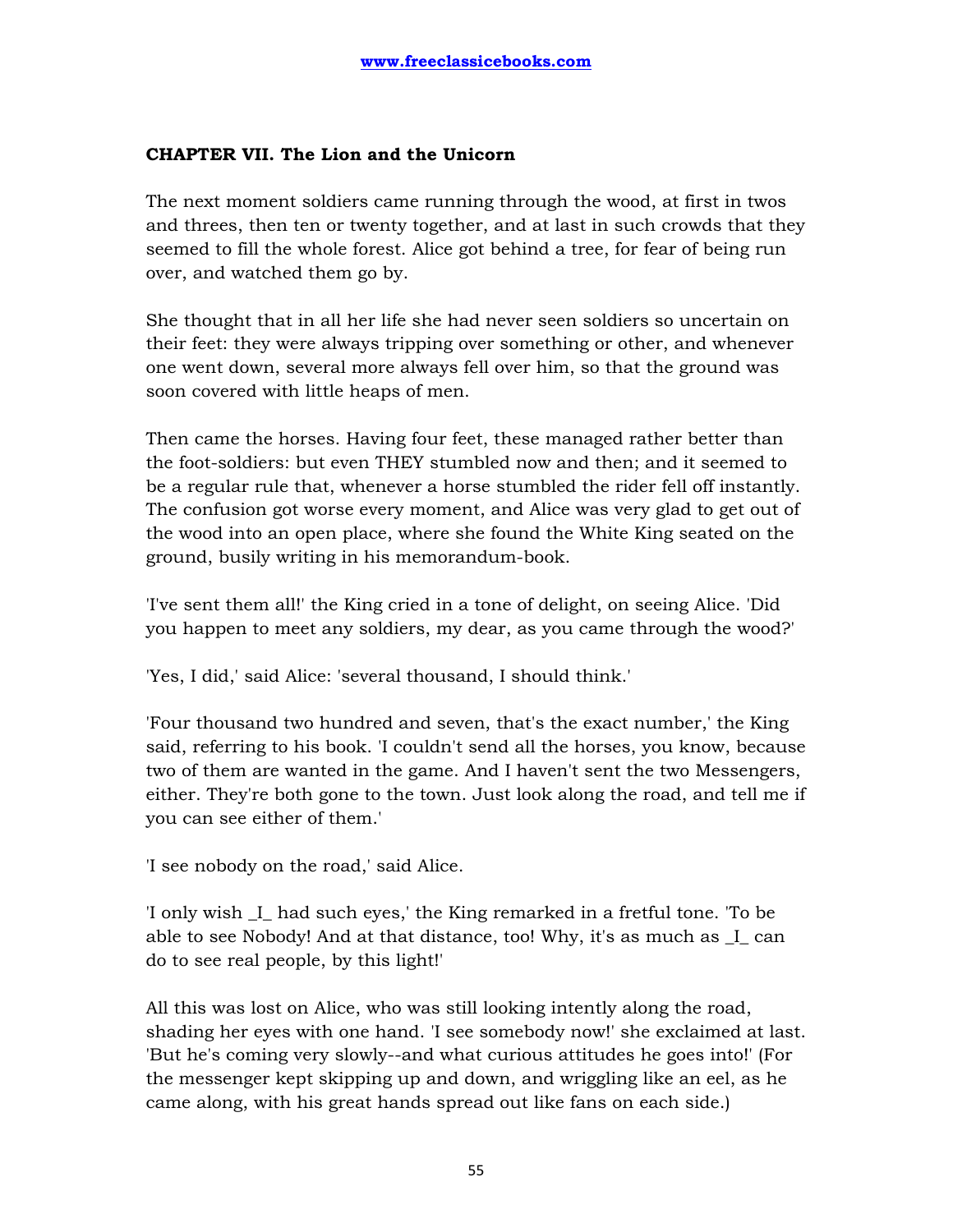'Not at all,' said the King. 'He's an Anglo-Saxon Messenger--and those are Anglo-Saxon attitudes. He only does them when he's happy. His name is Haigha.' (He pronounced it so as to rhyme with 'mayor.')

'I love my love with an H,' Alice couldn't help beginning, 'because he is Happy. I hate him with an H, because he is Hideous. I fed him with--with- with Ham-sandwiches and Hay. His name is Haigha, and he lives--'

'He lives on the Hill,' the King remarked simply, without the least idea that he was joining in the game, while Alice was still hesitating for the name of a town beginning with H. 'The other Messenger's called Hatta. I must have TWO, you know--to come and go. One to come, and one to go.'

'I beg your pardon?' said Alice.

'It isn't respectable to beg,' said the King.

'I only meant that I didn't understand,' said Alice. 'Why one to come and one to go?'

'Didn't I tell you?' the King repeated impatiently. 'I must have Two--to fetch and carry. One to fetch, and one to carry.'

At this moment the Messenger arrived: he was far too much out of breath to say a word, and could only wave his hands about, and make the most fearful faces at the poor King.

'This young lady loves you with an H,' the King said, introducing Alice in the hope of turning off the Messenger's attention from himself--but it was no use--the Anglo-Saxon attitudes only got more extraordinary every moment, while the great eyes rolled wildly from side to side.

'You alarm me!' said the King. 'I feel faint--Give me a ham sandwich!'

On which the Messenger, to Alice's great amusement, opened a bag that hung round his neck, and handed a sandwich to the King, who devoured it greedily.

'Another sandwich!' said the King.

'There's nothing but hay left now,' the Messenger said, peeping into the bag.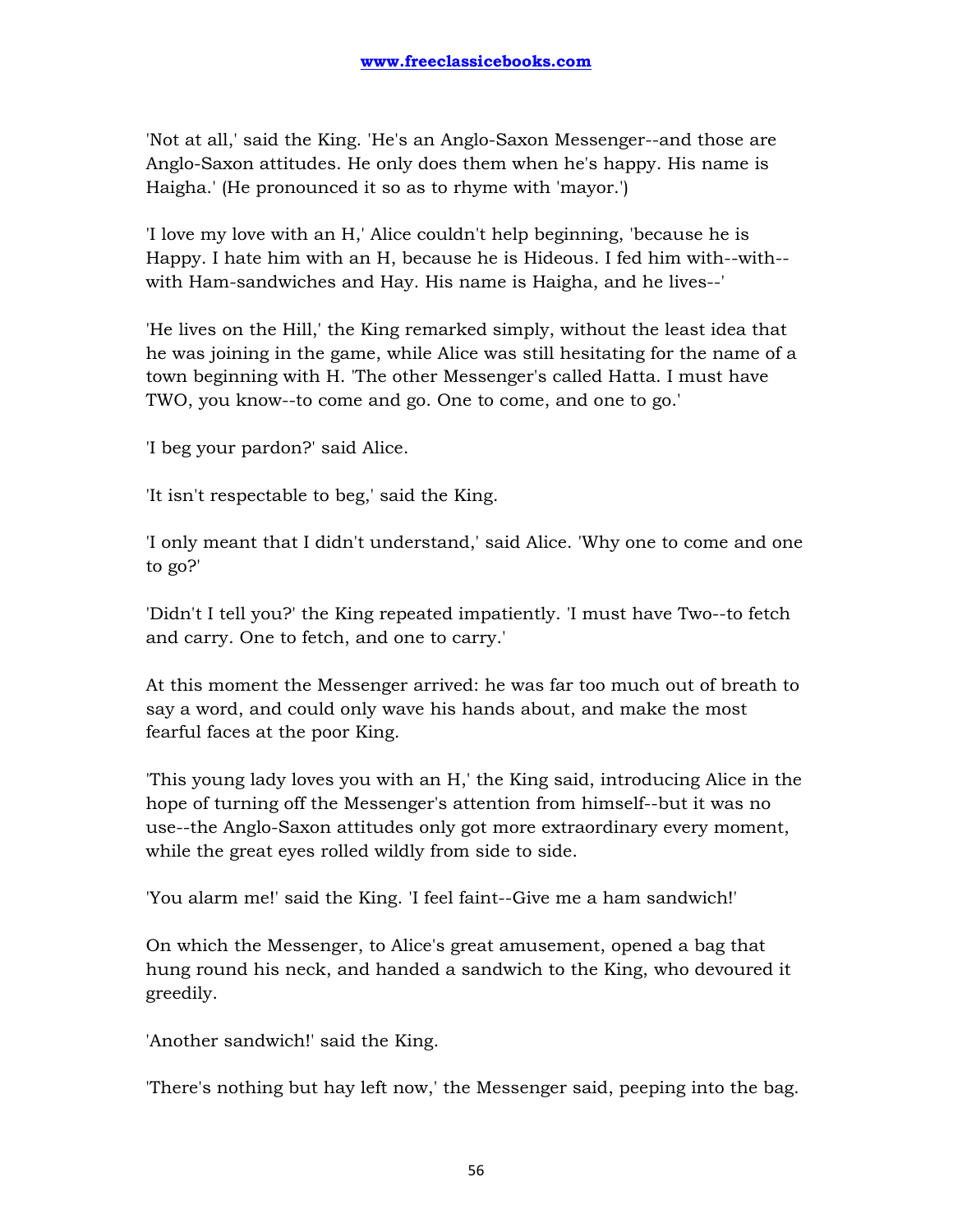'Hay, then,' the King murmured in a faint whisper.

Alice was glad to see that it revived him a good deal. 'There's nothing like eating hay when you're faint,' he remarked to her, as he munched away.

'I should think throwing cold water over you would be better,' Alice suggested: 'or some sal-volatile.'

'I didn't say there was nothing BETTER,' the King replied. 'I said there was nothing LIKE it.' Which Alice did not venture to deny.

'Who did you pass on the road?' the King went on, holding out his hand to the Messenger for some more hay.

'Nobody,' said the Messenger.

'Quite right,' said the King: 'this young lady saw him too. So of course Nobody walks slower than you.'

'I do my best,' the Messenger said in a sulky tone. 'I'm sure nobody walks much faster than I do!'

'He can't do that,' said the King, 'or else he'd have been here first. However, now you've got your breath, you may tell us what's happened in the town.'

'I'll whisper it,' said the Messenger, putting his hands to his mouth in the shape of a trumpet, and stooping so as to get close to the King's ear. Alice was sorry for this, as she wanted to hear the news too. However, instead of whispering, he simply shouted at the top of his voice 'They're at it again!'

'Do you call THAT a whisper?' cried the poor King, jumping up and shaking himself. 'If you do such a thing again, I'll have you buttered! It went through and through my head like an earthquake!'

'It would have to be a very tiny earthquake!' thought Alice. 'Who are at it again?' she ventured to ask.

'Why the Lion and the Unicorn, of course,' said the King.

'Fighting for the crown?'

'Yes, to be sure,' said the King: 'and the best of the joke is, that it's MY crown all the while! Let's run and see them.' And they trotted off, Alice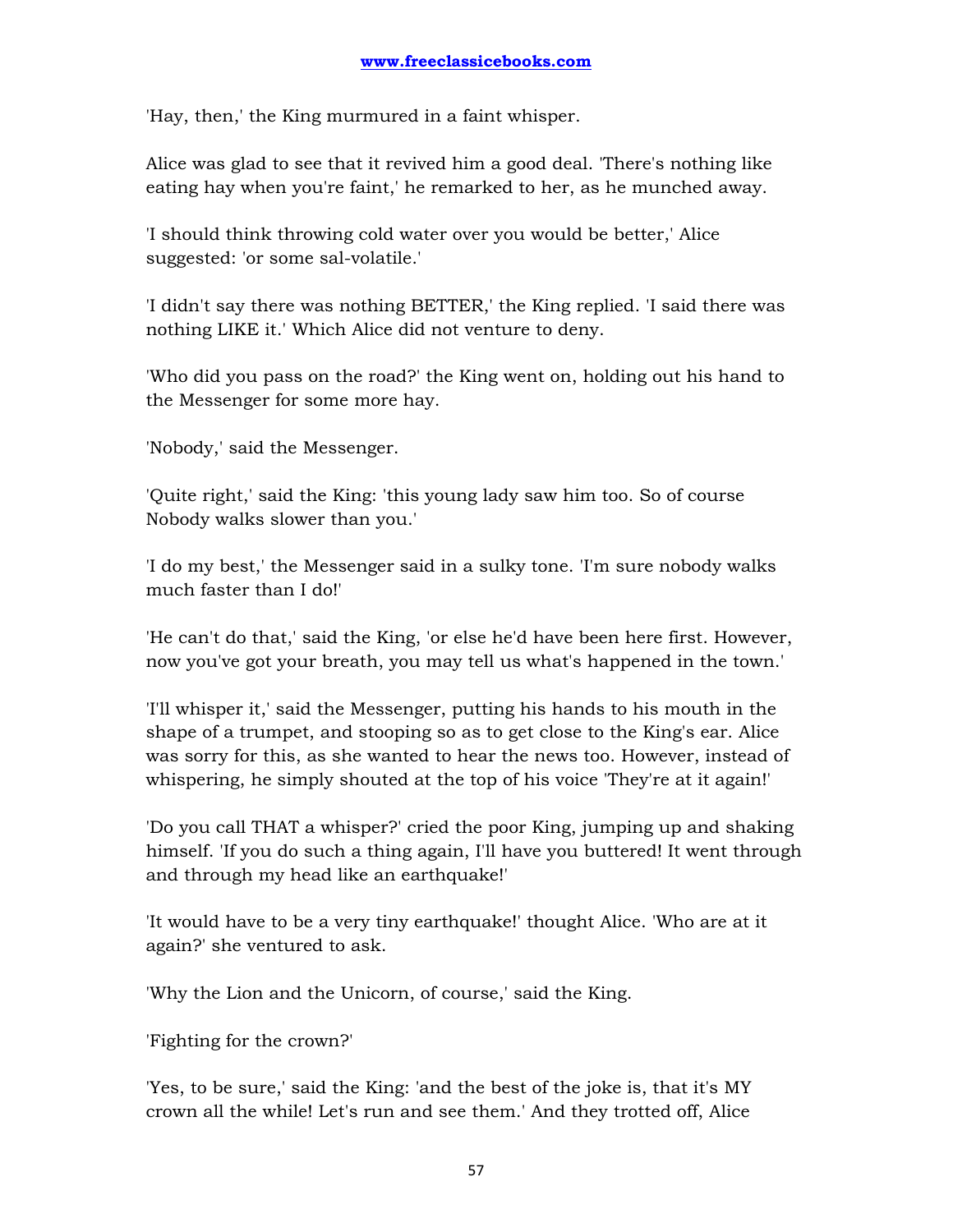repeating to herself, as she ran, the words of the old song:--

 'The Lion and the Unicorn were fighting for the crown: The Lion beat the Unicorn all round the town. Some gave them white bread, some gave them brown; Some gave them plum-cake and drummed them out of town.'

 'Does--the one--that wins--get the crown?' she asked, as well as she could, for the run was putting her quite out of breath.

'Dear me, no!' said the King. 'What an idea!'

'Would you--be good enough,' Alice panted out, after running a little further, 'to stop a minute--just to get--one's breath again?'

'I'm GOOD enough,' the King said, 'only I'm not strong enough. You see, a minute goes by so fearfully quick. You might as well try to stop a Bandersnatch!'

Alice had no more breath for talking, so they trotted on in silence, till they came in sight of a great crowd, in the middle of which the Lion and Unicorn were fighting. They were in such a cloud of dust, that at first Alice could not make out which was which: but she soon managed to distinguish the Unicorn by his horn.

They placed themselves close to where Hatta, the other messenger, was standing watching the fight, with a cup of tea in one hand and a piece of bread-and-butter in the other.

'He's only just out of prison, and he hadn't finished his tea when he was sent in,' Haigha whispered to Alice: 'and they only give them oyster-shells in there--so you see he's very hungry and thirsty. How are you, dear child?' he went on, putting his arm affectionately round Hatta's neck.

Hatta looked round and nodded, and went on with his bread and butter.

'Were you happy in prison, dear child?' said Haigha.

Hatta looked round once more, and this time a tear or two trickled down his cheek: but not a word would he say.

'Speak, can't you!' Haigha cried impatiently. But Hatta only munched away, and drank some more tea.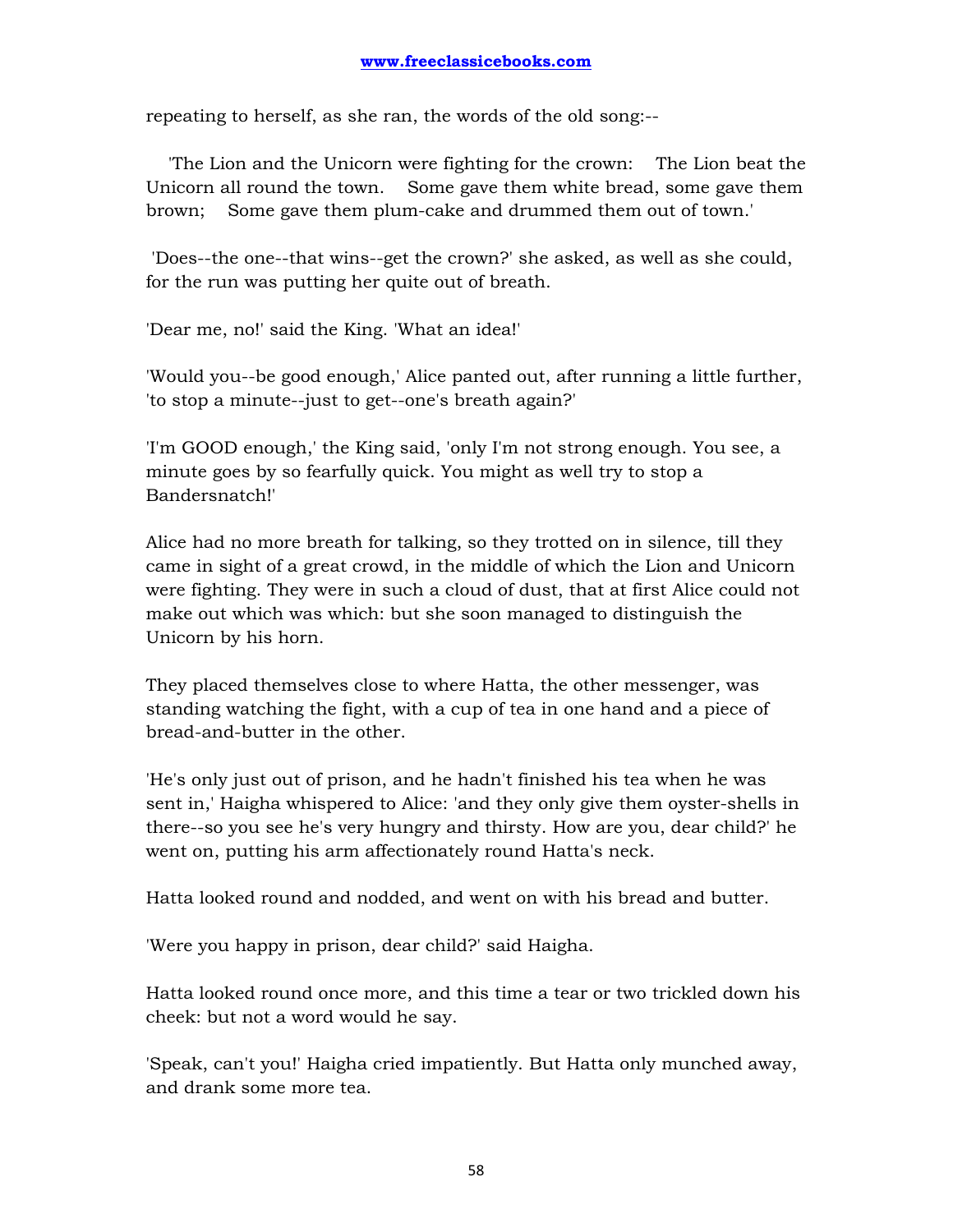'Speak, won't you!' cried the King. 'How are they getting on with the fight?'

Hatta made a desperate effort, and swallowed a large piece of bread-andbutter. 'They're getting on very well,' he said in a choking voice: 'each of them has been down about eighty-seven times.'

'Then I suppose they'll soon bring the white bread and the brown?' Alice ventured to remark.

'It's waiting for 'em now,' said Hatta: 'this is a bit of it as I'm eating.'

There was a pause in the fight just then, and the Lion and the Unicorn sat down, panting, while the King called out 'Ten minutes allowed for refreshments!' Haigha and Hatta set to work at once, carrying rough trays of white and brown bread. Alice took a piece to taste, but it was VERY dry.

'I don't think they'll fight any more to-day,' the King said to Hatta: 'go and order the drums to begin.' And Hatta went bounding away like a grasshopper.

For a minute or two Alice stood silent, watching him. Suddenly she brightened up. 'Look, look!' she cried, pointing eagerly. 'There's the White Queen running across the country! She came flying out of the wood over yonder--How fast those Queens CAN run!'

'There's some enemy after her, no doubt,' the King said, without even looking round. 'That wood's full of them.'

'But aren't you going to run and help her?' Alice asked, very much surprised at his taking it so quietly.

'No use, no use!' said the King. 'She runs so fearfully quick. You might as well try to catch a Bandersnatch! But I'll make a memorandum about her, if you like--She's a dear good creature,' he repeated softly to himself, as he opened his memorandum-book. 'Do you spell "creature" with a double "e"?'

At this moment the Unicorn sauntered by them, with his hands in his pockets. 'I had the best of it this time?' he said to the King, just glancing at him as he passed.

'A little--a little,' the King replied, rather nervously. 'You shouldn't have run him through with your horn, you know.'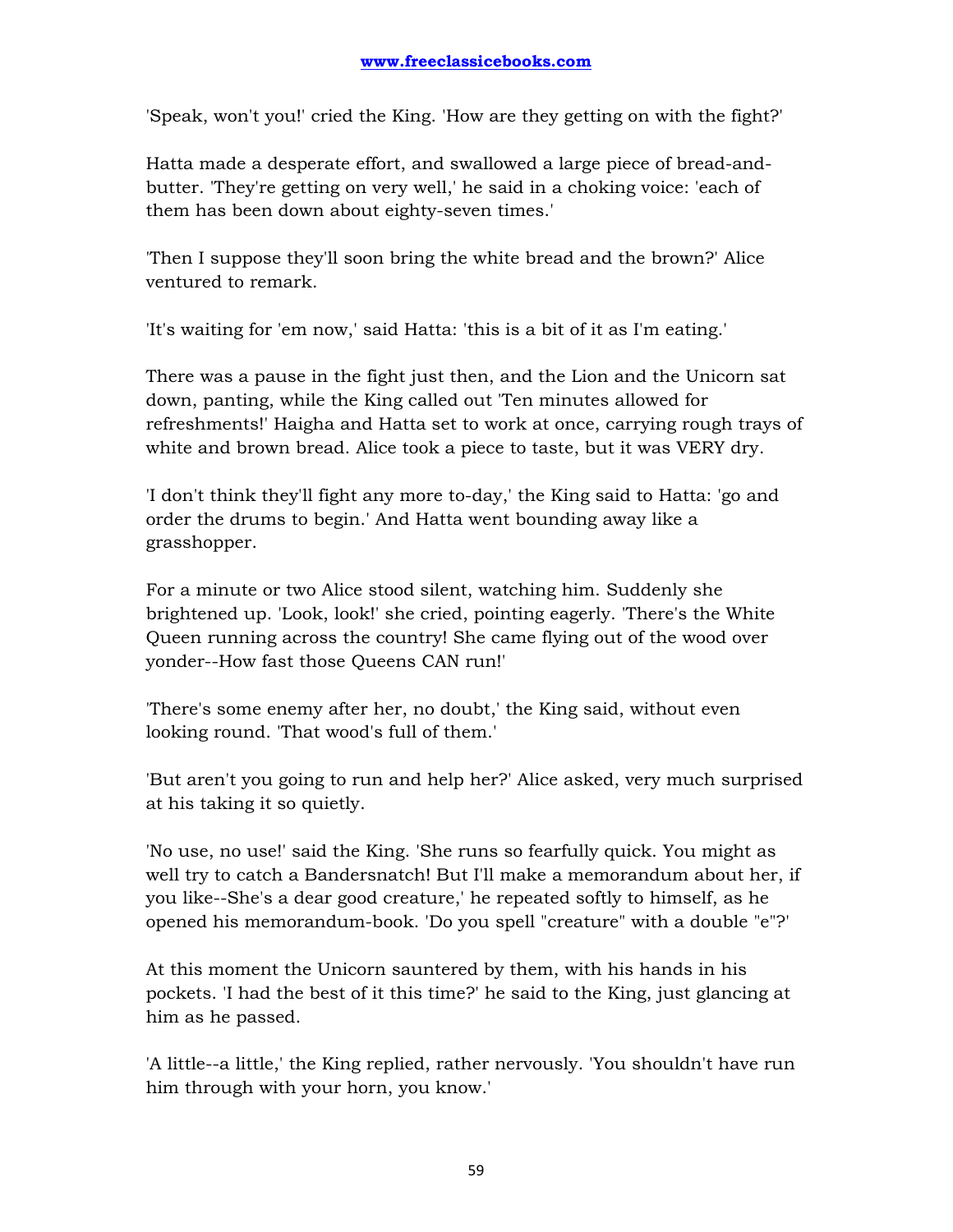'It didn't hurt him,' the Unicorn said carelessly, and he was going on, when his eye happened to fall upon Alice: he turned round rather instantly, and stood for some time looking at her with an air of the deepest disgust.

'What--is--this?' he said at last.

'This is a child!' Haigha replied eagerly, coming in front of Alice to introduce her, and spreading out both his hands towards her in an Anglo-Saxon attitude. 'We only found it to-day. It's as large as life, and twice as natural!'

'I always thought they were fabulous monsters!' said the Unicorn. 'Is it alive?'

'It can talk,' said Haigha, solemnly.

The Unicorn looked dreamily at Alice, and said 'Talk, child.'

Alice could not help her lips curling up into a smile as she began: 'Do you know, I always thought Unicorns were fabulous monsters, too! I never saw one alive before!'

'Well, now that we HAVE seen each other,' said the Unicorn, 'if you'll believe in me, I'll believe in you. Is that a bargain?'

'Yes, if you like,' said Alice.

'Come, fetch out the plum-cake, old man!' the Unicorn went on, turning from her to the King. 'None of your brown bread for me!'

'Certainly--certainly!' the King muttered, and beckoned to Haigha. 'Open the bag!' he whispered. 'Quick! Not that one--that's full of hay!'

Haigha took a large cake out of the bag, and gave it to Alice to hold, while he got out a dish and carving-knife. How they all came out of it Alice couldn't guess. It was just like a conjuring-trick, she thought.

The Lion had joined them while this was going on: he looked very tired and sleepy, and his eyes were half shut. 'What's this!' he said, blinking lazily at Alice, and speaking in a deep hollow tone that sounded like the tolling of a great bell.

'Ah, what IS it, now?' the Unicorn cried eagerly. 'You'll never guess! \_I\_ couldn't.'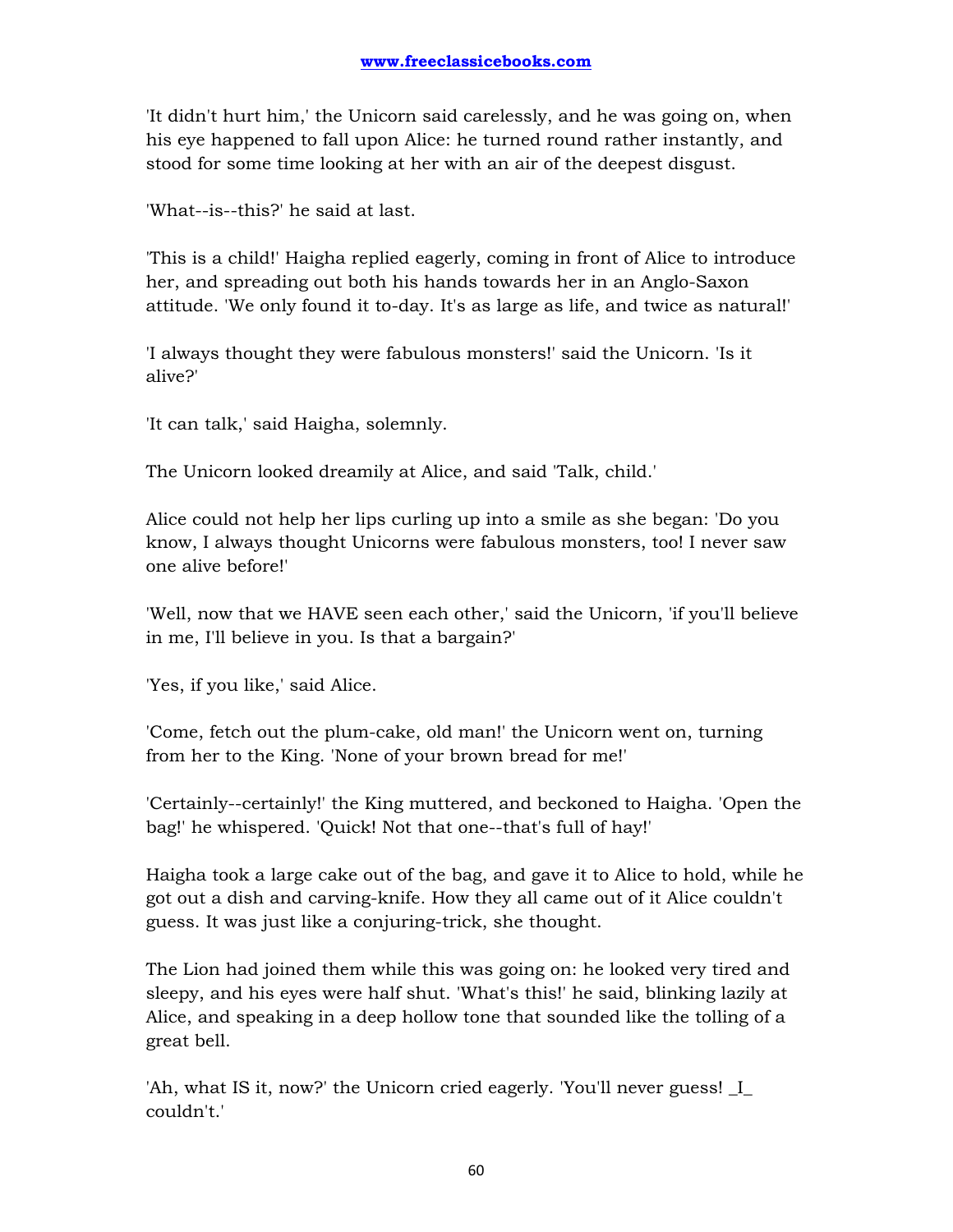The Lion looked at Alice wearily. 'Are you animal--vegetable--or mineral?' he said, yawning at every other word.

'It's a fabulous monster!' the Unicorn cried out, before Alice could reply.

'Then hand round the plum-cake, Monster,' the Lion said, lying down and putting his chin on this paws. 'And sit down, both of you,' (to the King and the Unicorn): 'fair play with the cake, you know!'

The King was evidently very uncomfortable at having to sit down between the two great creatures; but there was no other place for him.

'What a fight we might have for the crown, NOW!' the Unicorn said, looking slyly up at the crown, which the poor King was nearly shaking off his head, he trembled so much.

'I should win easy,' said the Lion.

'I'm not so sure of that,' said the Unicorn.

'Why, I beat you all round the town, you chicken!' the Lion replied angrily, half getting up as he spoke.

Here the King interrupted, to prevent the quarrel going on: he was very nervous, and his voice quite quivered. 'All round the town?' he said. 'That's a good long way. Did you go by the old bridge, or the market-place? You get the best view by the old bridge.'

'I'm sure I don't know,' the Lion growled out as he lay down again. 'There was too much dust to see anything. What a time the Monster is, cutting up that cake!'

Alice had seated herself on the bank of a little brook, with the great dish on her knees, and was sawing away diligently with the knife. 'It's very provoking!' she said, in reply to the Lion (she was getting quite used to being called 'the Monster'). 'I've cut several slices already, but they always join on again!'

'You don't know how to manage Looking-glass cakes,' the Unicorn remarked. 'Hand it round first, and cut it afterwards.'

This sounded nonsense, but Alice very obediently got up, and carried the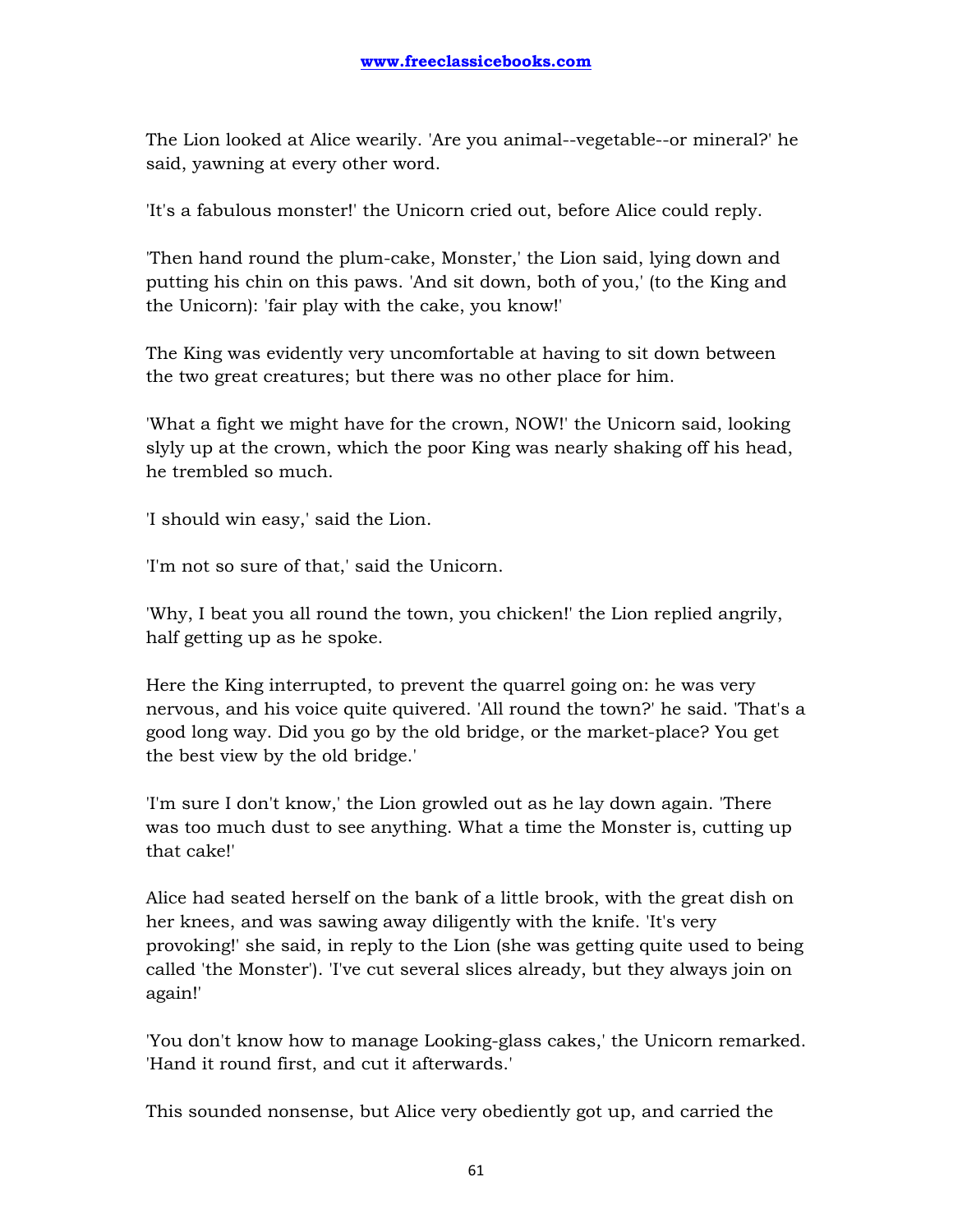dish round, and the cake divided itself into three pieces as she did so. 'NOW cut it up,' said the Lion, as she returned to her place with the empty dish.

'I say, this isn't fair!' cried the Unicorn, as Alice sat with the knife in her hand, very much puzzled how to begin. 'The Monster has given the Lion twice as much as me!'

'She's kept none for herself, anyhow,' said the Lion. 'Do you like plum-cake, Monster?'

But before Alice could answer him, the drums began.

Where the noise came from, she couldn't make out: the air seemed full of it, and it rang through and through her head till she felt quite deafened. She started to her feet and sprang across the little brook in her terror,

 \* \* \* \* \* \* \* \* \* \* \* \* \* \* \* \* \* \* \* \*

and had just time to see the Lion and the Unicorn rise to their feet, with angry looks at being interrupted in their feast, before she dropped to her knees, and put her hands over her ears, vainly trying to shut out the dreadful uproar.

'If THAT doesn't "drum them out of town,"' she thought to herself, 'nothing ever will!'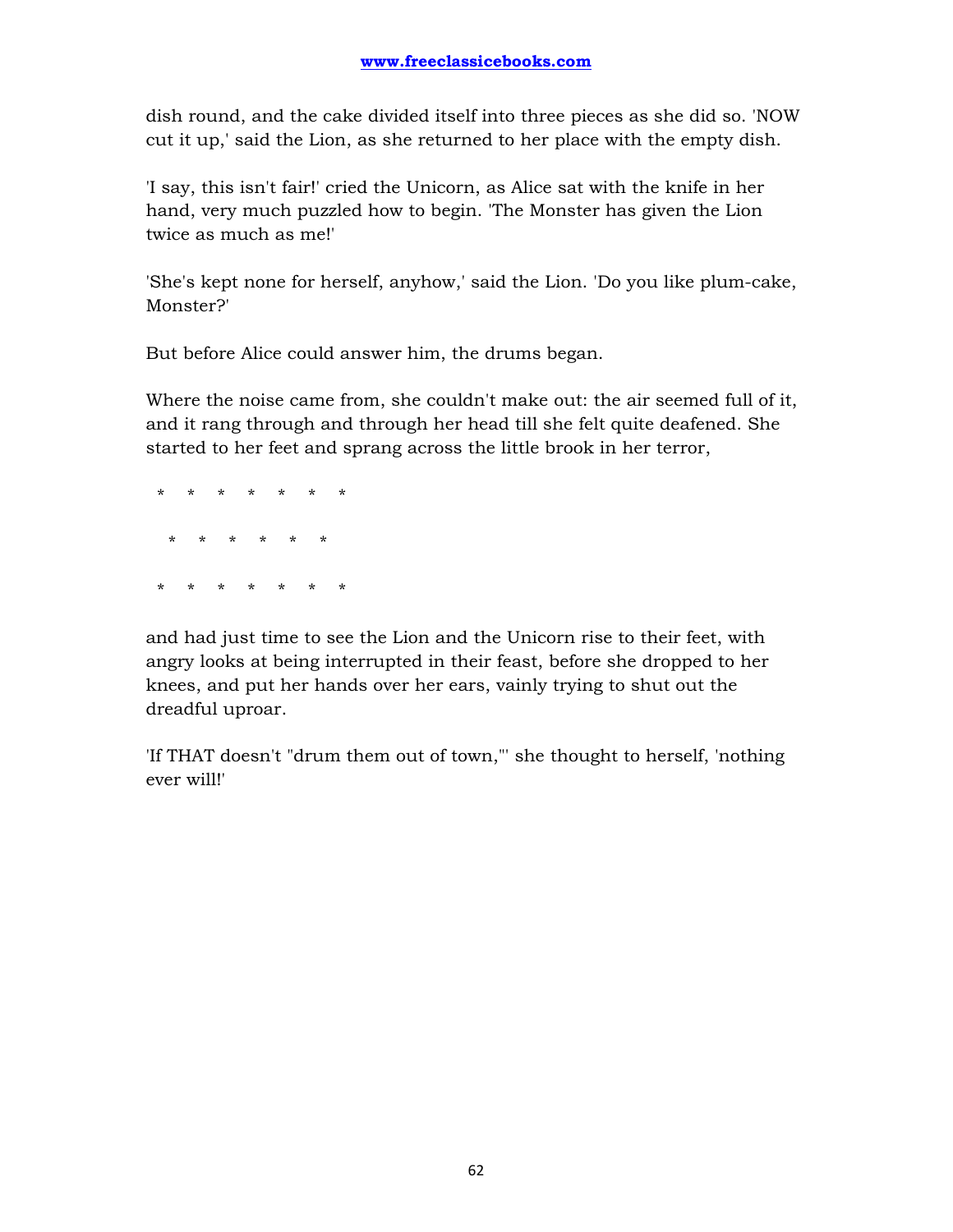## **CHAPTER VIII. 'It's my own Invention'**

After a while the noise seemed gradually to die away, till all was dead silence, and Alice lifted up her head in some alarm. There was no one to be seen, and her first thought was that she must have been dreaming about the Lion and the Unicorn and those queer Anglo-Saxon Messengers. However, there was the great dish still lying at her feet, on which she had tried to cut the plum-cake, 'So I wasn't dreaming, after all,' she said to herself, 'unless--unless we're all part of the same dream. Only I do hope it's MY dream, and not the Red King's! I don't like belonging to another person's dream,' she went on in a rather complaining tone: 'I've a great mind to go and wake him, and see what happens!'

At this moment her thoughts were interrupted by a loud shouting of 'Ahoy! Ahoy! Check!' and a Knight dressed in crimson armour came galloping down upon her, brandishing a great club. Just as he reached her, the horse stopped suddenly: 'You're my prisoner!' the Knight cried, as he tumbled off his horse.

Startled as she was, Alice was more frightened for him than for herself at the moment, and watched him with some anxiety as he mounted again. As soon as he was comfortably in the saddle, he began once more 'You're my--' but here another voice broke in 'Ahoy! Ahoy! Check!' and Alice looked round in some surprise for the new enemy.

This time it was a White Knight. He drew up at Alice's side, and tumbled off his horse just as the Red Knight had done: then he got on again, and the two Knights sat and looked at each other for some time without speaking. Alice looked from one to the other in some bewilderment.

'She's MY prisoner, you know!' the Red Knight said at last.

'Yes, but then \_I\_ came and rescued her!' the White Knight replied.

'Well, we must fight for her, then,' said the Red Knight, as he took up his helmet (which hung from the saddle, and was something the shape of a horse's head), and put it on.

'You will observe the Rules of Battle, of course?' the White Knight remarked, putting on his helmet too.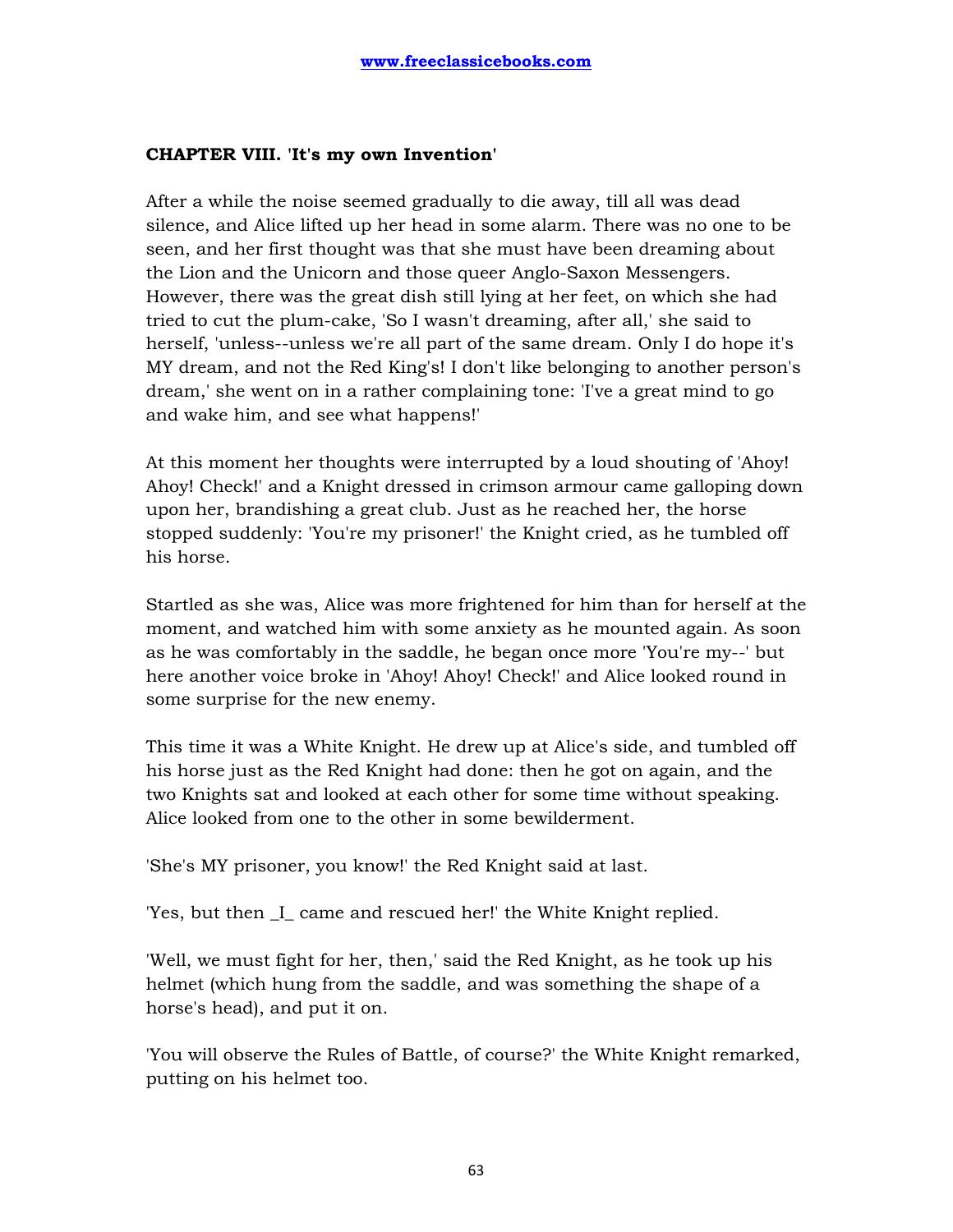'I always do,' said the Red Knight, and they began banging away at each other with such fury that Alice got behind a tree to be out of the way of the blows.

'I wonder, now, what the Rules of Battle are,' she said to herself, as she watched the fight, timidly peeping out from her hiding-place: 'one Rule seems to be, that if one Knight hits the other, he knocks him off his horse, and if he misses, he tumbles off himself--and another Rule seems to be that they hold their clubs with their arms, as if they were Punch and Judy--What a noise they make when they tumble! Just like a whole set of fire-irons falling into the fender! And how quiet the horses are! They let them get on and off them just as if they were tables!'

Another Rule of Battle, that Alice had not noticed, seemed to be that they always fell on their heads, and the battle ended with their both falling off in this way, side by side: when they got up again, they shook hands, and then the Red Knight mounted and galloped off.

'It was a glorious victory, wasn't it?' said the White Knight, as he came up panting.

'I don't know,' Alice said doubtfully. 'I don't want to be anybody's prisoner. I want to be a Queen.'

'So you will, when you've crossed the next brook,' said the White Knight. 'I'll see you safe to the end of the wood--and then I must go back, you know. That's the end of my move.'

'Thank you very much,' said Alice. 'May I help you off with your helmet?' It was evidently more than he could manage by himself; however, she managed to shake him out of it at last.

'Now one can breathe more easily,' said the Knight, putting back his shaggy hair with both hands, and turning his gentle face and large mild eyes to Alice. She thought she had never seen such a strange-looking soldier in all her life.

He was dressed in tin armour, which seemed to fit him very badly, and he had a queer-shaped little deal box fastened across his shoulder, upsidedown, and with the lid hanging open. Alice looked at it with great curiosity.

'I see you're admiring my little box.' the Knight said in a friendly tone. 'It's my own invention--to keep clothes and sandwiches in. You see I carry it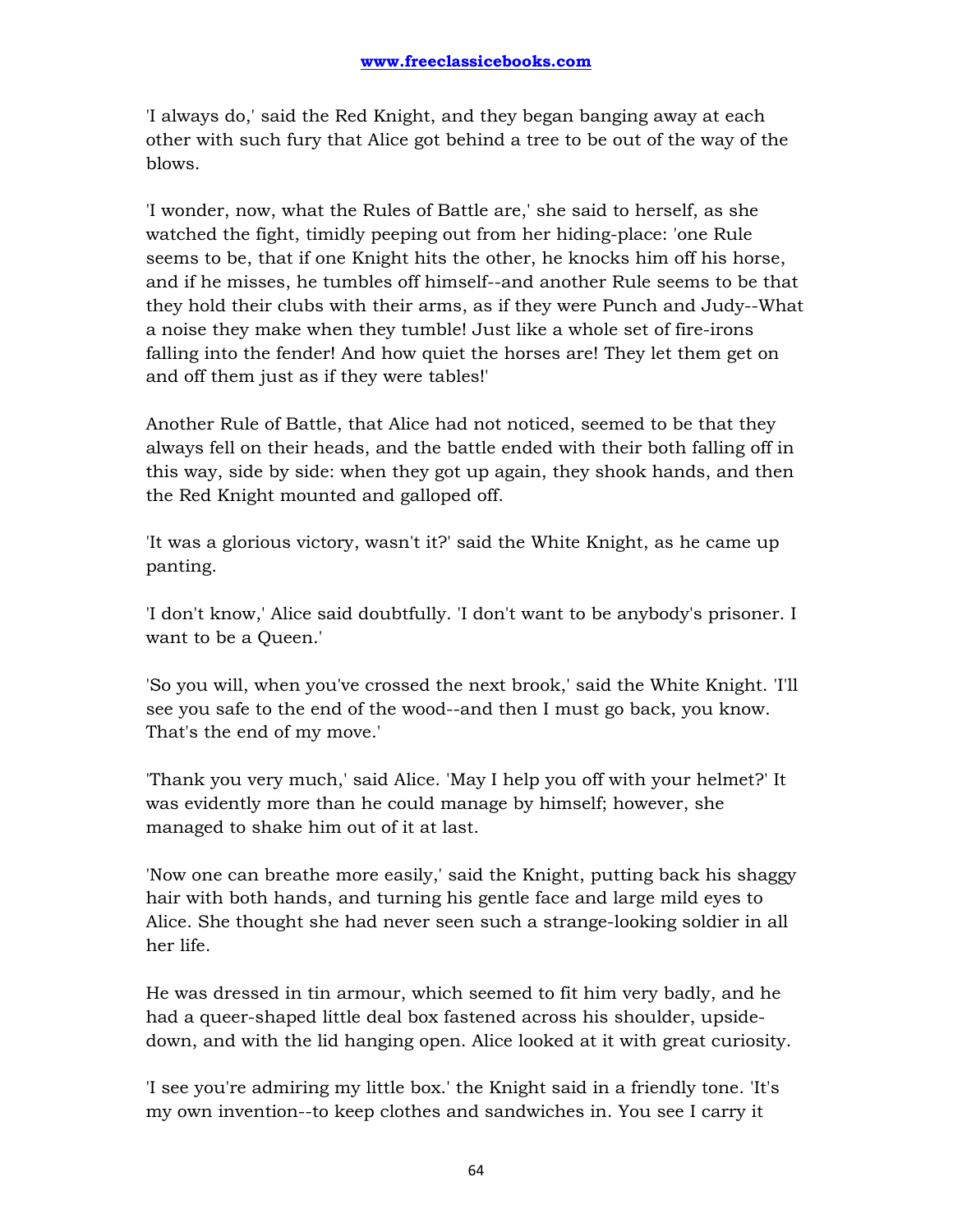upside-down, so that the rain can't get in.'

'But the things can get OUT,' Alice gently remarked. 'Do you know the lid's open?'

'I didn't know it,' the Knight said, a shade of vexation passing over his face. 'Then all the things must have fallen out! And the box is no use without them.' He unfastened it as he spoke, and was just going to throw it into the bushes, when a sudden thought seemed to strike him, and he hung it carefully on a tree. 'Can you guess why I did that?' he said to Alice.

Alice shook her head.

'In hopes some bees may make a nest in it--then I should get the honey.'

'But you've got a bee-hive--or something like one--fastened to the saddle,' said Alice.

'Yes, it's a very good bee-hive,' the Knight said in a discontented tone, 'one of the best kind. But not a single bee has come near it yet. And the other thing is a mouse-trap. I suppose the mice keep the bees out--or the bees keep the mice out, I don't know which.'

'I was wondering what the mouse-trap was for,' said Alice. 'It isn't very likely there would be any mice on the horse's back.'

'Not very likely, perhaps,' said the Knight: 'but if they DO come, I don't choose to have them running all about.'

'You see,' he went on after a pause, 'it's as well to be provided for EVERYTHING. That's the reason the horse has all those anklets round his feet.'

'But what are they for?' Alice asked in a tone of great curiosity.

'To guard against the bites of sharks,' the Knight replied. 'It's an invention of my own. And now help me on. I'll go with you to the end of the wood--What's the dish for?'

'It's meant for plum-cake,' said Alice.

'We'd better take it with us,' the Knight said. 'It'll come in handy if we find any plum-cake. Help me to get it into this bag.'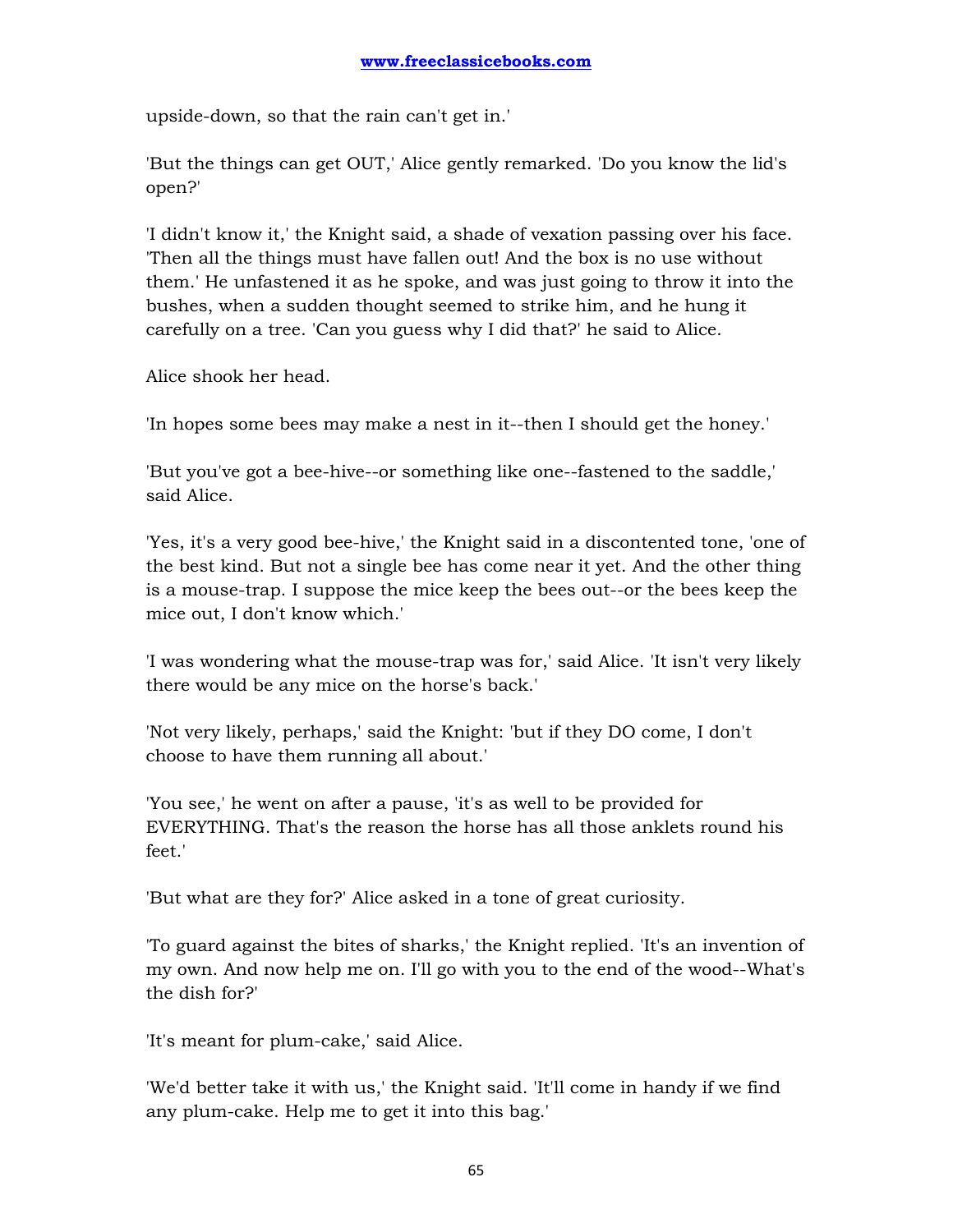This took a very long time to manage, though Alice held the bag open very carefully, because the Knight was so VERY awkward in putting in the dish: the first two or three times that he tried he fell in himself instead. 'It's rather a tight fit, you see,' he said, as they got it in a last; 'There are so many candlesticks in the bag.' And he hung it to the saddle, which was already loaded with bunches of carrots, and fire-irons, and many other things.

'I hope you've got your hair well fastened on?' he continued, as they set off.

'Only in the usual way,' Alice said, smiling.

'That's hardly enough,' he said, anxiously. 'You see the wind is so VERY strong here. It's as strong as soup.'

'Have you invented a plan for keeping the hair from being blown off?' Alice enquired.

'Not yet,' said the Knight. 'But I've got a plan for keeping it from FALLING off.'

'I should like to hear it, very much.'

'First you take an upright stick,' said the Knight. 'Then you make your hair creep up it, like a fruit-tree. Now the reason hair falls off is because it hangs DOWN--things never fall UPWARDS, you know. It's a plan of my own invention. You may try it if you like.'

It didn't sound a comfortable plan, Alice thought, and for a few minutes she walked on in silence, puzzling over the idea, and every now and then stopping to help the poor Knight, who certainly was NOT a good rider.

Whenever the horse stopped (which it did very often), he fell off in front; and whenever it went on again (which it generally did rather suddenly), he fell off behind. Otherwise he kept on pretty well, except that he had a habit of now and then falling off sideways; and as he generally did this on the side on which Alice was walking, she soon found that it was the best plan not to walk QUITE close to the horse.

'I'm afraid you've not had much practice in riding,' she ventured to say, as she was helping him up from his fifth tumble.

The Knight looked very much surprised, and a little offended at the remark.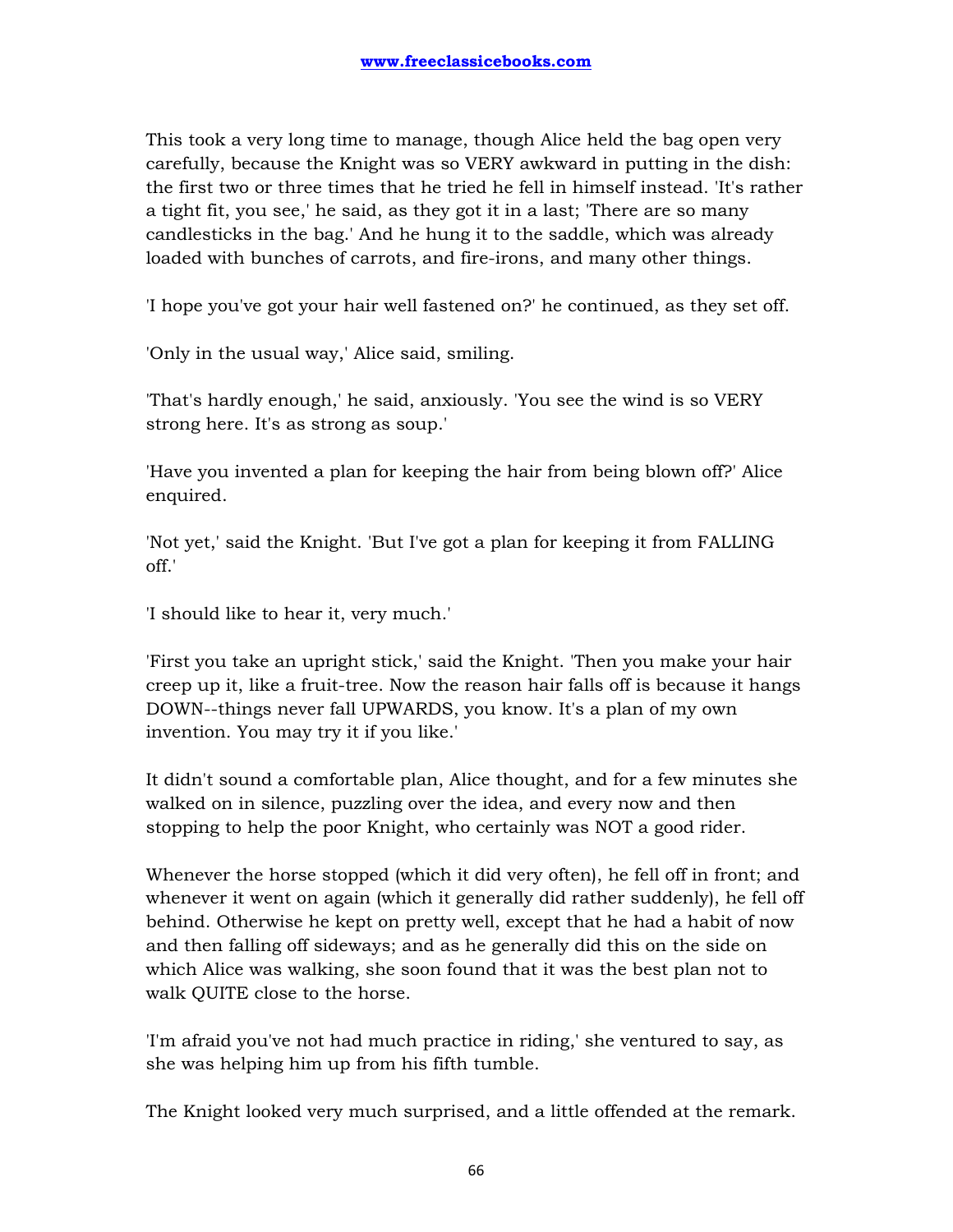'What makes you say that?' he asked, as he scrambled back into the saddle, keeping hold of Alice's hair with one hand, to save himself from falling over on the other side.

'Because people don't fall off quite so often, when they've had much practice.'

'I've had plenty of practice,' the Knight said very gravely: 'plenty of practice!'

Alice could think of nothing better to say than 'Indeed?' but she said it as heartily as she could. They went on a little way in silence after this, the Knight with his eyes shut, muttering to himself, and Alice watching anxiously for the next tumble.

'The great art of riding,' the Knight suddenly began in a loud voice, waving his right arm as he spoke, 'is to keep--' Here the sentence ended as suddenly as it had begun, as the Knight fell heavily on the top of his head exactly in the path where Alice was walking. She was quite frightened this time, and said in an anxious tone, as she picked him up, 'I hope no bones are broken?'

'None to speak of,' the Knight said, as if he didn't mind breaking two or three of them. 'The great art of riding, as I was saying, is--to keep your balance properly. Like this, you know--'

He let go the bridle, and stretched out both his arms to show Alice what he meant, and this time he fell flat on his back, right under the horse's feet.

'Plenty of practice!' he went on repeating, all the time that Alice was getting him on his feet again. 'Plenty of practice!'

'It's too ridiculous!' cried Alice, losing all her patience this time. 'You ought to have a wooden horse on wheels, that you ought!'

'Does that kind go smoothly?' the Knight asked in a tone of great interest, clasping his arms round the horse's neck as he spoke, just in time to save himself from tumbling off again.

'Much more smoothly than a live horse,' Alice said, with a little scream of laughter, in spite of all she could do to prevent it.

'I'll get one,' the Knight said thoughtfully to himself. 'One or two--several.'

There was a short silence after this, and then the Knight went on again. 'I'm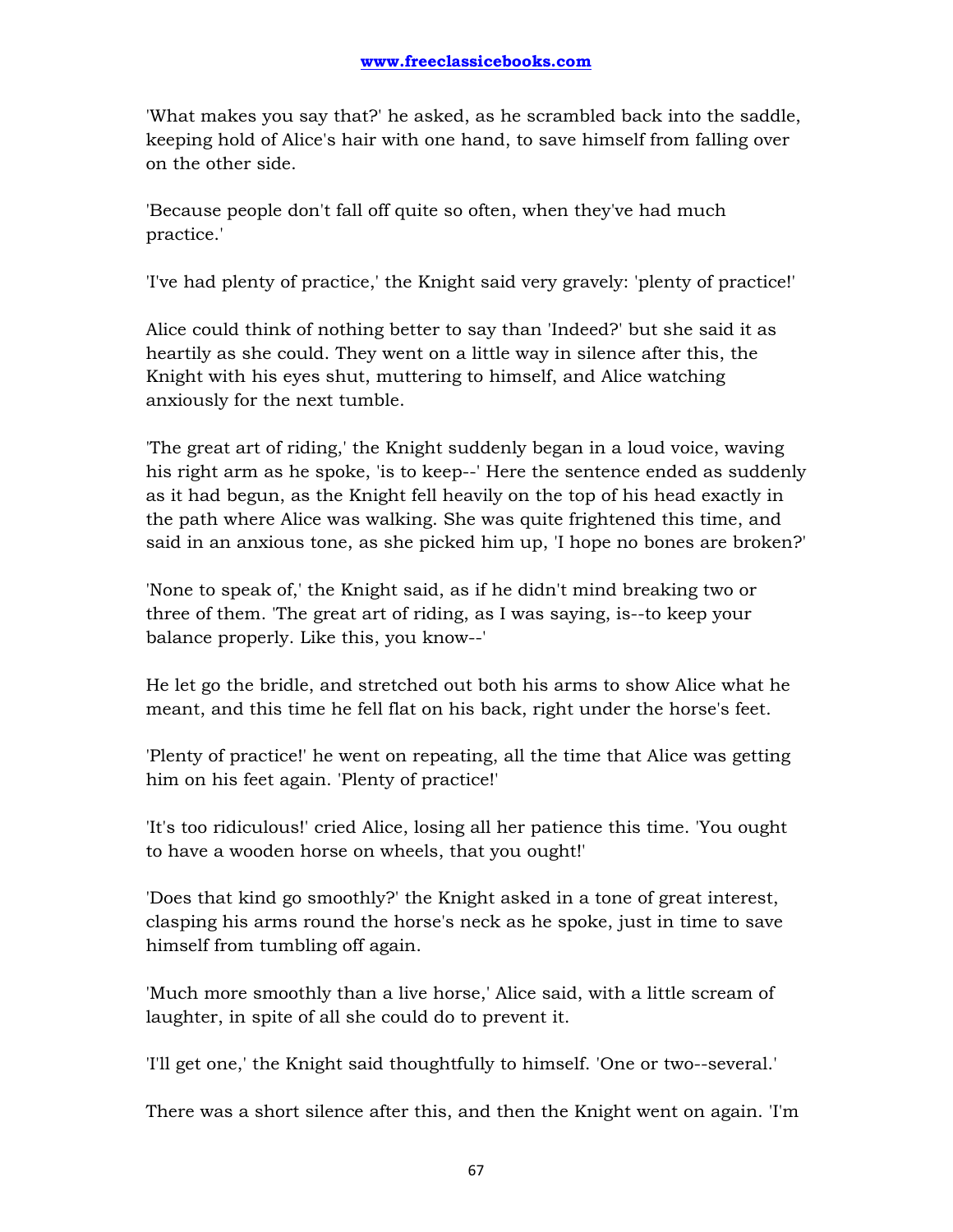a great hand at inventing things. Now, I daresay you noticed, that last time you picked me up, that I was looking rather thoughtful?'

'You WERE a little grave,' said Alice.

'Well, just then I was inventing a new way of getting over a gate--would you like to hear it?'

'Very much indeed,' Alice said politely.

'I'll tell you how I came to think of it,' said the Knight. 'You see, I said to myself, "The only difficulty is with the feet: the HEAD is high enough already." Now, first I put my head on the top of the gate--then I stand on my head--then the feet are high enough, you see--then I'm over, you see.'

'Yes, I suppose you'd be over when that was done,' Alice said thoughtfully: 'but don't you think it would be rather hard?'

'I haven't tried it yet,' the Knight said, gravely: 'so I can't tell for certain--but I'm afraid it WOULD be a little hard.'

He looked so vexed at the idea, that Alice changed the subject hastily. 'What a curious helmet you've got!' she said cheerfully. 'Is that your invention too?'

The Knight looked down proudly at his helmet, which hung from the saddle. 'Yes,' he said, 'but I've invented a better one than that--like a sugar loaf. When I used to wear it, if I fell off the horse, it always touched the ground directly. So I had a VERY little way to fall, you see--But there WAS the danger of falling INTO it, to be sure. That happened to me once--and the worst of it was, before I could get out again, the other White Knight came and put it on. He thought it was his own helmet.'

The knight looked so solemn about it that Alice did not dare to laugh. 'I'm afraid you must have hurt him,' she said in a trembling voice, 'being on the top of his head.'

'I had to kick him, of course,' the Knight said, very seriously. 'And then he took the helmet off again--but it took hours and hours to get me out. I was as fast as--as lightning, you know.'

'But that's a different kind of fastness,' Alice objected.

The Knight shook his head. 'It was all kinds of fastness with me, I can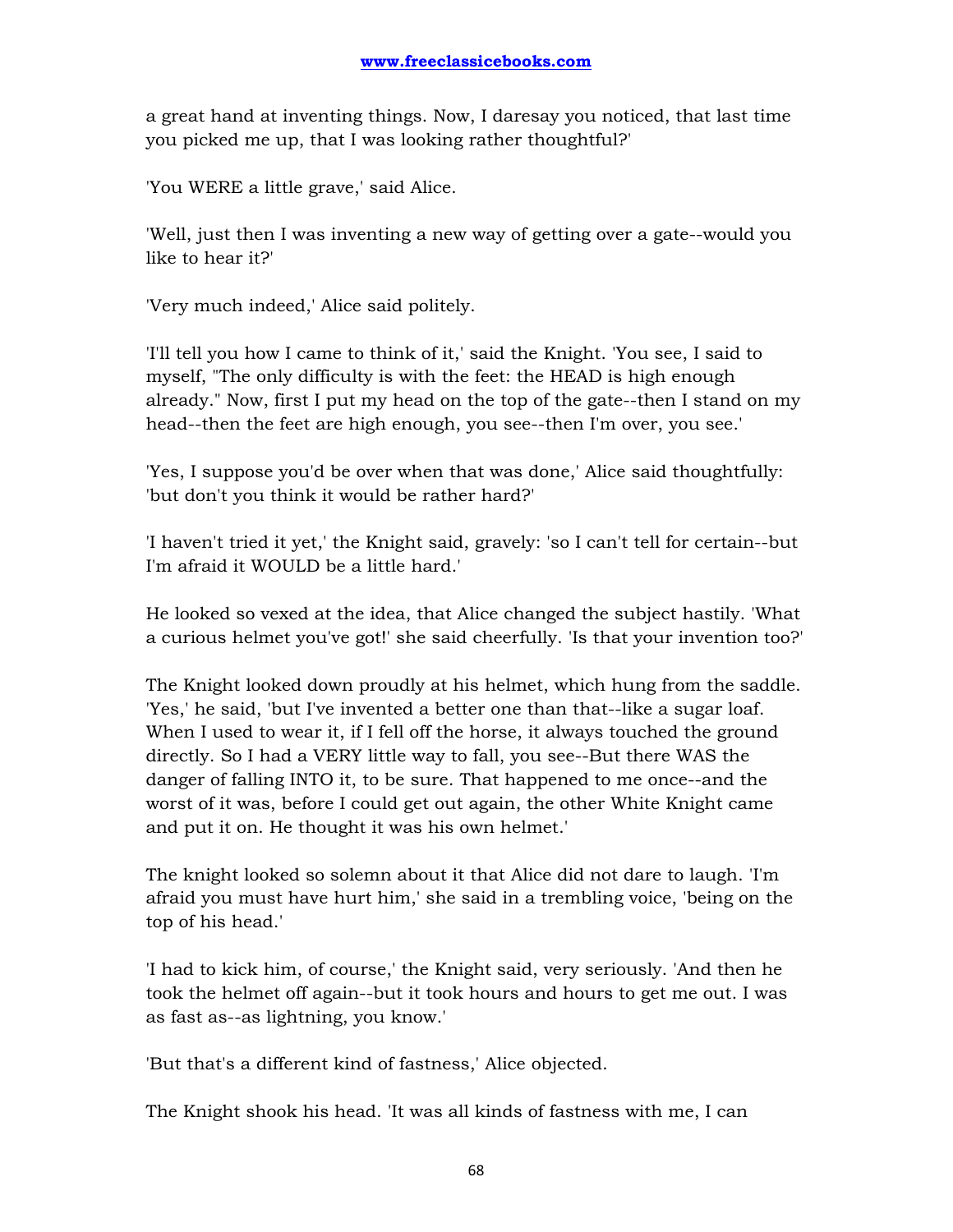assure you!' he said. He raised his hands in some excitement as he said this, and instantly rolled out of the saddle, and fell headlong into a deep ditch.

Alice ran to the side of the ditch to look for him. She was rather startled by the fall, as for some time he had kept on very well, and she was afraid that he really WAS hurt this time. However, though she could see nothing but the soles of his feet, she was much relieved to hear that he was talking on in his usual tone. 'All kinds of fastness,' he repeated: 'but it was careless of him to put another man's helmet on--with the man in it, too.'

'How CAN you go on talking so quietly, head downwards?' Alice asked, as she dragged him out by the feet, and laid him in a heap on the bank.

The Knight looked surprised at the question. 'What does it matter where my body happens to be?' he said. 'My mind goes on working all the same. In fact, the more head downwards I am, the more I keep inventing new things.'

'Now the cleverest thing of the sort that I ever did,' he went on after a pause, 'was inventing a new pudding during the meat-course.'

'In time to have it cooked for the next course?' said Alice. 'Well, not the NEXT course,' the Knight said in a slow thoughtful tone: 'no, certainly not the next COURSE.'

'Then it would have to be the next day. I suppose you wouldn't have two pudding-courses in one dinner?'

'Well, not the NEXT day,' the Knight repeated as before: 'not the next DAY. In fact,' he went on, holding his head down, and his voice getting lower and lower, 'I don't believe that pudding ever WAS cooked! In fact, I don't believe that pudding ever WILL be cooked! And yet it was a very clever pudding to invent.'

'What did you mean it to be made of?' Alice asked, hoping to cheer him up, for the poor Knight seemed quite low-spirited about it.

'It began with blotting paper,' the Knight answered with a groan.

'That wouldn't be very nice, I'm afraid--'

'Not very nice ALONE,' he interrupted, quite eagerly: 'but you've no idea what a difference it makes mixing it with other things--such as gunpowder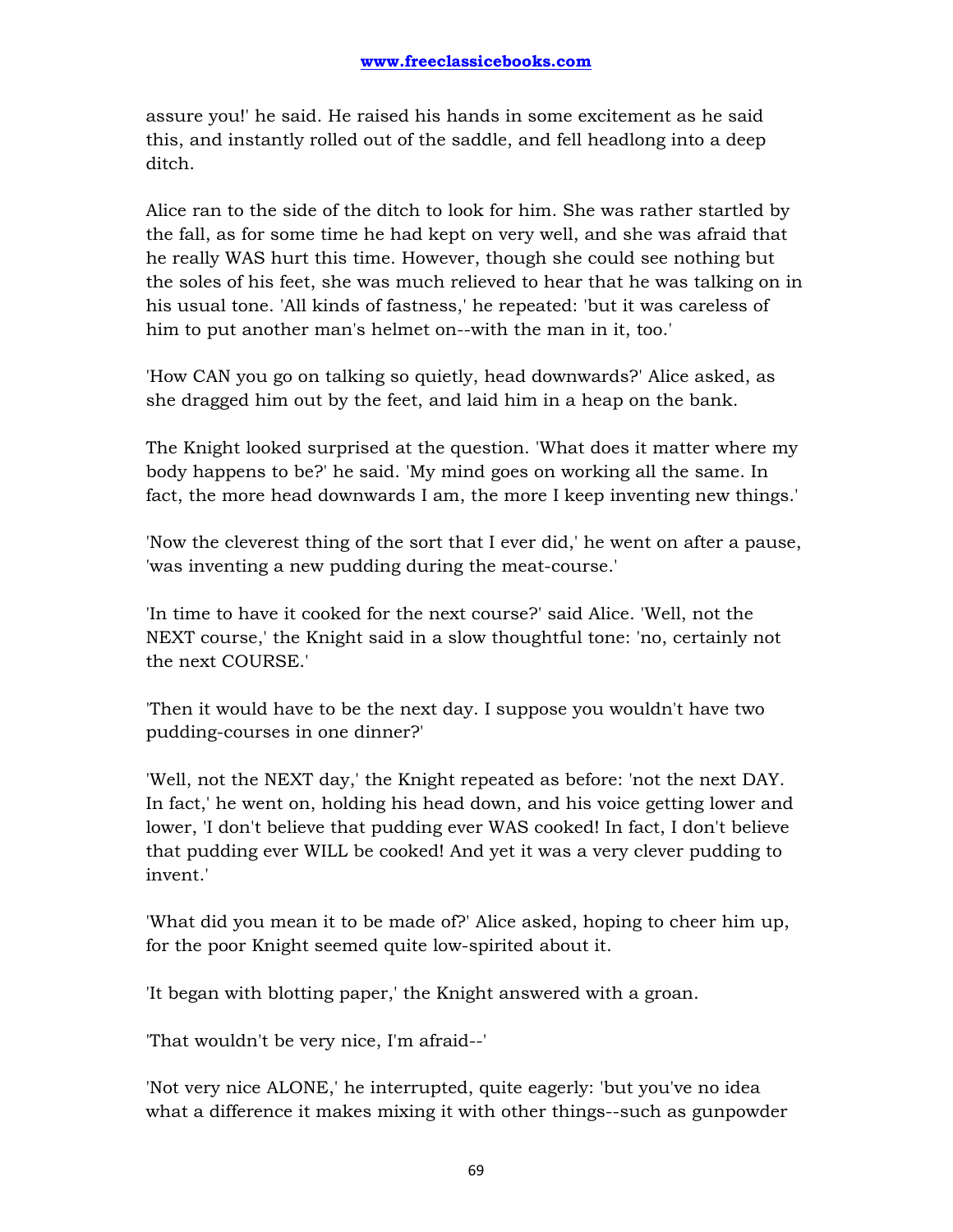and sealing-wax. And here I must leave you.' They had just come to the end of the wood.

Alice could only look puzzled: she was thinking of the pudding.

'You are sad,' the Knight said in an anxious tone: 'let me sing you a song to comfort you.'

'Is it very long?' Alice asked, for she had heard a good deal of poetry that day.

'It's long,' said the Knight, 'but very, VERY beautiful. Everybody that hears me sing it--either it brings the TEARS into their eyes, or else--'

'Or else what?' said Alice, for the Knight had made a sudden pause.

'Or else it doesn't, you know. The name of the song is called "HADDOCKS' EYES."'

'Oh, that's the name of the song, is it?' Alice said, trying to feel interested.

'No, you don't understand,' the Knight said, looking a little vexed. 'That's what the name is CALLED. The name really IS "THE AGED AGED MAN."'

'Then I ought to have said "That's what the SONG is called"?' Alice corrected herself.

'No, you oughtn't: that's quite another thing! The SONG is called "WAYS AND MEANS": but that's only what it's CALLED, you know!'

'Well, what IS the song, then?' said Alice, who was by this time completely bewildered.

'I was coming to that,' the Knight said. 'The song really IS "A-SITTING ON A GATE": and the tune's my own invention.'

So saying, he stopped his horse and let the reins fall on its neck: then, slowly beating time with one hand, and with a faint smile lighting up his gentle foolish face, as if he enjoyed the music of his song, he began.

Of all the strange things that Alice saw in her journey Through The Looking-Glass, this was the one that she always remembered most clearly. Years afterwards she could bring the whole scene back again, as if it had been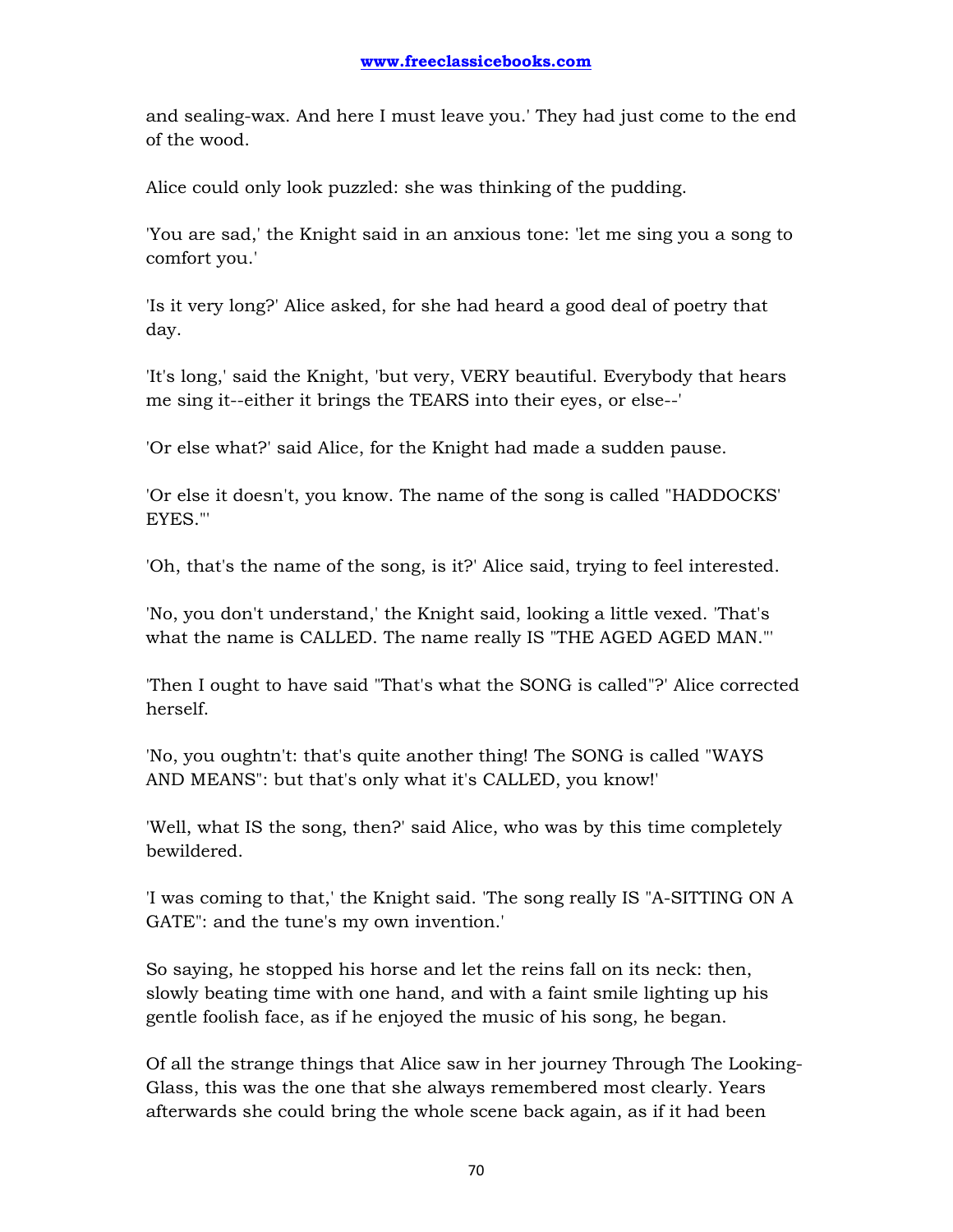only yesterday--the mild blue eyes and kindly smile of the Knight--the setting sun gleaming through his hair, and shining on his armour in a blaze of light that quite dazzled her--the horse quietly moving about, with the reins hanging loose on his neck, cropping the grass at her feet--and the black shadows of the forest behind--all this she took in like a picture, as, with one hand shading her eyes, she leant against a tree, watching the strange pair, and listening, in a half dream, to the melancholy music of the song.

'But the tune ISN'T his own invention,' she said to herself: 'it's "I GIVE THEE ALL, I CAN NO MORE."' She stood and listened very attentively, but no tears came into her eyes.

 'I'll tell thee everything I can; There's little to relate. I saw an aged aged man, A-sitting on a gate. "Who are you, aged man?" I said, "and how is it you live?" And his answer trickled through my head Like water through a sieve.

 He said "I look for butterflies That sleep among the wheat: I make them into mutton-pies, And sell them in the street. I sell them unto men," he said, "Who sail on stormy seas; And that's the way I get my bread-- A trifle, if you please."

 But I was thinking of a plan To dye one's whiskers green, And always use so large a fan That they could not be seen. So, having no reply to give To what the old man said, I cried, "Come, tell me how you live!" And thumped him on the head.

 His accents mild took up the tale: He said "I go my ways, And when I find a mountain-rill, I set it in a blaze; And thence they make a stuff they call Rolands' Macassar Oil-- Yet twopence-halfpenny is all They give me for my toil."

 But I was thinking of a way To feed oneself on batter, And so go on from day to day Getting a little fatter. I shook him well from side to side, Until his face was blue: "Come, tell me how you live," I cried, "And what it is you do!"

 He said "I hunt for haddocks' eyes Among the heather bright, And work them into waistcoat-buttons In the silent night. And these I do not sell for gold Or coin of silvery shine But for a copper halfpenny, And that will purchase nine.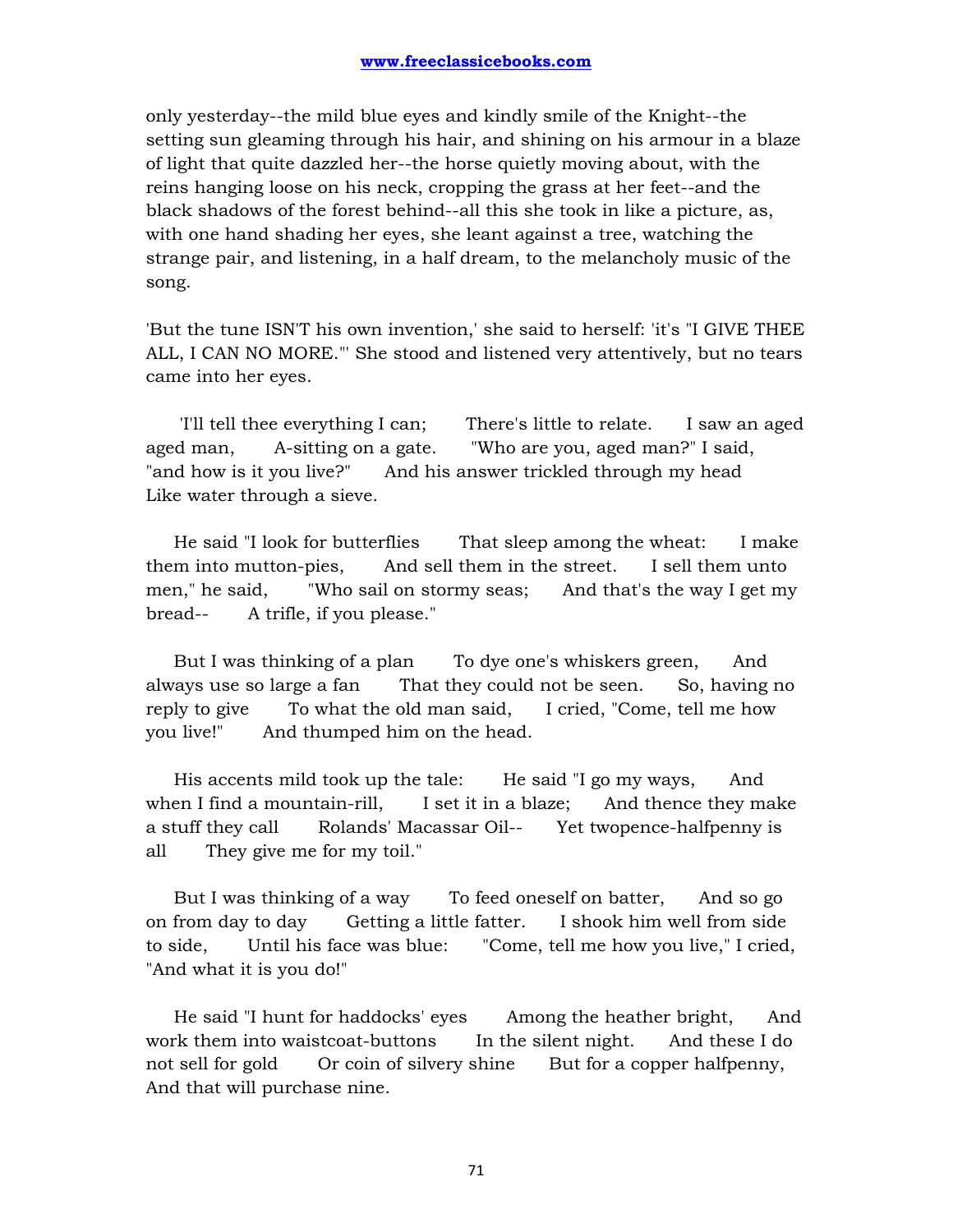"I sometimes dig for buttered rolls, Or set limed twigs for crabs; I sometimes search the grassy knolls For wheels of Hansom-cabs. And that's the way" (he gave a wink) "By which I get my wealth-- And very gladly will I drink Your Honour's noble health."

I heard him then, for I had just Completed my design To keep the Menai bridge from rust By boiling it in wine. I thanked him much for telling me The way he got his wealth, But chiefly for his wish that he Might drink my noble health.

And now, if e'er by chance I put My fingers into glue Or madly squeeze a right-hand foot Into a left-hand shoe, Or if I drop upon my toe A very heavy weight, I weep, for it reminds me so, Of that old man I used to know--

 Whose look was mild, whose speech was slow, Whose hair was whiter than the snow, Whose face was very like a crow, With eyes, like cinders, all aglow, Who seemed distracted with his woe, Who rocked his body to and fro, And muttered mumblingly and low, As if his mouth were full of dough, Who snorted like a buffalo-- That summer evening, long ago, A-sitting on a gate.'

 As the Knight sang the last words of the ballad, he gathered up the reins, and turned his horse's head along the road by which they had come. 'You've only a few yards to go,' he said, 'down the hill and over that little brook, and then you'll be a Queen--But you'll stay and see me off first?' he added as Alice turned with an eager look in the direction to which he pointed. 'I shan't be long. You'll wait and wave your handkerchief when I get to that turn in the road? I think it'll encourage me, you see.'

'Of course I'll wait,' said Alice: 'and thank you very much for coming so far- and for the song--I liked it very much.'

'I hope so,' the Knight said doubtfully: 'but you didn't cry so much as I thought you would.'

So they shook hands, and then the Knight rode slowly away into the forest. 'It won't take long to see him OFF, I expect,' Alice said to herself, as she stood watching him. 'There he goes! Right on his head as usual! However, he gets on again pretty easily--that comes of having so many things hung round the horse--' So she went on talking to herself, as she watched the horse walking leisurely along the road, and the Knight tumbling off, first on one side and then on the other. After the fourth or fifth tumble he reached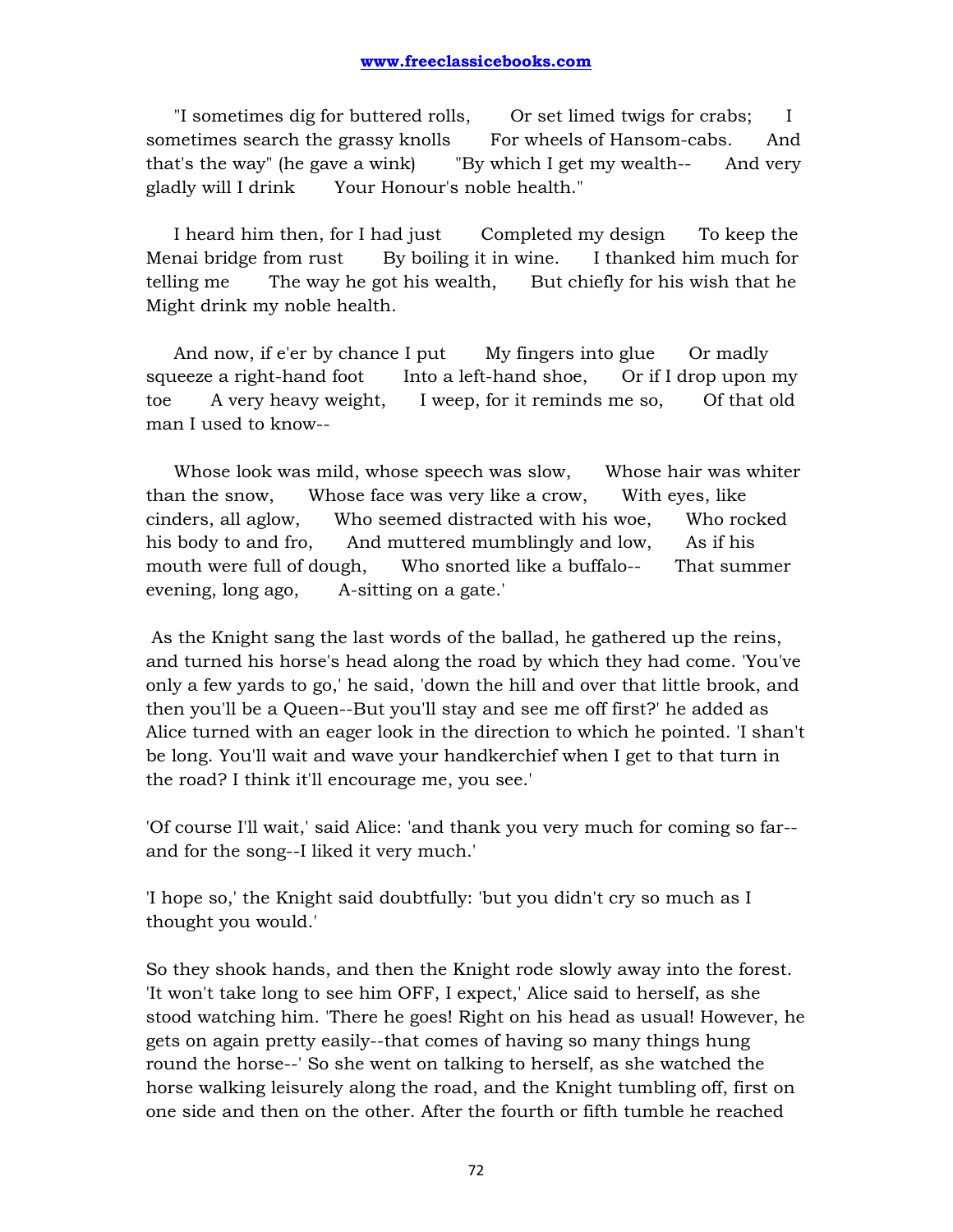the turn, and then she waved her handkerchief to him, and waited till he was out of sight.

'I hope it encouraged him,' she said, as she turned to run down the hill: 'and now for the last brook, and to be a Queen! How grand it sounds!' A very few steps brought her to the edge of the brook. 'The Eighth Square at last!' she cried as she bounded across,

 \* \* \* \* \* \* \* \* \* \* \* \* \* \* \* \* \* \* \* \*

and threw herself down to rest on a lawn as soft as moss, with little flowerbeds dotted about it here and there. 'Oh, how glad I am to get here! And what IS this on my head?' she exclaimed in a tone of dismay, as she put her hands up to something very heavy, and fitted tight all round her head.

'But how CAN it have got there without my knowing it?' she said to herself, as she lifted it off, and set it on her lap to make out what it could possibly be.

It was a golden crown.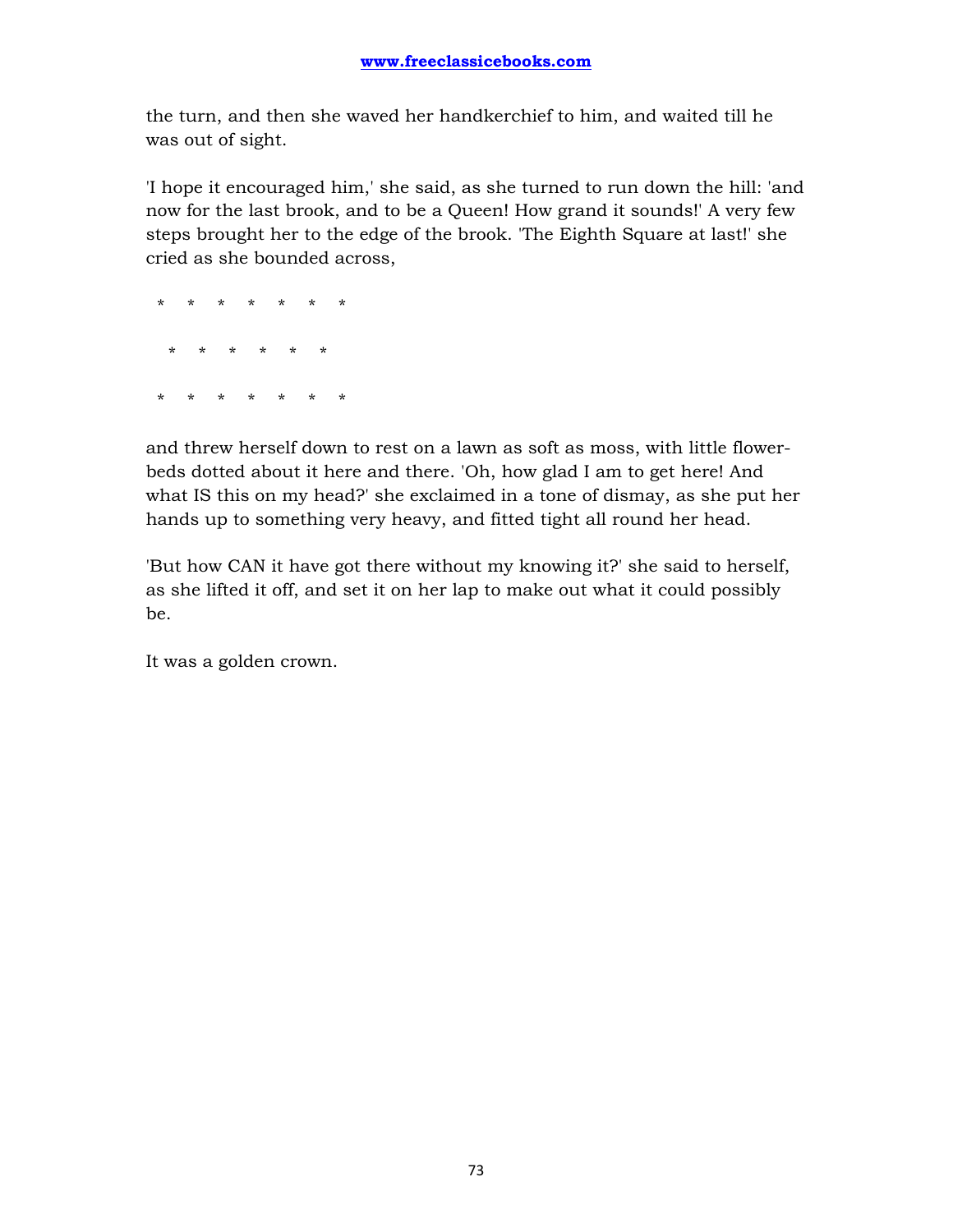## **CHAPTER IX. Queen Alice**

'Well, this IS grand!' said Alice. 'I never expected I should be a Queen so soon--and I'll tell you what it is, your majesty,' she went on in a severe tone (she was always rather fond of scolding herself), 'it'll never do for you to be lolling about on the grass like that! Queens have to be dignified, you know!'

So she got up and walked about--rather stiffly just at first, as she was afraid that the crown might come off: but she comforted herself with the thought that there was nobody to see her, 'and if I really am a Queen,' she said as she sat down again, 'I shall be able to manage it quite well in time.'

Everything was happening so oddly that she didn't feel a bit surprised at finding the Red Queen and the White Queen sitting close to her, one on each side: she would have liked very much to ask them how they came there, but she feared it would not be quite civil. However, there would be no harm, she thought, in asking if the game was over. 'Please, would you tell me--' she began, looking timidly at the Red Queen.

'Speak when you're spoken to!' The Queen sharply interrupted her.

'But if everybody obeyed that rule,' said Alice, who was always ready for a little argument, 'and if you only spoke when you were spoken to, and the other person always waited for YOU to begin, you see nobody would ever say anything, so that--'

'Ridiculous!' cried the Queen. 'Why, don't you see, child--' here she broke off with a frown, and, after thinking for a minute, suddenly changed the subject of the conversation. 'What do you mean by "If you really are a Queen"? What right have you to call yourself so? You can't be a Queen, you know, till you've passed the proper examination. And the sooner we begin it, the better.'

'I only said "if"!' poor Alice pleaded in a piteous tone.

The two Queens looked at each other, and the Red Queen remarked, with a little shudder, 'She SAYS she only said "if"--'

'But she said a great deal more than that!' the White Queen moaned, wringing her hands. 'Oh, ever so much more than that!'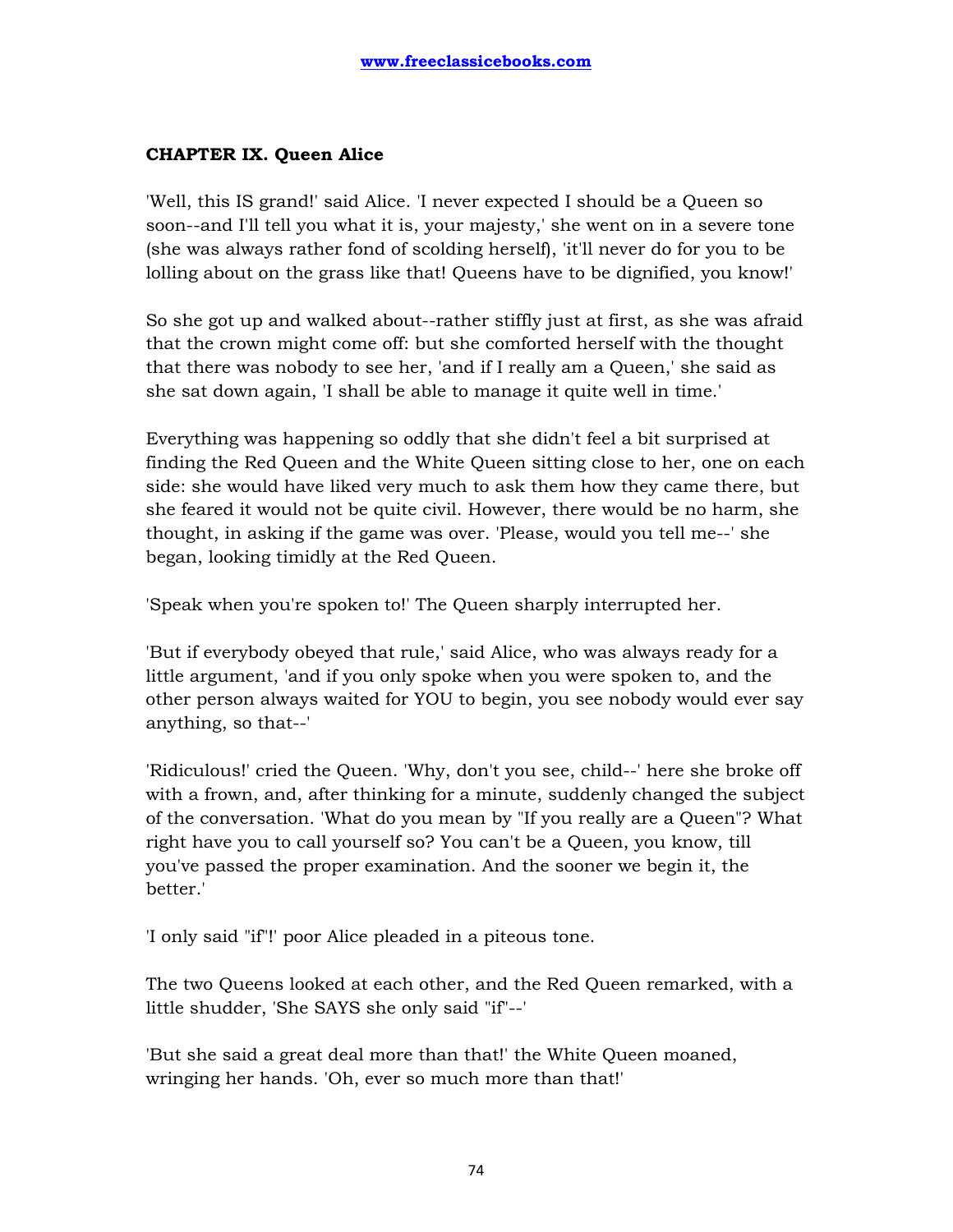'So you did, you know,' the Red Queen said to Alice. 'Always speak the truth--think before you speak--and write it down afterwards.'

'I'm sure I didn't mean--' Alice was beginning, but the Red Queen interrupted her impatiently.

'That's just what I complain of! You SHOULD have meant! What do you suppose is the use of child without any meaning? Even a joke should have some meaning--and a child's more important than a joke, I hope. You couldn't deny that, even if you tried with both hands.'

'I don't deny things with my HANDS,' Alice objected.

'Nobody said you did,' said the Red Queen. 'I said you couldn't if you tried.'

'She's in that state of mind,' said the White Queen, 'that she wants to deny SOMETHING--only she doesn't know what to deny!'

'A nasty, vicious temper,' the Red Queen remarked; and then there was an uncomfortable silence for a minute or two.

The Red Queen broke the silence by saying to the White Queen, 'I invite you to Alice's dinner-party this afternoon.'

The White Queen smiled feebly, and said 'And I invite YOU.'

'I didn't know I was to have a party at all,' said Alice; 'but if there is to be one, I think \_I\_ ought to invite the guests.'

'We gave you the opportunity of doing it,' the Red Queen remarked: 'but I daresay you've not had many lessons in manners yet?'

'Manners are not taught in lessons,' said Alice. 'Lessons teach you to do sums, and things of that sort.'

'And you do Addition?' the White Queen asked. 'What's one and one and one and one and one and one and one and one and one and one?'

'I don't know,' said Alice. 'I lost count.'

'She can't do Addition,' the Red Queen interrupted. 'Can you do Subtraction? Take nine from eight.'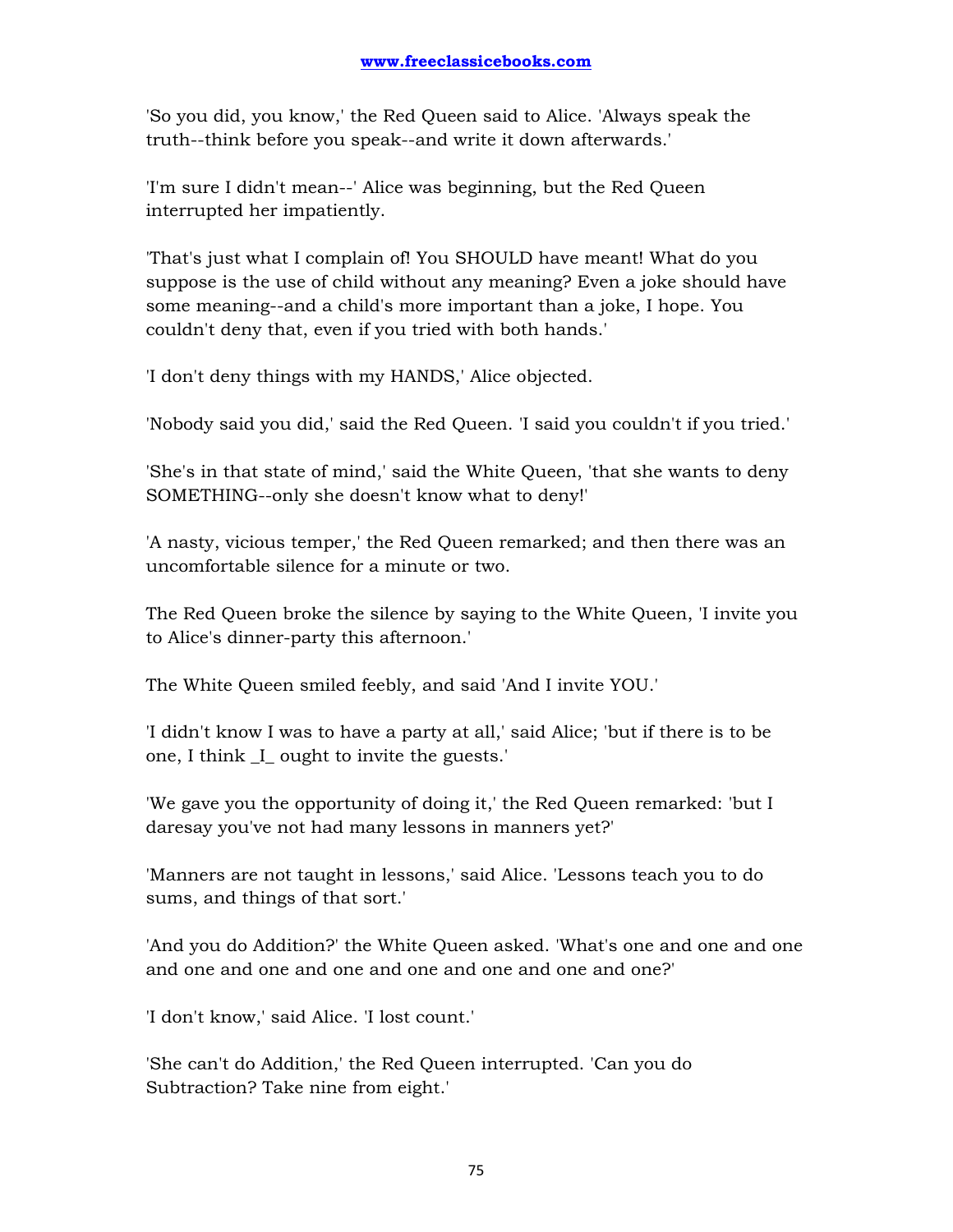'Nine from eight I can't, you know,' Alice replied very readily: 'but--'

'She can't do Subtraction,' said the White Queen. 'Can you do Division? Divide a loaf by a knife--what's the answer to that?'

'I suppose--' Alice was beginning, but the Red Queen answered for her. 'Bread-and-butter, of course. Try another Subtraction sum. Take a bone from a dog: what remains?'

Alice considered. 'The bone wouldn't remain, of course, if I took it--and the dog wouldn't remain; it would come to bite me--and I'm sure I shouldn't remain!'

'Then you think nothing would remain?' said the Red Queen.

'I think that's the answer.'

'Wrong, as usual,' said the Red Queen: 'the dog's temper would remain.'

'But I don't see how--'

'Why, look here!' the Red Queen cried. 'The dog would lose its temper, wouldn't it?'

'Perhaps it would,' Alice replied cautiously.

'Then if the dog went away, its temper would remain!' the Queen exclaimed triumphantly.

Alice said, as gravely as she could, 'They might go different ways.' But she couldn't help thinking to herself, 'What dreadful nonsense we ARE talking!'

'She can't do sums a BIT!' the Queens said together, with great emphasis.

'Can YOU do sums?' Alice said, turning suddenly on the White Queen, for she didn't like being found fault with so much.

The Queen gasped and shut her eyes. 'I can do Addition, if you give me time- -but I can do Subtraction, under ANY circumstances!'

'Of course you know your A B C?' said the Red Queen.

'To be sure I do.' said Alice.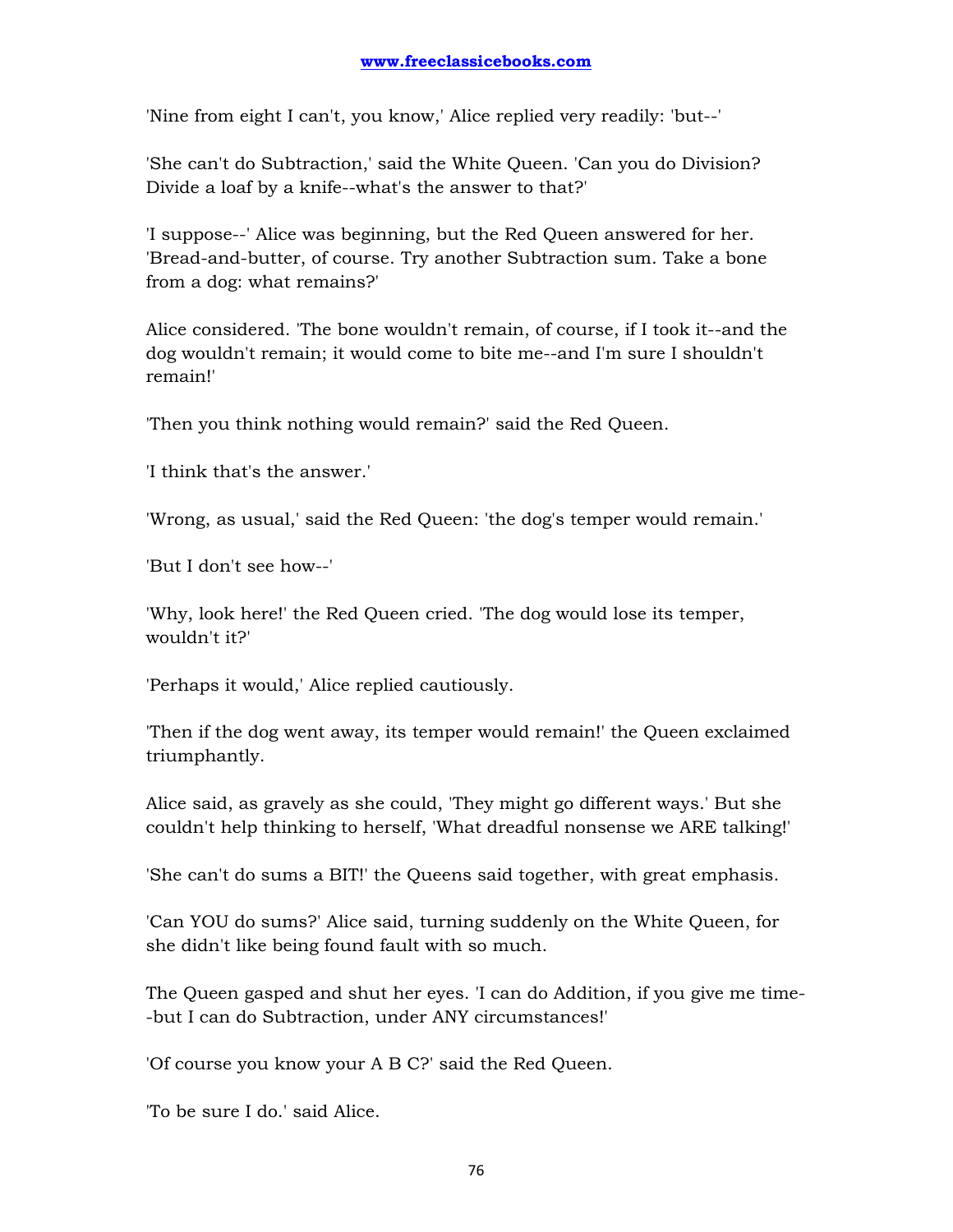'So do I,' the White Queen whispered: 'we'll often say it over together, dear. And I'll tell you a secret--I can read words of one letter! Isn't THAT grand! However, don't be discouraged. You'll come to it in time.'

Here the Red Queen began again. 'Can you answer useful questions?' she said. 'How is bread made?'

'I know THAT!' Alice cried eagerly. 'You take some flour--'

'Where do you pick the flower?' the White Queen asked. 'In a garden, or in the hedges?'

'Well, it isn't PICKED at all,' Alice explained: 'it's GROUND--'

'How many acres of ground?' said the White Queen. 'You mustn't leave out so many things.'

'Fan her head!' the Red Queen anxiously interrupted. 'She'll be feverish after so much thinking.' So they set to work and fanned her with bunches of leaves, till she had to beg them to leave off, it blew her hair about so.

'She's all right again now,' said the Red Queen. 'Do you know Languages? What's the French for fiddle-de-dee?'

'Fiddle-de-dee's not English,' Alice replied gravely.

'Who ever said it was?' said the Red Queen.

Alice thought she saw a way out of the difficulty this time. 'If you'll tell me what language "fiddle-de-dee" is, I'll tell you the French for it!' she exclaimed triumphantly.

But the Red Queen drew herself up rather stiffly, and said 'Queens never make bargains.'

'I wish Queens never asked questions,' Alice thought to herself.

'Don't let us quarrel,' the White Queen said in an anxious tone. 'What is the cause of lightning?'

'The cause of lightning,' Alice said very decidedly, for she felt quite certain about this, 'is the thunder--no, no!' she hastily corrected herself. 'I meant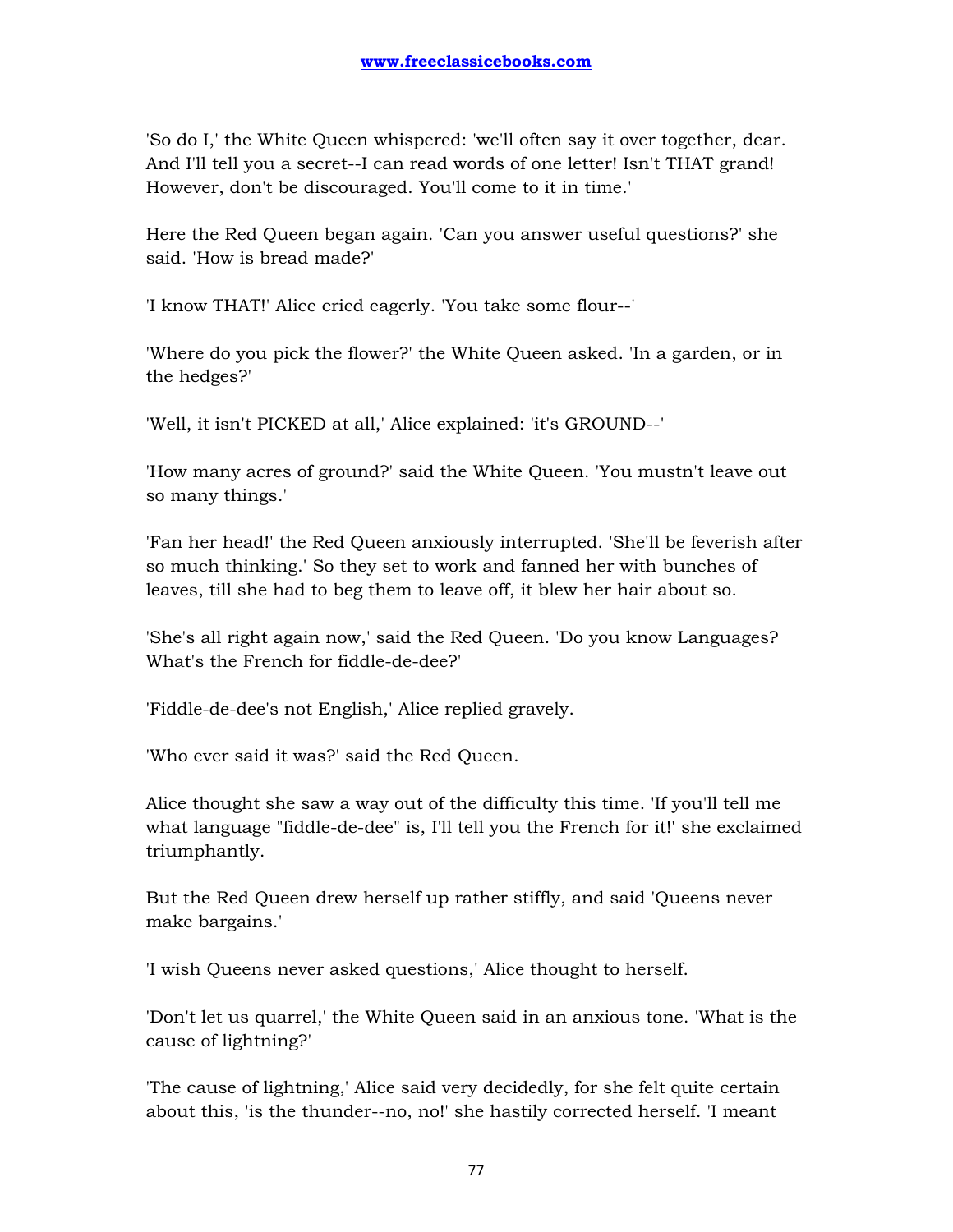the other way.'

'It's too late to correct it,' said the Red Queen: 'when you've once said a thing, that fixes it, and you must take the consequences.'

'Which reminds me--' the White Queen said, looking down and nervously clasping and unclasping her hands, 'we had SUCH a thunderstorm last Tuesday--I mean one of the last set of Tuesdays, you know.'

Alice was puzzled. 'In OUR country,' she remarked, 'there's only one day at a time.'

The Red Queen said, 'That's a poor thin way of doing things. Now HERE, we mostly have days and nights two or three at a time, and sometimes in the winter we take as many as five nights together--for warmth, you know.'

'Are five nights warmer than one night, then?' Alice ventured to ask.

'Five times as warm, of course.'

'But they should be five times as COLD, by the same rule--'

'Just so!' cried the Red Queen. 'Five times as warm, AND five times as cold- just as I'm five times as rich as you are, AND five times as clever!'

Alice sighed and gave it up. 'It's exactly like a riddle with no answer!' she thought.

'Humpty Dumpty saw it too,' the White Queen went on in a low voice, more as if she were talking to herself. 'He came to the door with a corkscrew in his hand--'

'What did he want?' said the Red Queen.

'He said he WOULD come in,' the White Queen went on, 'because he was looking for a hippopotamus. Now, as it happened, there wasn't such a thing in the house, that morning.'

'Is there generally?' Alice asked in an astonished tone.

'Well, only on Thursdays,' said the Queen.

'I know what he came for,' said Alice: 'he wanted to punish the fish,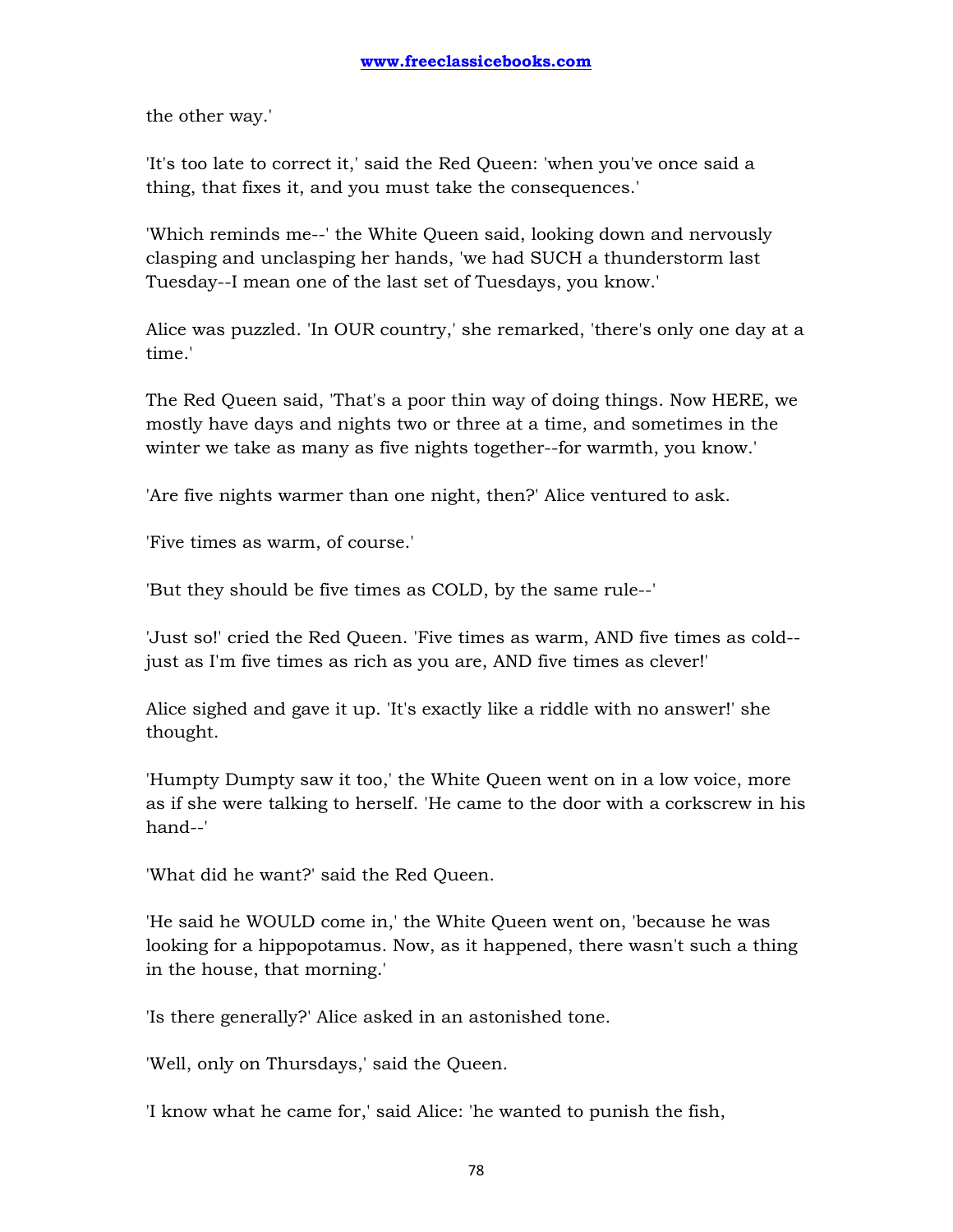because--'

Here the White Queen began again. 'It was SUCH a thunderstorm, you can't think!' ('She NEVER could, you know,' said the Red Queen.) 'And part of the roof came off, and ever so much thunder got in--and it went rolling round the room in great lumps--and knocking over the tables and things--till I was so frightened, I couldn't remember my own name!'

Alice thought to herself, 'I never should TRY to remember my name in the middle of an accident! Where would be the use of it?' but she did not say this aloud, for fear of hurting the poor Queen's feeling.

'Your Majesty must excuse her,' the Red Queen said to Alice, taking one of the White Queen's hands in her own, and gently stroking it: 'she means well, but she can't help saying foolish things, as a general rule.'

The White Queen looked timidly at Alice, who felt she OUGHT to say something kind, but really couldn't think of anything at the moment.

'She never was really well brought up,' the Red Queen went on: 'but it's amazing how good-tempered she is! Pat her on the head, and see how pleased she'll be!' But this was more than Alice had courage to do.

'A little kindness--and putting her hair in papers--would do wonders with her--'

The White Queen gave a deep sigh, and laid her head on Alice's shoulder. 'I AM so sleepy?' she moaned.

'She's tired, poor thing!' said the Red Queen. 'Smooth her hair--lend her your nightcap--and sing her a soothing lullaby.'

'I haven't got a nightcap with me,' said Alice, as she tried to obey the first direction: 'and I don't know any soothing lullabies.'

'I must do it myself, then,' said the Red Queen, and she began:

 'Hush-a-by lady, in Alice's lap! Till the feast's ready, we've time for a nap: When the feast's over, we'll go to the ball-- Red Queen, and White Queen, and Alice, and all!

 'And now you know the words,' she added, as she put her head down on Alice's other shoulder, 'just sing it through to ME. I'm getting sleepy, too.' In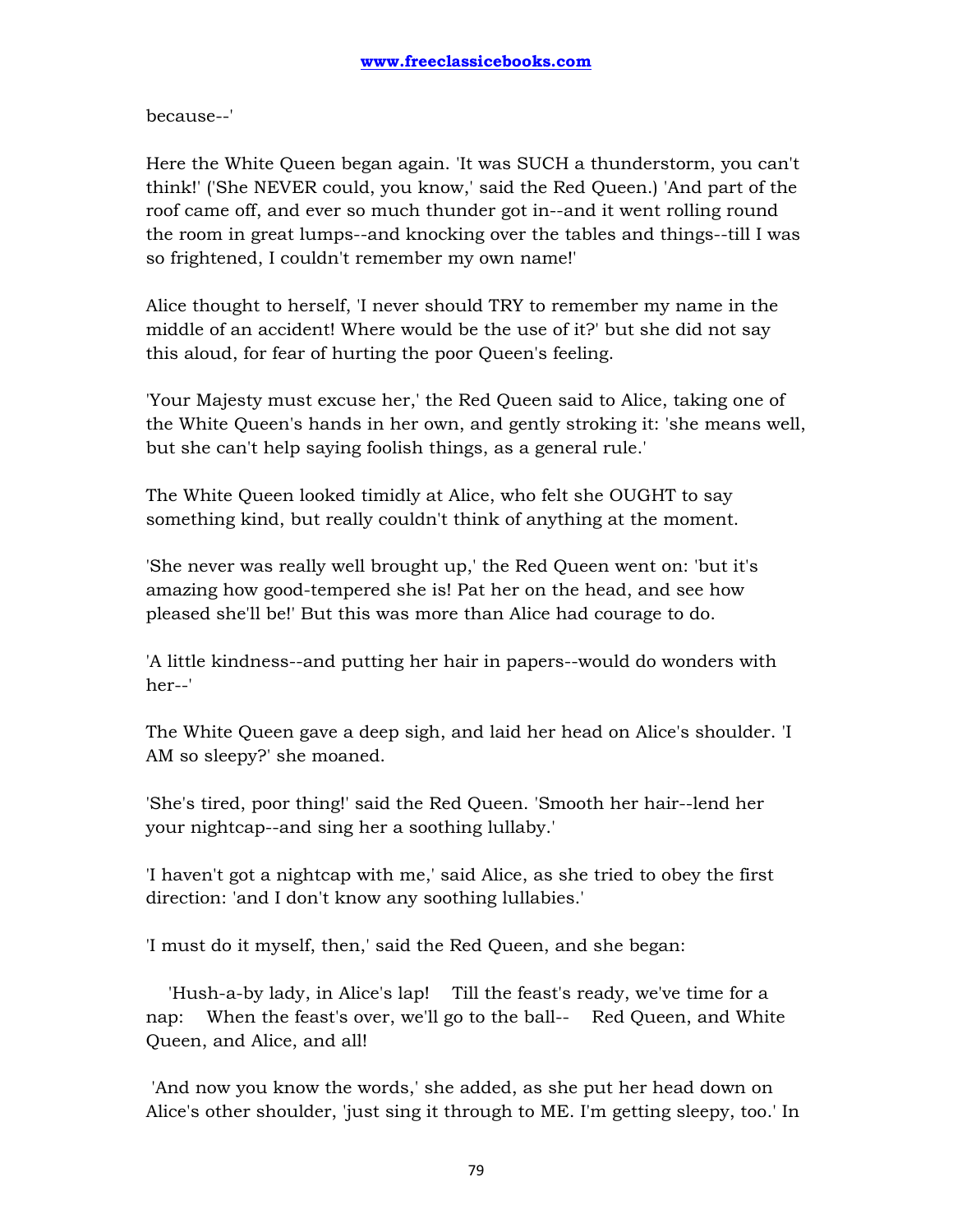another moment both Queens were fast asleep, and snoring loud.

'What AM I to do?' exclaimed Alice, looking about in great perplexity, as first one round head, and then the other, rolled down from her shoulder, and lay like a heavy lump in her lap. 'I don't think it EVER happened before, that any one had to take care of two Queens asleep at once! No, not in all the History of England--it couldn't, you know, because there never was more than one Queen at a time. Do wake up, you heavy things!' she went on in an impatient tone; but there was no answer but a gentle snoring.

The snoring got more distinct every minute, and sounded more like a tune: at last she could even make out the words, and she listened so eagerly that, when the two great heads vanished from her lap, she hardly missed them.

She was standing before an arched doorway over which were the words QUEEN ALICE in large letters, and on each side of the arch there was a bellhandle; one was marked 'Visitors' Bell,' and the other 'Servants' Bell.'

'I'll wait till the song's over,' thought Alice, 'and then I'll ring--the--WHICH bell must I ring?' she went on, very much puzzled by the names. 'I'm not a visitor, and I'm not a servant. There OUGHT to be one marked "Queen," you know--'

Just then the door opened a little way, and a creature with a long beak put its head out for a moment and said 'No admittance till the week after next!' and shut the door again with a bang.

Alice knocked and rang in vain for a long time, but at last, a very old Frog, who was sitting under a tree, got up and hobbled slowly towards her: he was dressed in bright yellow, and had enormous boots on.

'What is it, now?' the Frog said in a deep hoarse whisper.

Alice turned round, ready to find fault with anybody. 'Where's the servant whose business it is to answer the door?' she began angrily.

'Which door?' said the Frog.

Alice almost stamped with irritation at the slow drawl in which he spoke. 'THIS door, of course!'

The Frog looked at the door with his large dull eyes for a minute: then he went nearer and rubbed it with his thumb, as if he were trying whether the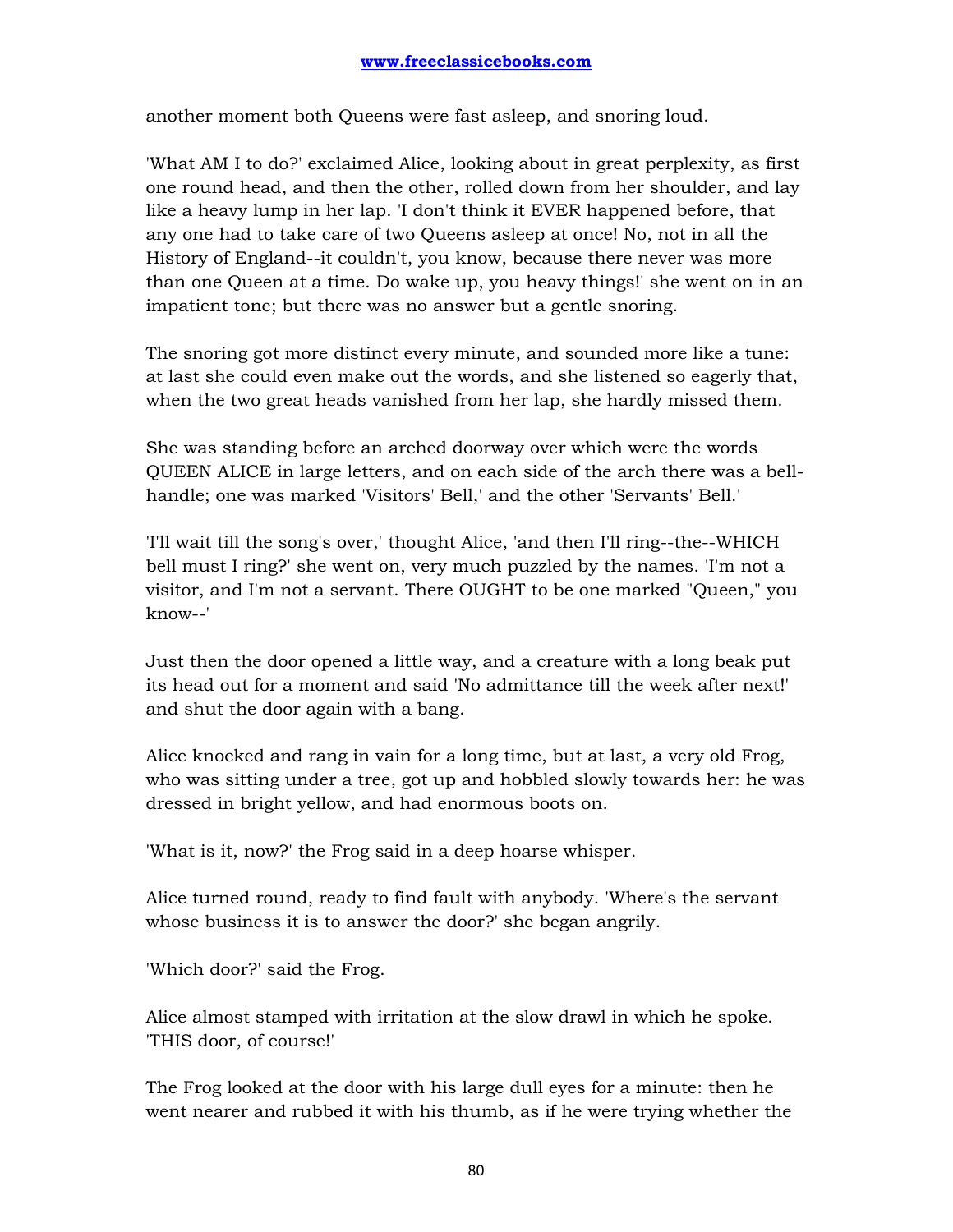paint would come off; then he looked at Alice.

'To answer the door?' he said. 'What's it been asking of?' He was so hoarse that Alice could scarcely hear him.

'I don't know what you mean,' she said.

'I talks English, doesn't I?' the Frog went on. 'Or are you deaf? What did it ask you?'

'Nothing!' Alice said impatiently. 'I've been knocking at it!'

'Shouldn't do that--shouldn't do that--' the Frog muttered. 'Vexes it, you know.' Then he went up and gave the door a kick with one of his great feet. 'You let IT alone,' he panted out, as he hobbled back to his tree, 'and it'll let YOU alone, you know.'

At this moment the door was flung open, and a shrill voice was heard singing:

 'To the Looking-Glass world it was Alice that said, "I've a sceptre in hand, I've a crown on my head; Let the Looking-Glass creatures, whatever they be, Come and dine with the Red Queen, the White Queen, and me."'

And hundreds of voices joined in the chorus:

 'Then fill up the glasses as quick as you can, And sprinkle the table with buttons and bran: Put cats in the coffee, and mice in the tea-- And welcome Queen Alice with thirty-times-three!'

 Then followed a confused noise of cheering, and Alice thought to herself, 'Thirty times three makes ninety. I wonder if any one's counting?' In a minute there was silence again, and the same shrill voice sang another verse;

 '"O Looking-Glass creatures," quoth Alice, "draw near! 'Tis an honour to see me, a favour to hear: 'Tis a privilege high to have dinner and tea Along with the Red Queen, the White Queen, and me!"'

Then came the chorus again:--

 'Then fill up the glasses with treacle and ink, Or anything else that is pleasant to drink: Mix sand with the cider, and wool with the wine-- And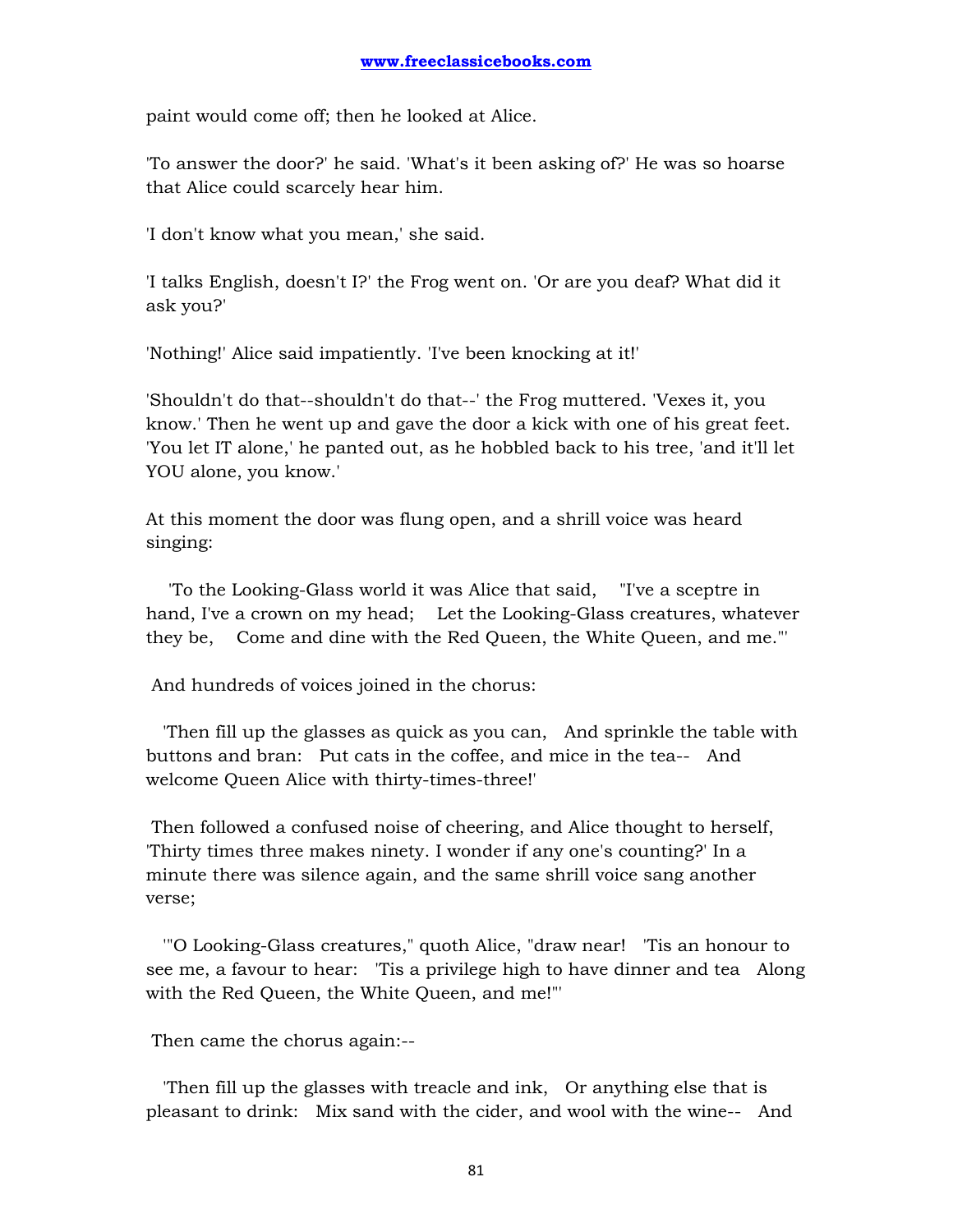welcome Queen Alice with ninety-times-nine!'

 'Ninety times nine!' Alice repeated in despair, 'Oh, that'll never be done! I'd better go in at once--' and there was a dead silence the moment she appeared.

Alice glanced nervously along the table, as she walked up the large hall, and noticed that there were about fifty guests, of all kinds: some were animals, some birds, and there were even a few flowers among them. 'I'm glad they've come without waiting to be asked,' she thought: 'I should never have known who were the right people to invite!'

There were three chairs at the head of the table; the Red and White Queens had already taken two of them, but the middle one was empty. Alice sat down in it, rather uncomfortable in the silence, and longing for some one to speak.

At last the Red Queen began. 'You've missed the soup and fish,' she said. 'Put on the joint!' And the waiters set a leg of mutton before Alice, who looked at it rather anxiously, as she had never had to carve a joint before.

'You look a little shy; let me introduce you to that leg of mutton,' said the Red Queen. 'Alice--Mutton; Mutton--Alice.' The leg of mutton got up in the dish and made a little bow to Alice; and Alice returned the bow, not knowing whether to be frightened or amused.

'May I give you a slice?' she said, taking up the knife and fork, and looking from one Queen to the other.

'Certainly not,' the Red Queen said, very decidedly: 'it isn't etiquette to cut any one you've been introduced to. Remove the joint!' And the waiters carried it off, and brought a large plum-pudding in its place.

'I won't be introduced to the pudding, please,' Alice said rather hastily, 'or we shall get no dinner at all. May I give you some?'

But the Red Queen looked sulky, and growled 'Pudding--Alice; Alice-- Pudding. Remove the pudding!' and the waiters took it away so quickly that Alice couldn't return its bow.

However, she didn't see why the Red Queen should be the only one to give orders, so, as an experiment, she called out 'Waiter! Bring back the pudding!' and there it was again in a moment like a conjuring-trick. It was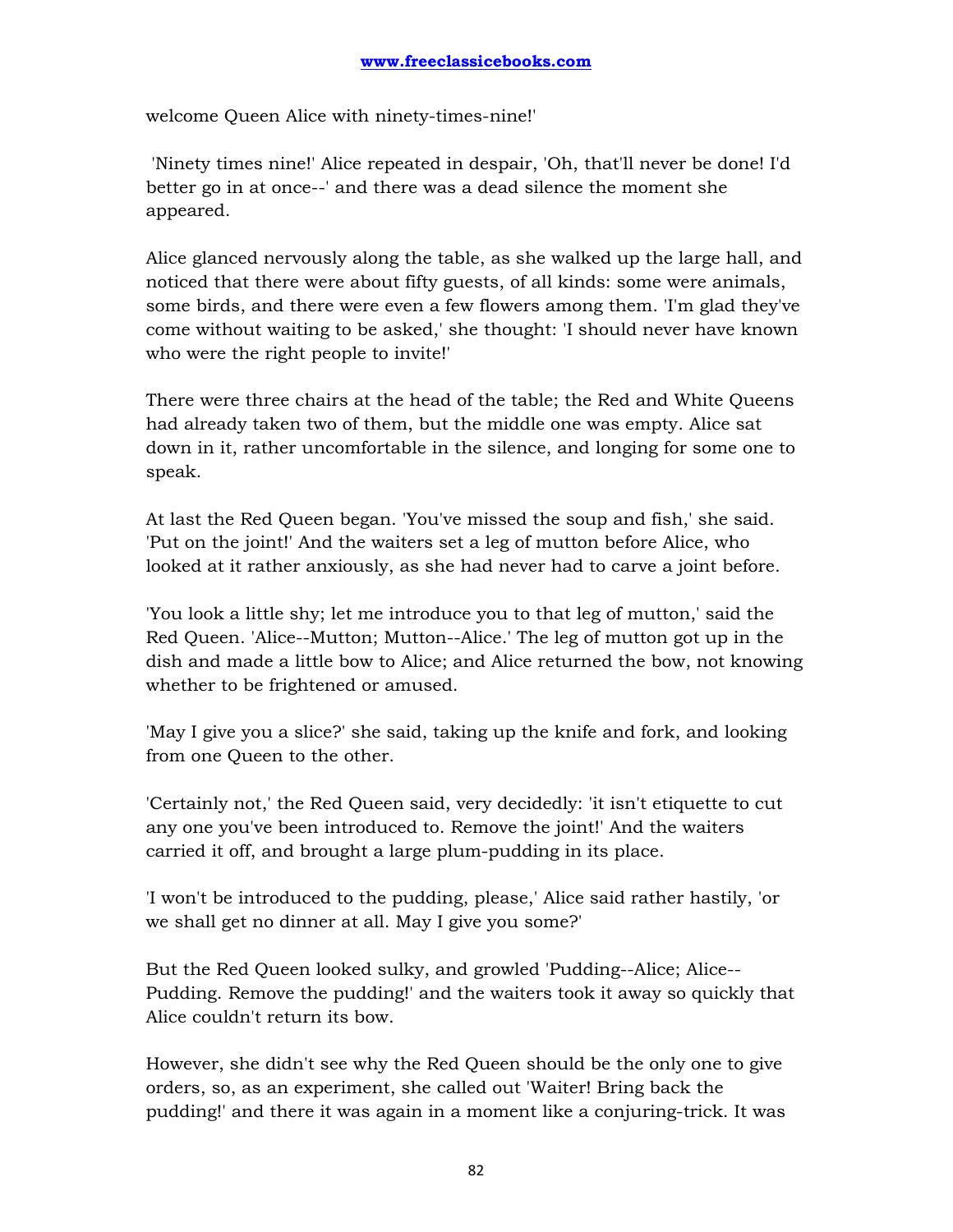so large that she couldn't help feeling a LITTLE shy with it, as she had been with the mutton; however, she conquered her shyness by a great effort and cut a slice and handed it to the Red Queen.

'What impertinence!' said the Pudding. 'I wonder how you'd like it, if I were to cut a slice out of YOU, you creature!'

It spoke in a thick, suety sort of voice, and Alice hadn't a word to say in reply: she could only sit and look at it and gasp.

'Make a remark,' said the Red Queen: 'it's ridiculous to leave all the conversation to the pudding!'

'Do you know, I've had such a quantity of poetry repeated to me to-day,' Alice began, a little frightened at finding that, the moment she opened her lips, there was dead silence, and all eyes were fixed upon her; 'and it's a very curious thing, I think--every poem was about fishes in some way. Do you know why they're so fond of fishes, all about here?'

She spoke to the Red Queen, whose answer was a little wide of the mark. 'As to fishes,' she said, very slowly and solemnly, putting her mouth close to Alice's ear, 'her White Majesty knows a lovely riddle--all in poetry--all about fishes. Shall she repeat it?'

'Her Red Majesty's very kind to mention it,' the White Queen murmured into Alice's other ear, in a voice like the cooing of a pigeon. 'It would be SUCH a treat! May I?'

'Please do,' Alice said very politely.

The White Queen laughed with delight, and stroked Alice's cheek. Then she began:

 '"First, the fish must be caught." That is easy: a baby, I think, could have caught it. "Next, the fish must be bought." That is easy: a penny, I think, would have bought it.

 "Now cook me the fish!" That is easy, and will not take more than a minute. "Let it lie in a dish!" That is easy, because it already is in it.

 "Bring it here! Let me sup!" It is easy to set such a dish on the table. "Take the dish-cover up!" Ah, THAT is so hard that I fear I'm unable!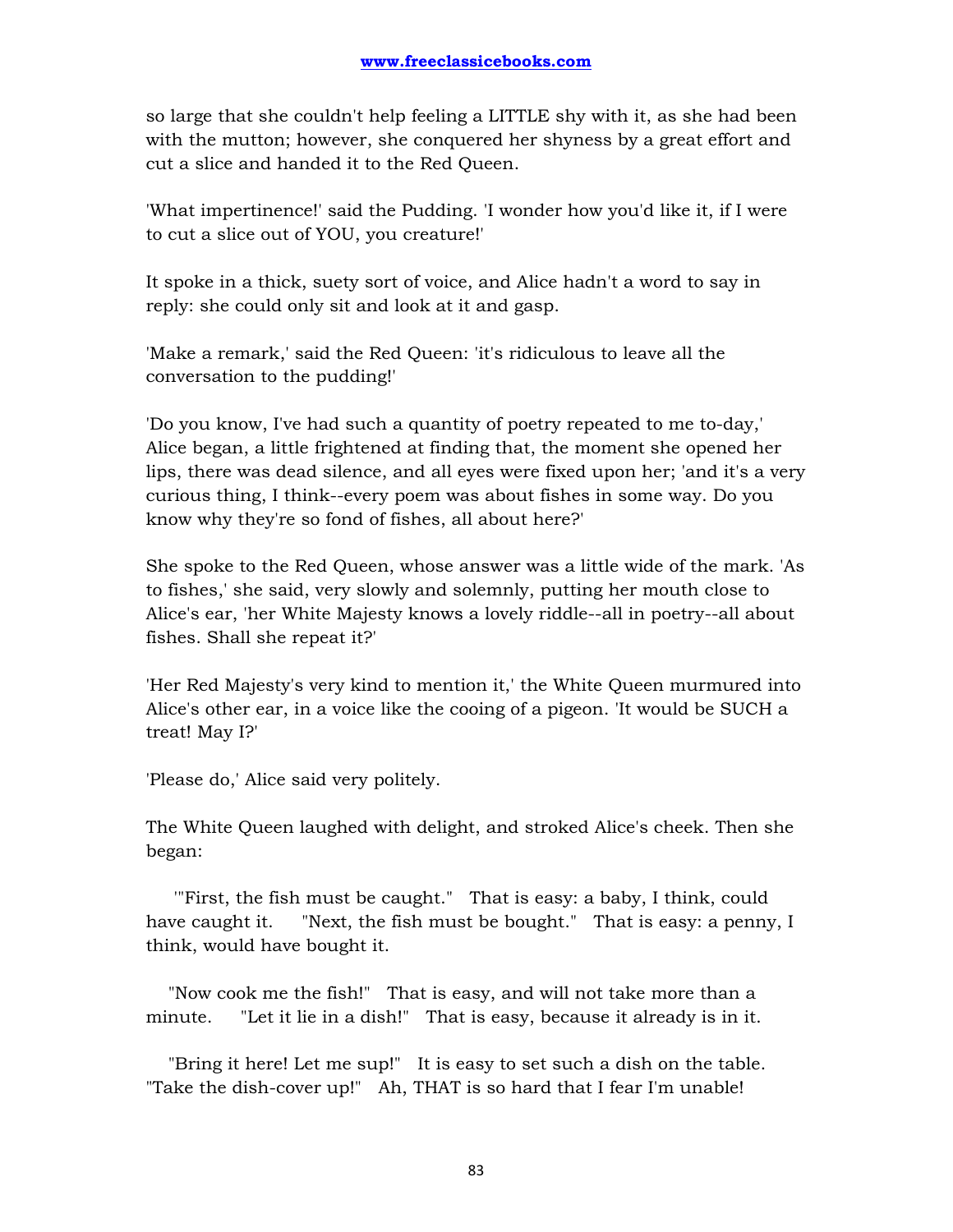For it holds it like glue-- Holds the lid to the dish, while it lies in the middle: Which is easiest to do, Un-dish-cover the fish, or dishcover the riddle?'

 'Take a minute to think about it, and then guess,' said the Red Queen. 'Meanwhile, we'll drink your health--Queen Alice's health!' she screamed at the top of her voice, and all the guests began drinking it directly, and very queerly they managed it: some of them put their glasses upon their heads like extinguishers, and drank all that trickled down their faces--others upset the decanters, and drank the wine as it ran off the edges of the table--and three of them (who looked like kangaroos) scrambled into the dish of roast mutton, and began eagerly lapping up the gravy, 'just like pigs in a trough!' thought Alice.

'You ought to return thanks in a neat speech,' the Red Queen said, frowning at Alice as she spoke.

'We must support you, you know,' the White Queen whispered, as Alice got up to do it, very obediently, but a little frightened.

'Thank you very much,' she whispered in reply, 'but I can do quite well without.'

'That wouldn't be at all the thing,' the Red Queen said very decidedly: so Alice tried to submit to it with a good grace.

('And they DID push so!' she said afterwards, when she was telling her sister the history of the feast. 'You would have thought they wanted to squeeze me flat!')

In fact it was rather difficult for her to keep in her place while she made her speech: the two Queens pushed her so, one on each side, that they nearly lifted her up into the air: 'I rise to return thanks--' Alice began: and she really DID rise as she spoke, several inches; but she got hold of the edge of the table, and managed to pull herself down again.

'Take care of yourself!' screamed the White Queen, seizing Alice's hair with both her hands. 'Something's going to happen!'

And then (as Alice afterwards described it) all sorts of things happened in a moment. The candles all grew up to the ceiling, looking something like a bed of rushes with fireworks at the top. As to the bottles, they each took a pair of plates, which they hastily fitted on as wings, and so, with forks for legs,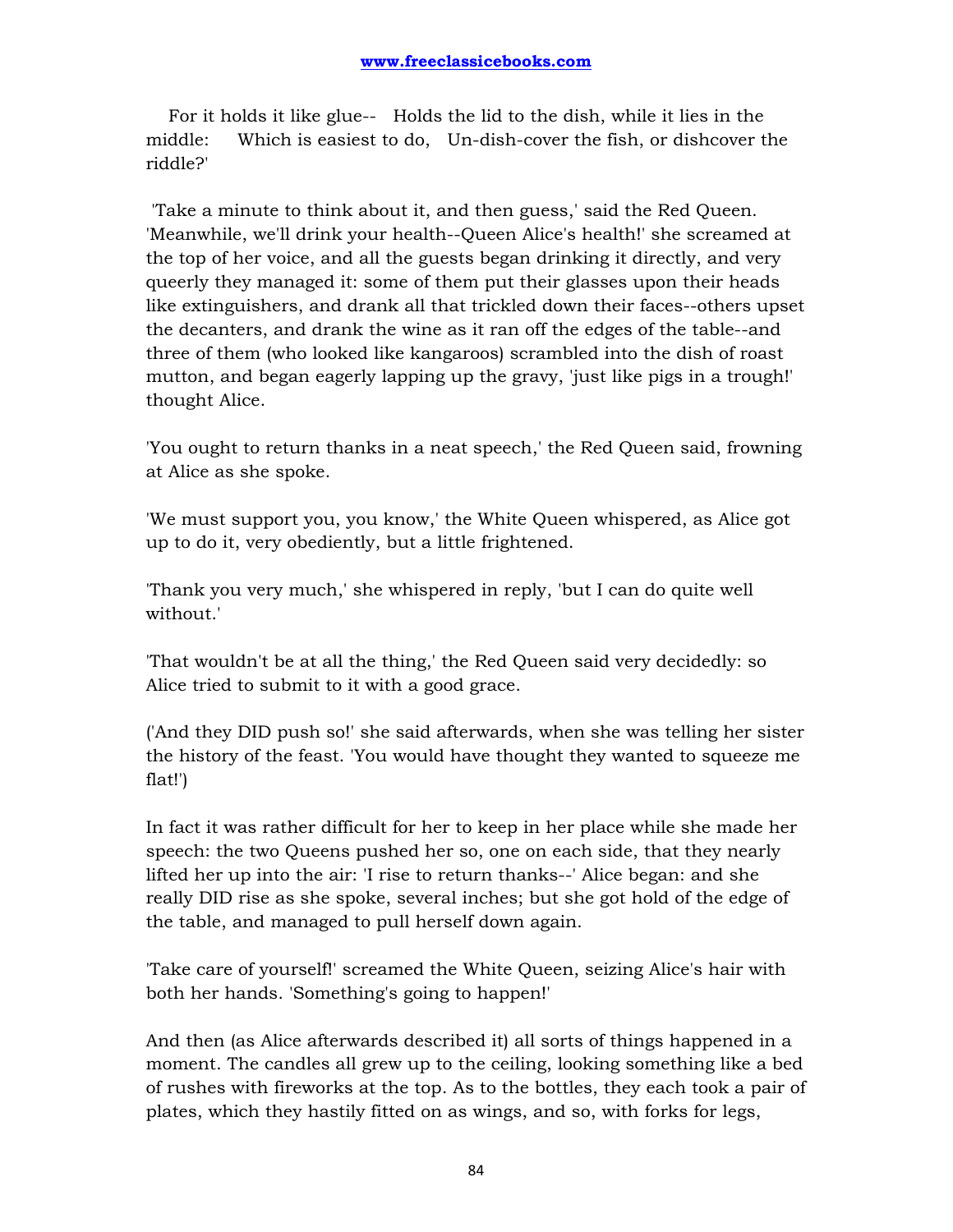went fluttering about in all directions: 'and very like birds they look,' Alice thought to herself, as well as she could in the dreadful confusion that was beginning.

At this moment she heard a hoarse laugh at her side, and turned to see what was the matter with the White Queen; but, instead of the Queen, there was the leg of mutton sitting in the chair. 'Here I am!' cried a voice from the soup tureen, and Alice turned again, just in time to see the Queen's broad good-natured face grinning at her for a moment over the edge of the tureen, before she disappeared into the soup.

There was not a moment to be lost. Already several of the guests were lying down in the dishes, and the soup ladle was walking up the table towards Alice's chair, and beckoning to her impatiently to get out of its way.

'I can't stand this any longer!' she cried as she jumped up and seized the table-cloth with both hands: one good pull, and plates, dishes, guests, and candles came crashing down together in a heap on the floor.

'And as for YOU,' she went on, turning fiercely upon the Red Queen, whom she considered as the cause of all the mischief--but the Queen was no longer at her side--she had suddenly dwindled down to the size of a little doll, and was now on the table, merrily running round and round after her own shawl, which was trailing behind her.

At any other time, Alice would have felt surprised at this, but she was far too much excited to be surprised at anything NOW. 'As for YOU,' she repeated, catching hold of the little creature in the very act of jumping over a bottle which had just lighted upon the table, 'I'll shake you into a kitten, that I will!'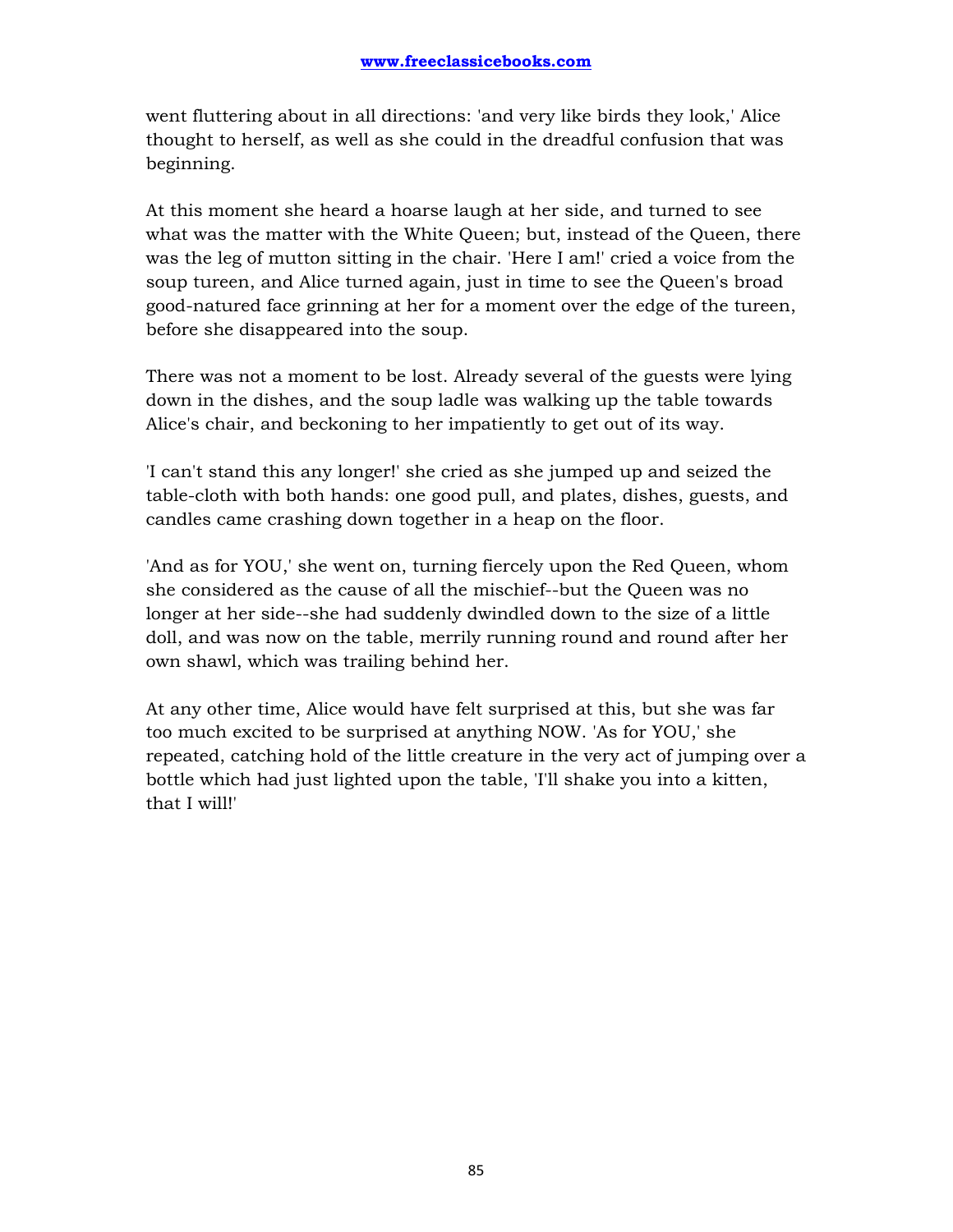## **CHAPTER X. Shaking**

She took her off the table as she spoke, and shook her backwards and forwards with all her might.

The Red Queen made no resistance whatever; only her face grew very small, and her eyes got large and green: and still, as Alice went on shaking her, she kept on growing shorter--and fatter--and softer--and rounder--and--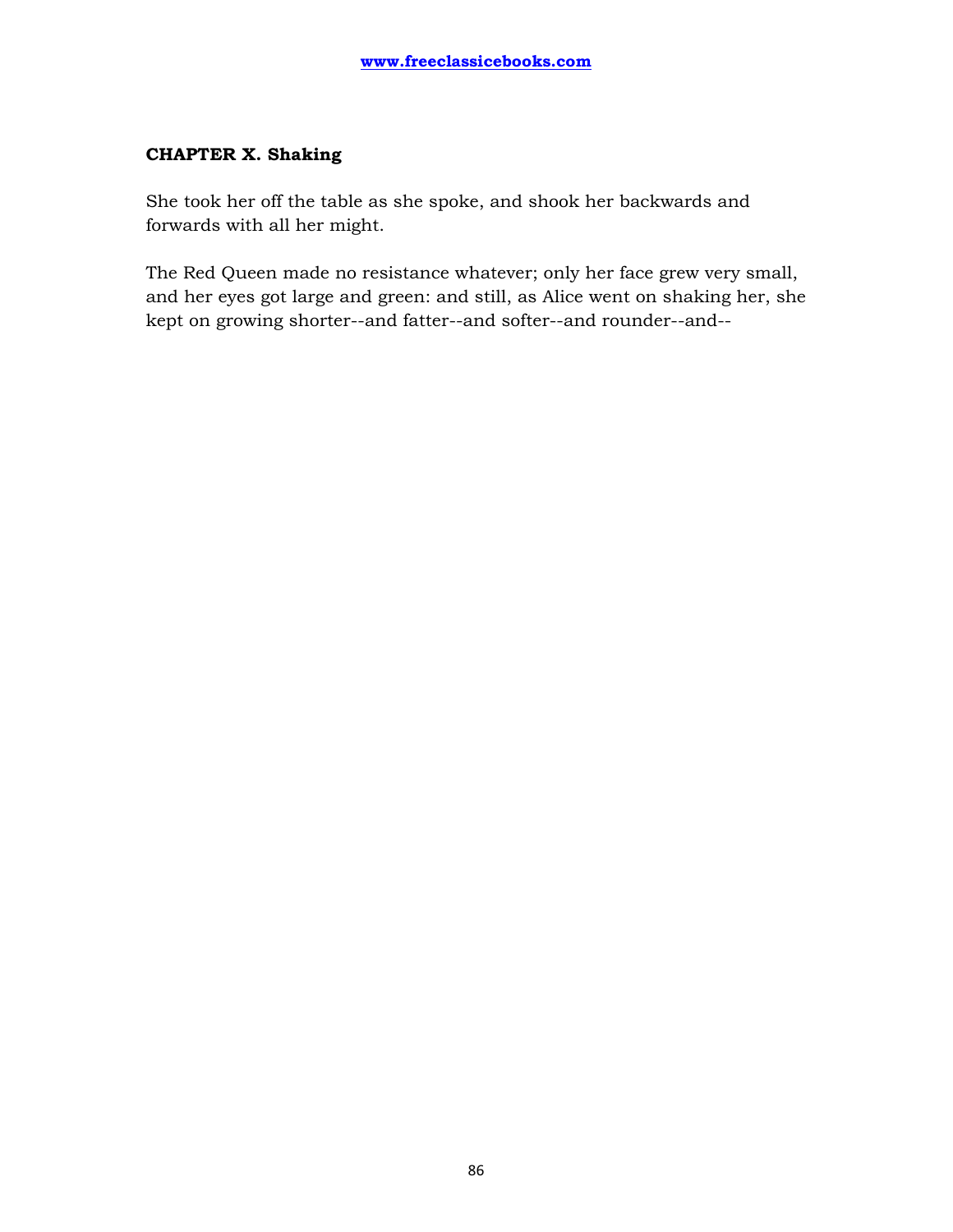## **CHAPTER XI. Waking**

--and it really WAS a kitten, after all.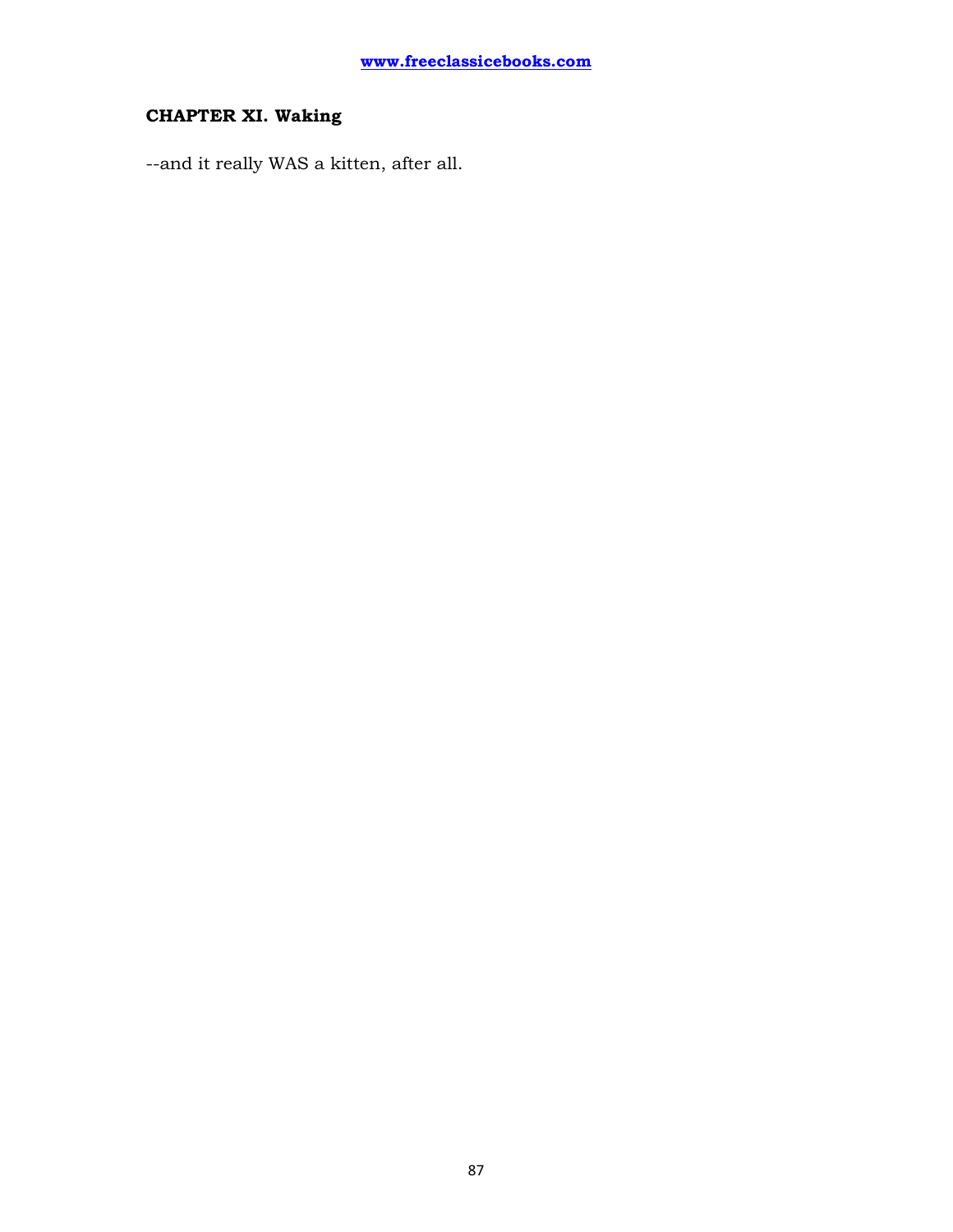## **CHAPTER XII. Which Dreamed it?**

'Your majesty shouldn't purr so loud,' Alice said, rubbing her eyes, and addressing the kitten, respectfully, yet with some severity. 'You woke me out of oh! such a nice dream! And you've been along with me, Kitty--all through the Looking-Glass world. Did you know it, dear?'

It is a very inconvenient habit of kittens (Alice had once made the remark) that, whatever you say to them, they ALWAYS purr. 'If they would only purr for "yes" and mew for "no," or any rule of that sort,' she had said, 'so that one could keep up a conversation! But how CAN you talk with a person if they always say the same thing?'

On this occasion the kitten only purred: and it was impossible to guess whether it meant 'yes' or 'no.'

So Alice hunted among the chessmen on the table till she had found the Red Queen: then she went down on her knees on the hearth-rug, and put the kitten and the Queen to look at each other. 'Now, Kitty!' she cried, clapping her hands triumphantly. 'Confess that was what you turned into!'

('But it wouldn't look at it,' she said, when she was explaining the thing afterwards to her sister: 'it turned away its head, and pretended not to see it: but it looked a LITTLE ashamed of itself, so I think it MUST have been the Red Queen.')

'Sit up a little more stiffly, dear!' Alice cried with a merry laugh. 'And curtsey while you're thinking what to--what to purr. It saves time, remember!' And she caught it up and gave it one little kiss, 'just in honour of having been a Red Queen.'

'Snowdrop, my pet!' she went on, looking over her shoulder at the White Kitten, which was still patiently undergoing its toilet, 'when WILL Dinah have finished with your White Majesty, I wonder? That must be the reason you were so untidy in my dream--Dinah! do you know that you're scrubbing a White Queen? Really, it's most disrespectful of you!

'And what did DINAH turn to, I wonder?' she prattled on, as she settled comfortably down, with one elbow in the rug, and her chin in her hand, to watch the kittens. 'Tell me, Dinah, did you turn to Humpty Dumpty? I THINK you did--however, you'd better not mention it to your friends just yet,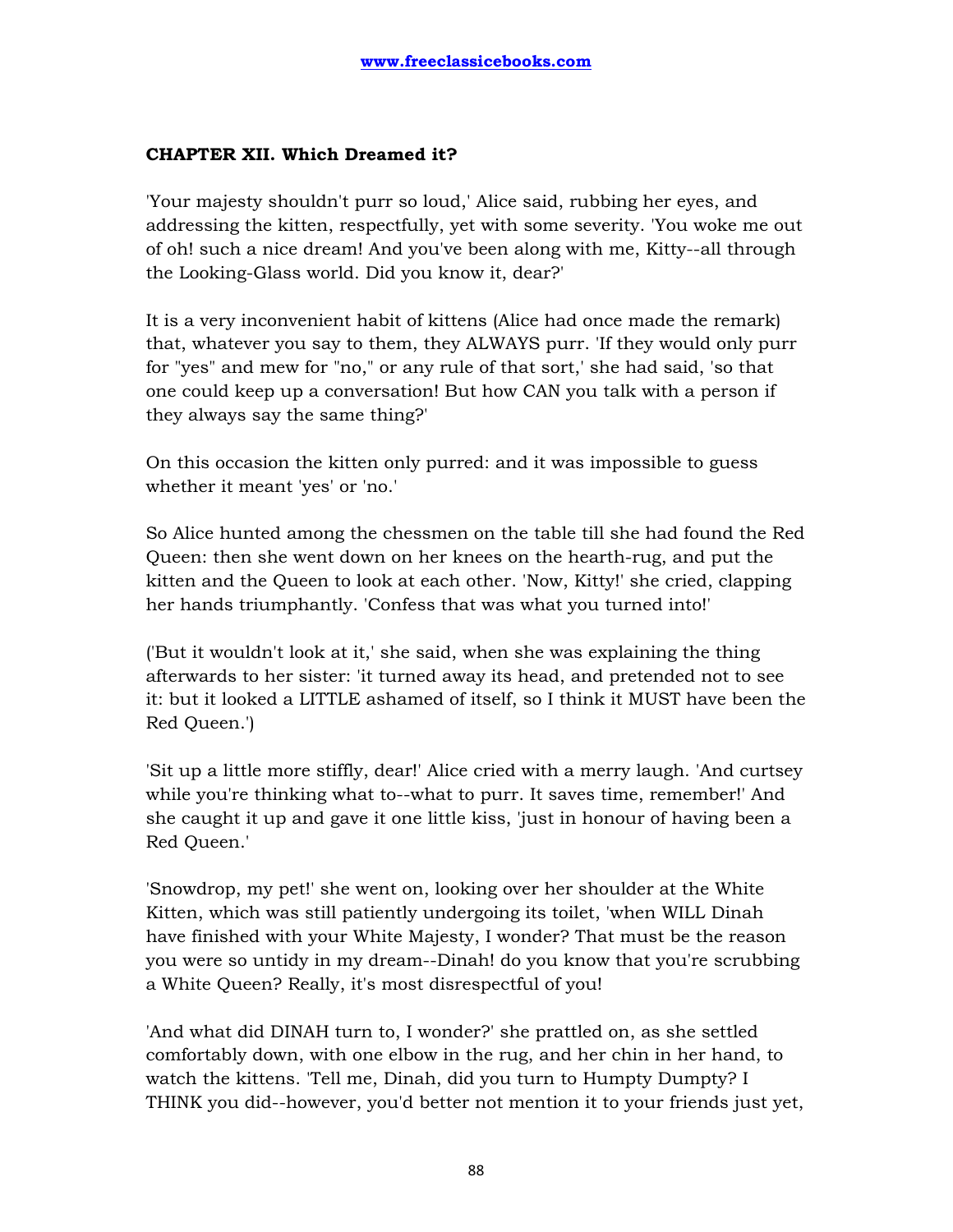for I'm not sure.

'By the way, Kitty, if only you'd been really with me in my dream, there was one thing you WOULD have enjoyed--I had such a quantity of poetry said to me, all about fishes! To-morrow morning you shall have a real treat. All the time you're eating your breakfast, I'll repeat "The Walrus and the Carpenter" to you; and then you can make believe it's oysters, dear!

'Now, Kitty, let's consider who it was that dreamed it all. This is a serious question, my dear, and you should NOT go on licking your paw like that--as if Dinah hadn't washed you this morning! You see, Kitty, it MUST have been either me or the Red King. He was part of my dream, of course--but then I was part of his dream, too! WAS it the Red King, Kitty? You were his wife, my dear, so you ought to know--Oh, Kitty, DO help to settle it! I'm sure your paw can wait!' But the provoking kitten only began on the other paw, and pretended it hadn't heard the question.

Which do YOU think it was?

----

| A boat beneath a sunny sky,<br>In an evening of July--              | Lingering onward dreamily       |
|---------------------------------------------------------------------|---------------------------------|
| Children three that nestle near,<br>Pleased a simple tale to hear-- | Eager eye and willing ear,      |
| Long has paled that sunny sky:<br>Autumn frosts have slain July.    | Echoes fade and memories die.   |
| Still she haunts me, phantomwise,<br>Never seen by waking eyes.     | Alice moving under skies        |
| Children yet, the tale to hear,<br>Lovingly shall nestle near.      | Eager eye and willing ear,      |
| In a Wonderland they lie,<br>Dreaming as the summers die:           | Dreaming as the days go by,     |
| Ever drifting down the stream--<br>Life, what is it but a dream?    | Lingering in the golden gleam-- |

The End